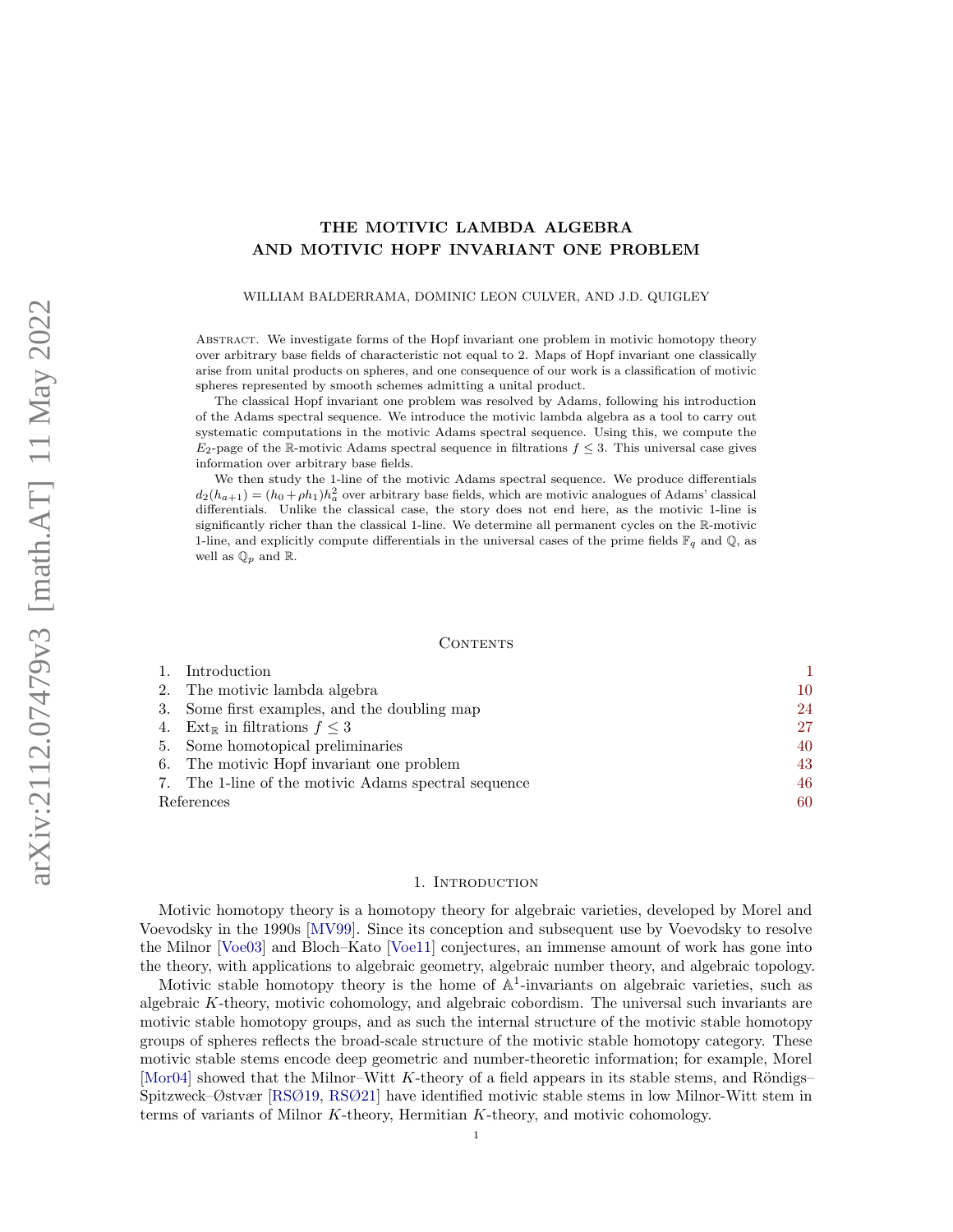Motivic homotopy theory was originally developed to apply ideas and tools from homotopy theory to problems in algebraic geometry and algebraic K-theory. Information now flows the other way as well. After  $p$ -completion,  $\mathbb{C}$ -motivic stable stems capture information about classical stable stems that is not seen using classical techniques. This has led to the highly successful program of Gheorghe– Isaksen–Wang–Xu [\[Isa19,](#page-61-4) [IWX20,](#page-61-5) [GWX21\]](#page-60-0), yielding groundbreaking advances in computations of classical stable homotopy groups of spheres. A similar program using R-motivic stable stems to capture information about  $C_2$ -equivariant stable stems has also developed [\[BHS20,](#page-60-1) [BI20,](#page-60-2) [DI16,](#page-60-3) [DI17,](#page-60-4) [GI20,](#page-60-5) [BGI21\]](#page-60-6). More recently, work of Bachmann–Kong–Wang–Xu [\[BKWX22\]](#page-60-7) has related F-motivic stable homotopy theory over a general field  $F$  to classical complex cobordism.

All of this has motivated a swath of explicit computations of motivic stable stems over particular base fields F. We refer the reader to [ $1019$ ] for a general survey, but mention the following 2-primary computations:

- $F = \mathbb{C}$  Dugger–Isaksen [\[DI10\]](#page-60-8) computed the C-motivic stable stems through the 36-stem, and Isaksen [\[Isa19\]](#page-61-4) and Isaksen–Wang–Xu [\[IWX20\]](#page-61-5) pushed these computations out to the 90 stem.
- $F = \mathbb{R}$  Dugger–Isaksen [\[DI16\]](#page-60-3) computed the first 4 Milnor–Witt stems over  $\mathbb{R}$ , and Belmont–Isaksen [\[BI20\]](#page-60-2) expanded on this to compute the first 11 Milnor–Witt stems over R.
- $F = \mathbb{F}_q$  Wilson [\[Wil16\]](#page-62-2) and Wilson–Østvær [\[WØ17\]](#page-62-3) computed the motivic stable homotopy groups of finite fields in motivic weight zero through topological dimension 18.

There are still many mysteries contained in the motivic stable stems. All of the above computations were enabled by the *motivic Adams spectral sequence*, originally introduced by Morel [\[Mor99\]](#page-61-7) and further developed by Dugger–Isaksen [\[DI10\]](#page-60-8). This is a motivic analogue of the classical Adams spectral sequence, which was developed by Adams [\[Ada58,](#page-59-1) [Ada60\]](#page-59-2) to resolve the *Hopf invariant one* problem. Adams used this spectral sequence to prove that the only elements of Hopf invariant one in the classical stable stems  $\pi^{\text{cl}}_*$  are the classical Hopf maps  $\eta_{\text{cl}} \in \pi_1^{\text{cl}}$ ,  $\nu_{\text{cl}} \in \pi_3^{\text{cl}}$ , and  $\sigma_{\text{cl}} \in \pi_7^{\text{cl}}$ . This theorem has a number of implications, including a classification of which spheres can be made into H-spaces, which spheres are parallelisable, which 2-dimensional modules over the Steenrod algebra can be realized by cell complexes, which dimensions a finite-dimensional real division algebra can have, and more.

This paper is concerned with topics surrounding motivic analogues of the classical Hopf invariant one problem. There is an element  $\eta$  in the motivic stable stems, represented by the canonical map  $\eta: \mathbb{A}^2 \setminus \{0\} \to \mathbb{P}^1$ , which refines the classical complex Hopf map  $\eta_{\text{cl}}$ . Hopkins and Morel [\[Mor04\]](#page-61-1) showed that  $\eta$  is one of the generators of the Milnor–Witt K-theory of the base field. This motivic  $\eta$  behaves quite differently from the classical Hopf map; most famously,  $\eta$  is not nilpotent, and is generally not 2-torsion. Because  $\eta$  is not nilpotent, one may consider the  $\eta$ -inverted stable stems  $\pi_{*,*}[\eta^{-1}]$ . These are closely related to Witt K-theory [\[Bac20,](#page-60-9) [BH20\]](#page-60-10), and have been the subject of thorough investigation [\[AM17,](#page-60-11) [GI15,](#page-60-12) [GI16,](#page-60-13) [OR20,](#page-61-8) [Wil18\]](#page-62-4).

Using the theory of Cayley–Dickson algebras, Dugger–Isaksen [\[DI13\]](#page-60-14) have shown that the classcial quaternionic and octionic Hopf maps  $\nu_{\rm cl}$  and  $\sigma_{\rm cl}$  also admit geometric refinements to motivic classes  $\nu$  and  $\sigma$ . All of these motivic Hopf maps  $\eta$ ,  $\nu$ , and  $\sigma$  are maps of Hopf invariant one, but unlike classically, they are not the only such maps. For example, the classical stable stems sit inside of the motivic stable stems, and  $\eta_{\rm cl}$ ,  $\nu_{\rm cl}$ , and  $\sigma_{\rm cl}$  give rise to distinct examples of maps of Hopf invariant one in the motivic setting. If we reformulate the condition of a map  $\alpha$  having nontrivial Hopf invariant as asking that the homology of the 2-cell complex with attaching map  $\alpha$  is not split as a module over the motivic Steenrod algebra, then the situation becomes even richer: for example,  $\sigma_{\text{cl}}^2$  admits an R-motivic refinement to a map of nontrivial Hopf invariant in this sense, closely related to the nonexistent Hopf map coming next in the sequence  $\eta$ ,  $\nu$ ,  $\sigma$ .

All of this motivates the present work, the purpose of which is three-fold:

- (1) To analyze the motivic Hopf invariant one problem and deduce geometric consequences;
- (2) To advance our understanding of motivic stable stems over general base fields;
- (3) To introduce the motivic lambda algebra, a new tool for motivic computations.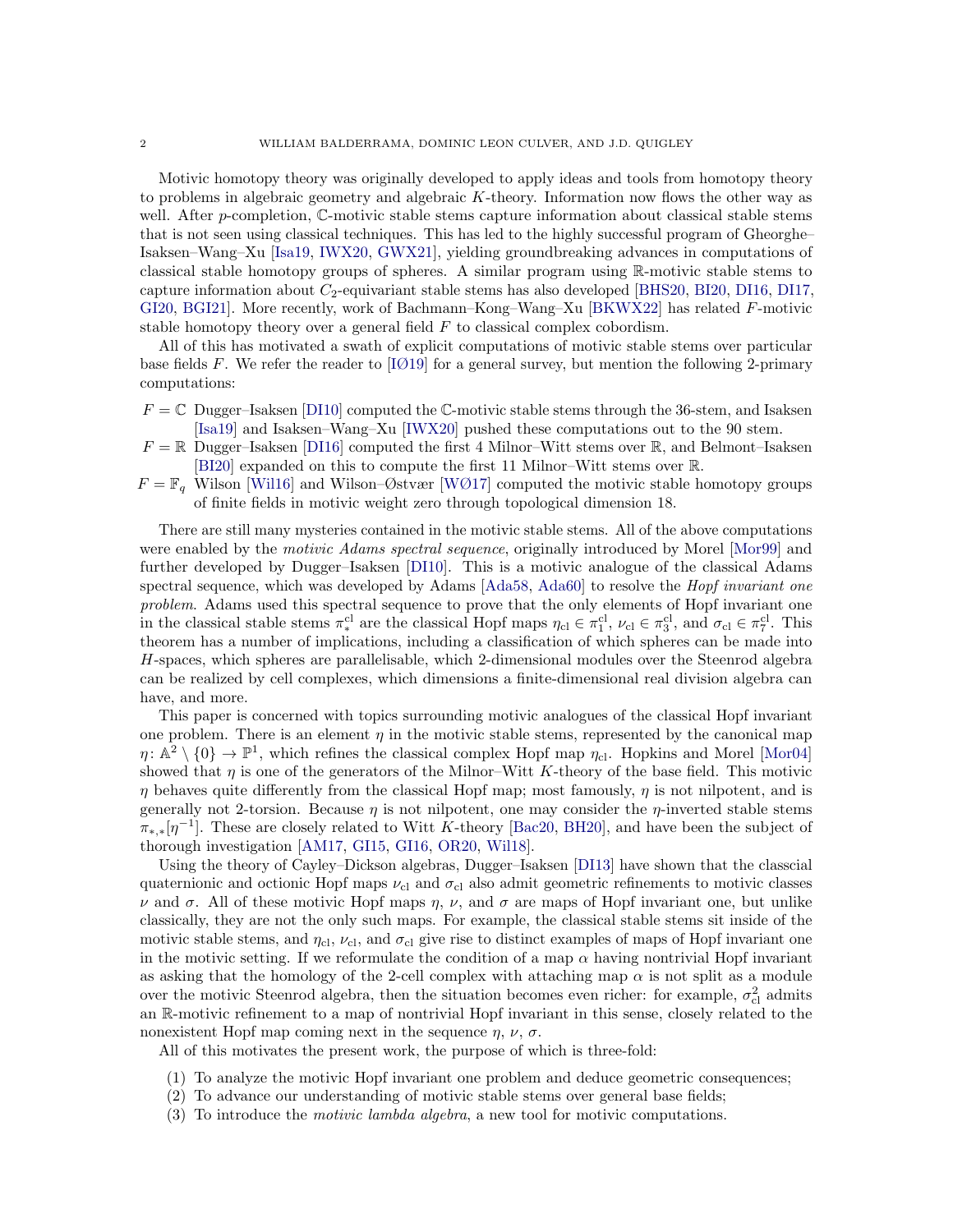As mentioned above, Adams resolved the Hopf invariant one problem by introducing and studying the Adams spectral sequence. Morel and Dugger–Isaksen have already introduced the F-motivic Adams spectral sequence, which takes the form

$$
E_2^{*,*,*} = \operatorname{Ext}\nolimits_{\mathcal{A}^F}^{*,*,*}(\mathbb{M}^F,\mathbb{M}^F) \Rightarrow \pi_{*,*}^F
$$

.

Here,  $A^F$  is the F-motivic Steenrod algebra [\[Voe03\]](#page-62-0) [\[HKØ17\]](#page-61-9), which acts on  $\mathbb{M}^F$ , the mod 2 motivic cohomology of Spec $(F)$ . This spectral sequence converges to  $\pi_{*,*}^F$ , the homotopy groups of the  $(2, \eta)$ -completed F-motivic sphere. Implicit is the assumption that 2 is invertible in F.

In this paper, we bring the motivic Adams spectral sequence back to its classical roots, using it to study the motivic Hopf invariant one problem. We do not follow Adams' original approach. Instead, at least in broad outline, we follow J.S.P. Wang's approach [\[Wan67\]](#page-62-5), which proceeded by first gaining a good understanding of the  $E_2$ -page of the Adams spectral sequence. Importing this approach to motivic homotopy theory requires analyzing the  $E_2$ -page of the motivic Adams spectral sequence over general base fields in ranges beyond what is known by previous techniques.

To carry out this analysis, we bring another tool from classical stable homotopy theory into the motivic context: the lambda algebra. The classical lambda algebra  $\Lambda^{cl}$  is a certain differential graded algebra, originally constructed by Bousfield–Curtis–Kan–Quillen–Rector–Schlesinger [\[6A66\]](#page-60-15), whose homology recovers the  $E_2$ -page of the Adams spectral sequence. The classical lambda algebra is now a standard member of the homotopy theorist's toolbox, and we cannot hope to list all of its applications, but the following are a handful:

- (1) Wang's computation of  $E_2$ -page of the Adams spectral sequence through the 3-line, and subsequent simplified resolution of the Hopf invariant one problem [\[Wan67\]](#page-62-5);
- (2) Some of the first automated computations of the  $E_2$ -page of the Adams spectral sequence, including products and Massey products [\[Tan85,](#page-61-10) [Tan93,](#page-61-11) [Tan94,](#page-62-6) [CGMM87\]](#page-60-16);
- (3) The construction of Brown–Gitler spectra [\[BJG73\]](#page-60-17), which played an important role in analyzing the bo-resolution [\[Mah81,](#page-61-12) [Shi84\]](#page-61-13), the proof of the Immersion Conjecture [\[Coh85\]](#page-60-18), and more [\[Mah77,](#page-61-14) [Goe99,](#page-60-19) [HK99\]](#page-60-20);
- (4) The algebraic Atiyah–Hirzebruch spectral sequence for  $\mathbb{R}P^{\infty}$  [\[WX16\]](#page-62-7), used as input to Wang–Xu's proof of the nonexistence of exotic smooth structures on the 61-sphere [\[WX17\]](#page-62-8);
- (5) The only complete computations of the 4- and 5-lines of the Adams  $E_2$ -term [\[Che11,](#page-60-21) [Lin08\]](#page-61-15).

We expect that the motivic lambda algebra will likewise become a useful member of the motivic homotopy theorist's toolbox. This paper focuses in particular on developing the lambda algebra and applying this to the motivic Hopf invariant one problem. We consider both the unstable problem, with applications to H-space structures on motivic spheres, and the stable problem, which is concerned with the 1-line of the motivic Adams spectral sequence. The motivic situation is substantially richer than the classical situation, and requires us to develop a number of new techniques for motivic computations across general base fields.

Adams' resolution of the classical Hopf invariant one problem asserted the existence of differentials  $d_2(h_{a+1}) = h_0 h_a^2$  in the Adams spectral sequence. There are classes  $h_a$  in the F-motivic Adams spectral sequence for any field F, corresponding to the motivic Hopf maps discussed above for  $a \leq 3$ . Using Betti realization, it is possible to lift Adams' differentials to the C-motivic Adams spectral sequence. It follows that if F admits a complex embedding, then  $h_{a+1}$  must support a nontrivial differential for  $a \geq 3$ . However, this is insufficient to determine the precise target of the differential, as well as to determine what happens over other base fields, particularly fields of positive characteristic. The techniques we develop in this paper are geared towards resolving this sort of issue. We use these to obtain a number of new results; let us give the following here, as it is the most pleasant to state.

<span id="page-2-0"></span>**Theorem A** [\(Theorem 7.3.1\)](#page-47-0). For an arbitrary base field  $F$  of characteristic not equal to 2, there are differentials of the form

$$
d_2(h_{a+1}) = (h_0 + \rho h_1)h_a^2
$$

in the F-motivic Adams spectral sequence, which are nonzero for  $a \geq 3$ .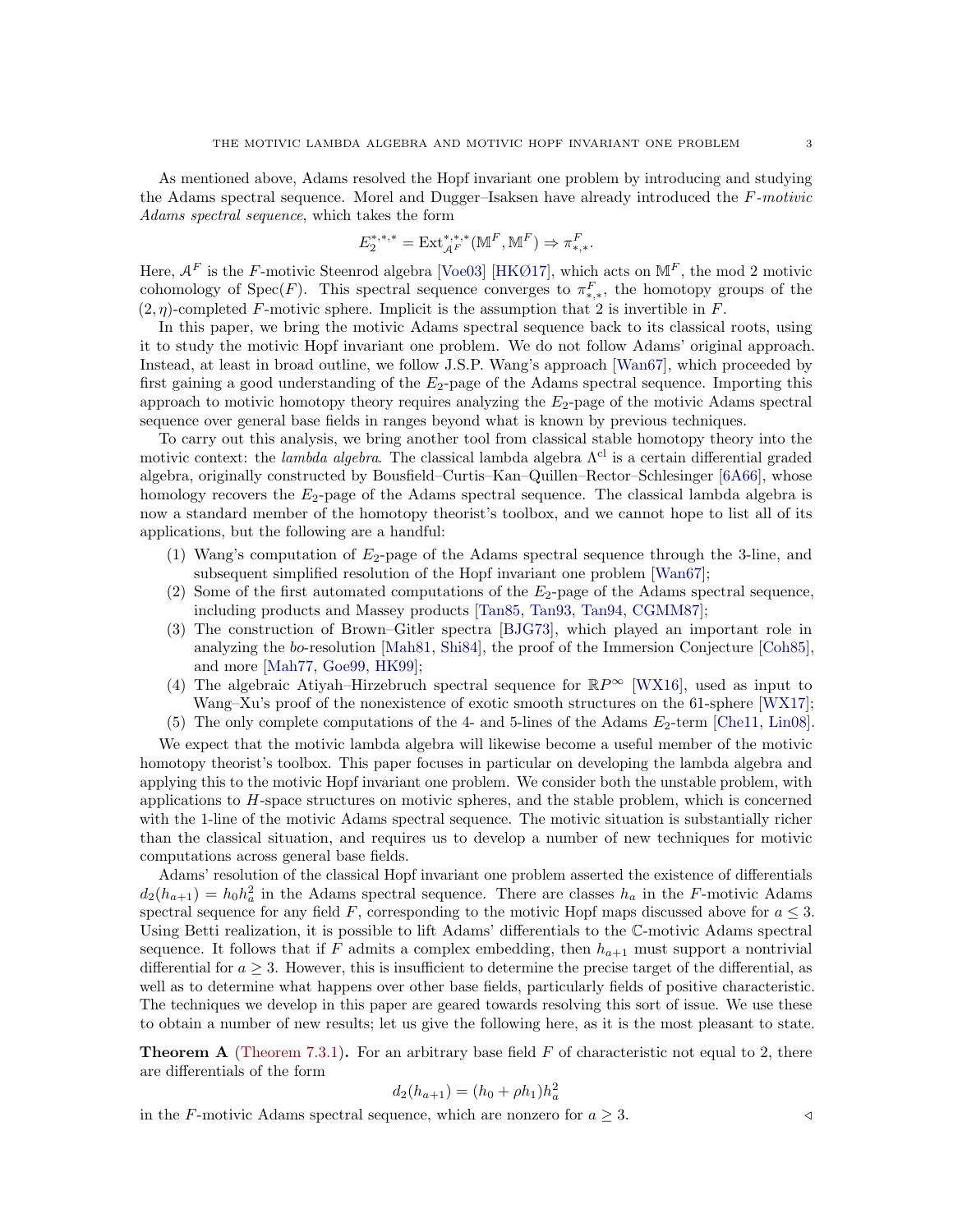It is worth making a couple remarks to distinguish this from the classical result.

**Remark 1.0.1.** Classically, there is at most one possible nontrivial target for a  $d_2$ -differential on  $h_{a+1}$ . As suggested by the target in [Theorem A,](#page-2-0) the motivic situation is more complicated. For example, when  $F = \mathbb{R}$ , we show that if  $a \geq 4$  then the group of potential values of  $d_2(h_{a+1})$  is given by  $\mathbb{F}_2\{h_0h_a^2, \rho h_1h_a^2\}$ . The general picture is similar, only where there may be additional interference coming from the mod 2 Milnor K-theory of  $F$ . This computation requires new techniques for computing the cohomology of the motivic Steenrod algebra, which is much richer than the analogous classical computation.  $\triangleleft$ 

Remark 1.0.2. Even once we have carried out the algebraic work of identifying potential values of  $d_2(h_{a+1})$ , the classical proof does not directly generalize to yield [Theorem A.](#page-2-0) In spirit, our proof follows Wang's classical inductive proof [\[Wan67\]](#page-62-5). The base case of Wang's induction is the differential  $d_2(h_4) = h_0 h_3^2$ , which follows easily from graded commutativity of stable stems. By contrast, our base case must include the differential  $d_2(h_5) = (h_0 + \rho h_1)h_4^2$ . Over R, this differential may be deduced by combining complex and real Betti realization, but a completely different argument is required to obtain the differential for other fields. To obtain this differential over other base fields, we use a certain motivic Hasse principle to reduce to considering fields with simple mod 2 Milnor K-theory, then analyze how the classical Kervaire class  $\theta_4$  appears in the motivic stable stems.

1.1. Brief overview. Now let us give a very brief overview of what we do in this paper, before giving a more thorough summary in [Section 1.2](#page-4-0) just below. This paper has three main parts. These parts are not independent, but none rely on the hardest aspects of the others.

The first part is purely algebraic, and is the most computationally intensive. In [Section 2,](#page-9-0) we introduce the F-motivic lambda algebra [\(Theorem B\)](#page-4-1), and in [Section 4](#page-26-0) we use the R-motivic lambda algebra to compute Ext<sub>R</sub> in filtrations  $f \leq 3$  [\(Theorem C\)](#page-4-2). The result is quite complicated, with 8 infinite families of multiplicative generators and numerous relations between these. As we explain in [Section 7.1,](#page-46-0) this gives information about  $\text{Ext}_F$  for any base field F once the mod 2 Milnor K-theory of  $F$  is known.

The second part is shorter, and does not rely on the above computation. In [Section 6,](#page-42-0) after some preliminaries in [Section 5,](#page-39-0) we consider the motivic analogue of the Hopf invariant one problem in its classical unstable formulation, concerning unstable 2-cell complexes with specified cup product, as well as concerning geometric applications such as to  $H$ -space structures on motivic spheres. Our analysis proceeds by a novel reduction to the classical case and other known results, by first formulating a certain motivic Lefschetz principle [\(Proposition 5.2.1\)](#page-40-0), then using this to build unstable "Betti realization" functors over arbitrary algebraically closed fields [\(Proposition 5.3.2\)](#page-41-0). One consequence of this analysis is a complete classification of motivic spheres which are represented by smooth schemes admitting a unital product [\(Theorem D\)](#page-5-0).

The third part is our main homotopical contribution. In [Section 7,](#page-45-0) we give a detailed study of the 1-line of the F-motivic Adams spectral sequence. This work has a direct geometric interpretation: permanent cycles on the 1-line of the motivic Adams spectral sequence classify how the motivic Steenrod algebra can act on the cohomology of a motivic 2-cell complex. This section does not rely on the full strength of our computation of  $Ext_{\mathbb{R}}$ , and should be understandable by the reader familiar with prior work on the R-motivic Adams spectral sequence. The main theorems in this section are [Theorem A](#page-2-0) above, together with much more detailed information about the 1-line of the F-motivic Adams spectral sequence for the particular fields  $F = \mathbb{R}$ ,  $F = \mathbb{F}_q$  with q an odd prime-power,  $F = \mathbb{Q}_p$  with p any prime, and  $F = \mathbb{Q}$  [\(Theorem E\)](#page-6-0). As this includes all the prime fields, these computations give information that applies to an arbitrary base field. When  $F = \mathbb{R}$ , we completely determine all permanent cycles on the 1-line by comparison with a computation in Borel  $C_2$ -equivariant homotopy theory [\(Theorem F\)](#page-7-0); both the equivariant computation and the method of comparison are of independent interest.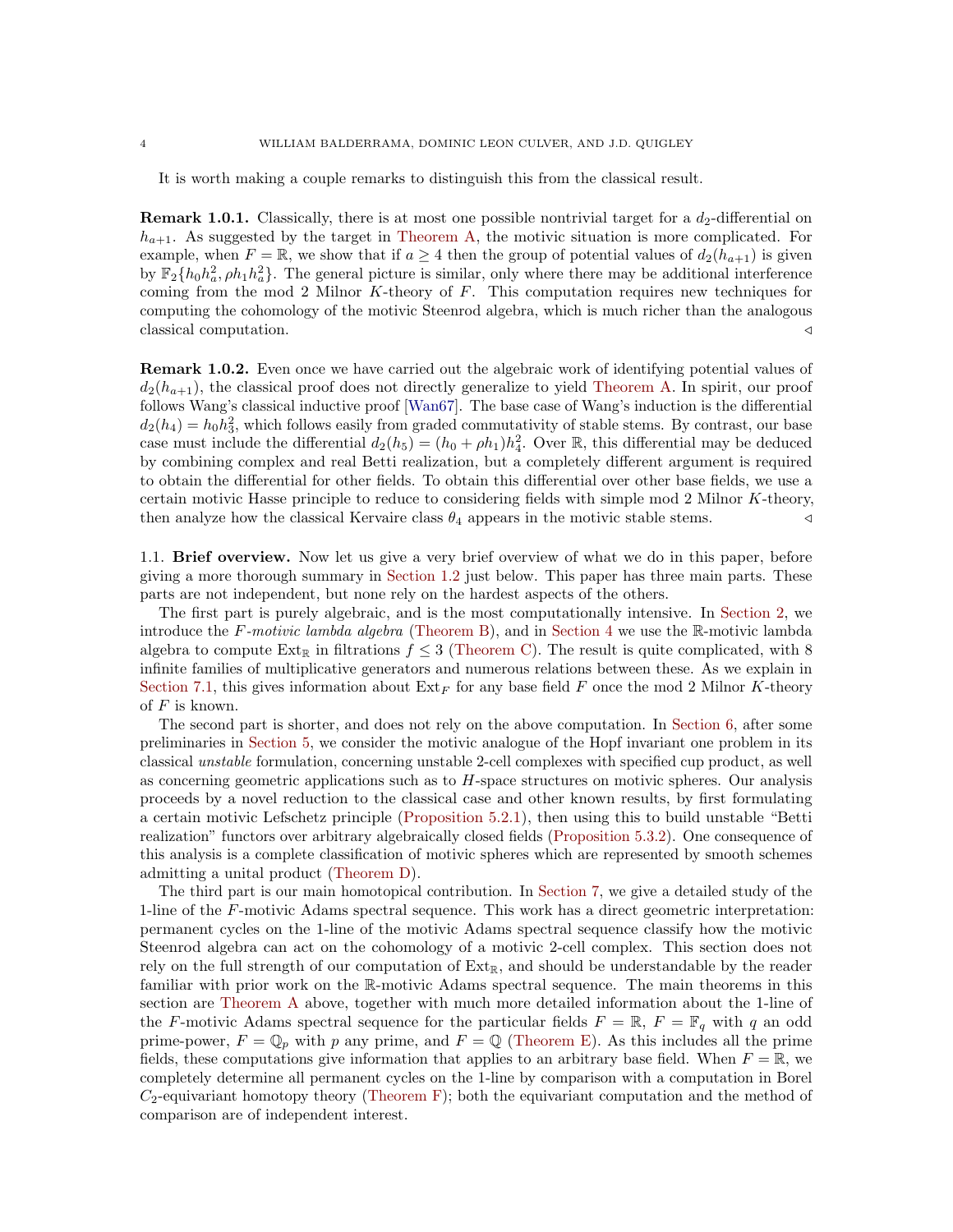<span id="page-4-0"></span>1.2. Summary of results. We now summarize our work in more detail. We begin with our introduction of the motivic lambda algebra. The nature of the classical lambda algebra  $\Lambda^{cl}$  [\[6A66\]](#page-60-15) was greatly clarified by Priddy [\[Pri70\]](#page-61-16), who introduced the notion of a Koszul algebra, and showed that  $\Lambda^{cl}$  is the Koszul complex of the classical Steenrod algebra. We carry out the motivic analogue of this, producing the following.

<span id="page-4-1"></span>**Theorem B** [\(Section 2.4\)](#page-22-0). There is a differential graded algebra  $\Lambda^F$ , the F-motivic lambda algebra, with the following properties.

- (1)  $\Lambda^F$  may be described explicitly in terms of generators, relations, and monomial basis.
- (2) There is a surjective and multiplicative quasiisomorphism  $C(A^F) \to \Lambda^F$  from the cobar complex of the F-motivic Steenrod algebra to  $\Lambda^F$ . In particular, there is an isomorphism

$$
H_*\Lambda^F\cong\operatorname{Ext}_F^*
$$

compatible with all products and Massey products. Moreover, the squaring operation  $Sq^0$ :  $Ext_F^* \to Ext_F^*$  lifts to a map  $\theta \colon \Lambda^F \to \Lambda^F$  of differential graded algebras.

(3)  $\Lambda^F$  generalizes the classical lambda algebra, in the sense that if F is algebraically closed then  $\Lambda^F[\tau^{-1}] = \Lambda^{\text{cl}}[\tau^{\pm 1}]$ . In particular, it is considerably smaller than  $C(\mathcal{A}^F)$ .

Here, we have abbreviated  $\text{Ext}^{*,*,*}_{\mathcal{A}^F}(\mathbb{M}^F,\mathbb{M}^F)$  to  $\text{Ext}^*_F$ , where the single index refers to filtration, or homological degree, i.e.  $\mathrm{Ext}_F^f = H^f(\mathcal{A}^F)$ .

Remark 1.2.1. Several subtleties arise in the construction and identification of the motivic lambda algebra. We note two interesting points here:

- (1) Priddy's notion of Koszul algebra in [\[Pri70\]](#page-61-16) is not general enough for our situation:  $A<sup>F</sup>$  is generally not augmented as an  $M^F$ -algebra, and  $M^F$  is generally not central in  $A^F$ . This forces us to consider a more general notion of a Koszul algebra, as well as to find new arguments to prove that  $A^F$  is Koszul in this more general sense.
- (2) As readers familiar with the motivic Adem relations might suspect, the elements  $\tau$  and  $\rho$  of  $\mathbb{M}^F$  appear in the relations defining the motivic lambda algebra, as well as in its differential and the endomorphism  $\theta$  lifting  $Sq^0$ . Determining these formulas precisely is delicate and requires some careful arguments.  $\triangleleft$

**Remark 1.2.2.** As indicated above, we construct the  $F$ -motivic lambda algebra as a certain Koszul complex for the F-motivic Steenrod algebra. The Koszul story produces other complexes as well: for any  $A^F$ -modules M and N with M projective over  $\mathbb{M}^F$ , there are complexes  $\Lambda^F(M, N)$  serving as small models of the cobar complex computing  $Ext_{AF}(M, N)$ . An amusing special case of this produces a lambda algebra  $\Lambda^{C_2}$  for the  $C_2$ -equivariant Steenrod algebra [\(Remark 2.3.5\)](#page-17-0).

We use the motivic lambda algebra to study  $Ext_F$  in low filtration. Before diving into our more extensive computations, we illustrate the structure of  $\Lambda^F$  with some simple examples in [Section 3.1,](#page-23-1) showing how it may be used to give easy rederivations of some well-known low-dimensional relations in  $Ext_F$ . We then carry out our main algebraic computation in [Section 4,](#page-26-0) where we prove the following. Note that  $\text{Ext}^0_{\mathbb{R}} = \mathbb{F}_2[\rho].$ 

<span id="page-4-2"></span>**Theorem C.** The structure of  $Ext_{\mathbb{R}}$  in filtrations  $f \leq 3$  is as described in [Section 4;](#page-26-0) in particular, the  $\mathbb{F}_2[\rho]$ -module structure is described in [Theorem 4.2.12,](#page-34-0) including a description of multiplicative generators and the action of  $Sq^{0}$ , and the majority of the multiplicative structure is described in [Theorem 4.3.7.](#page-39-1)  $\triangleleft$ 

Here, we are justified in focusing on  $Ext_{\mathbb{R}}$  as it is, in a certain precise sense, the universal case (see [Remark 2.2.8\)](#page-16-0). We explain in [Section 7.1](#page-46-0) how to pass from information about  $Ext_{\mathbb{R}}$  to information about  $\text{Ext}_F$  for other base fields F.

<span id="page-4-3"></span>**Example 1.2.3** (Part (1) of [Theorem 4.2.12\)](#page-34-0). The computation of  $\text{Ext}_{\mathbb{R}}^{\leq 3}$  is much more involved than the corresponding classical computation, and the result is much richer. We refer the reader to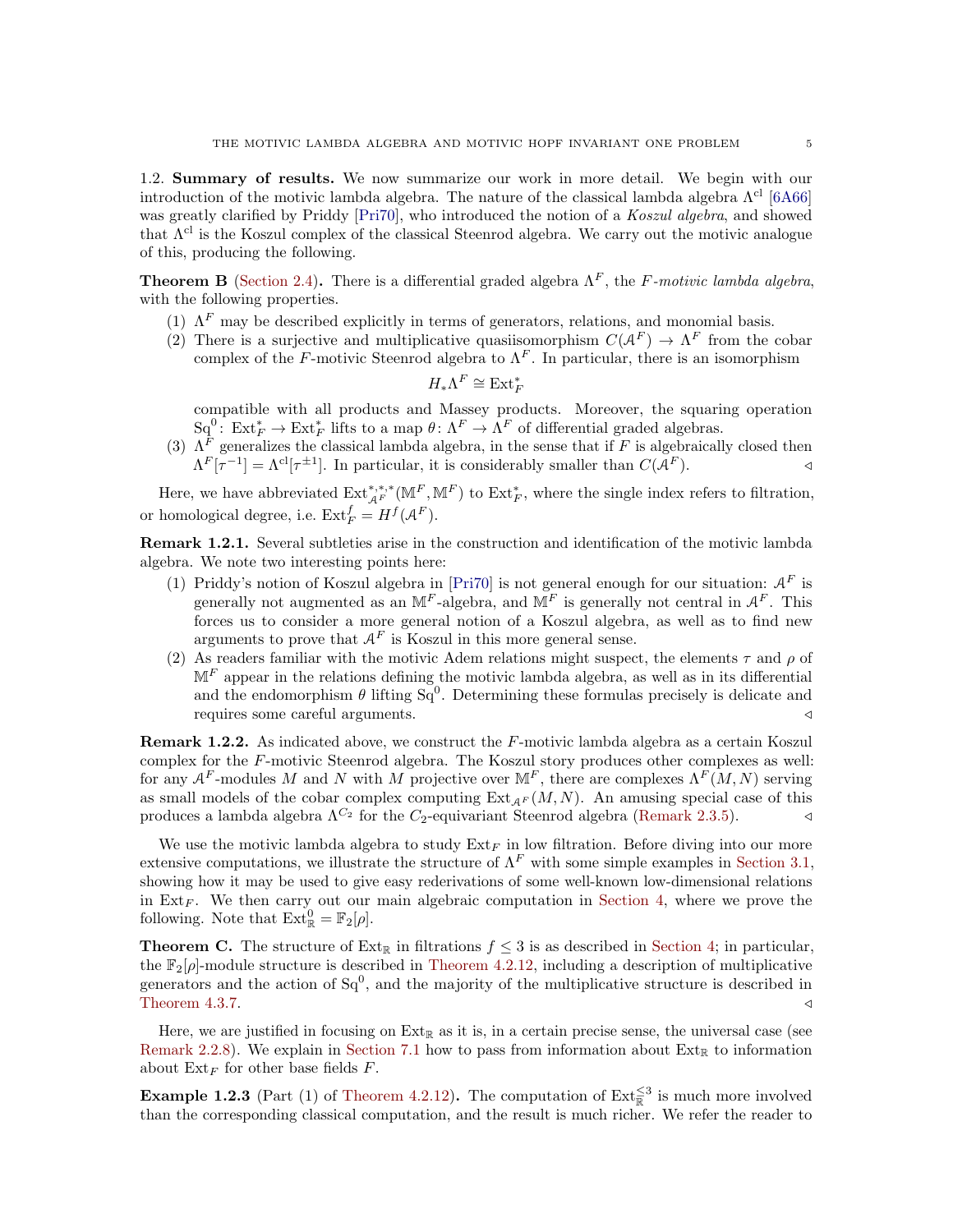[Section 4](#page-26-0) for the full statements, but illustrate this here with the following sample. Classically,  $\text{Ext}_{\text{cl}}^{\leq 3}$ is generated as an algebra by the classes  $h_a$  and  $c_a$  for  $a \geq 0$ . By contrast, a minimal multiplicative generating set of  $\text{Ext}_{\mathbb{R}}^{\leq 3}$  as an  $\mathbb{F}_2[\rho]$ -algebra is given by the classes in the following table:

| Multiplicative generator                   | $\rho$ -torsion exponent |
|--------------------------------------------|--------------------------|
| $h_{a+1}$                                  | $\infty$                 |
| $c_{a+1}$                                  | $\infty$                 |
| $\tau^{2^{a-1}(4n+1)}h_a$                  | $2^a$                    |
| $\tau^{2^a(8n+1)}h_{a+2}^2$                | $2^{a+1} \cdot 3$        |
| $\tau^{2^{a-1}(2(16n+1)+1)} h_{a+3}^2 h_a$ | $2^a \cdot 13$           |
| $\tau^{2^a(4(4n+1)+1)}h_{a+3}^3$           | $2^a \cdot 7$            |
| $\tau^{2^{a-1}(16n+1)}c_a$                 | $2^a \cdot 7$            |
| $\tau^{2^{a-1}(2(4n+1)+1)}c_a$             | $2^a \cdot 3$ .          |

Here,  $a, n \ge 0$ , we write  $2^{a-1}(2n+1) = n$  for  $a = 0$ , and the  $\rho$ -torsion exponent of a class  $\alpha$  is the minimal r for which  $\rho^r \alpha = 0$ ; the classes  $h_{a+1}$  and  $c_{a+1}$  are  $\rho$ -torsion-free. Note that all of the classes listed are named for their image in  $\text{Ext}_{\mathbb{C}},$  and are not themselves products.  $\lnot$ 

**Example 1.2.4.** Observe that the multiplicative generators  $h_a$  and  $c_a$  of Ext $\frac{<3}{c}$  appear, with a shift, as  $\rho$ -torsion-free classes in Ext<sub>R</sub>. This is a general phenomenon: in [\[DI16,](#page-60-3) Theorem 4.1], Dugger–Isaksen produce an isomorphism  $Ext_{\mathbb{R}}[\rho^{-1}] \simeq Ext_{\text{dcl}}[\rho^{\pm 1}]$ ; here,  $Ext_{\text{dcl}} = Ext_{\text{cl}}$ , only given a motivic grading so that  $\text{Ext}_{\text{cl}}^{s,f} = \text{Ext}_{\text{dcl}}^{2s+f,f,s+f}$ . As we discuss in [Section 3.2,](#page-25-0) this in fact refines to a splitting  $\operatorname{Ext}_{\mathbb{R}} \cong \operatorname{Ext}_{\text{dcl}}[\rho] \oplus \operatorname{Ext}_{\mathbb{R}}^{\rho\text{-tors}},$  where  $\operatorname{Ext}_{\mathbb{R}}^{\rho\text{-tors}} \subset \operatorname{Ext}_{\mathbb{R}}$  is the subgroup of  $\rho\text{-torsion}$ ; moreover, this splitting is modeled by a multiplicatively split inclusion  $\tilde{\theta} \colon \Lambda^{\text{dcl}} \to \Lambda^{\mathbb{R}}$ . The general shape of  $Ext_{\mathbb{R}}$  forced by this may be illustrated by the following description of the 1-line:

<span id="page-5-2"></span>(1) 
$$
\operatorname{Ext}^1_{\mathbb{R}} = \mathbb{F}_2[\rho]\{h_a : a \geq 1\} \oplus \bigoplus_{a \geq 0} \mathbb{F}_2[\rho]/(\rho^{2^a})\{\tau^{2^{a-1}(4n+1)}h_a : n \geq 0\}.
$$

As above,  $\tau^{2^{a-1}(4n+1)}h_a = \tau^{2n}h_0$  for  $a = 0$  by convention.

As  $\text{Ext}_{\text{cl}}^{\leq 3}$  is entirely understood by Wang's computation [\[Wan67\]](#page-62-5), the hard work of [Theorem C](#page-4-2) is in computing the  $\rho$ -torsion subgroup of  $\text{Ext}_{\mathbb{R}}^{\leq 3}$ . This is the most computationally intensive part of the paper, and proceeds by a direct case analysis of monomials in  $\Lambda^{\mathbb{R}}$  in low filtration. In the end, we find that  $\text{Ext}_{\mathbb{R}}^{\leq 3}$  carries the multiplicative generators listed in [Example 1.2.3,](#page-4-3) and that there are many exotic relations between these generators. Our computation describes all of this, with a few explicitly delineated unresolved products (see [Conjecture 4.3.5](#page-38-0) and [Proposition 4.3.6\)](#page-38-1).

With the algebraic computation of [Theorem C](#page-4-2) in place, we turn to more homotopical topics, namely those surrounding the *Hopf invariant one problem*. There are (at least) two good motivic analogues of the Hopf invariant one problem: one which is unstable, concerning the construction of unstable 2-cell complexes with nontrivial cup product structure, and one which is stable, concerning the construction of stable 2-cell complexes with nontrivial  $A<sup>F</sup>$ -module structure. As we recall in [Section 6.2,](#page-42-1) understanding the latter question is equivalent to understanding the 1-line of the F-motivic Adams spectral sequence; we get to this in [Section 7,](#page-45-0) which we will discuss further below.

It is the former unstable formulation which has more direct geometric applications. For example, following work of Dugger–Isaksen [\[DI13\]](#page-60-14) on the Hopf construction in motivic homotopy theory, it is directly tied up with the question of which unstable motivic spheres  $S^{a,b}$  admit H-space structures<sup>[1](#page-5-1)</sup> (cf. [Lemma 6.4.3\)](#page-44-0). We discuss this unstable formulation in [Section 6,](#page-42-0) which is independent of our other calculations. One pleasant consequence of this story is the following.

<span id="page-5-1"></span><span id="page-5-0"></span><sup>&</sup>lt;sup>1</sup>Here,  $S^{a,b}$  is the motivic sphere which is  $\mathbb{A}^1$ -homotopy equivalent to  $\Sigma^{a-b}\mathbb{G}_m^{\wedge b}$ .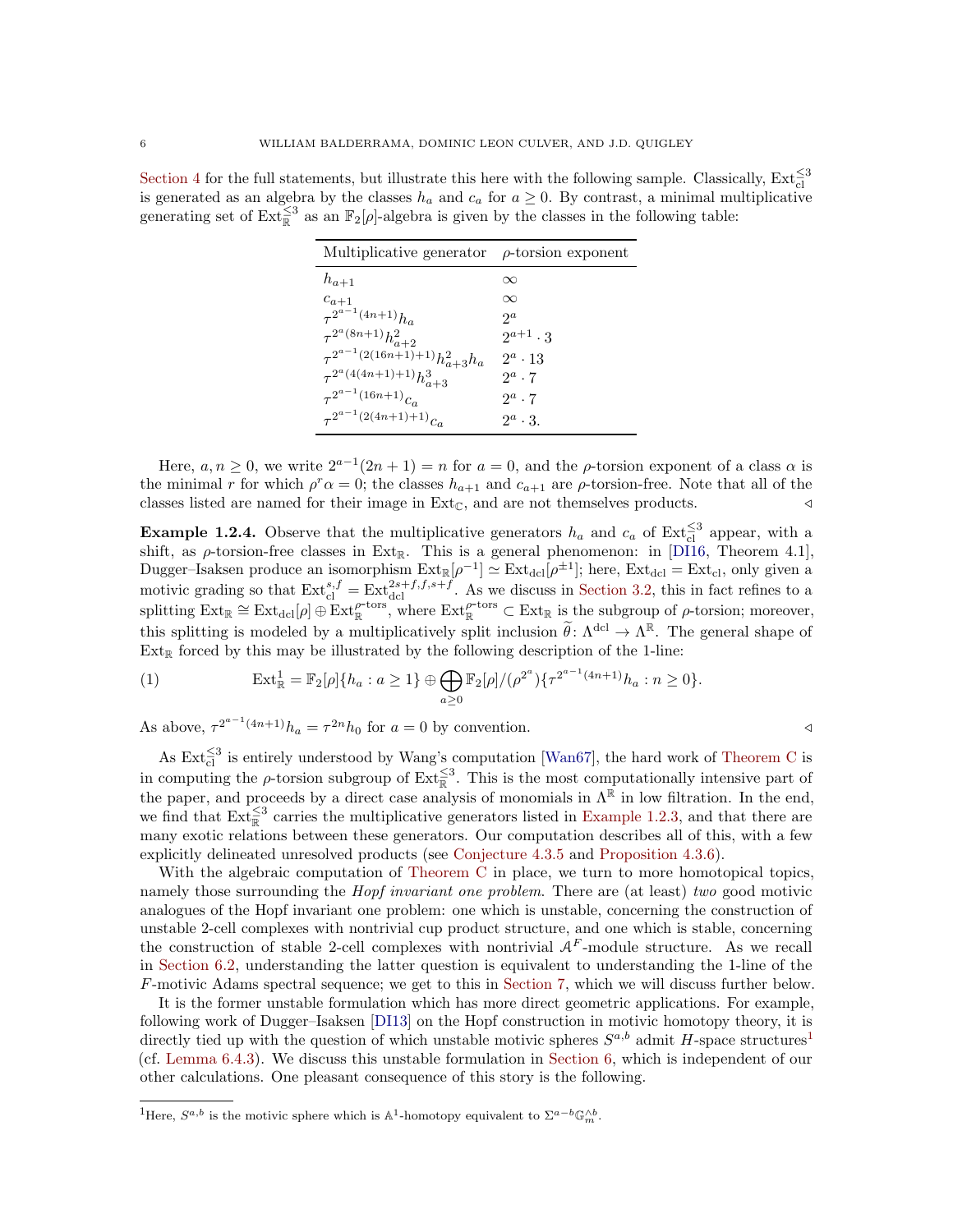**Theorem D** (Theorem  $6.4.4$ ). The only motivic spheres which are represented by smooth  $F$ -schemes admitting a unital product are  $S^{0,0}$ ,  $S^{1,1}$ ,  $S^{3,2}$ , and  $S^{7,4}$ . /

The statement of [Theorem D](#page-5-0) is directly analogous to the classical result that the ony sphere admitting unital products are  $S^0$ ,  $S^1$ ,  $S^3$ , and  $S^7$ . Classically, the nonexistence of H-space structures on any other spheres may be reduced to the Hopf invariant one problem, which was then established by Adams. This reduction makes use of the instability condition that  $Sq^{a}(x) = x^{2}$  whenever  $x \in H^{a}(X)$ for some space  $X$ . There is an analogous instability condition for the motivic cohomology of a motivic space, but it holds only in a smaller range than we would need; as a consequence, some additional input is needed to analyze the unstable motivic Hopf invariant one problem (see [Remark 6.3.2\)](#page-43-0).

This additional input is interesting in itself. It follows from the formulation of the unstable motivic Hopf invariant one problem that, at least for nonexistence, one may reduce to the case where F is algebraically closed. In [Section 5.2,](#page-40-1) we explain how work of Wilson–Østvær [\[WØ17\]](#page-62-3) implies a certain Lefschetz principle for suitable 2-primary categories of cellular motivic spectra. When combined with Mandell's p-adic homotopy theory [\[Man01\]](#page-61-17), this gives a 2-primary unstable "Betti realization" functor for any algebraically closed field  $F$ , which is well-behaved with respect to the mod 2 cohomology of motivic cell complexes; see [Section 5.3.](#page-40-2) This gives a direct relation between motivic and classical homotopy theory, and we are then able to analyze the unstable motivic Hopf invariant one problem using a combination of classical results, work of Dugger–Isaksen [\[DI13\]](#page-60-14) on the motivic Hopf construction, and work of Asok–Doran–Fasel on smooth models of motivic spheres [\[ADF17\]](#page-60-22).

Finally, in [Section 7,](#page-45-0) we turn to a study of the 1-line of the F-motivic Adams spectral sequence. After a few preliminaries, we begin by proving [Theorem A,](#page-2-0) producing the differentials

<span id="page-6-1"></span>
$$
d_2(h_{a+1}) = (h_0 + \rho h_1)h_a^2
$$

valid for any  $F$  [\(Theorem 7.3.1\)](#page-47-0). As we mentioned above, the main content of this theorem is not the fact that the classes  $h_{a+1}$  for  $a \geq 3$  support nonzero differentials, but the exact value of the target of these differentials. We mention two interesting aspects of this computation here:

First, in order to get a more explicit handle on possible targets of  $d_2(h_{a+1})$ , we reduce to considering the case where F is a prime field, i.e.  $F = \mathbb{F}_p$  with p odd or  $F = \mathbb{Q}$ . The latter case is then handled with the aid of a *Hasse principle*. We explain how work of Ormsby–Østvær on the structure of  $\mathbb{M}^{\mathbb{Q}}$ [\[OØ13\]](#page-61-18) may be used to give a concrete description of  $Ext_{\mathbb{Q}}$  and of the Hasse map

(2) 
$$
\operatorname{Ext}_{\mathbb{Q}} \to \operatorname{Ext}_{\mathbb{R}} \times \prod_{p \text{ prime}} \operatorname{Ext}_{\mathbb{Q}_p},
$$

in particular proving this map is injective [\(Proposition 7.1.3\)](#page-46-1). In this way we reduce to computing the differentials  $d_2(h_n)$  over the fields  $\mathbb{F}_p$  with p odd,  $\mathbb{Q}_p$  with p prime, and R.

Second, the classical argument, using the fact that  $2\sigma^2 = 0$ , may be used to compute  $d_2(h_4)$ , but a new argument is required to produce the differential  $d_2(h_5) = (h_0 + \rho h_1)h_4^2$  [\(Proposition 7.3.3\)](#page-48-0). Once this differential is resolved, the remaining follow by an inductive argument analogous to Wang's classical argument [\[Wan67\]](#page-62-5). After a further reduction when  $F = \mathbb{R}$ , the differential  $d_2(h_5)$  may be resolved uniformly in the above choices of base field. In short, to resolve this differential, we lift the Hurewicz map  $\pi_*^{cl} \to \pi_{*,0}^F$  to a map  $\text{Ext}_{cl}^{*,*} \to \text{Ext}_{F}^{*,*0}$  of spectral sequences [\(Proposition 5.1.1\)](#page-39-2), and by considering the effect of this on the Kervaire class  $\theta_4$ , deduce that  $(h_0 + \rho h_1)h_4^2$  must be hit by  $h_5$ .

The story does not stop with the differentials  $d_2(h_{a+1})$ , as  $\text{Ext}_F^1$  contains many more classes than these; recall for instance  $\text{Ext}^1_{\mathbb{R}}$  from [Eq. \(1\).](#page-5-2) Having resolved these differentials, we move on to giving an explicit analysis of the 1-line of the  $F$ -motivic Adams spectral sequence for a number of base fields  $F$ . Our main results may be summarized in the following.

<span id="page-6-0"></span>Theorem E. The following are carried out in [Section 7.](#page-45-0)

(1) In [Theorem 7.4.9,](#page-53-0) we compute all  $d_2$ -differentials out of  $Ext^1_{\mathbb{R}}$ , as well as all permanent cycles in  $\text{Ext}^1_{\mathbb{R}}$ .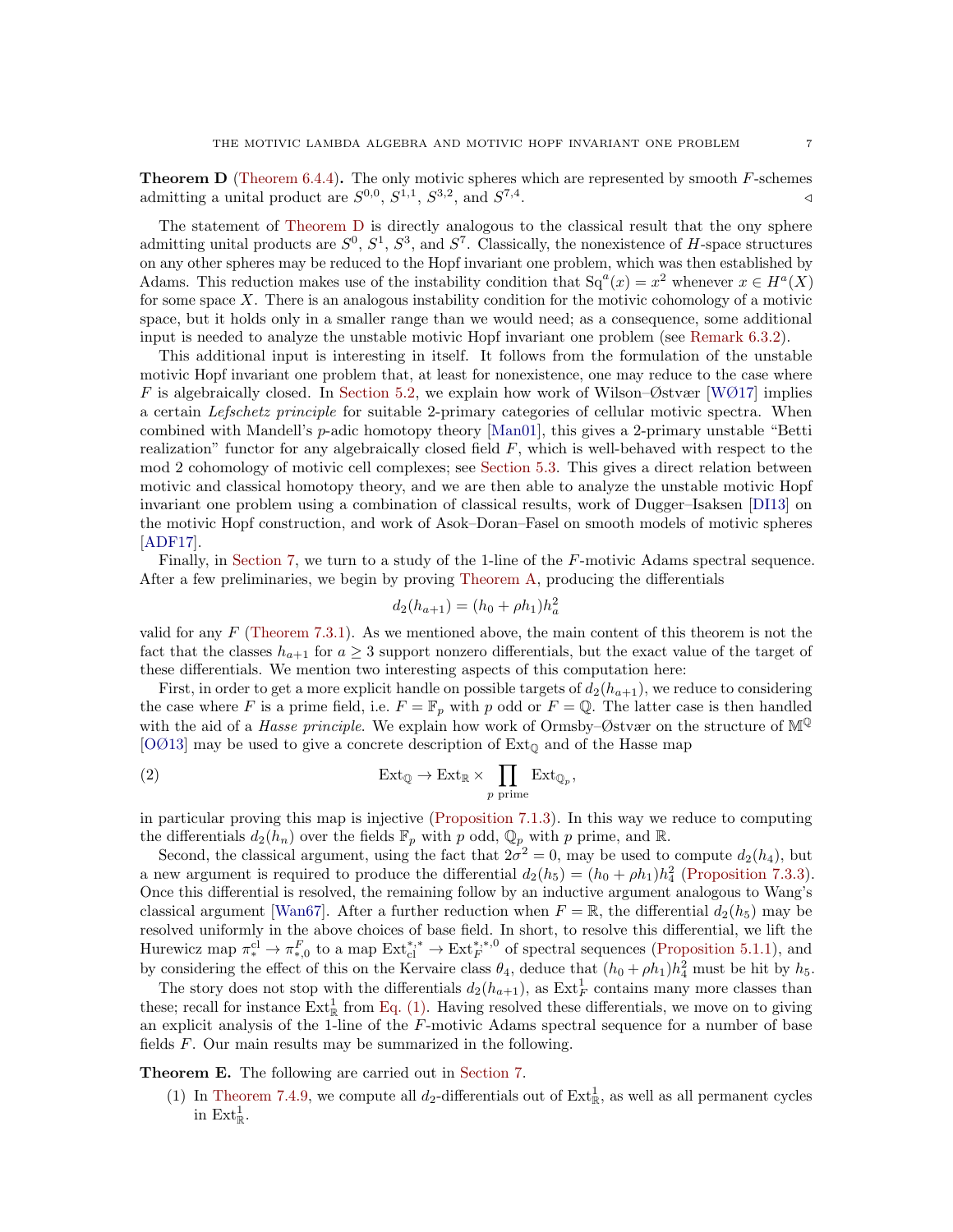- (2) In [Theorem 7.5.3,](#page-54-0) for q a prime-power satisfying  $q \equiv 1 \pmod{4}$ , we compute all Adams differentials out of  $\text{Ext}^1_{\mathbb{F}_q}$ , in particular giving all permanent cycles in  $\text{Ext}^1_{\mathbb{F}_q}$ .
- (3) In [Theorem 7.5.6,](#page-55-0) for q a prime-power satisfying  $q \equiv 3 \pmod{4}$ , we compute all  $d_2$ -differentials out of  $\mathrm{Ext}^1_{\mathbb{F}_q}$ , as well as all higher differentials in stems  $s \leq 7$ , in particular giving all permanent cycles in  $\text{Ext}_{\mathbb{F}_q}^1$  in stems  $s \leq 7$ .
- (4) In [Theorem 7.6.2,](#page-56-0) for p an odd prime, we give as much information about  $\text{Ext}^1_{\mathbb{Q}_p}$  as was given for  $\mathrm{Ext}^1_{\mathbb{F}_p}$ .
- (5) In [Theorem 7.6.6,](#page-57-0) we compute all  $d_2$ -differentials out of  $\text{Ext}^1_{\mathbb{Q}_2}$ , as well as all higher differentials in stems  $s \leq 7$ , in particular giving all permanent cycles in  $\text{Ext}^1_{\mathbb{Q}_2}$  in stems  $s \leq 7$ .
- (6) In [Theorem 7.7.1,](#page-58-0) we give the same information for  $\text{Ext}_{\mathbb{Q}}^1$  as was given for  $\text{Ext}_{\mathbb{Q}}^1$  $\triangleleft$

Cases (2–6) of [Theorem E](#page-6-0) proceed by a direct analysis, combining the Hopf differentials we produced in [Theorem A](#page-2-0) with arithmetic differentials that may be obtained by comparison with the F-motivic Adams spectral sequence for integral motivic cohomology. The latter has been computed by Kylling [\[Kyl15\]](#page-61-19) for  $F = \mathbb{F}_q$  with q an odd prime-power, by Ormsby [\[Orm11\]](#page-61-20) for  $F = \mathbb{Q}_p$  with p an odd prime, and by Ormsby–Østvær [\[OØ13\]](#page-61-18) for  $F = \mathbb{Q}_2$  and  $F = \mathbb{Q}$ . Case (6), where  $F = \mathbb{Q}$ , may be read off the cases  $F = \mathbb{R}$  and  $F = \mathbb{Q}_p$ , using our good understanding of the Hasse map [Eq. \(2\).](#page-6-1) As with Ormsby and Østvær's computations over  $\mathbb{Q}$ , the final description of the set of  $d_2$ -cycles in  $\text{Ext}^1_{\mathbb{Q}}$ is quite intricate, but we feel that our techniques show that understanding the Q-motivic Adams spectral sequence for  $\pi_{*,*}^{\mathbb{Q}}$  is an accessible problem ripe for future investigation.

The R-motivic computation requires more work. Recall the structure of  $Ext^1_{\mathbb{R}}$  from [Eq. \(1\).](#page-5-2) [Theorem A](#page-2-0) describes what happens on the  $\rho$ -torsion-free summand of this, but says nothing about the large quantity of  $\rho$ -torsion classes. It is possible to use similar methods to compute all  $d_{2}$ differentials supported on this  $\rho$ -torsion summand, and we do so in [Proposition 7.4.8.](#page-52-0) However, this is insufficient to determine which classes in  $Ext^1_{\mathbb{R}}$  are permanent cycles, as higher differentials may, and indeed must, occur.

We resolve this by comparison with *Borel*  $C_2$ -equivariant homotopy theory. In [\[BS20\]](#page-60-23), Behrens– Shah formulate and prove an equivalence

$$
(\mathrm{Sp}_{\mathbb{R}}^{\mathrm{cell}})_{(2,\rho)}^{\wedge}[\tau^{-1}] \simeq \mathrm{Fun}(BC_2,\mathrm{Sp}_2^{\wedge})
$$

between the  $\tau$ -periodic  $(2, \rho)$ -complete cellular R-motivic category and the 2-complete Borel  $C_2$ equivariant category. Define

$$
\operatorname{Ext}_{BC_2}^{s,f,w} = \operatorname{Ext}_{\mathcal{A}^{\mathrm{cl}}}^{s-w,f}(\mathbb{F}_2, H^*P_w^{\infty}),
$$

where  $P_w^{\infty}$  is a stunted real projective space. These form the  $E_2$ -pages of the classical Adams spectral sequences for the stable cohomotopy groups of infinite stunted projective spaces. The equivalence of Behrens–Shah gives an effective method of computing these groups by "inverting  $\tau$ " in Ext<sub>R</sub>. The  $\tau$ -periodic behavior of Ext<sub>R</sub> is plainly visible in our computation of Ext $\frac{\leq 3}{\mathbb{R}}$ , allowing us to directly read off the structure of  $\text{Ext}_{BC_2}^{\leq 3}$  [\(Lemma 7.4.3\)](#page-50-0). In particular,

$$
\text{Ext}_{BC_2}^1 = \mathbb{F}_2[\rho]\{h_a : a \ge 1\} \oplus \bigoplus_{a \ge 0} \mathbb{F}_2[\rho]/(\rho^{2^a})\{\tau^{2^{a-1}(4n+1)}h_a : n \in \mathbb{Z}\}\
$$

<span id="page-7-0"></span>(compare [Eq. \(1\)\)](#page-5-2). We warn the reader that this naming of classes is incompatible with viewing  $Ext_{BC_2}$  as a collection of ordinary Adams spectral sequences; for example,  $h_0$  does not detect 2, but instead the transfer  $P_0^{\infty} \to S^0$ . We may use the relatively simple structure of these 1-lines to verify that  $\text{Ext}_{\mathbb{R}}^1 \to \text{Ext}_{BC_2}^1$  reflects permanent cycles [\(Lemma 7.4.4\)](#page-50-1), and this reduces the identification of permanent cycles in  $\text{Ext}^1_{\mathbb{R}}$  to the identification of permanent cycles in  $\text{Ext}^1_{BC_2}$ . The problem of  $\rho$ -torsion permanent cycles in  $\text{Ext}_{BC_2}^1$  turns out to be equivalent to the vector fields on spheres problem [\(Lemma 7.4.5\)](#page-51-0), which was resolved by Adams [\[Ada62\]](#page-59-3). Together with known information regarding the  $\rho$ -torsion-free classes, this leads to the following classification of maps  $\Sigma^c P_w^{\infty} \to S^0$ detected in Adams filtration 1.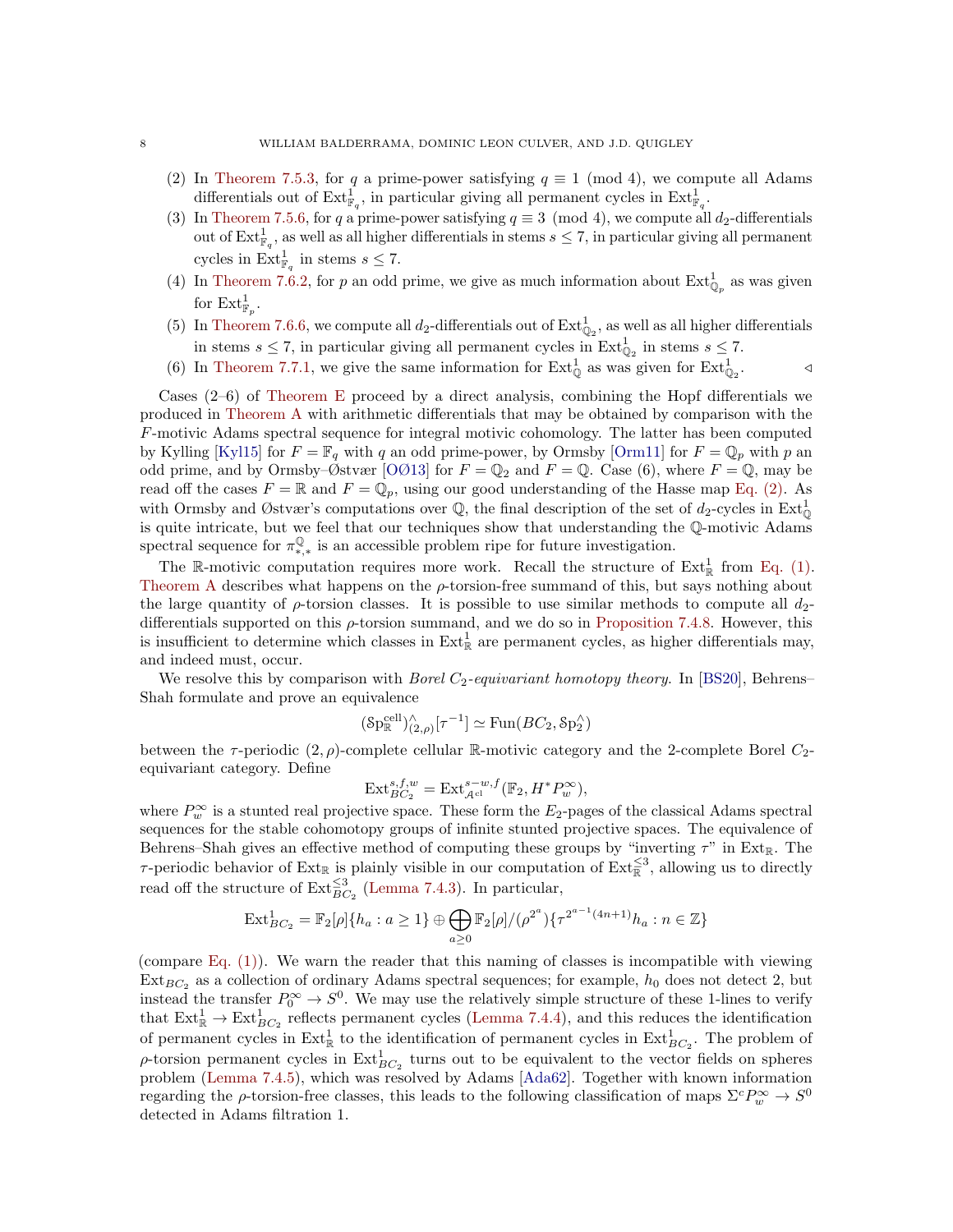**Theorem F** [\(Theorem 7.4.7\)](#page-52-1). For  $a \ge 0$ , write  $a = c + 4d$  with  $0 \le c \le 3$ , and define  $\psi(a) = 2^c + 8d$ . Then the subgroup of permanent cycles in  $\text{Ext}_{BC_2}^1$  is given by

$$
\mathbb{F}_2[\rho]\{h_1, h_2, h_3, \rho h_4\} \oplus \bigoplus_{a \geq 0} \mathbb{F}_2[\rho]/(\rho^{\psi(a)})\{\rho^{2^a - \psi(a)}\tau^{2^{a-1}(4n+1)}h_a : n \in \mathbb{Z}\}.
$$

Moreover, one may characterize maps  $\Sigma^c P_w^{\infty} \to S^0$  detected by each of these classes.

1.3. Future directions. The classical lambda algebra has been applied broadly in stable homotopy theory. This suggests several natural directions for future work, and we list a few here.

1.3.1. *Homological computations*. The homology of the classical lambda algebra can be computed algorithmically via a method known as the Curtis algorithm. This procedure was refined and implemented by Tangora [\[Tan85\]](#page-61-10) to compute the cohomology of the Steenrod algebra through internal degree 56, as well as to compute products and Massey products [\[Tan93,](#page-61-11) [Tan94\]](#page-62-6); further computations of Curtis–Goerss–Mahowald–Milgram [\[CGMM87\]](#page-60-16) pushed this out to describe the cohomology of the Steenrod algebra through stem 51. More recently, the Curtis algorithm was used by Wang–Xu to compute the algebraic Atiyah–Hirzebruch spectral sequence for  $\mathbb{R}P^{\infty}$  [\[WX16\]](#page-62-7). providing the data necessary for their proof of the uniqueness of the smooth structure on the 61-sphere [\[WX17\]](#page-62-8).

Our method for computing  $\text{Ext}_{\mathbb{R}}^{\leq 3}$  is closely related to the homology algorithm of [\[Tan85\]](#page-61-10), only modified to take into account the  $\mathbb{F}_2[\rho]$ -module structure of  $\Lambda^{\mathbb{R}}$ , as well to incorporate some additional flexibility in choosing representatives for the sake of a more digestible manual computation. By ignoring this additional flexibility, and incorporating the ideas of [\[Tan85,](#page-61-10) Section 3.4], one obtains a Curtis algorithm for computing the homology of the R-motivic lambda algebra, as well as of other motivic lambda complexes. The effectiveness of these procedures in higher dimensions remains to be seen.

In addition to its use in computer-assisted computations, the classical lambda algebra has also been used by Lin [\[Lin08\]](#page-61-15) and Chen [\[Che11\]](#page-60-21) to completely compute the cohomology of the classical Steenrod algebra through filtration 5. In principle, there should be no obstruction to continuing our computation of  $\text{Ext}_{\mathbb{R}}^{\leq 3}$  to higher filtrations, other than the rather more involved calculations and bookkeeping that this would necessarily take.

1.3.2. Motivic Brown–Gitler spectra. Brown–Gitler spectra [\[BJG73\]](#page-60-17) have many applications in classical algebraic topology, including Mahowald's analysis of the bo-resolution [\[Mah81,](#page-61-12) [Shi84\]](#page-61-13), Cohen's solution of the Immersion Conjecture [\[Coh85\]](#page-60-18), and more [\[Mah77,](#page-61-14) [HK99,](#page-60-20) [Goe99\]](#page-60-19). The classical lambda algebra was essential for constructing and analyzing Brown–Gitler spectra; see [\[BJG73,](#page-60-17) [Shi84\]](#page-61-13) as above, as well as [\[GJM86\]](#page-60-24). In [\[CQ21\]](#page-60-25), the last two authors introduced a motivic analog of the bo-resolution, the kq-resolution, and analyzed it over algebraically closed fields of characteristic zero. The analysis of the  $kq$ -resolution over more general base fields would be greatly simplified by the existence of motivic Brown–Gitler spectra.

1.3.3. Unstable motivic Adams spectral sequences. The classical lambda algebra  $\Lambda^{cl}$  has certain subcomplexes  $\Lambda^{cl}(n)$  which form the  $E_1$ -page of an unstable Adams spectral sequence:

$$
E_1 \cong \Lambda^{\mathrm{cl}}(n) \Rightarrow \pi_* S^n.
$$

Moreover, James's 2-local fiber sequence [\[Jam57\]](#page-61-21)

$$
S^n \to \Omega S^{n+1} \to \Omega S^{2n+1},
$$

which gives rise to the EHP sequence, is modeled by short exact sequences [\[Cur71,](#page-60-26) Section 11]

$$
0 \to \Lambda^{\mathrm{cl}}(n) \to \Lambda^{\mathrm{cl}}(n+1) \to \Sigma^n \Lambda^{\mathrm{cl}}(2n+1) \to 0,
$$

which are useful both for understanding the unstable complexes  $\Lambda^{cl}(n)$  and the stable complex  $\Lambda^{cl}$ . It is natural to ask whether there are analogous subcomplexes of  $\Lambda^F$  related to a suitable motivic unstable Adams spectral sequence. The motivic situation seems to be much more delicate: it is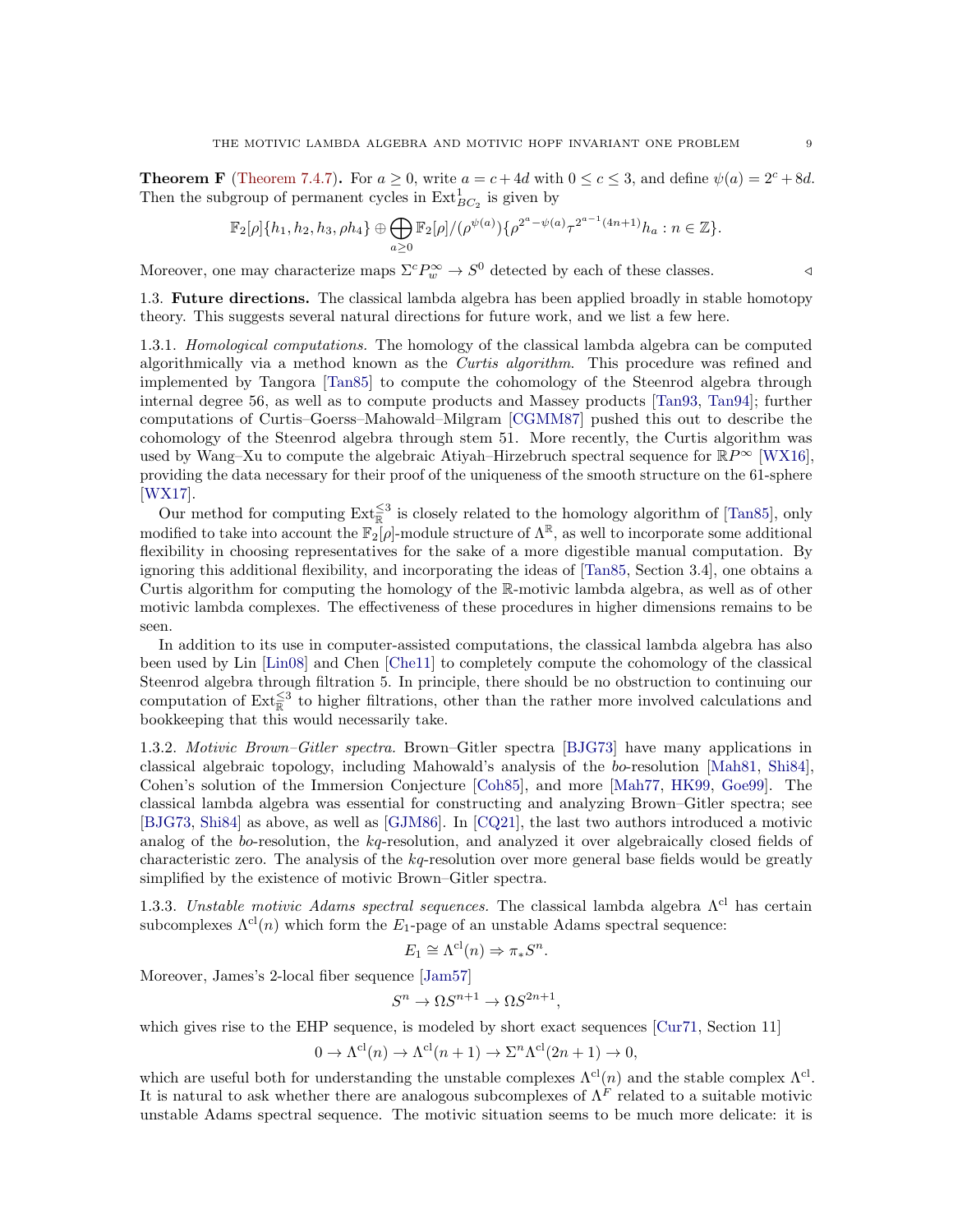not obvious how to define such subcomplexes of  $\Lambda^F$ , and the nature of the cohomology of motivic Eilenberg–MacLane spaces suggests that a motivic unstable Adams spectral sequence may not be as well-behaved. A better understanding of these topics would shed light both on the nature of  $\Lambda^F$  and on unstable F-motivic homotopy theory.

#### <span id="page-9-1"></span>1.4. Conventions. We maintain the following conventions throughout the paper.

- (1) We work solely at the prime 2.
- (2) We write  $F$  for a base field of characteristic not equal to 2.
- (3) We write  $\pi_{*,*}^F$  for the homotopy groups of the  $(2, \eta)$ -completed F-motivic sphere spectrum.
- (4) Our homotopy and cohomology groups are bigraded by  $(s, w)$ , where s is stem and w is weight.
- (5) In particular, we write  $S^{a,b}$  for the motivic sphere which is  $\mathbb{A}^1$ -homotopy equivalent to  $\Sigma^{a-b}\mathbb{G}_m^{\wedge b}.$
- (6) We write  $H^{*,*}$  for reduced mod 2 F-motivic cohomology and  $H^*$  for reduced ordinary mod 2 cohomology.
- (7) We write, for instance,  $H^{*,*}(X_+)$  for the unreduced mod 2 motivic cohomology of X.
- (8) We will use homological grading even for cohomology classes, in the sense that if  $x \in H^{a,b}(X)$ then we say  $|x| = (-a, -b)$ . This allows us to say, for instance,  $|\tau| = (0, -1)$  and  $|\rho| =$  $(-1, -1)$ , regardless or whether we are working with homology or cohomology.
- (9) We write  $M^F = H^{*,*}(\text{Spec}(F)_+)$  for the unreduced mod 2 motivic cohomology of a point.
- (10) We write  $\mathbb{M}_{0}^{F}$  for the portion of  $\mathbb{M}^{F}$  concentrated on the line  $s = w$ , so that  $\mathbb{M}^{F} = \mathbb{M}_{0}^{F}[\tau]$ . (The ring  $\mathbb{M}_0^F$  may be identified as the mod 2 Milnor K-theory of F, by work of Voevodsky; see [\[IØ19,](#page-61-6) Section 2.1] for an overview of the structure of  $\mathbb{M}^F$ ).
- (11) We write  $\text{Ext}_F$  for the cohomology of the F-motivic Steenrod algebra, employing the grading conventions given in the following two points.
- (12) We write  $\mathrm{Ext}^f_F$  for the filtration f piece of  $\mathrm{Ext}_F$ .
- (13) We write  $\text{Ext}^{s,f,w}_F \subset \text{Ext}^f_F$  for the subset of elements in filtration f and topological stem s and weight w.
- (14) We use a subscript or superscript of cl to denote classical objects; in particular,  $\pi_*^{\text{cl}}$  are the classical 2-completed stable stems,  $A^{cl}$  is the classical mod 2 Steenrod algebra, and Ext<sub>cl</sub> is its cohomology.
- (15) Given integers  $a, n \geq 0$ , we write  $2^{a-1}(2n+1)$  for the integer so represented for  $a \geq 1$ , and to be *n* for  $a = 0$ .
- (16) We take the binomial coefficient  $\binom{a}{b}$  to be  $\frac{a!}{b!(a-b)!}$  for  $0 \le b \le a$ , and to be zero otherwise.

1.5. Acknowledgements. The authors thank Uğur Yiğit for sharing a copy of his thesis which proposes an alternative construction of a  $C_2$ -equivariant lambda algebra, as well as Eva Belmont and Dan Isaksen for sharing data produced for their study of  $Ext_{\mathbb{R}}$ . The first author thanks Nick Kuhn for some enlightening conversations about real projective spaces. The second author would like to thank the Max Planck Institute for providing a wonderful working environment and financial support while this paper was being written. The third author thanks Eva Belmont, Dan Isaksen, and Inna Zakharevich for helpful discussions.

## 2. The motivic lambda algebra

<span id="page-9-0"></span>The classical lambda algebra was originally constructed by Bousfield–Curtis–Kan–Quillen–Rector– Schlesinger [\[6A66\]](#page-60-15) using methods from unstable homotopy theory. In [\[Pri70\]](#page-61-16), Priddy defined the notion of a Koszul algebra, and constructed (co)Koszul complexes, which are small models for the cobar complex of a Koszul algebra. He then showed that the Steenrod algebra is Koszul, and that its Koszul complex recovers the classical lambda algebra, thus giving a purely algebraic construction of the classical lambda algebra.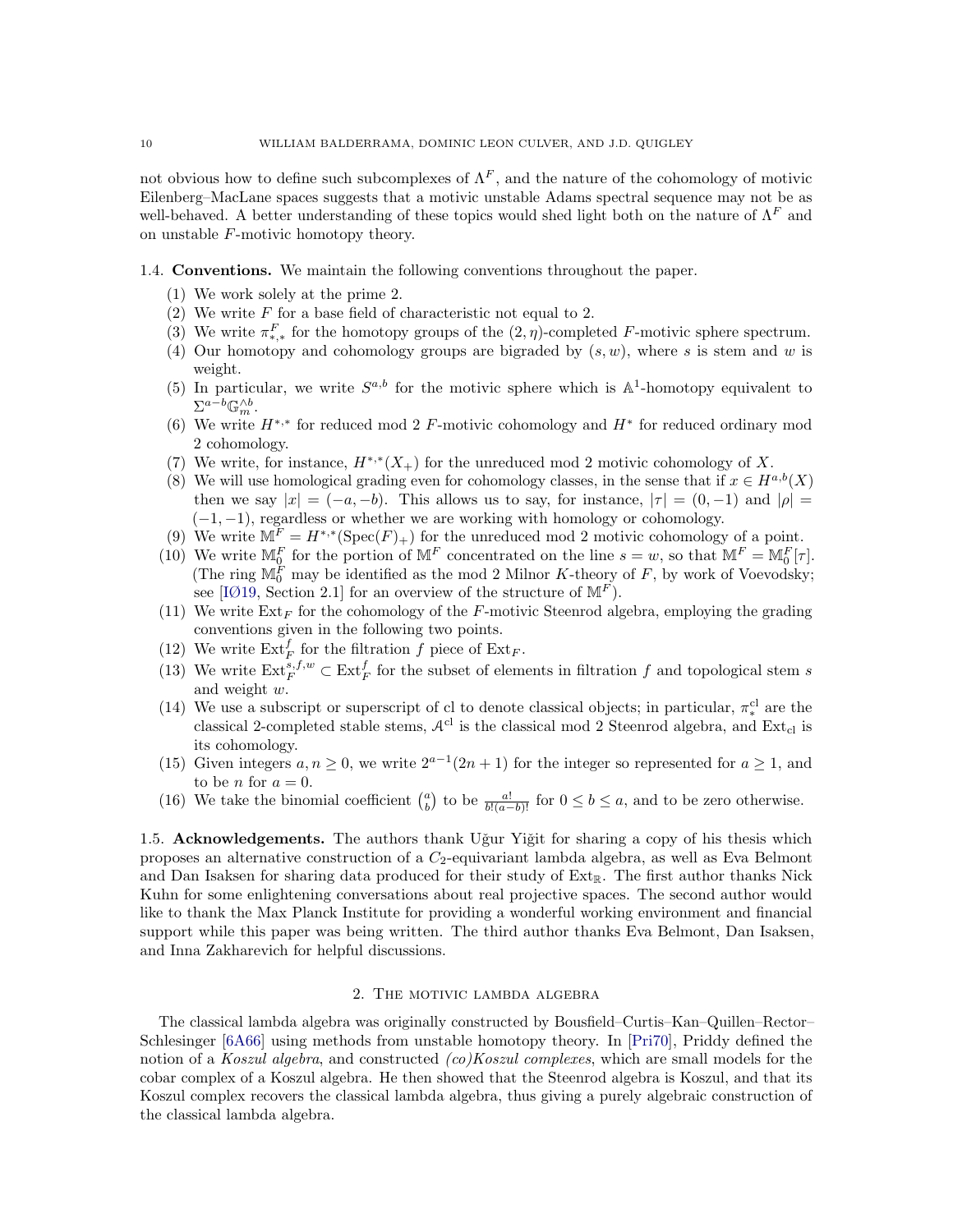Our approach to constructing the motivic lambda algebra proceeds along the same lines as Priddy's. We cannot quite directly apply Priddy's results, as the notion of Koszul algebra employed in [\[Pri70\]](#page-61-16) is not sufficiently general to include to the motivic Steenrod algebra: among other things, the  $\mathbb{M}^F$ -algebra  $\mathcal{A}^F$  is not generally augmented, nor does  $\mathbb{M}^F$  always live in the center of  $\mathcal{A}^F$ . The notion of a Koszul algebra has been generalized in various ways; see for instance [\[PP05\]](#page-61-22) for an account of some developments in this area. We will use the formulation given in [\[Bal21\]](#page-60-27), as this gives a sufficiently general definition of Koszul algebra and explicit description of their associated Koszul complex; in our context, this functions as a generalization of Rezk's formulation in [\[Rez12,](#page-61-23) Section 4] to the case of nonhomogeneous algebras. We review this theory in [Section 2.1.](#page-10-0) The reader familiar with Koszul algebras will find no surprises in this material.

In [Section 2.2,](#page-14-0) we review the structure of the F-motivic Steenrod algebra  $A^F$ . We show that  $A^F$ is in fact a Koszul algebra in [Section 2.3,](#page-16-1) ultimately by reducing to Priddy's classical PBW criterion for Koszulity [\[Pri70,](#page-61-16) Section 5]. The F-motivic lambda algebra  $\Lambda^F$  is then defined to be the Koszul complex of  $A^F$ . We compute the structure of  $\Lambda^F$  explicitly, and introduce an endomorphism  $\theta$  of  $\Lambda^F$  lifting the squaring operation  $Sq^0$  on  $Ext_F$ . All of this structure is summarized in one place in [Section 2.4.](#page-22-0)

Our work in this section applies somewhat more generally than to just the construction of the F-motivic lambda algebras  $\Lambda^F$ . This generality is in two directions. First, our proof that  $\mathcal{A}^F$  is Koszul applies to any algebra of a similar form to  $A<sup>F</sup>$ , such as the  $C_2$ -equivariant Steenrod algebra; the exact notion of similarity is discussed in [Remark 2.2.8.](#page-16-0) Second, from the fact that  $A<sup>F</sup>$  is Koszul, one recovers not just the Koszul complex  $\Lambda^F$  modeling  $Ext_{\mathcal{A}^F}(\mathbb{M}^F, \mathbb{M}^F)$ , but also Koszul complexes modeling any  $\text{Ext}_{AF}(M, N)$  with M projective over  $\mathbb{M}^F$ .

<span id="page-10-0"></span>2.1. Review of Koszul algebras. This section summarizes some definitions and facts from [\[Bal21,](#page-60-27) Section 3] regarding Koszul algebras which we will use in constructing the motivic lambda algebra. We shall review this material in some detail, in order to specialize from the more general context considered there. Many of the results we need have appeared in varying levels of generality throughout the literature; in particular, the definition of Koszulity we use can be considered as a direct generalization of the homogeneous case considered by Rezk in [\[Rez12,](#page-61-23) Section 4].

We fix throughout this subsection an associative algebra  $S$  to serve as our base ring, together with an associative algebra A which is an S-algebra in the sense of being equipped with an algebra map  $S \to A$ . Equivalently, A is a monoid in the category of S-bimodules. We abbreviate  $\otimes = \otimes_S$ .

We are most interested in the case where  $S = \mathbb{M}^F$  and  $A = \mathcal{A}^F$ , and so to avoid some subtle points regarding signs, we shall assume that  $S$  is of characteristic 2. In addition, we suppose throughout that A is projective as a left S-module.

**Definition 2.1.1.** Say that A is a graded S-algebra if we have chosen a decomposition  $A = \bigoplus_{n \geq 0} A[n]$ of S-bimodules such that

 $(1)$   $S \cong A[0];$ 

(2) The product on A restricts to  $A[n] \otimes A[m] \rightarrow A[n+m]$ .

Say that A is a filtered S-algebra if we have chosen a filtration  $A \cong \text{colim}_{n \to \infty} A_{\leq n}$  such that

 $(1)$  S ≅ A<sub><0</sub>;

(2) The product on A restricts to  $A_{\leq n} \otimes A_{\leq m} \to A_{\leq n+m}$ .

Finally, say that the filtration on a filtered  $S$ -algebra A is projective if (both A and) the associated graded algebra

> $\operatorname{gr} A := \bigoplus$  $n\geq 0$  $A[n], \qquad A[n] := \text{coker}(A_{\leq n-1} \to A_{\leq n})$

are projective as left S-modules.

Fix a left A-module M. Write  $B<sup>un</sup>(A, A, M)$  and  $B(A, A, M)$  for the unreduced and reduced bar resolutions of  $M$  relative to  $S$ ; that is, for the unnormalized and normalized chain complexes associated to the standard monadic resolution of M with respect to the adjunction  $\text{LMod}_{S} \leftrightarrows \text{LMod}_{A}$ .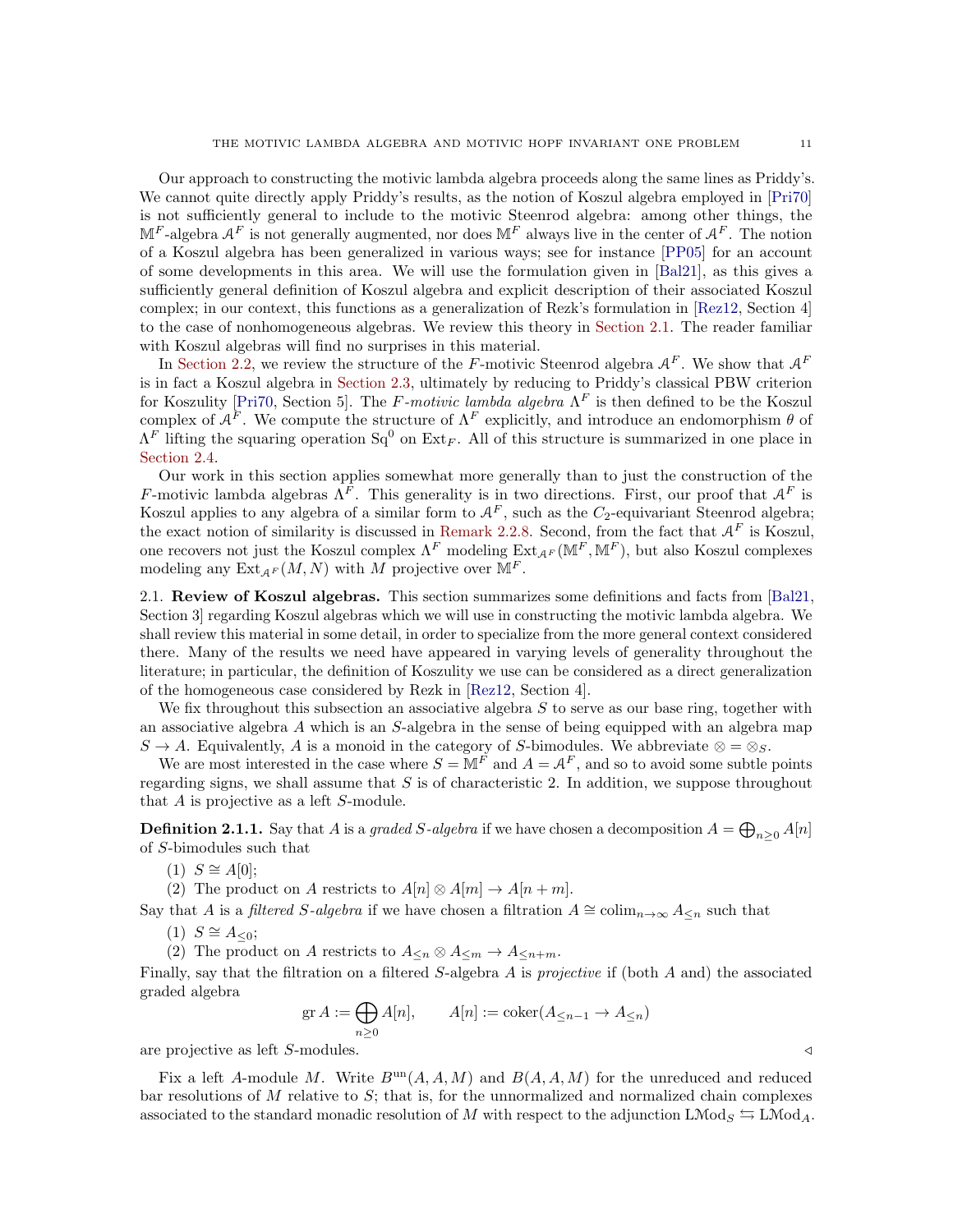These are projective left A-module resolutions provided that  $M$  is projective as a left S-module. If  $A$ is a filtered algebra, then  $B^{\text{un}}(A, A, M)$  is a filtered complex, with filtration defined by

<span id="page-11-0"></span>
$$
(3) \quad B_n^{\mathrm{un}}(A, A, M)[\leq m] := \mathrm{Im}\left(\bigoplus_{m_1 + \dots + m_n = m} A \otimes A_{\leq m_1} \otimes \dots \otimes A_{\leq m_n} \otimes M \to B_n^{\mathrm{un}}(A, A, M)\right),
$$

and this descends to a filtration of  $B(A, A, M)$ ; compare for instance [\[Pri70,](#page-61-16) Section 10], [\[Rez12,](#page-61-23) Section 4, or [\[Bal21,](#page-60-27) Section 3.5]. If A is augmented, then this augmentation makes S into an A-bimodule, allowing us to form the bar complex  $B(A) := S \otimes_A B(A, A, S)$  and consider the homology  $H_*(A) := H_*(C(A))$ . The filtration of [Eq. \(3\)](#page-11-0) descends to a filtration on  $B(A)$ , and if A is graded then this filtration is split, i.e.  $B(A) \cong \text{gr } B(A) = \bigoplus_{m \geq 0} B(A)[m]$ . This then passes to a splitting  $H_*(A) \cong \bigoplus_{m \geq 0} H_*(A)[m].$ 

**Definition 2.1.2** ([\[Rez12,](#page-61-23) Definition 4.4], [\[Bal21,](#page-60-27) Definition 3.5.3]). We say that A is a homogeneous Koszul S-algebra provided that

- (1) A has been given the structure of a graded S-algebra;
- (2)  $H_n(A)[m] = 0$  for  $n \neq m$ .

We say that  $A$  is a Koszul S-algebra if

- (1) A has been equipped with a projective filtration;
- (2) gr A is a homogeneous Koszul S-algebra. /

Suppose now that  $A$  is projectively filtered, and fix a left  $A$ -module  $M$  which is flat as a left S-module. The filtration of [Eq. \(3\)](#page-11-0) on  $B(A, A, M)$  induced by that on A satisfies gr  $B(A, A, M) \cong$  $A \otimes B(\text{gr }A) \otimes M$ , and so the convergent spectral sequence associated to this filtration is of signature

<span id="page-11-1"></span>(4) 
$$
E_{p,q}^1 = A \otimes H_q(\text{gr }A)[p] \otimes M \Rightarrow H_qC(A, A, M), \qquad d_{p,q}^r : E_{p,q}^r \to E_{p-r,q-1}^r
$$

<span id="page-11-3"></span>**Definition 2.1.3.** Let M be an A-module which is flat as a left S-module. The Koszul resolution of M is the augmented chain complex

$$
M \leftarrow K(A, A, M)
$$

defined by

$$
K_p(A, A, M) = E_{p,p}^1 = A \otimes H_p(\text{gr }A)[p] \otimes M,
$$

with differential given by the  $d^1$  differential of the spectral sequence [Eq. \(4\).](#page-11-1) When M is projective as a left S-module, we define the Koszul complex<sup>[2](#page-11-2)</sup>  $K_A(M, M')$  as the cochain complex

$$
K_A(M, M') := \text{Hom}_A(K(A, A, M), M') \cong \text{Hom}_S(H_*(\text{gr }A) \otimes M, M'),
$$

with differential inherited from that on  $K(A, A, M)$ .

Observe that, by construction,  $K(A, A, M)$  is a subcomplex of  $B(A, A, M)$ , and dually  $K_A(M, M')$ is a quotient complex of the cobar complex  $C_A(M, M') := \text{Hom}_A(B(A, A, M), M')$ . When A is Koszul, the spectral sequence of Eq.  $(4)$  collapses into the Koszul complex  $K(A, A, M)$ , proving the following.

<span id="page-11-4"></span>**Theorem 2.1.4** (cf. [\[Pri70,](#page-61-16) Theorem 3.8], [\[Rez12,](#page-61-23) Proposition 4.8], [\[Bal21,](#page-60-27) Theorem 3.5.5]). Suppose that  $A$  is a Koszul S-algebra, and fix left  $A$ -modules  $M$  and  $M'$ .

- (1) If M is flat over S, then there is an injective quasiisomorphism  $K(A, A, M) \subset B(A, A, M)$ ;
- (2) If M is projective over S, then there is a surjective quasiisomorphism  $C_A(M, M') \rightarrow$  $K_A(M,M').$

In particular, if M is projective over S, then the homology of  $K_A(M, M')$  is isomorphic to  $\text{Ext}_{A}(M, M').$ ).

$$
\mathrel{\triangleleft}
$$

.

<span id="page-11-2"></span> ${}^{2}$ Called a "co-Koszul complex" in [\[Pri70\]](#page-61-16).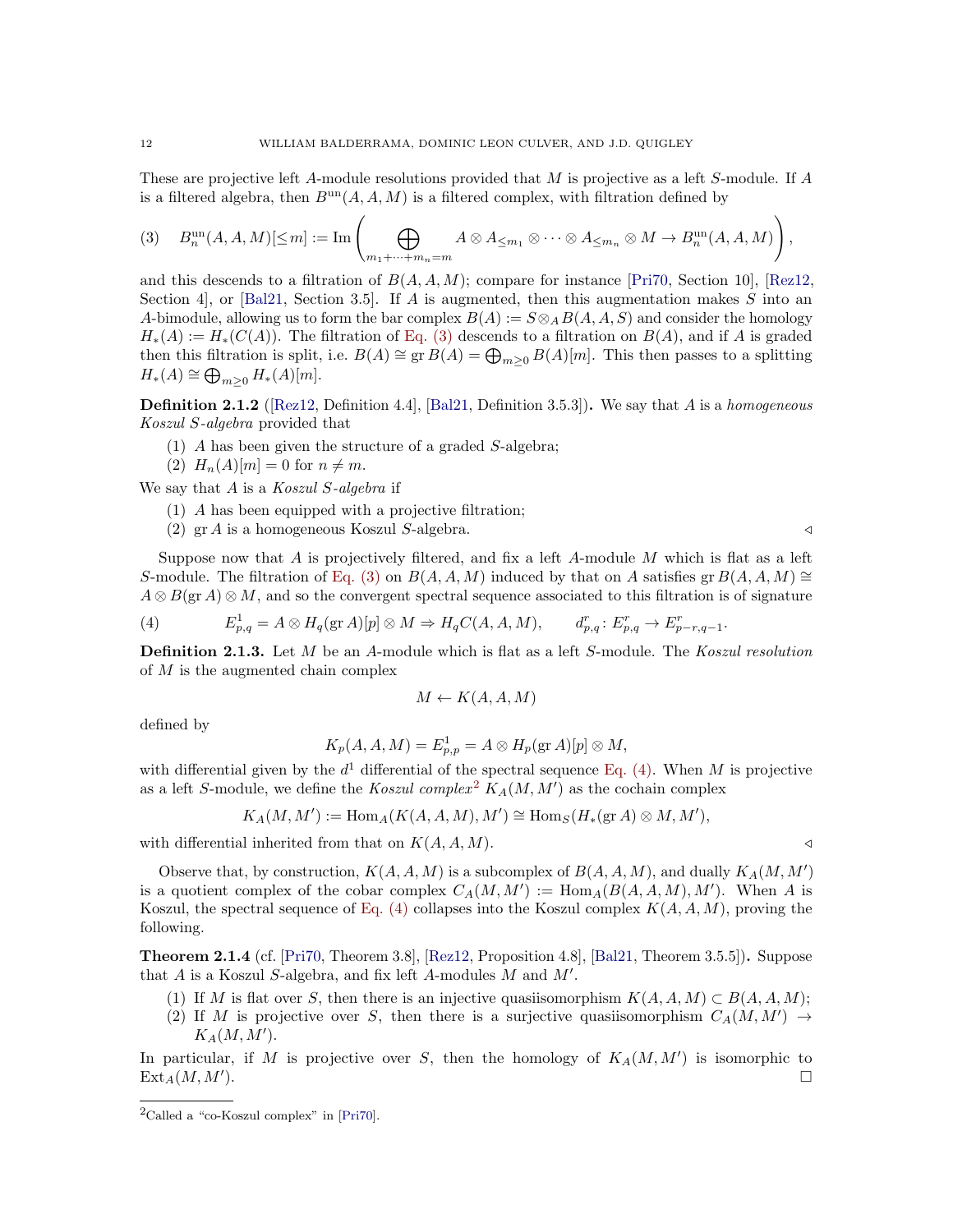This allows us to define Koszul complexes in the generality we need. We now recall some facts from [\[Bal21,](#page-60-27) Sections 3.6–3.7] describing the structure of Koszul complexes; these are direct analogues of [\[Pri70,](#page-61-16) Theorem 4.6]. We begin by fixing some conventions.

**Definition 2.1.5.** Fix a left S-module M. Then the dual  $M^{\vee} = L \text{Mod}_S(M, S)$  carries the structure of a right S-module by

$$
(f \cdot s)(m) = f(s \cdot m).
$$

If M is in fact an S-bimodule, then  $M^{\vee}$  also carries an S-bimodule structure, with left S-module structure

$$
(s \cdot f)(m) = s \cdot (f(m)).
$$

Now, if  $M$  is a left S-module and  $M'$  is an S-bimodule, then there is a comparision map

$$
c\colon M^{\vee}\otimes M^{\wedge\vee}\to (M^{\prime}\otimes M)^{\vee},\qquad c(f\otimes f^{\prime})(m^{\prime}\otimes m)=f^{\prime}(m^{\prime}f(m)).
$$

If M is finitely presented and projective as a left S-module, then this map is an isomorphism. In general, if  $M''$  is another left S-module, then we write

$$
M^{\vee} \widehat{\otimes} M'':=\operatorname{LMod}_S(M,M''),
$$

so that in particular

$$
M^\vee\mathbin{\widehat{\otimes}} M'^\vee\cong (M'\otimes M)^\vee;
$$

in good cases, this may be realized as a topological tensor product, as the notation suggests. /

The theory of Koszul algebras is closely related to the theory of quadratic algebras; let us fix some notation for these.

**Definition 2.1.6.** Fix an S-bimodule B and subbimodule  $R \subset B \otimes B$ . The quadratic algebra generated by the pair  $(B, R)$  is the algebra

$$
T(B, R) := \bigoplus_{n \ge 0} T_n(B, R),
$$
  

$$
T_n(B, R) := \text{coker}\left(\sum_{i+j=n} B^{\otimes i-1} \otimes R \otimes B^{\otimes j-1} \to B^{\otimes n}\right),
$$

with multiplication inherited from the tensor algebra  $T(B)$ . Similarly, given a subbimodule  $R' \subset$  $B^{\vee}$   $\widehat{\otimes}$   $B^{\vee}$ ,<sup>[3](#page-12-0)</sup> we define the completed quadratic algebra

$$
\widehat{T}(B^{\vee}, R') := \prod_{n \geq 0} \widehat{T}_n(B^{\vee}, R'),
$$
  

$$
\widehat{T}_n(B^{\vee}, R') := \operatorname{coker}\left(\sum_{i+j=n} (B^{\vee})^{\widehat{\otimes} i-1} \widehat{\otimes} R' \widehat{\otimes} (B^{\vee})^{\widehat{\otimes} j-1} \to (B^{\vee})^{\widehat{\otimes} n}\right).
$$

Say that  $(B, R)$  is a quadratic datum if  $T(B, R)$  is projective. In this case, the dual quadratic datum to  $(B, R)$  is the pair  $(B^{\vee}, R^{\perp})$ , where  $R^{\perp} = (T_2(B, R))^{\vee}$ .

The cohomology of a homogeneous Koszul algebra may be explicitly described as follows.

<span id="page-12-1"></span>**Theorem 2.1.7** (cf. [\[Pri70,](#page-61-16) Theorem 2.5], [\[Rez12,](#page-61-23) Proposition 4.12], [\[Bal21,](#page-60-27) Theorem 3.6.4]).

- (1) Let  $(B, R)$  be a quadratic datum. Then  $H^1(T(B, R))[1] \cong B^{\vee}$ , and the inclusion  $B^{\vee} \subset$  $H^*(T(B, R))$  extends to an isomorphism  $\widehat{T}(B^{\vee}, R^{\perp}) \cong \prod_{n \geq 0} H^n(T(B, R))[n].$
- (2) Let  $A = \bigoplus_{n \geq 0} A[n]$  be a homogeneous Koszul algebra, and let  $R = \text{ker}(A[1] \otimes A[1] \rightarrow A[2])$ . Then  $A \cong \overline{T(A[1], R)}$  is quadratic, and  $H^*(A) \cong \widehat{T}(A[1]^\vee, R^{\perp}).$

<span id="page-12-0"></span><sup>&</sup>lt;sup>3</sup>To be precise, our definition of  $\widehat{T}(B^{\vee}, R')$  as written requires that R' is dual to a quotient of  $B \otimes B$ ; however this is the only case of interest.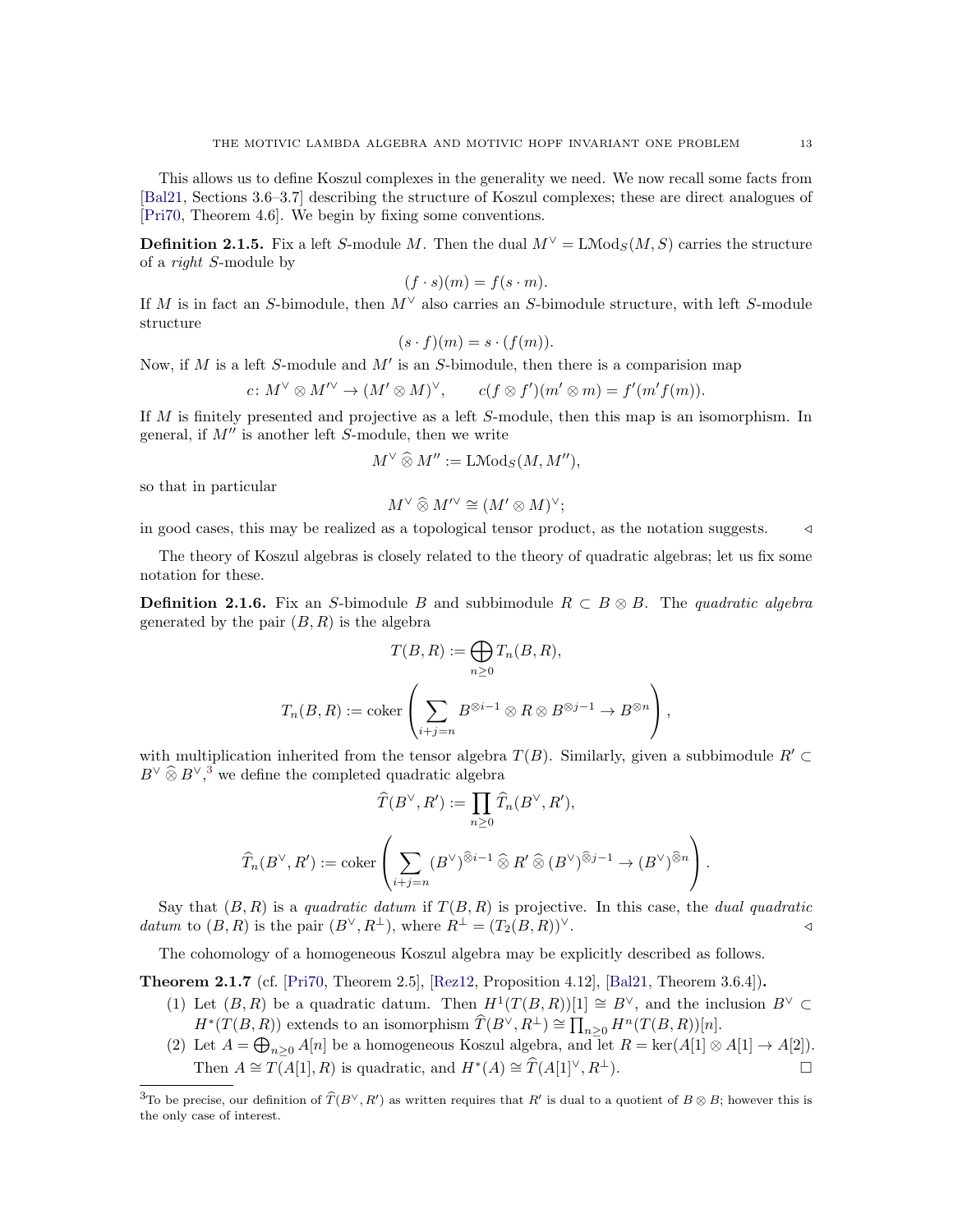Now fix a quadratic algebra  $A = T(A[1], R)$  and left A-modules M and M', supposing that M is projective as a left S-module. We may use [Theorem 2.1.7](#page-12-1) to describe the Koszul complex  $K_A(M, M')$ . Recall that

$$
K_A^n(M, M') = \text{LMod}_A(A \otimes H_n(A)[n] \otimes M, M') \cong \text{LMod}_S(H_n(A)[n] \otimes M, M').
$$

If we suppose that  $H_*(A)$  is projective as a left S-module, as holds if A is Koszul, then there is an isomorphism  $(H_n(A))^{\vee} \cong H^n(A)$  of S-bimodules. In this case, we have

$$
K_A^n(M, M') \cong \operatorname{LMod}_S(M, H^n(\operatorname{gr} A)[n] \widehat{\otimes} M') \cong \operatorname{LMod}_S(M, \widehat{T}_n(A[1]^{\vee}, R^{\perp}) \widehat{\otimes} M');
$$

Thus  $K_A^*(M, M')$  is completely described as a graded object by [Theorem 2.1.7.](#page-12-1)

It remains to describe the differential on  $K_A(M, M')$ . Observe first that if  $M''$  is an additional A-module, then there are pairings

$$
\wr: K_A^n(M, M') \otimes_{\mathbb{Z}} K_A^{n'}(M', M'') \to K_A^{n+n'}(M, M'').
$$

This is a pairing of chain complexes compatible with analogous pairings on cobar complexes, and when A is Koszul, it is a chain-level lift of the standard composition product in  $Ext_A$ . In addition, it may be described in terms of the product structure on  $\hat{T}(A[1]^\vee, R^{\perp})$  as follows (cf. [\[Bal21,](#page-60-27) Sections] 3.2, 3.7]). Write  $\mu$  for the multiplication on  $\widehat{T}(A[1]^\vee, R^{\perp})$ . Then given  $f: M \to \widehat{T}_n(A[1]^\vee, R^{\perp}) \widehat{\otimes} M'$ and  $g: M' \to \widehat{T}_{n'}(A[1]^\vee, R^{\perp}) \widehat{\otimes} M''$ , we have

$$
f \wr g = (\mu \otimes 1) \circ (1 \otimes g) \circ f.
$$

In the special case where  $M = M'$ , these pairings give  $K_A(M, M)$  the structure of a differential graded algebra, and give  $K_A(M, M')$  the structure of a differential graded  $K_A(M, M)$ - $K_A(M', M')$ bimodule. Note that  $K^1_A(M,M) = \text{LMod}_S(A[1] \otimes M,M)$ . The A-module structure on M restricts to an element  $Q^M \in K^1_A(M, M)$ , and we have the following.

<span id="page-13-0"></span>**Theorem 2.1.8** ([\[Bal21,](#page-60-27) Theorem 3.7.1]). The differential on  $K_A(M, M')$  is given by

$$
\delta: K_A^n(M, M') \to K_A^{n+1}(M, M'), \quad \delta(f) = Q^M \wr f - f \wr Q^{M'}.
$$

In particular, if  $M = M'$ , then  $\delta(f)$  is the commutator  $[Q^M, f]$ .

This theorem describes Koszul complexes for a homogeneous Koszul algebra. Suppose now that A is an arbitrary Koszul S-algebra, and fix still left A-modules M and  $M'$  with M projective as a left S-module. The additive and multiplicative structure of the Koszul complexes  $K_A(M, M')$  depend only on the algebra  $gr A$  and left S-modules  $M$  and  $M'$ , and so are still described by [Theorem 2.1.7.](#page-12-1) In practice, the differential on  $K_A(M, M')$  may be identified using the following.

Let  $qR = \text{ker}(A_{\leq 1} \otimes A_{\leq 1} \rightarrow A_{\leq 2})$ , and observe that  $(A_{\leq 1}, qR)$  is a quadratic datum. Let  $A^{\text{big}} = \bigoplus_{n\geq 0} A_{\leq n}$ . This is a graded algebra, and the inclusion  $A_{\leq 1} \subset A^{\text{big}}$  extends to a map  $T(A_{\leq 1}, qR) \rightarrow A^{\text{big}}$  of graded algebras.

<span id="page-13-1"></span>Theorem 2.1.9 ([\[Bal21,](#page-60-27) Theorem 3.7.3]).

- (1) The map  $T(A_{\leq 1}, qR) \to A^{\text{big}}$  is an isomorphism of graded algebras;
- (2)  $A<sup>big</sup>$  is a homogeneous Koszul algebra;
- (3) The surjection  $A^{big} \rightarrow A$  gives rise to short exact sequences

$$
0 \to K_A^n(M, M') \to K_{A^{\mathrm{big}}}^n(M, M') \to K_A^{n-1}(M, M') \to 0,
$$

which are split if A is augmented.

In particular,  $K_A(M, M') \subset K_{A^{big}}(M, M')$  is a subcomplex with differential on the target described by [Theorem 2.1.8.](#page-13-0)  $\triangleleft$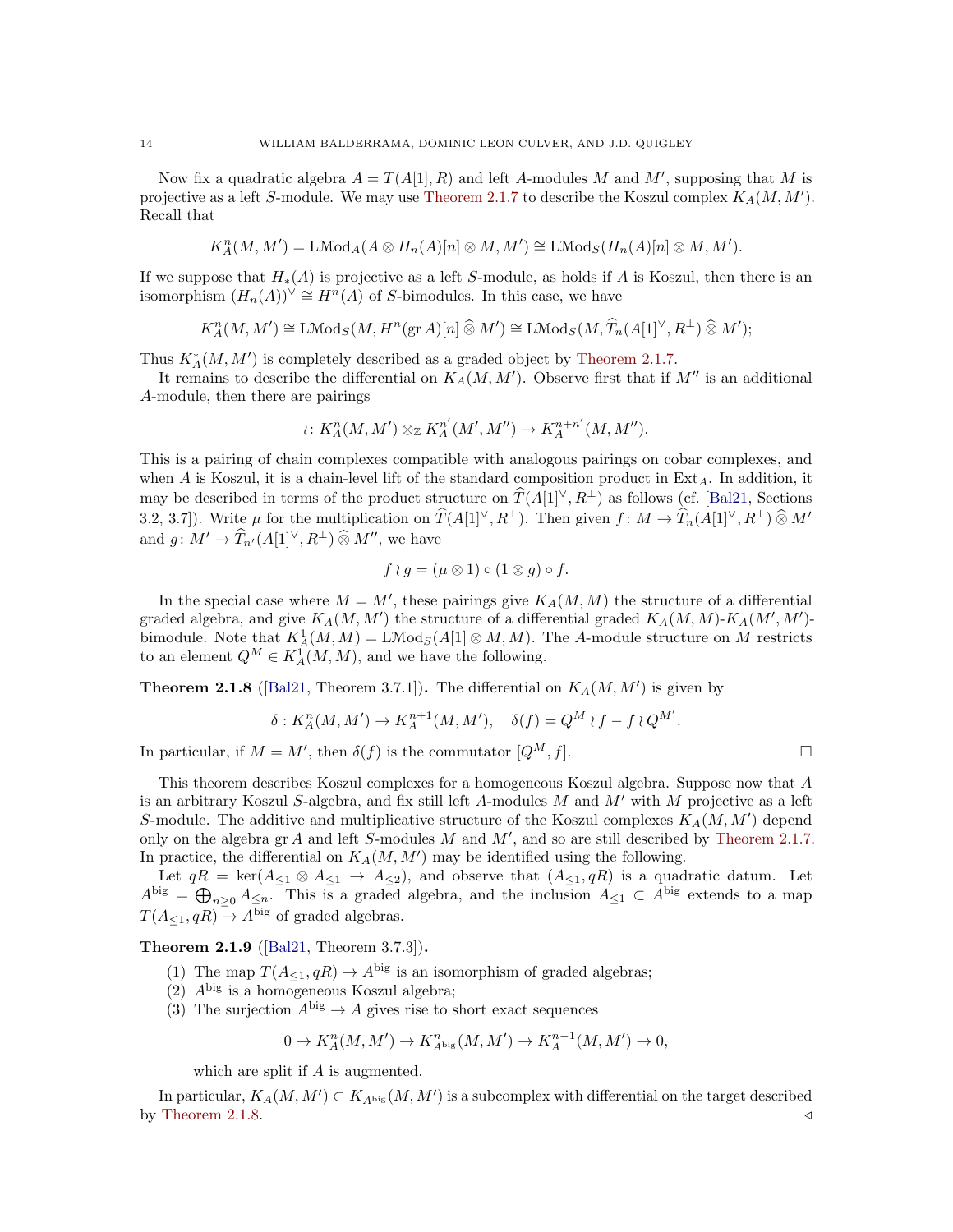<span id="page-14-0"></span>2.2. The motivic Steenrod algebra. We will construct the motivic lambda algebra by applying the theory recalled in [Section 2.1](#page-10-0) to the mod 2 motivic Steenrod algebra, whose structure we now recall. The conventions of [Section 1.4](#page-9-1) are in force throughout this section.

We note in particular that, following these conventions, we take the somewhat nonconventional approach of consistently using *homological grading*. Thus for example  $\tau \in H^{0,1}(\text{Spec}(F)_+)$ , but we shall write  $|\tau| = (0, -1)$ , as this is how it will appear in the lambda algebra.

We begin by recalling the general structure of the base ring  $\mathbb{M}^F = H^{*,*}(\text{Spec}(F)_+).$ 

<span id="page-14-2"></span>**Example 2.2.1.** For any F, we have  $\mathbb{M}^F = \mathbb{M}_0^F[\tau]$ , where

$$
|\tau|=(0,-1),
$$

and  $\mathbb{M}_0^F \subset \mathbb{M}^F$  is the subring concentrated on the line  $s = w$ , isomorphic to the Milnor K-theory of F taken mod 2. The following are some particular examples of the ring  $\mathbb{M}_0^F$ . We refer the reader to [\[IØ19,](#page-61-6) Section 2.1] for further details.

• For  $F = \overline{F}$  algebraically closed, such as  $F = \mathbb{C}$ , we have

$$
\mathbb{M}^{\overline{F}}_0\cong \mathbb{F}_2
$$

• For  $F = \mathbb{R}$  the real numbers, we have

$$
\mathbb{M}_0^{\mathbb{R}}\cong \mathbb{F}_2[\rho],
$$

where  $|\rho| = (-1, -1)$ .

• For  $F = \mathbb{F}_q$  a finite field of odd prime-power order q, we have

$$
\mathbb{M}_0^{\mathbb{F}_q} \cong \begin{cases} \mathbb{F}_q[u]/u^2 & \text{if } q \equiv 1 \pmod{4}, \\ \mathbb{F}_q[\rho]/\rho^2 & \text{if } q \equiv 3 \pmod{4}, \end{cases}
$$

where  $|\rho| = |u| = (-1, -1)$ .

• For  $F = \mathbb{Q}_p$  the *p*-adic rationals, for *p* an arbitrary prime, we have

$$
\mathbb{M}_0^{\mathbb{Q}_p} \cong \begin{cases} \mathbb{F}_2[\pi, u]/(\pi^2, u^2) & \text{if } q \equiv 1 \pmod{4}, \\ \mathbb{F}_2[\pi, \rho]/(\rho^2, \rho \pi + \pi^2) & \text{if } q \equiv 3 \pmod{4}, \\ \mathbb{F}_2[\pi, \rho, u]/(\rho^3, u^2, \pi^2, \rho u, \rho \pi, \rho^2 + u \pi) & \text{if } q = 2, \end{cases}
$$

where  $|\rho| = |u| = |\pi| = (-1, -1)$ .

See also [Section 7.1](#page-46-0) for a discussion of  $\mathbb{M}^{\mathbb{Q}}$ .

Voevodsky [\[Voe03\]](#page-62-0) (with minor corrections by Riou [\[Rio12\]](#page-61-24)) and Hoyois–Kelly–Østvær [\[HKØ17\]](#page-61-9) have constructed Steenrod squares

$$
\mathrm{Sq}^a: H^{m,n}(X) \to H^{m+a,n+\lfloor a/2 \rfloor}(X)
$$

for  $a \geq 0$  and shown that they generate the algebra  $A<sup>F</sup>$  of natural operations in mod 2 motivic cohomology. It is convenient to take the convention that  $Sq^a = 0$  for  $a < 0$ . The relations between these squares are generated by  $Sq^{0} = 1$  together with the *Adem relations*:

<span id="page-14-1"></span>**Theorem 2.2.2** ([\[Voe03,](#page-62-0) Theorem 10.2], [\[Rio12,](#page-61-24) Théorème 4.5.1], [\[HKØ17,](#page-61-9) Theorem 5.1]). Fix positive integers a and b with  $a < 2b$ .

If  $a$  is even and  $b$  is odd, then

$$
Sq^{a} Sq^{b} = \sum_{0 \leq j \leq \lfloor a/2 \rfloor} {b-1-j \choose a-2j} Sq^{a+b-j} Sq^{j} + \sum_{\substack{1 \leq j \leq \lfloor a/2 \rfloor \\ j \text{ odd}}} {b-1-j \choose a-2j} \rho Sq^{a+b-j-1} Sq^{j}.
$$

If  $a$  and  $b$  are odd, then

$$
Sq^{a} Sq^{b} = \sum_{\substack{1 \le j \le \lfloor a/2 \rfloor \\ j \text{ odd}}} {b-1-j \choose a-2j} Sq^{a+b-j} Sq^{j}.
$$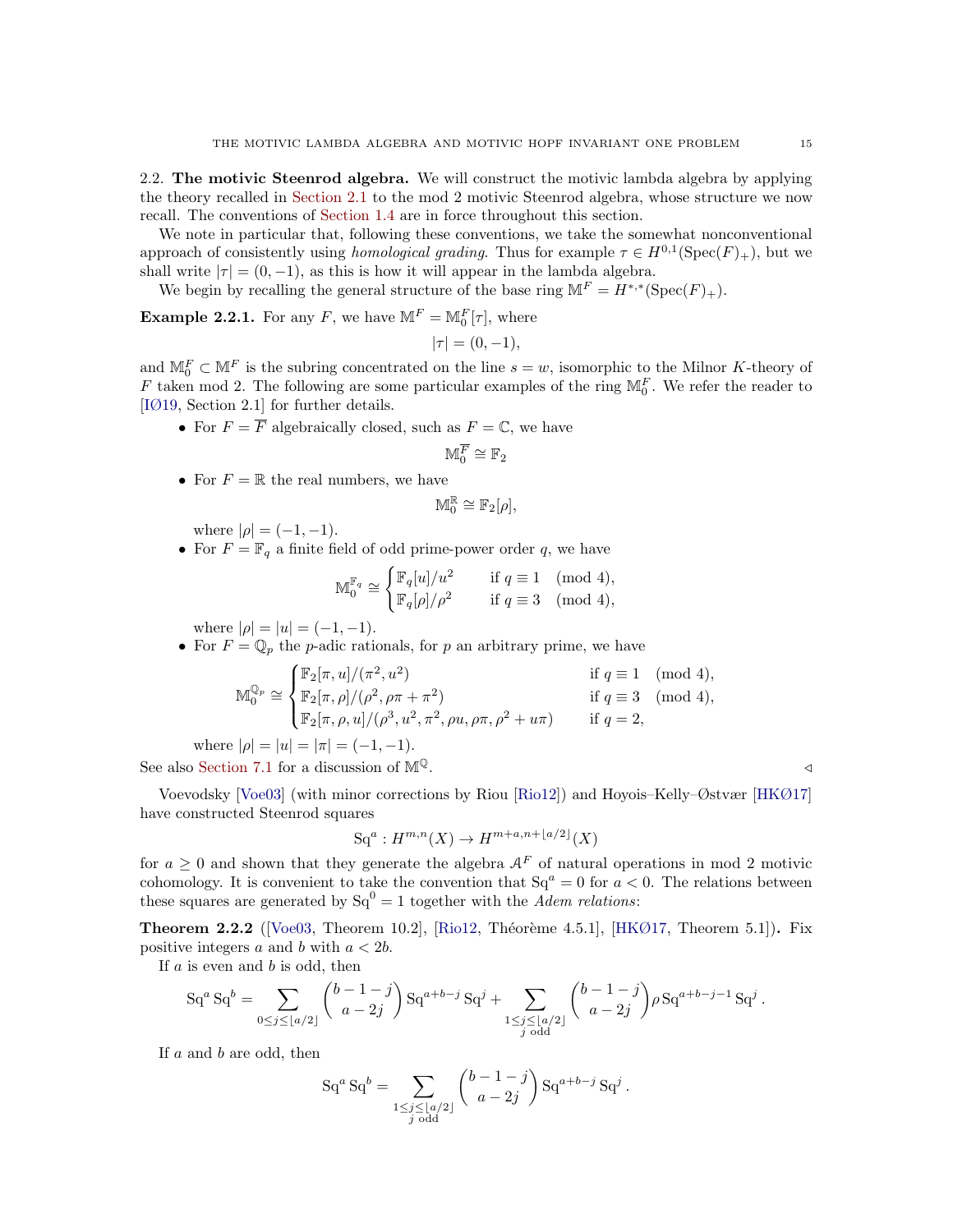If  $a$  and  $b$  are even, then

$$
Sq^{a} Sq^{b} = \sum_{0 \leq j \leq \lfloor a/2 \rfloor} \tau^{j \bmod 2} {b-1-j \choose a-2j} Sq^{a+b-j} Sq^{j}.
$$

If  $a$  is odd and  $b$  is even, then

$$
\mathrm{Sq}^a \, \mathrm{Sq}^b = \sum_{\substack{0 \le j \le \lfloor a/2 \rfloor \\ j \text{ even}}} \binom{b-1-j}{a-2j} \, \mathrm{Sq}^{a+b-j} \, \mathrm{Sq}^j + \sum_{\substack{1 \le j \le \lfloor a/2 \rfloor \\ j \text{ odd}}} \binom{b-1-j}{a-1-2j} \rho \, \mathrm{Sq}^{a+b-j-1} \, \mathrm{Sq}^j \, .
$$

In all cases, the bounds on summation are not necessary, but give regions where the given binomial coefficients may be nonzero.

As with the classical Steenrod algebra,  $A<sup>F</sup>$  admits an admissible basis.

**Definition 2.2.3.** Given a sequence  $I = (r_1, \ldots, r_k)$  with  $r_i > 0$  for all  $1 \leq i \leq k$ , we abbreviate  $\operatorname{Sq}^I = \operatorname{Sq}^{r_1} \dots \operatorname{Sq}^{r_k}$ . Say that  $\operatorname{Sq}^I$  is *admissible* if  $r_i \geq 2r_{i+1}$  for all  $1 \leq i \leq k-1$ .

**Proposition 2.2.4** ([\[Voe03,](#page-62-0) Section 11]).  $A^F$  is freely generated as a left  $M^F$ -module by the admissible squares  $Sq<sup>I</sup>$ . .

The mod 2 motivic cohomology  $H^{*,*}(X_+)$  of any smooth scheme X carries the structure of a left A-module. These actions satisfy the following Cartan formulas.

<span id="page-15-0"></span>**Proposition 2.2.5** ([\[Voe03,](#page-62-0) Proposition 9.6], [\[Rio12,](#page-61-24) Proposition 4.4.2]). Let  $a \ge 0$  and  $x, y \in$  $H^{*,*}(X_+)$ . Then

$$
Sq^{2a}(xy) = \sum_{r=0}^{a} Sq^{2r}(x) Sq^{2a-2r}(y) + \tau \sum_{s=0}^{a-1} Sq^{2s+1}(x) Sq^{2a-2s-1}(y),
$$
  

$$
Sq^{2a+1}(xy) = \sum_{r=0}^{a} (Sq^{2r+1}(x) Sq^{2ai-2r}(y) + Sq^{2r}(x) Sq^{2a-2r+1}(y)) + \rho \sum_{s=0}^{a-1} Sq^{2s+1}(x) Sq^{2a-2s-1}(y).
$$

The action of  $\mathcal{A}^F$  on  $\mathbb{M}^F$  is determined by these Cartan formulas and the following.

<span id="page-15-1"></span>**Proposition 2.2.6** ([\[Voe03\]](#page-62-0)). The action of  $A^F$  on  $M^F$  satisfies

$$
Sq^{\ge 1}(x) = 0,
$$
  $x \in M_0^F$   
\n $Sq^1(\tau) = \rho,$   $Sq^{\ge 2}(\tau) = 0.$ 

As in the classical case, the Cartan formulas of [Proposition 2.2.5](#page-15-0) may be encoded in a coproduct on the algebra  $A<sup>F</sup>$ . The resulting structure is not quite a Hopf algebra, but is dual to a Hopf algebroid structure on the dual Steenrod algebra  $(A^F)^\vee$ . This complication arises in part due to the following. The Steenrod algebra  $A^F$  is an M<sup>F</sup>-algebra, by way of the homomorphism  $\mathbb{M}^F \to A^F$  sending an element  $x \in \mathbb{M}^F$  to the stable operation given by left multiplication by x. However,  $\mathbb{M}^F$  does not land in the center of  $A^F$ ; equivalently,  $A^F$  has nontrivial  $M^F$ -bimodule structure. We may describe this structure explicitly as follows.

<span id="page-15-2"></span>**Proposition 2.2.7.** The  $M^F$ -bimodule structure of  $A^F$  is determined by the following:

$$
Sq^{n} x = x Sq^{n}, \qquad x \in M_{0}^{F},
$$
  
\n
$$
Sq^{2n} \tau = \tau Sq^{2n} + \rho \tau Sq^{2n-1},
$$
  
\n
$$
Sq^{2n+1} \tau = \tau Sq^{2n+1} + \rho Sq^{2n} + \rho^{2} Sq^{2n-1}.
$$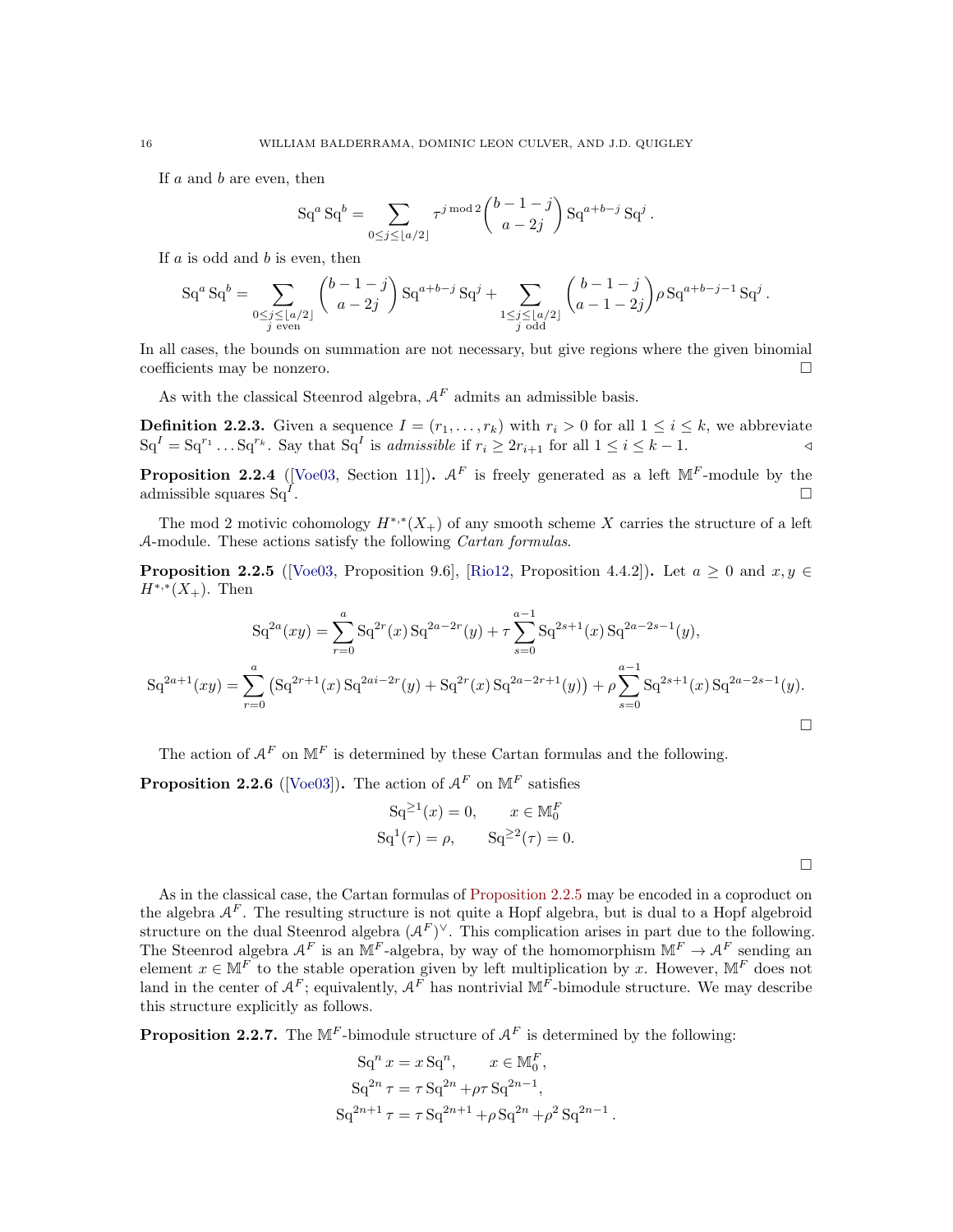Proof. It suffices to show both sides of each equality concide when evaluated on an arbitrary cohomology class. For example, for any X and  $x \in H^{*,*}(X_+)$ , we have

$$
(Sq^{2n} \tau)(x) = Sq^{2n}(\tau x)
$$
  
= 
$$
\sum_{i+j=n} (Sq^{2i} \tau)(Sq^{2j} x) + \tau \sum_{i+j=n-1} (Sq^{2i+1} \tau)(Sq^{2j+1} x)
$$
  
= 
$$
\tau Sq^{2n}(x) + \rho \tau Sq^{2n-1}(x)
$$

by [Proposition 2.2.5.](#page-15-0) This proves the second equation, and the other cases are similar.  $\Box$ 

<span id="page-16-0"></span>**Remark 2.2.8.** Although we work in this section over an arbitrary base field  $F$ , there is a sense in which  $F = \mathbb{R}$  represents the universal case: the class  $\rho$  may be defined over any field F, making  $\mathbb{M}^F$ into an  $M^{\mathbb{R}}$ -module, and in all cases we have

$$
\mathcal{A}^F=\mathbb{M}^F\otimes_{\mathbb{M}^{\mathbb{R}}}\mathcal{A}^{\mathbb{R}}.
$$

In fact, the formulas of [Proposition 2.2.6](#page-15-1) describe an action of  $\mathcal{A}^{\mathbb{R}}$  on  $\mathbb{M}^F$  for which

$$
\mathrm{Ext}_F \cong \mathrm{Ext}_{\mathcal{A}^\mathbb{R}}(\mathbb{M}^\mathbb{R}, \mathbb{M}^F),
$$

and at least additively this depends only on the  $\mathbb{F}_2[\rho]$ -module structure of  $\mathbb{M}_0^F$ .

It is worth putting this observation in a slightly more general context. The Cartan formulas of [Proposition 2.2.5](#page-15-0) gives the category of left  $A^{\mathbb{R}}$ -modules a symmetric monoidal structure. If R is a monoid in this category, then the tensor product  $R \otimes_{\mathbb{M}^{\mathbb{R}}} A^{\mathbb{R}}$  may be equipped with a product with the property that

$$
\operatorname{LMod}_{R\otimes_{\mathbb{M}^\mathbb{R}}\mathcal{A}^\mathbb{R}}\simeq \operatorname{LMod}_R(\operatorname{LMod}_{\mathcal{A}^\mathbb{R}});
$$

this is the semi-tensor product of [\[MP65\]](#page-61-25). Moreover, we have

$$
\operatorname{Ext}_{R\otimes_{\mathbb{M}^{\mathbb{R}}}\mathcal{A}^{\mathbb{R}}}(R,R)\cong \operatorname{Ext}_{\mathcal{A}^{\mathbb{R}}}(\mathbb{M}^{\mathbb{R}},R).
$$

The algebras  $A^F$  are obtained in the case where  $R = \mathbb{M}^F$ . Another simple class of example is given by the algebras  $\mathcal{A}^{\mathbb{R}}/(\rho^n, \tau^m)$ , where n and m are such that  $\tau^m$  is central in  $\mathcal{A}^{\mathbb{R}}/(\rho^n)$ . A more interesting example is the following: there is an isomorphism of algebras

$$
\mathcal{A}^{C_2} \cong \mathbb{M}^{C_2} \otimes_{\mathbb{M}^{\mathbb{R}}} \mathcal{A}^{\mathbb{R}},
$$

where  $\mathcal{A}^{C_2}$  is the  $C_2$ -equivariant Steenrod algebra,  $\mathbb{M}^{C_2}$  is the  $C_2$ -equivariant cohomology of a point, and  $\mathcal{A}^{\mathbb{R}}$  acts on  $\mathbb{M}^{C_2}$  as described, for instance, in [\[GHIR19,](#page-60-28) Section 2] (building on work of Hu–Kriz  $(HKO1$ ).

<span id="page-16-1"></span>2.3. The motivic lambda algebra. We now produce the motivic lambda algebra. For simplicity of notation, we consider the base field  $F$  as fixed, and abbreviate

$$
\mathcal{A} = \mathcal{A}^F, \qquad \mathbb{M} = \mathbb{M}^F
$$

throughout this subsection.

2.3.1. Koszulity of A. We begin by showing that  $A$  is Koszul. The algebra  $A$  is a projectively filtered M-algebra under the length filtration:  $A_{\leq n} \subset A$  is the submodule generated by squares  $Sq^I$  where I is a sequence of length at most  $n$ . In particular,

$$
\mathcal{A}_{\leq 1} = \mathbb{M}\{\mathbf{Sq}^a : a \geq 0\}
$$

as a left M-module, with the understanding that  $Sq^{0} = 1$  in A. By [Definition 2.1.3,](#page-11-3) to show that  $A$  is Koszul we must show that  $\operatorname{gr} A$  is homogeneous Koszul. To show that the classical Steenrod algebra is Koszul, Priddy developed a PBW criterion for Koszulity [\[Pri70,](#page-61-16) Theorem 5.3]. We cannot apply this criterion directly, in part due to the nontrivial M-bimodule structure of  $gr \mathcal{A}$ . Our strategy is to filter this issue away, thereby reducing to Priddy's criterion.

<span id="page-16-2"></span>**Theorem 2.3.1.**  $A$  is a Koszul M-algebra.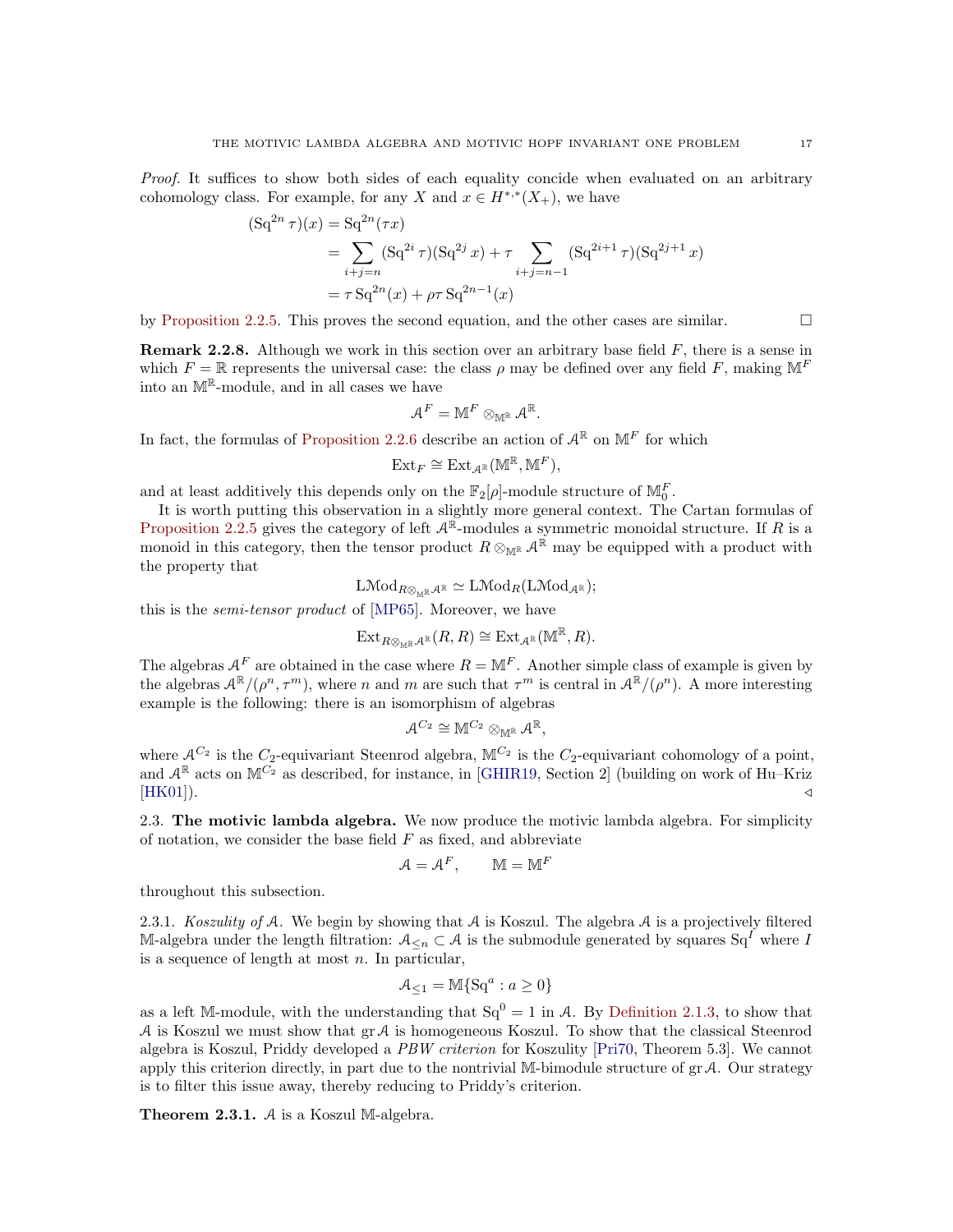*Proof.* As  $A$  is a projectively filtered algebra, we must only show that  $gr A$  is a homogeneous Koszul algebra, i.e. that  $H_n(\text{gr}\,\mathcal{A})[m] = 0$  for  $n \neq m$ . To that end, we define a new filtration  $\overline{F}_{\bullet}$  gr A on gr A by declaring  $\overline{F}_{\leq m}$  gr $\mathcal{A} \subset \text{gr}\,\mathcal{A}$  to be generated by elements of the form  $\text{Sq}^I$ , where  $I = (r_1, \ldots, r_k)$ is a sequence satisfying  $r_1 + \cdots + r_k \leq m$ . This filtration is multiplicative, and so we may form its associated graded algebra  $\overline{gr}$  gr A.

The same construction employed in [Section 2.1](#page-10-0) shows that the filtration  $\overline{F}_{\bullet}$  gr A induces a filtration on the bar complex  $B(\text{gr }A)$  with associated graded  $B(\overline{\text{gr}} \text{ gr }A)$ . This filtration is compatible with the decomposition

$$
B(\operatorname{gr} \mathcal{A}) \cong \bigoplus_{m \geq 0} B(\operatorname{gr} \mathcal{A})[m],
$$

and so for each  $m$  there is a convergent spectral sequence

$$
E_1^n = H_n C(\overline{\text{gr}} \,\text{gr}\,\mathcal{A})[m] \Rightarrow H_n(\text{gr}\,\mathcal{A})[m].
$$

It is thus sufficient to verify that  $\overline{gr}$  gr A is a homogeneous Koszul algebra with respect to the grading  $\overline{\text{gr}}\,\text{gr}\,\mathcal{A}=\bigoplus_{m\geq 0}\overline{\text{gr}}\,\text{gr}^m\,\mathcal{A}.^4$  $\overline{\text{gr}}\,\text{gr}\,\mathcal{A}=\bigoplus_{m\geq 0}\overline{\text{gr}}\,\text{gr}^m\,\mathcal{A}.^4$  By passing from  $\text{gr}\,\mathcal{A}$  to  $\overline{\text{gr}}\,\text{gr}\,\mathcal{A}$ , we have filtered away both the nontrivial M-bimodule structure on  $gr \mathcal{A}$  described in [Proposition 2.2.7](#page-15-2) and the parts of the Adem relations involving  $\rho$  which appear in [Theorem 2.2.2,](#page-14-1) and in the end we may identify

$$
\overline{\mathrm{gr}}\,\mathrm{gr}\,\mathcal{A}\cong \mathbb{M}^F\otimes_{\mathbb{F}_2[\tau]}\mathrm{gr}\,\mathcal{A}^{\mathbb{C}}.
$$

From here, it is easily seen that the admissible basis of  $\overline{gr}$  gr A satisfies Priddy's PBW criterion [\[Pri70,](#page-61-16) Section 5.1, and it thus follows from [\[Pri70,](#page-61-16) Proposition [5](#page-17-2).3] that  $\overline{gr}$  gr A is Koszul.<sup>5</sup>

<span id="page-17-3"></span>**Remark 2.3.2.** When  $F = \mathbb{R}$ , the filtration  $\overline{F}_{\bullet}$  gr A coincides with the  $\rho$ -adic filtration of gr A. The use of  $\overline{F}$  allows us to apply our argument uniformly to arbitrary base fields, but we could have also proved [Theorem 2.3.1](#page-16-2) in the R-motivic case, and deduced the general case from this. Indeed, everything in [Section 2.1](#page-10-0) is compatible with base change (cf. [\[Bal21,](#page-60-27) Lemma 3.5.7]), so Koszulity of  $A^{\mathbb{R}}$  implies that any algebra obtained from the construction of [Remark 2.2.8](#page-16-0) is Koszul. As an example not explicitly covered by the statement of [Theorem 2.3.1,](#page-16-2)  $A^{C_2}$  is Koszul over  $\mathbb{M}^{C_2}$ .  $\triangleleft$ 

**Definition 2.3.3.** The F-motivic lambda algebra  $\Lambda^F$  is the Koszul complex  $K_{\mathcal{A}^F}(\mathbb{M}^F,\mathbb{M}^F)$  associated to the Koszul  $\mathbb{M}^F$ -algebra  $\mathcal{A}^F$ , as defined in [Definition 2.1.3,](#page-11-3) where  $\mathcal{A}^F$  acts on  $\mathbb{M}^F$  as described in [Proposition 2.2.6.](#page-15-1)  $\triangleleft$ 

We shall abbreviate  $\Lambda = \Lambda^F$  throughout the rest of this subsection. [Theorem 2.1.4](#page-11-4) now implies the following:

**Theorem 2.3.4.** Let  $C(A) = C_A(\mathbb{M}, \mathbb{M})$  denote the cobar complex of A. Then there is a surjective multiplicative quasiisomorphism

$$
C(\mathcal{A}) \to \Lambda.
$$

In particular,

$$
H_*\Lambda\cong\operatorname{Ext}\nolimits_{\mathcal A}^*(\mathbb M,\mathbb M),
$$

and this isomorphism is compatible with all products and Massey products.  $\Box$ 

<span id="page-17-0"></span>Remark 2.3.5. More generally, the theory recalled in [Section 2.1](#page-10-0) produces and describes Koszul complexes  $K_A(M, M')$  modeling the cobar complex  $C_A(M, M')$  for any left A-modules M and M' with M projective over M. Classically, the case where  $M = H^*(\mathbb{R}P^{\infty})$  and  $M' = \mathbb{F}_2$  is of particular importance. Another amusing example is given over  $F = \mathbb{R}$  with the observation that  $K_{\mathcal{A}^{\mathbb{R}}}(\mathbb{M}^{\mathbb{R}}, \mathbb{M}^{C_2}) \cong K_{\mathcal{A}^{C_2}}(\mathbb{M}^{C_2}, \mathbb{M}^{C_2}) = \Lambda^{\overline{C_2}}$  (cf. [Remark 2.2.8,](#page-16-0) [Remark 2.3.2\)](#page-17-3).

<span id="page-17-1"></span><sup>&</sup>lt;sup>4</sup>Note this is not the grading obtained by viewing  $\overline{gr}$  gr A as the associated graded algebra of the filtration  $\overline{F}_{\bullet}$  gr A.

<span id="page-17-2"></span><sup>&</sup>lt;sup>5</sup>Although [\[Pri70,](#page-61-16) Proposition 5.3] assumes the base to be a field, the proof carries over unchanged to  $\mathbb{M}^F \otimes_{\mathbb{F}_2[\tau]} \mathrm{gr} \mathcal{A}^{\mathbb{C}}$ .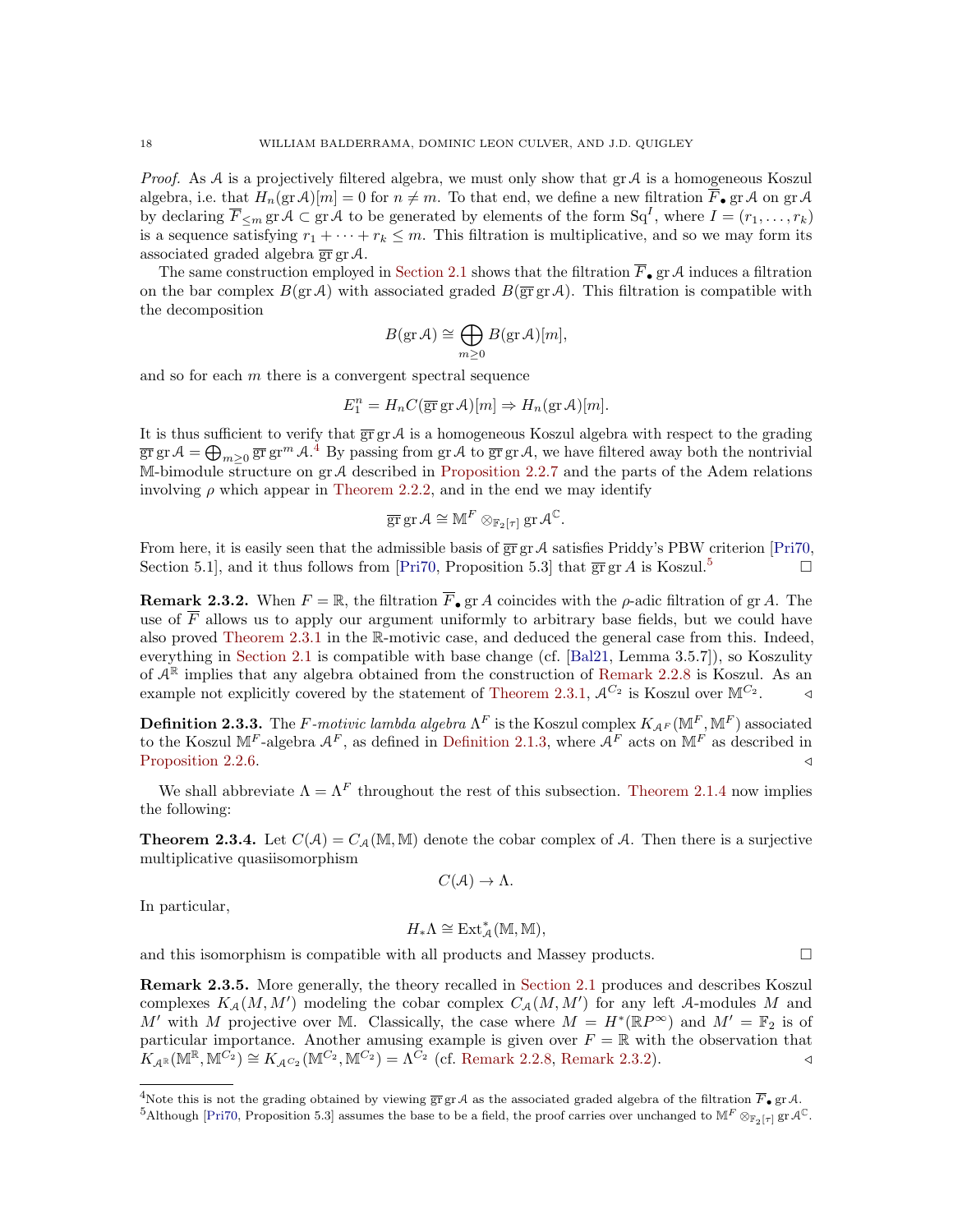2.3.2. The structure of the motivic lambda algebra. We will now apply the theory recalled in [Section 2.1](#page-10-0) to describe  $\Lambda$  explicitly. First note that  $\Lambda = \bigoplus_{m\geq 0} \Lambda[m]$  with  $\Lambda[1] = (\mathcal{A}[1])^{\vee}$ , where  $\mathcal{A}[1] =$ coker( $\mathbb{M} \to \mathcal{A}_{\leq 1}$ ). As a left  $\mathbb{M}\text{-module}$ , we may identify

$$
\mathcal{A}[1] = \mathbb{M}\{\mathrm{Sq}^r : r \ge 1\}.
$$

Dualizing, we may identify

$$
\Lambda[1] = \{\lambda_r : r \ge 0\} \mathbb{M}
$$

as a right M-module, where  $\lambda_r$  is dual to  $Sq^{r+1}$  in the given basis. Considering internal algebraic degrees yields  $|\lambda_r| = (r + 1, (r + 1)/2)$ ; following our conventions [\(Section 1.4\)](#page-9-1), we subtract off the filtration from the algebraic stem to obtain the topological stem, and so instead write  $|\lambda_r| = (r, \lceil r/2 \rceil)$ .

We now begin by describing the multiplicative structure of  $\Lambda$ .

<span id="page-18-1"></span>**Proposition 2.3.6.** The left M-module structure on  $\Lambda[1]$  is determined by

$$
x\lambda_n = \lambda_n x, \qquad x \in \mathbb{M}_0,
$$
  
\n
$$
\tau \lambda_{2n+1} = \lambda_{2n+1} \tau + \lambda_{2n+2} \rho,
$$
  
\n
$$
\tau \lambda_{2n} = \lambda_{2n} \tau + \lambda_{2n+1} \tau \rho + \lambda_{2n+2} \rho^2.
$$

*Proof.* This follows by dualizing [Proposition 2.2.7.](#page-15-2)

<span id="page-18-0"></span>**Proposition 2.3.7.** If  $a$  is odd or  $b$  is even, then

$$
\lambda_a \lambda_{2a+b+1} = \sum_{0 \le r < b/2} \lambda_{a+b-r} \lambda_{2a+1+r} \binom{b-r-1}{r},
$$

and if  $a$  is even and  $b$  is odd, then

$$
\lambda_a \lambda_{2a+b+1} = \sum_{0 \le r < b/2} \lambda_{a+b-r} \lambda_{2a+1+r} \binom{b-r-1}{r} \tau^{(r-1) \mod 2} + \sum_{0 \le r \le (b+1)/2} \lambda_{a+b+1-r} \lambda_{2a+1+r} \binom{\lfloor b/2 \rfloor - \lfloor r/2 \rfloor}{\lfloor r/2 \rfloor} \rho.
$$

*Proof.* By [Theorem 2.1.7,](#page-12-1) the bimodule of relations defining  $\Lambda$  as a quadratic algebra with generating bimodule  $\Lambda[1]$  may be identified as  $\mathcal{A}[2]^{\vee} = \ker(\mathcal{A}[1]^{\vee} \otimes \mathcal{A}[1]^{\vee} \to R^{\vee}),$  where  $R \subset \mathcal{A}[1] \otimes \mathcal{A}[1]$  is the projection of the subbimodule  $qR \subset A_{\leq 1} \otimes A_{\leq 1}$  of Adem relations recalled in [Theorem 2.2.2.](#page-14-1) It follows by direct computation that this kernel is generated by the indicated relations.  $\Box$ 

**Remark 2.3.8.** Unless both a and b are even, the Adem relation expanding a product of the form  $\lambda_a \lambda_b$  is exactly as in the classical lambda algebra.

The additive structure of  $\Lambda$  may be understood just as in the classical case.

<span id="page-18-2"></span>**Definition 2.3.9.** Given a sequence  $I = (r_1, \ldots, r_n)$ , write  $\lambda_I = \lambda_{r_1} \cdots \lambda_{r_n}$ . Call the sequence I coadmissible if  $2r_i \geq r_{i+1}$  for all  $1 \leq i \leq n-1$ .

**Proposition 2.3.10.** Λ is freely generated as a right M-module by classes of the form  $\lambda_I$  where I is a coadmissible sequence.

*Proof.* The relations of [Proposition 2.3.7](#page-18-0) imply that the coadmissible classes  $\lambda_I$  generate  $\Lambda$  as a right M-module, and we must only verify that they do so freely. Following [Remark 2.2.8](#page-16-0) and [Remark 2.3.2,](#page-17-3) there is an isomorphism

$$
\Lambda \cong \Lambda^{\mathbb{R}} \otimes_{\mathbb{M}^{\mathbb{R}}} \mathbb{M};
$$

thus we may reduce to the case where  $F = \mathbb{R}$ . By construction,  $\Lambda$  is free as a right M-module. Thus to show that the coadmissible classes  $\lambda_I$  freely generate  $\Lambda$  over M, it is sufficient to verify the same for  $\Lambda/(\rho)[\tau^{-1}]$  over  $\mathbb{M}/(\rho)[\tau^{-1}]$ . There is an isomorphism  $\Lambda/(\rho)[\tau^{-1}] \cong \Lambda^{\text{cl}} \otimes_{\mathbb{F}_2} \mathbb{F}_2[\tau^{\pm 1}]$ , so this follows from the classical case.  $\hfill \square$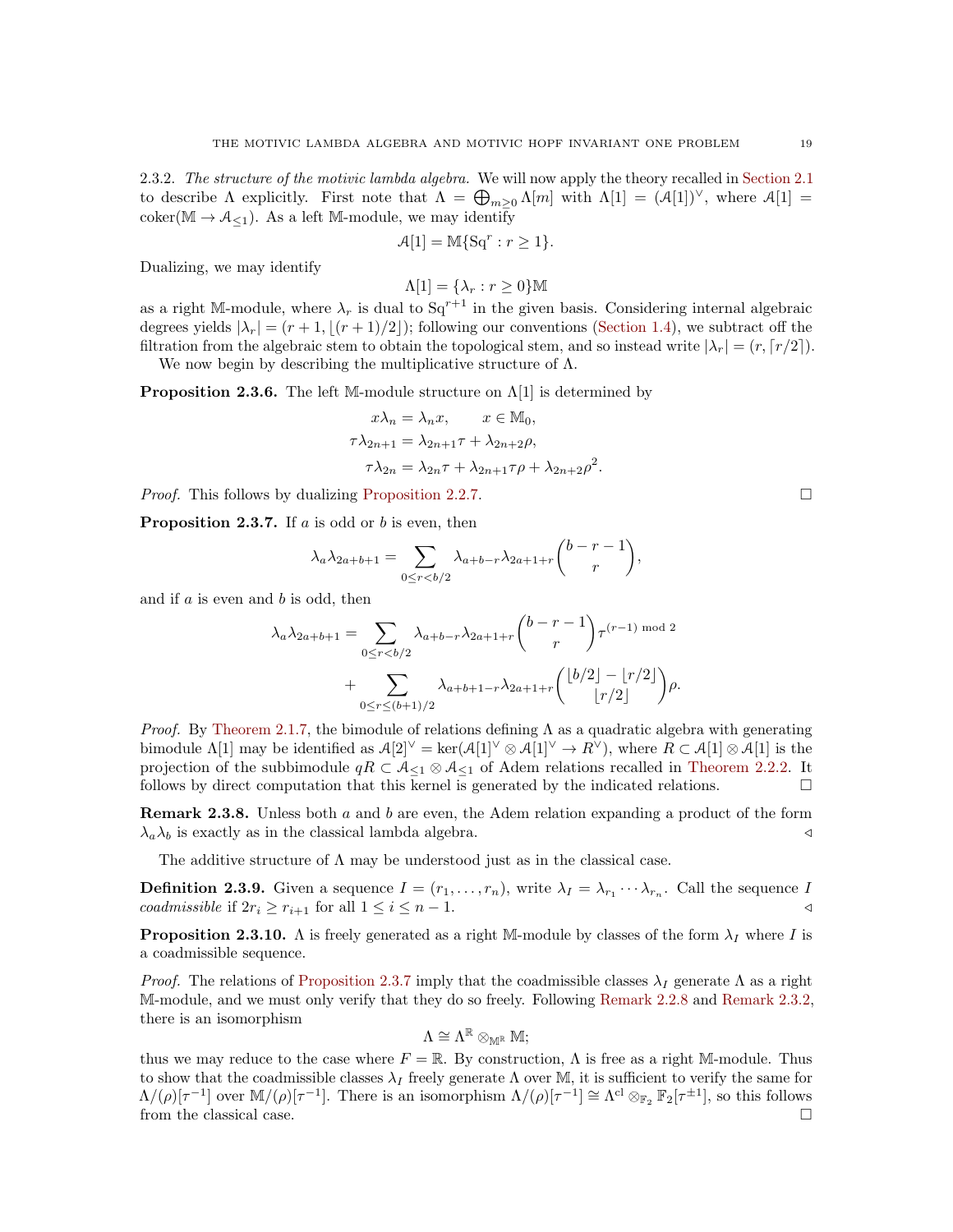Finally, we describe the differential on  $\Lambda$  by applying [Theorem 2.1.8.](#page-13-0)

<span id="page-19-0"></span>**Proposition 2.3.11.** The differential on  $\Lambda$  is determined by the Leibniz rule, together with

$$
\delta(x) = 0, \qquad x \in \mathbb{M}_0
$$

$$
\delta(\tau) = \lambda_0 \rho,
$$

$$
\delta(\lambda_n) = \sum_{1 \le r \le n/2} \lambda_{n-r} \lambda_{r-1} {n-r \choose r}
$$

.

*Proof.* Recall the construction  $\mathcal{A}^{big} = \bigoplus_{m\geq 0} \mathcal{A}_{\leq m}$  used in the statement of [Theorem 2.1.9.](#page-13-1) By inspection, we find that  $A^{big}$  may be identified as the "big motivic Steenrod algebra", defined with generators and relations the same as A only without the stipulation that  $Sq^{0} = 1$ . Let  $\Lambda^{\text{big}} = K_{\mathcal{A}^{\text{big}}}(\mathbb{M}, \mathbb{M})$ , where  $\mathcal{A}^{\text{big}}$  acts on  $\mathbb M$  through the quotient  $\mathcal{A}^{\text{big}} \to \mathcal{A}$ , i.e. with  $\text{Sq}^0$  acting by the identity.

[Theorem 2.1.9](#page-13-1) tells us that  $\mathcal{A}^{big}$  is a homogeneous Koszul algebra, and that there is an inclusion  $\Lambda \subset \Lambda^{\text{big}}$  of differential graded algebras. As  $\mathcal{A}^{\text{big}}$  is homogeneous Koszul, [Theorem 2.1.7](#page-12-1) applies to show that  $\Lambda^{big}$  is generated by classes  $\lambda_r$  for  $r \ge -1$ , subject to relations of the same form as described for  $\Lambda$  in [Proposition 2.3.6](#page-18-1) and [Proposition 2.3.7.](#page-18-0) The inclusion  $\Lambda \subset \Lambda^{big}$  is the obvious one, identifying Λ as the subalgebra of  $\Lambda^{\text{big}}$  generated by the classes  $\lambda_r$  for  $r \geq 0$ .

[Theorem 2.1.8](#page-13-0) describes the differential on  $\Lambda^{\text{big}}$  as

$$
\delta(f) = [Q, f] = Q \cdot f - f \cdot Q,
$$

where  $Q \in \Lambda^{\text{big}}[1] \cong (A^{\text{big}}[1])^{\vee}$  is the map  $A^{\text{big}}[1] \cong A_{\leq 1} \otimes M \to M$  induced by the action of  $A^{\text{big}}$ on M. In the basis  $\mathcal{A}^{big}[1] = \mathcal{A}_{\leq 1} = \mathbb{M} \{ \mathrm{Sq}^r : r \geq 0 \}$ , this map is the projection onto  $\mathrm{Sq}^0$ , which by definition is the class  $\lambda_{-1} \in \Lambda^{\text{big}}$ . So the differential on  $\Lambda^{\text{big}}$  is given by

$$
\delta(f) = [\lambda_{-1}, f] = \lambda_{-1}f - f\lambda_{-1},
$$

and  $\Lambda \subset \Lambda^{\text{big}}$  is closed under this. The proposition follows upon expanding out this commutator using the relations defining the algebra  $\Lambda^{\text{big}}$ . . В последните последните последните последните последните последните последните последните последните последн<br>В последните последните последните последните последните последните последните последните последните последнит

**Remark 2.3.12.** The description of the differential on  $\Lambda$  as the commutator  $\delta(f) = [\lambda_{-1}, f]$  has appeared classically as well, see [\[Bru88,](#page-60-29) Page 83].

2.3.3. A closed formula for  $\delta(\tau^n)$ . [Proposition 2.3.11](#page-19-0) gives a recursive process for computing  $\delta(\tau^n)$ . It is possible to solve this recursion, and we do so here. Recall that the pair  $(\mathbb{M}, \mathcal{A}^{\vee})$  carries the structure of a Hopf algebroid. In particular,  $A^{\vee}$  is a commutative ring, and  $A_{\leq 1}^{\vee}$  is a quotient of this ring. Now, the differential  $\delta: \Lambda[0] \to \Lambda[1]$  may be described as the composite

$$
\eta_R + \eta_L : \Lambda[0] = \mathbb{M} \to \mathcal{A}^{\vee} \to \mathcal{A}^{\vee}_{\leq 1} \to \mathrm{coker}(\mathbb{M} \to \mathcal{A}^{\vee}_{\leq 1}) = \Lambda[1],
$$

where  $\eta_L, \eta_R \colon \mathbb{M} \to \mathcal{A}^{\vee}$  are given by  $\eta_R(m)(a) = \epsilon(ma)$  and  $\eta_L(m)(a) = \epsilon(am)$ , where  $\epsilon \colon \mathcal{A} =$  $A \otimes_M M \to M$  encodes the action of A on M.

We may use this interpretation to compute  $\delta(\tau^n)$ . The full structure of the Hopf algebroid  $(\mathbb{M}, \mathcal{A}^{\vee})$ was determined by Voevodsky [\[Voe03\]](#page-62-0); however, we only need a small piece of this, which is easily computed by hand from the structure of A recalled in [Section 2.2.](#page-14-0) We record this piece in the following.

<span id="page-19-1"></span>Lemma 2.3.13. There is an isomorphism of rings

$$
\mathcal{A}_{\leq 1}^{\vee} = \mathbb{M}[\tau_0, \xi_1]/(\tau_0^2 + \xi_1 \tau_0 \rho + \xi_1 \tau),
$$

where the quotient map

$$
\mathcal{A}_{\leq 1}^{\vee} \to \Lambda[1]
$$
  

$$
\tau_0^{\epsilon} \xi_1^n \mapsto \lambda_{2n-1+\epsilon}
$$

acts by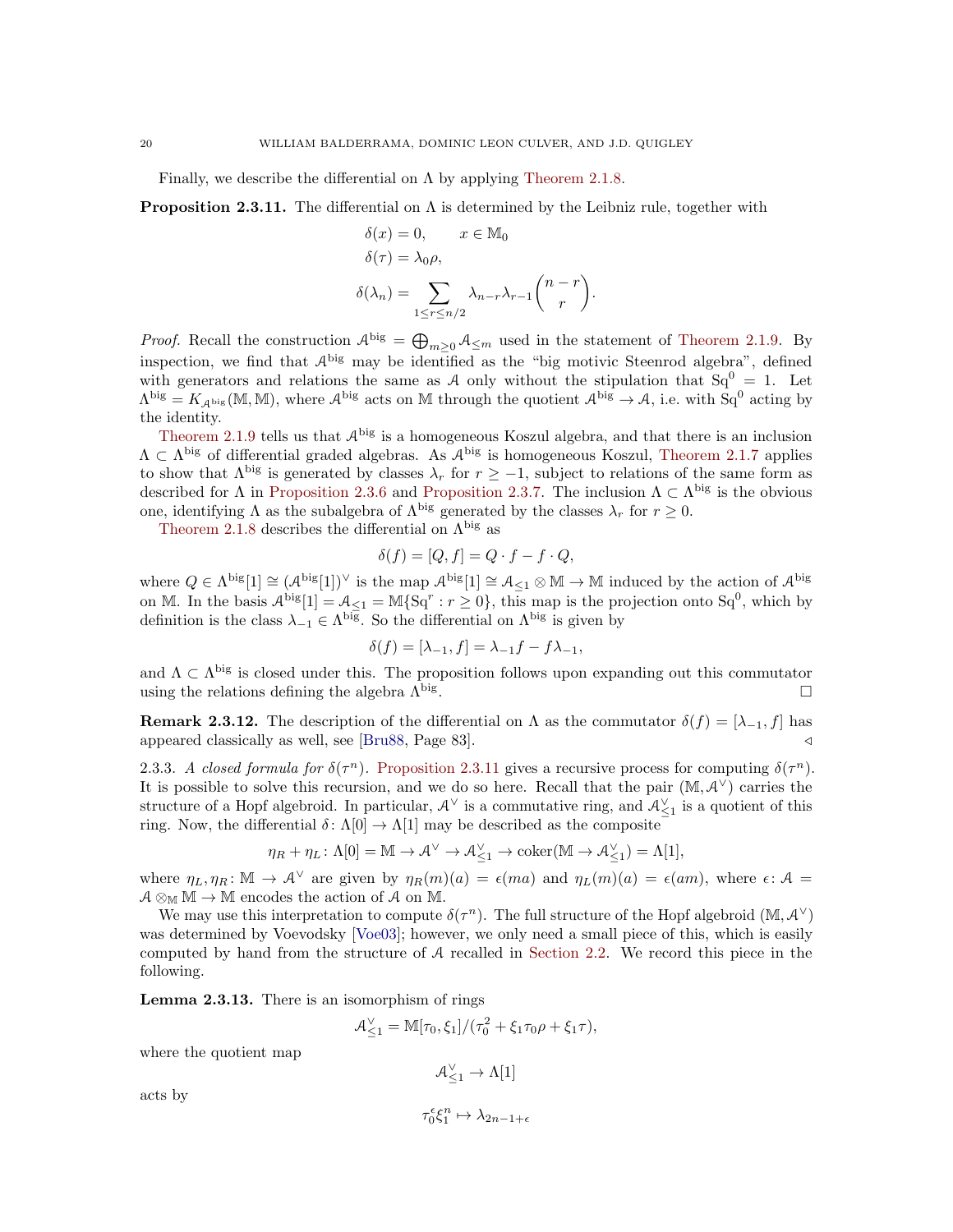for  $\epsilon \in \{0,1\}$  and  $n \geq 0$ , with the interpretation that  $\lambda_{-1} = 0$ . Moreover, the maps  $\eta_L, \eta_R : \mathbb{M} \to \mathcal{A}_{\leq 1}^{\vee}$ act by

$$
\eta_R(x) = x, \qquad x \in \mathbb{M},
$$
  
\n
$$
\eta_L(x) = x, \qquad x \in \mathbb{M}_0,
$$
  
\n
$$
\eta_L(\tau) = \tau + \tau_0 \rho.
$$

*Proof.* The structure of the ring  $\mathcal{A}_{\leq 1}^{\vee}$  may be read off the coproduct of A, as given in [Proposition 2.2.5,](#page-15-0) and its relation with our basis of  $\Lambda[1]$  then follows by construction. The behavior of the left and right units may be read off the M-bimodule structure of  $A_{\leq 1}$  as given in [Proposition 2.3.11,](#page-19-0) together with knowledge of the counit map  $\epsilon \colon \mathcal{A}_{\leq 1} \to \mathbb{M}$  given in [Proposition 2.2.6.](#page-15-1)

The main input to our computation of  $\delta(\tau^n)$  is the following elementary computation.

<span id="page-20-0"></span>**Lemma 2.3.14.** In the ring  $\mathcal{A}_{\leq 1}^{\vee}$ , we have

$$
\tau^n_0=\sum_{\substack{\epsilon\in\{0,1\}\\(n-\epsilon)/2\leq i\leq n-1}}\tau^\epsilon_0\xi^i_1\binom{i+\epsilon-1}{n-i-1}\tau^{n-i-\epsilon}\rho^{2i-n+\epsilon}.
$$

These bounds on  $i$  are not necessary, but give a region where the binomial coefficients may be nonzero.

*Proof.* We first compute  $\tau^n$  in the quotient ring

$$
\mathbb{F}_2[\tau_0,\xi_1]/(\tau_0^2+\xi_1\tau_0+\xi_1).
$$

of  $\mathcal{A}_{\leq 1}^{\vee}$  in which both  $\tau$  and  $\rho$  are set to 1. Clearly

$$
\tau_0^n = \sum_{0 \le i \le n} (\xi_1^i c_{n,i} + \tau_0 \xi_1^i d_{n,i})
$$

for some  $c_{n,i}, d_{n,i} \in \mathbb{F}_2$ . The relation

$$
\tau_0^n = \xi_1(\tau_0^{n-1} + \tau_0^{n-2})
$$

gives rise to recurrence relations

$$
c_{n,i} = c_{n-1,i-1} + c_{n-2,i-1}
$$
  

$$
d_{n,i} = d_{n-1,i-1} + d_{n-2,i-1}.
$$

Set  $c'_{i,n} = c_{n+i,i}$  and  $d'_{i,n} = d_{n+i,i}$ . Then these relations become

$$
\begin{aligned} c'_{i,n} &= c'_{i-1,n-1} + c'_{i-1,n} \\ d'_{i,n} &= d'_{i-1,n-1} + d'_{i-1,n}, \end{aligned}
$$

exactly as seen in Pascal's triangle. Paired with the initial conditions

$$
c'_{i,0}=c'_{0,1}=d'_{1,0}=0,\qquad c'_{1,1}=1=d'_{0,1},
$$

we find that

$$
c'_{i,n} = \binom{i-1}{n-1}, \qquad d'_{n,i} = \binom{i}{n-1},
$$

and thus

$$
c_{n,i} = \binom{i-1}{n-i-1}, \qquad d_{n,i} = \binom{i}{n-i-1}.
$$

Plugging this back in, we find

$$
\tau_0^n = \sum_{0 \le i \le n} \left( \xi_1^i \binom{i-1}{n-i-1} + \tau_0 \xi_1^i \binom{i}{n-i-1} \right) = \sum_{\substack{\epsilon \in \{0,1\} \\ 0 \le i \le n}} \tau_0^{\epsilon} \xi_1^i \binom{i+\epsilon-1}{n-i-1}.
$$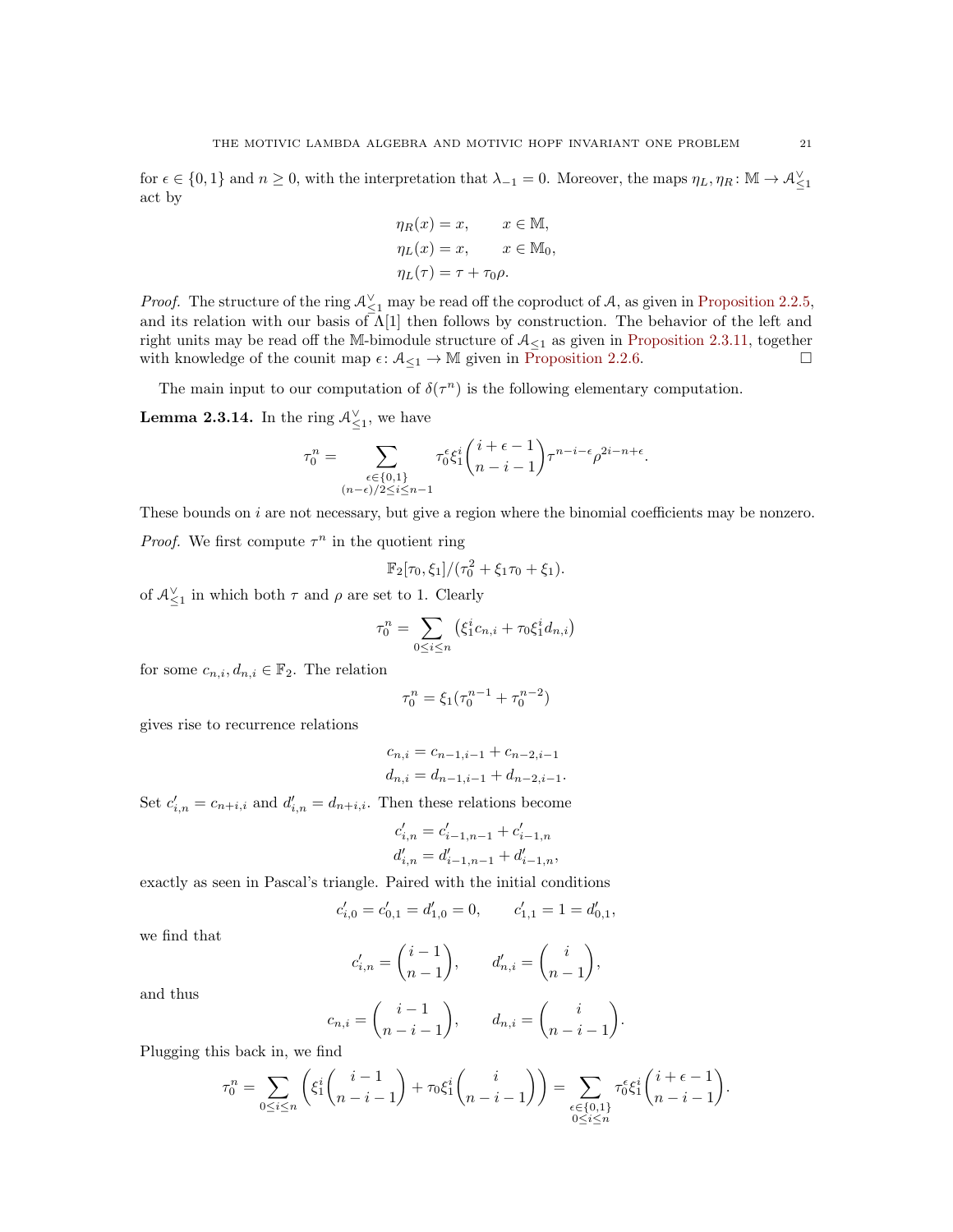To compute  $\tau_0^n$  in  $\mathcal{A}_{\leq 1}^{\vee}$  itself, recall that  $|\tau| = (0, -1)$ ,  $|\rho| = (-1, -1)$ ,  $|\tau_0| = (1, 0)$ ,  $|\xi_1| = (2, 1)$ . Solving

$$
|\tau_0^n|=|\tau_0^\epsilon \xi_1^i \tau^a \rho^b|
$$

yields

$$
a = n - i - \epsilon, \qquad b = 2i - n + \epsilon.
$$

It follows that

$$
\tau_0^n = \sum_{\substack{\epsilon \in \{0,1\} \\ 0 \le i \le n}} \tau_0^{\epsilon} \xi_1^i {i+\epsilon-1 \choose n-i-1} \tau^{n-i-\epsilon} \rho^{2i-n+\epsilon}
$$

in  $\mathcal{A}_{\leq 1}^{\vee}$ . For this binomial coefficient to be nonzero we require

$$
0 \leq i + \epsilon - 1, \qquad 0 \leq n - i - 1, \qquad n - i - 1 \leq i + \epsilon - 1,
$$

giving the stated bounds on summation.

**Proposition 2.3.15.** The differential  $\delta$  satisfies

$$
\delta(\tau^n) = \sum_{r\geq 0} \lambda_r {n + \lfloor r/2 \rfloor \choose r+1} \tau^{n-\lfloor r/2 \rfloor - 1} \rho^{r+1}.
$$

*Proof.* Following [Lemma 2.3.13,](#page-19-1) to compute  $\delta(\tau^n)$  one may compute

$$
\tau^n + (\tau + \tau_0 \rho)^n
$$

in terms of the standard basis of  $\mathcal{A}_{\leq 1}^{\vee} = \mathbb{M}[\tau_0, \xi_1]/(\tau_0^2 + \xi_1 \tau_0 \rho + \xi_1 \tau)$ . Moreover, it is sufficient to work in the quotient of  $\mathcal{A}_{\leq 1}^{\vee}$  wherein  $\tau$  and  $\rho$  are set to 1, as the necessary quantity of  $\tau$ 's and  $\rho$ 's may be recovered by comparing degrees, just as in the proof of [Lemma 2.3.14.](#page-20-0) Using [Lemma 2.3.14,](#page-20-0) we find

$$
1 + (1 + \tau_0)^n = \sum_{1 \le k \le n} \binom{n}{k} \tau_0^k = \sum_{1 \le k \le n} \binom{n}{k} \sum_{\substack{\epsilon \in \{0, 1\}, \\ i \ge 0}} \binom{i + \epsilon - 1}{k - i - 1} \tau_0^{\epsilon} \xi_1^i;
$$

here we are free to omit the bounds of summation on  $i$ , as they merely recorded when certain binomial coefficients were zero. The coefficient of  $\tau_0^{\epsilon} \xi_1^i$  in this sum is

$$
\sum_{1 \leq k \leq n} \binom{n}{k} \binom{i+\epsilon-1}{k-i-1} = \sum_{1 \leq k \leq n} \binom{n}{k} \binom{i+\epsilon-1}{2i+\epsilon-k} = \binom{n+i+\epsilon-1}{2i+\epsilon};
$$

here, the first equality uses the standard identity  $\binom{a}{b} = \binom{a}{a-b}$ , and the second uses Vandermonde's identity. Adding in a sufficient number of  $\rho$ 's and  $\tau$ 's, and converting to  $\Lambda[1]$ , we learn

$$
\delta(\tau^n) = \sum_{\substack{\epsilon \in \{0,1\}, i \ge 0 \\ (i,\epsilon) \neq (0,0)}} \lambda_{2i+\epsilon-1} {n+i+\epsilon-1 \choose 2i+\epsilon} \tau^{n-i-\epsilon} \rho^{2i+\epsilon}.
$$

Set  $r = 2i + \epsilon - 1$ . Then  $|r/2| = i + \epsilon - 1$ , leading to the given description.

2.3.4. Lift of Sq<sup>0</sup>. The dual motivic Steenrod algebra  $A^{\vee}$  is a commutative Hopf algebroid, and thus its cohomology, which agrees by definition with  $Ext_{\mathcal{A}}(\mathbb{M}, \mathbb{M})$ , is equipped with algebraic Steenrod operations [\[BMMS86,](#page-60-30) Chapter 4]. The purpose of this section is to lift the operation  $Sq^{0}$  to an endomorphism of Λ. Our approach essentially follows the proof of [\[Pal07,](#page-61-27) Proposition 1.4].

Let  $C(\mathcal{A}) = C_{\mathcal{A}}(\mathbb{M}, \mathbb{M})$  denote the cobar complex of the algebra  $\mathcal{A}$ ; this is by definition the same as the cobar complex of the Hopf algebroid  $\mathcal{A}^{\vee}$ . As  $\mathcal{A}^{\vee}$  is a commutative ring,  $C(\mathcal{A})$  is the Moore complex of a cosimplicial commutative ring, and the levelwise Frobenius on this cosimplicial commutative ring induces a map

$$
\sigma\colon C(\mathcal{A})\to C(\mathcal{A}).
$$

<span id="page-21-0"></span>This is a map of differential graded algebras, and  $Sq^0$  is the map induced by  $\sigma$  in homology.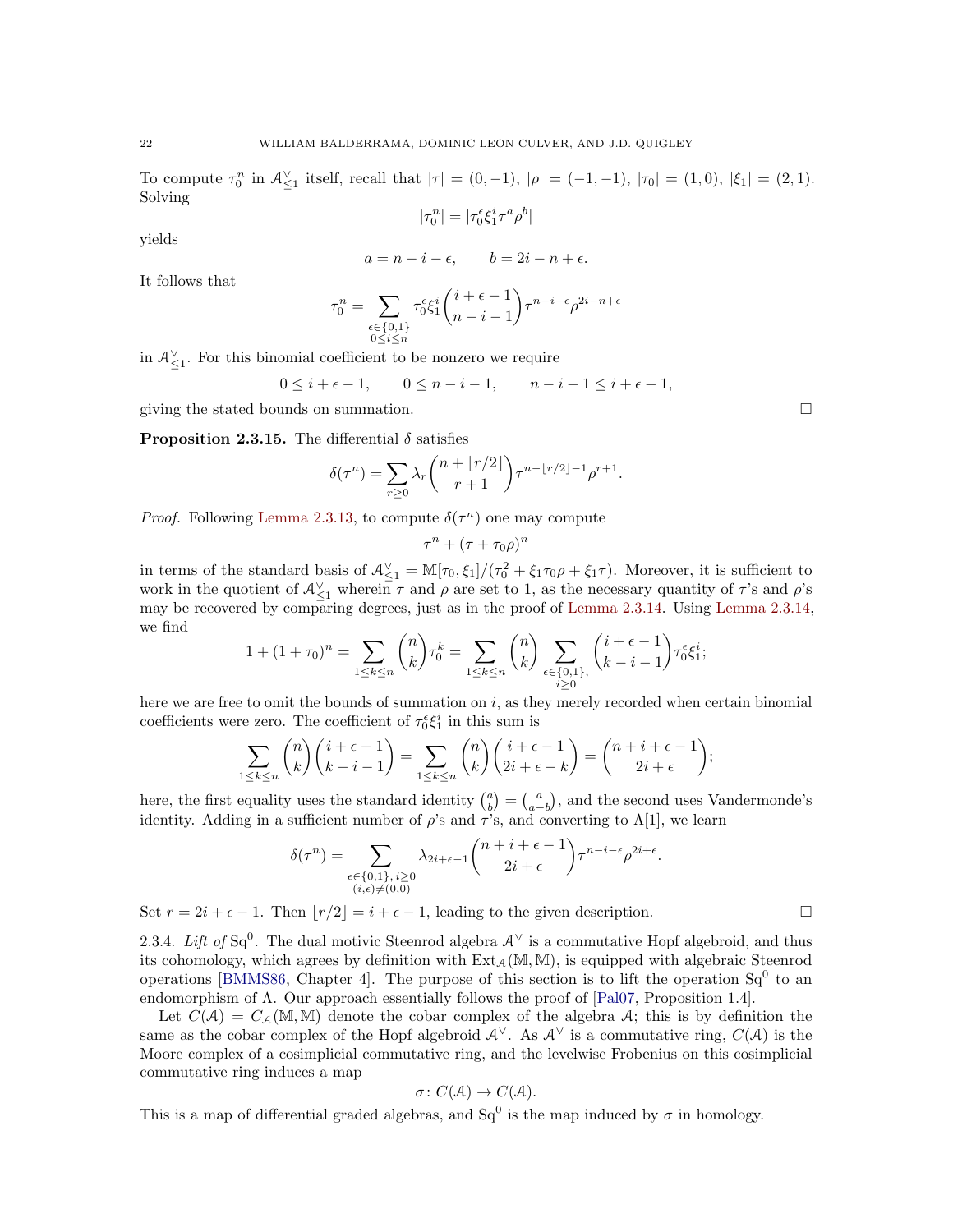**Theorem 2.3.16.** The map  $\sigma: C(\mathcal{A}) \to C(\mathcal{A})$  induced by the levelwise Frobenius descends to a map

$$
\theta\colon \Lambda\to \Lambda
$$

of differential graded algebras. This map is given on generators by

$$
\theta(x) = x^2, \qquad x \in \mathbb{M},
$$

$$
\theta(\lambda_{2n-1}) = \lambda_{4n-1},
$$

$$
\theta(\lambda_{2n}) = \lambda_{4n+1}\tau + \lambda_{4n+2}\rho.
$$

*Proof.* Recall  $A^{big}$  and  $\Lambda^{big}$  from the proof of [Proposition 2.3.11.](#page-19-0) Let  $C(A^{big})$  be the cobar complex for  $\mathcal{A}^{big}$  with respect to augmentation of  $\mathcal{A}^{big}$ , so that  $H_*C(\mathcal{A}^{big}) = \Lambda^{big}$  as algebras. The levelwise Frobenius gives a map

$$
\sigma \colon C(\mathcal{A}^{\text{big}}) \to C(\mathcal{A}^{\text{big}})
$$

of differential graded algebras, and by taking homology this induces a map

$$
\theta'\colon \Lambda^{\mathrm{big}}\to \Lambda^{\mathrm{big}}
$$

of algebras. We claim that to produce  $\theta$  it suffices to show that  $\theta'$  restricts to an endomorphism of  $\Lambda \subset \Lambda^{\text{big}}$  satisfying the given formulas. Indeed, there is an inclusion  $C(\mathcal{A}) \subset C(\mathcal{A}^{\text{big}})$  of algebras, which does not respect differentials but does commute with the levelwise Frobenius  $\sigma$ . It would thus follow that the restriction  $\theta$  of  $\theta'$  to  $\Lambda$  is induced by the levelwise Frobenius on  $C(\mathcal{A})$ . In particular, this would show that  $\sigma: C(\mathcal{A}) \to C(\mathcal{A})$  indeed descends to an algebra map  $\theta: \Lambda \to \Lambda$ . That  $\theta$ moreover respects the differential is inherited from  $\sigma$ .

To understand  $\theta'$ , it suffices to understand its effect on the generators of  $\Lambda^{big}$ , i.e. to understand the map

$$
\theta' \colon \Lambda^{\text{big}}[1] \to \Lambda^{\text{big}}[1].
$$

Recall that  $\Lambda^{big}[1] = (\mathcal{A}^{big}[1])^{\vee} = \mathcal{A}_{\leq 1}^{\vee}$ . This ring was described in [Lemma 2.3.13,](#page-19-1) and  $\theta'$  acts on it by the Frobenius. We find that  $\theta$ <sup>T</sup> satisfies the same formulas as described for  $\theta$ , only with the addition that  $\theta'(\lambda_{-1}) = \lambda_{-1}$ . In particular  $\theta'$  does restrict to  $\Lambda$ , and this restriction satisfies the stated formulas, proving the theorem.

<span id="page-22-0"></span>2.4. Summary. For ease of reference, let us summarize what we have learned in one place. As always, F is a base field of characteristic not equal to 2.

2.4.1. Generators. There is a differential graded algebra  $\Lambda^F$ , the F-motivic lambda algebra, together with a multiplicative quasiisomorphism  $C(A^F) \to \Lambda^F$ , where  $C(A^F)$  is the reduced cobar complex of  $\mathcal{A}^F$ . We write  $\Lambda^F = \bigoplus_{m \geq 0} \Lambda^F[m]$ , where the differential on  $\Lambda^F$  is of the form  $\delta \colon \Lambda^F[m] \to \Lambda^F[m+1]$ .

The F-motivic lambda algebra  $\Lambda^F$  is an M<sup>F</sup>-bimodule algebra, generated by classes  $\lambda_r \in \Lambda^F[1]$ for  $r > 0$ . In the trigrading (stem, filtration, weight), we have

$$
|\tau| = (0, 0, -1), \qquad |\rho| = (-1, 0, -1), \qquad |\lambda_a| = (a, 1, \lceil a/2 \rceil).
$$

A right  $\mathbb{M}^F$ -module basis of  $\Lambda^F$  is given by those  $\lambda_{r_1} \cdots \lambda_{r_n}$  with  $2r_i \geq r_{i+1}$  for  $1 \leq i \leq n-1$ .

2.4.2. Relations. The F-motivic lambda algebra is a quadratic  $M^F$ -bimodule algebra. Recall that  $\mathbb{M}^F = \mathbb{M}_0^F[\tau]$ . The  $\mathbb{M}^F$ -bimodule structure of  $\Lambda^F$  is determined by

$$
x\lambda_n = \lambda_n x, \qquad x \in \mathbb{M}_0^F,
$$
  
\n
$$
\tau \lambda_{2n+1} = \lambda_{2n+1} \tau + \lambda_{2n+2} \rho,
$$
  
\n
$$
\tau \lambda_{2n} = \lambda_{2n} \tau + \lambda_{2n+1} \tau \rho + \lambda_{2n+2} \rho
$$

and the quadratic relations are given as follows. Fix  $a, b \geq 0$ . If a is odd or b is even, then

$$
\lambda_a \lambda_{2a+b+1} = \sum_{0 \le r < b/2} \lambda_{a+b-r} \lambda_{2a+1+r} \binom{b-r-1}{r};
$$

2 ,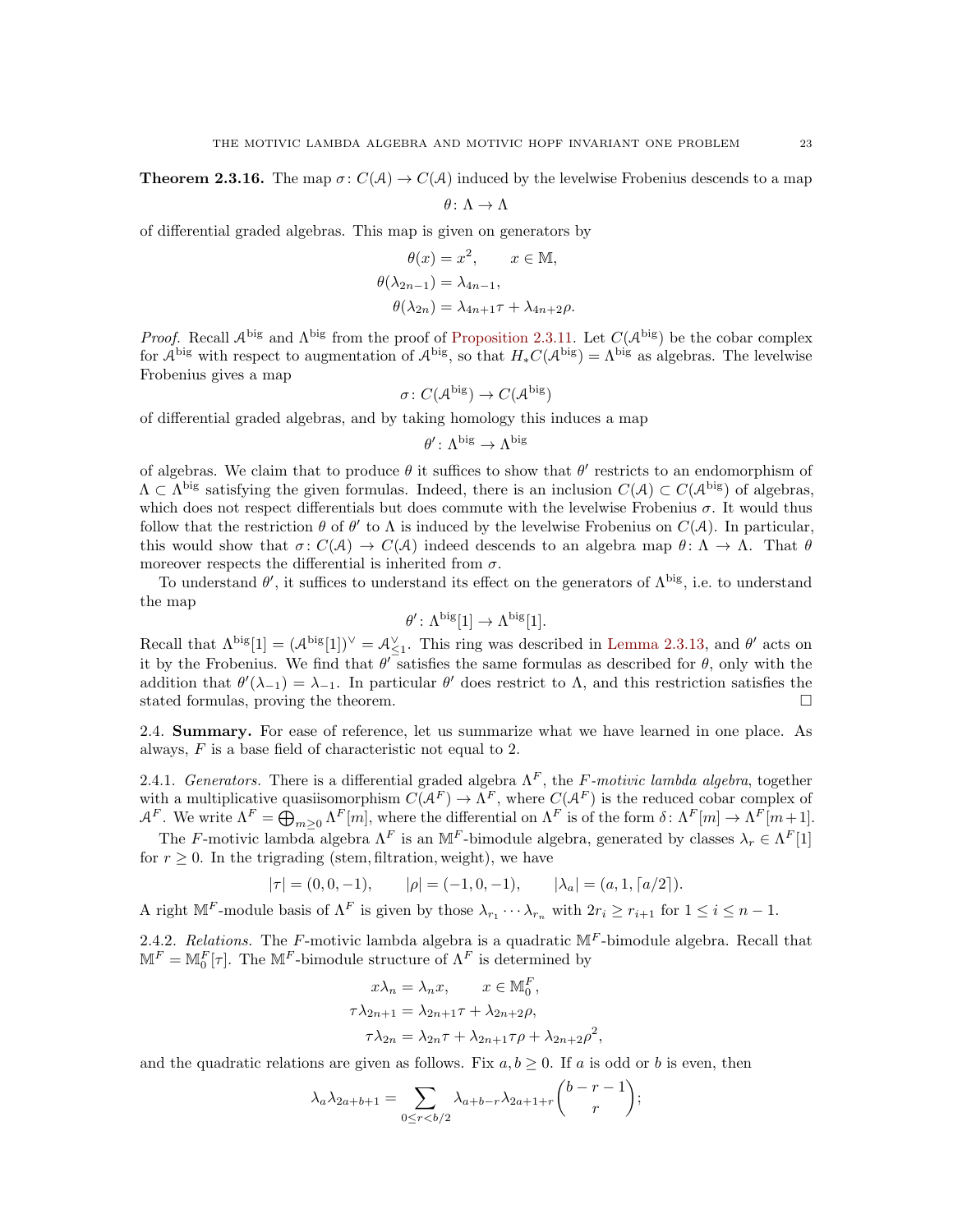and if  $a$  is even and  $b$  is odd, then

$$
\lambda_a \lambda_{2a+b+1} = \sum_{0 \le r < b/2} \lambda_{a+b-r} \lambda_{2a+1+r} \binom{b-r-1}{r} \tau^{(r-1) \mod 2} + \sum_{0 \le r \le \lceil b/2 \rceil} \lambda_{a+b+1-r} \lambda_{2a+1+r} \binom{\lfloor b/2 \rfloor - \lfloor r/2 \rfloor}{\lfloor r/2 \rfloor} \rho.
$$

2.4.3. Differentials. The differential on  $\Lambda$  is determined by the Leibniz rule, together with

$$
\delta(x) = 0, \qquad x \in \mathbb{M}_0^F,
$$
  
\n
$$
\delta(\tau) = \lambda_0 \rho,
$$
  
\n
$$
\delta(\lambda_n) = \sum_{1 \le r \le n/2} \lambda_{n-r} \lambda_{r-1} {n-r \choose r}
$$

.

Moreover, we have

$$
\delta(\tau^n) = \sum_{r \ge 0} \lambda_r \binom{n + \lfloor r/2 \rfloor}{r+1} \tau^{n - \lfloor r/2 \rfloor - 1} \rho^{r+1}.
$$

2.4.4. The endomorphism  $\theta$ . The squaring operation  $Sq^0$ :  $Ext_F^{s,f,w} \to Ext_F^{2s+f,f,w+f}$  lifts to an endomorphism  $\theta \colon \Lambda^F \to \Lambda^F$  of differential graded algebras, determined by

$$
\theta(x) = x^2, \qquad x \in \mathbb{M}^F,
$$
  

$$
\theta(\lambda_{2n-1}) = \lambda_{4n-1},
$$
  

$$
\theta(\lambda_{2n}) = \lambda_{4n+1}\tau + \lambda_{4n+2}\rho.
$$

### 3. Some first examples, and the doubling map

<span id="page-23-1"></span><span id="page-23-0"></span>3.1. First examples. Before continuing on, we give some basic examples illustrating the form of the motivic lambda algebra. In particular, we use  $\Lambda^F$  to define some classes in  $Ext_F$ , and reprove some well-known low-dimensional relations. This material is meant only to familiarize the reader with  $\Lambda^F$ ; we give a more thorough and entirely self-contained investigation in [Section 4.](#page-26-0)

Given a cycle  $z \in \Lambda^F$ , in this section we write  $[z] \in \mathrm{Ext}_F$  for the corresponding cohomology class.

**Lemma 3.1.1.**  $\delta(\lambda_{2^a-1})=0$  for all  $a\geq 0$ .

*Proof.* The proof is identical to the proof of [\[Wan67,](#page-62-5) Proposition 2.2].

This allows us to define the following Hopf elements.

**Definition 3.1.2.** 
$$
h_a := [\lambda_{2^a-1}].
$$

**Lemma 3.1.3.** If  $\rho = 0$  in  $\mathbb{M}^F$ , such as if F is algebraically closed, then  $\delta(\tau^n) = 0$  for all  $n \geq 0$ .

*Proof.* This is immediate from the differential  $\delta(\tau) = \lambda_0 \rho$ .

In general, if  $\rho$  is nilpotent in M<sup>F</sup>, then various powers of  $\tau$  will be cycles in  $\Lambda^F$ . We shall write  $\tau^n$  in place of  $[\tau^n]$  in this case. We begin by considering some examples in the case where F is algebraically closed.

<span id="page-23-2"></span>**Proposition 3.1.4.** For  $F$  algebraically closed, there is a relation

$$
\tau \cdot h_1^3 = h_2 h_0^2.
$$

*Proof.* By definition,  $\tau \cdot h_1^3 = [\lambda_1^3 \tau]$  and  $h_2 h_0^2 = h_0^2 h_2 = [\lambda_0^2 \lambda_3]$ . We have

$$
\lambda_0^2 \lambda_3 = \lambda_1^3 \tau,
$$

so these classes coincide in  $\text{Ext}_F$ .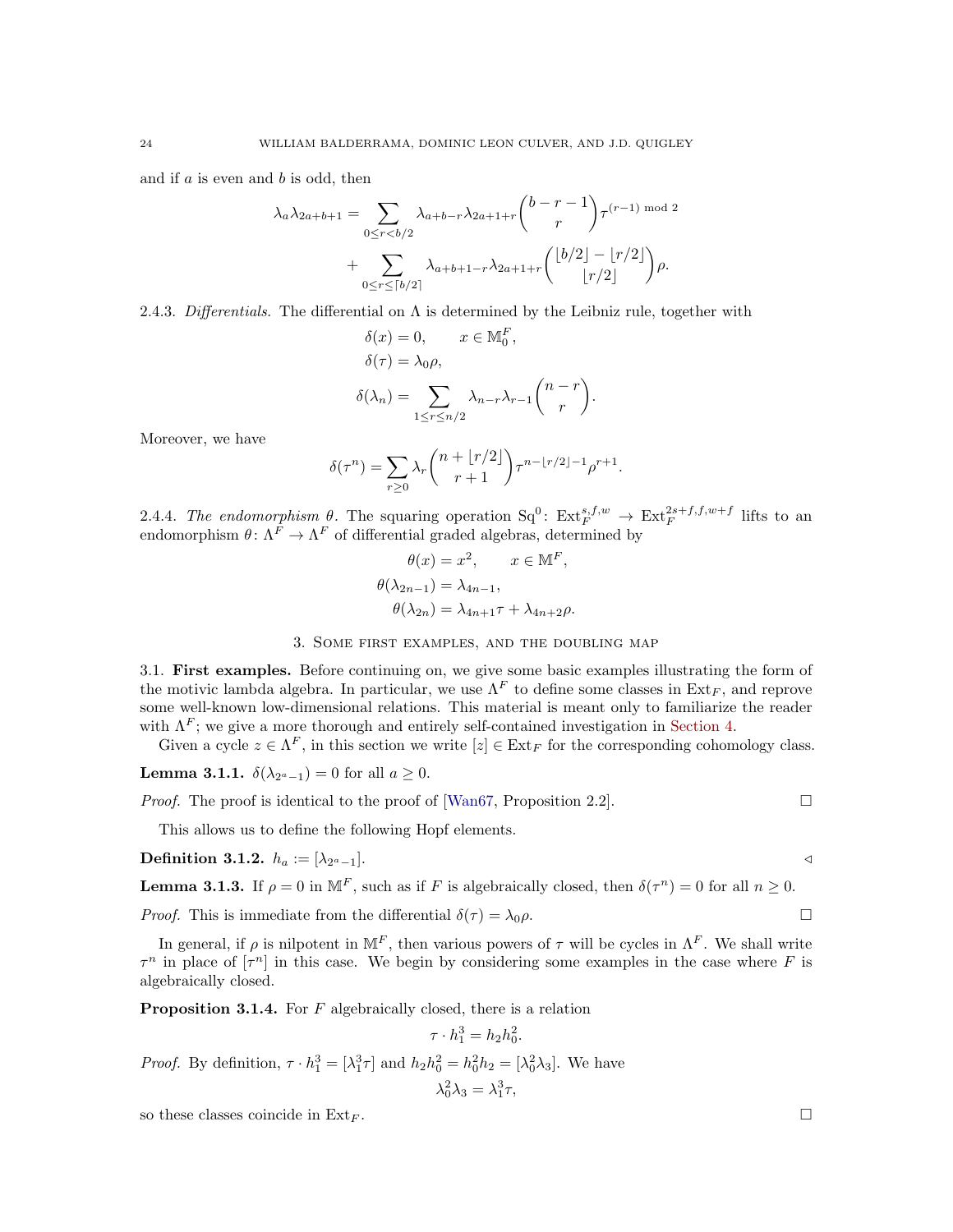**Proposition 3.1.5.** For  $F$  algebraically closed, there is a relation

 $\tau \cdot h_1^4 = 0.$ 

However,  $h_1^n \neq 0$  for any *n*.

*Proof.* Observe that 
$$
\lambda_0 \lambda_1 = 0
$$
, and thus  $h_1 h_0 = 0$ . Combined with Proposition 3.1.4, we find

$$
\tau \cdot h_1^4 = \tau h_1^3 \cdot h_1 = h_2 h_0^2 \cdot h_1 = 0.
$$

Alternately,  $\tau h_1^4 = [\lambda_1^4 \tau]$ , and there is a differential

$$
\delta(\lambda_2^2 \lambda_1) = \lambda_1^4 \tau.
$$

On the other hand, for  $h_1^n$  to vanish, the class  $\lambda_1^n$  must be nullhomotopic, i.e.  $\delta(x) = \lambda_1^n$  for some  $x \in \Lambda$ . The class x must live in stem  $n + 1$ , weight n, and filtration  $n - 1$ , and in this degree  $\Lambda$  is generated by the cycle  $\lambda_3 \lambda_1^{n-2}$ . So no such x exists.  $\Box$ 

Next we consider some examples relevant to base fields F over which  $\rho$  does not vanish. We begin by defining some classes. Note that the differential

$$
\delta(\tau)=\lambda_0\rho
$$

implies that  $\delta(\tau^{2^n}) \equiv 0 \pmod{\rho^{2^n}}$ . This allows for the following definition.

**Definition 3.1.6.** If  $F = \mathbb{R}$ , then

$$
\tau^{2^{a-1}}h_a:=\left[\frac{1}{\rho^{2^a}}\delta(\tau^{2^a})\right]
$$

for  $a \geq 1$ . In general,  $\tau^{2^{a-1}} h_a \in \text{Ext}_F$  is defined by pushing these classes forward along the map  $\Lambda^{\mathbb{R}} \to \Lambda^{F}$  induced by  $\mathbb{M}^{\mathbb{R}} \to \mathbb{M}^{F}$  (cf. [Remark 2.2.8\)](#page-16-0).

**Remark 3.1.7.** Following our convention that  $\Lambda^F$  is considered primarily as a right  $\mathbb{M}^F$ -module, it would be more natural to write  $h_a \tau^{2^{a-1}}$  for the classes introduced above. We have chosen instead to work with naming conventions compatible with those in  $[BI20]$ , as no confusion should arise.  $\triangleleft$ 

**Remark 3.1.8.** If  $\tau^{2^{a-1}}$  is a cycle in Ext<sub>F</sub>, then  $\tau^{2^{a-1}} h_a = \tau^{2^{a-1}} \cdot h_a$ .

Example 3.1.9. We have

$$
\tau h_1 = [\lambda_1 \tau + \lambda_2 \rho],
$$
  
\n
$$
\tau^2 h_2 = [\lambda_3 \tau^2 + \lambda_5 \tau \rho^2 + \lambda_6 \rho^3],
$$
  
\n
$$
\tau^4 h_3 = [\lambda_7 \tau^4 + \lambda_{11} \tau^2 \rho^4 + \lambda_{13} \tau \rho^6 + \lambda_{14} \rho^7].
$$

In fact, we may identify  $\tau^{2^{a-1}} h_a = [\tau^{2^a} \lambda_{2^a-1}]$  for all  $a \ge 1$ .

The following relation was proved over  $\mathbb R$  by Dugger–Isaksen [\[DI16,](#page-60-3) Proof of Lemma 6.2] using Massey products and May's Convergence Theorem. We may use the lambda algebra to provide an explicit direct proof.

Proposition 3.1.10. There is a relation

$$
(h_0 + \rho h_1) \cdot \tau h_1 = 0.
$$

Proof. By definition,

$$
h_0 \cdot \tau h_1 = [\lambda_0(\lambda_1 \tau + \lambda_2 \rho)],
$$
  

$$
\rho h_1 \cdot \tau h_1 = [\rho \lambda_1(\lambda_1 \tau + \lambda_2 \rho)].
$$

Expanding, we have

$$
\lambda_0(\lambda_1 \tau + \lambda_2 \rho) = \lambda_1^2 \tau \rho + \lambda_1 \lambda_2 \rho^2 + \lambda_2 \lambda_1 \rho^2,
$$
  
\n
$$
\rho h_1(\lambda_1 \tau + \lambda_2 \rho) = \lambda_1^2 \tau \rho + \lambda_1 \lambda_2 \rho^2.
$$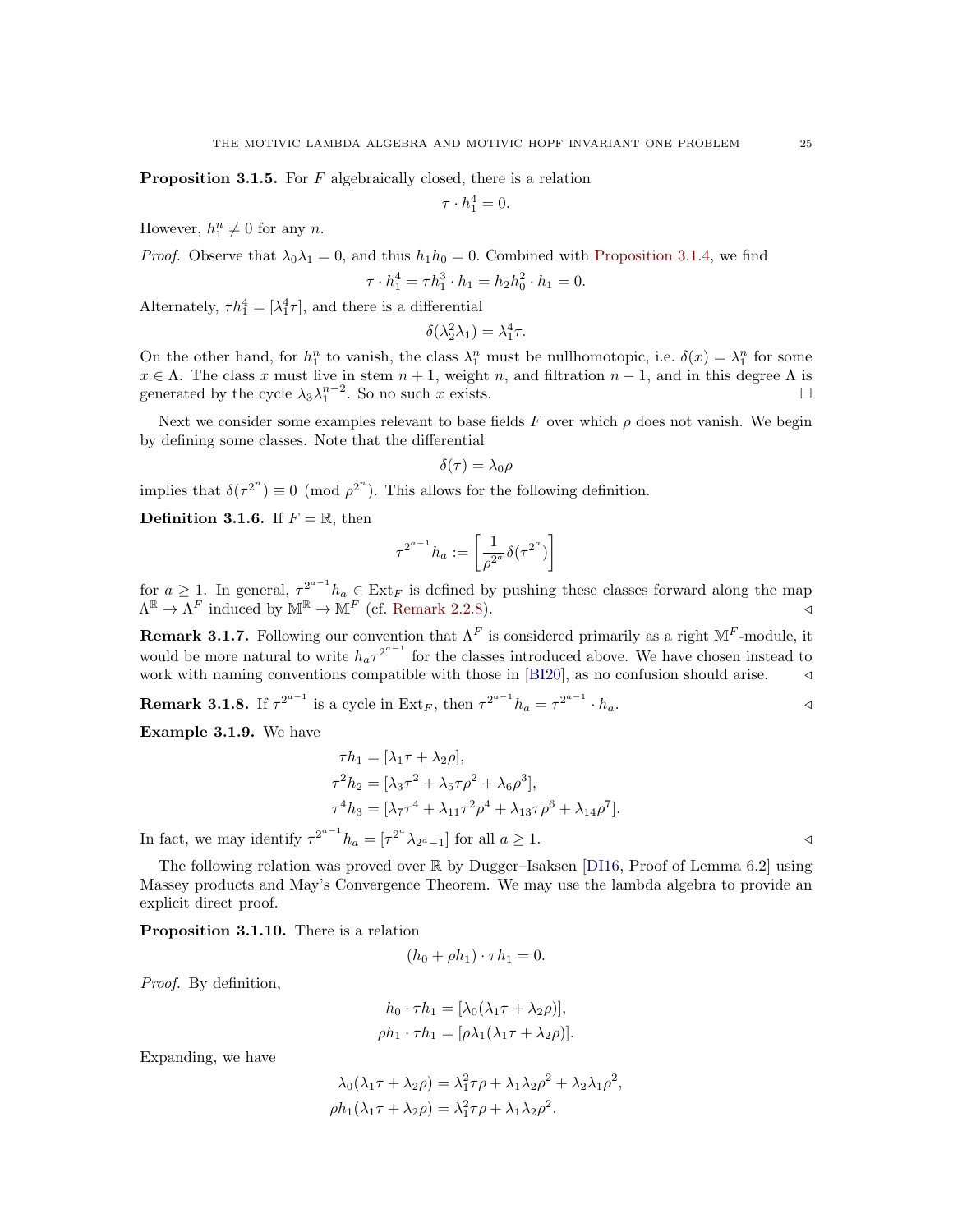But

$$
\delta(\lambda_3 \tau \rho + \lambda_4 \rho^2) = \lambda_2 \lambda_1 \rho^2,
$$

so  $h_0 \cdot \tau h_1 = \rho h_1 \cdot \tau h_1$ . The proposition follows.

The fact that  $\delta(\tau^n) \equiv 0 \pmod{\rho}$  allows for the following definition.

**Definition 3.1.11.** If  $F = \mathbb{R}$ , then

$$
\tau^{2n}h_0 := \left[\frac{1}{\rho}\delta(\tau^{2n+1})\right].
$$

In general,  $\tau^{2n}h_0 \in \text{Ext}_F$  is defined by pushing these classes forward along the map  $\Lambda^{\mathbb{R}} \to \Lambda^F$  induced by  $\mathbb{M}^{\mathbb{R}} \to \mathbb{M}^{F}$  (see [Remark 2.2.8\)](#page-16-0).

Example 3.1.12. We have

$$
h_0 = [\lambda_0],
$$
  
\n
$$
\tau^2 h_0 = [\lambda_0 \tau^2 + \lambda_1 \tau^2 \rho + \lambda_3 \tau \rho^3 + \lambda_4 \rho^4],
$$
  
\n
$$
\tau^4 h_0 = [\lambda_0 \tau^4 + \lambda_3 \tau^3 \rho^3 + \lambda_4 \tau^2 \rho^4 + \lambda_5 \tau^2 \rho^5 + \lambda_7 \tau \rho^7 + \lambda_8 \rho^8].
$$

The following proposition was originally proved over R by Dugger–Isaksen [\[DI16,](#page-60-3) Proof of Lemma 6.2] using Massey products, May's Convergence Theorem, and analysis of the  $\rho$ -Bockstein spectral sequence. Using the lambda algebra, the proof amounts to checking that the products of cycle representatives are equal.

Proposition 3.1.13. There is a relation

$$
\tau^2 h_0 \cdot h_1 = \rho(\tau h_1)^2.
$$

Proof. We may directly compute

$$
\tau^2 h_0 \cdot h_1 = [(\lambda_0 \tau^2 + \lambda_1 \tau^2 \rho + \lambda_3 \tau \rho^3 + \lambda_4 \rho^4) \lambda_1]
$$
  
=  $[\lambda_1^2 \tau^2 \rho + \lambda_2 \lambda_1 \tau \rho^2 + \lambda_2^2 \rho^3 + \lambda_2 \lambda_3 \rho^4]$   
=  $[\rho(\lambda_1 \tau + \lambda_2 \rho)^2] = \rho(\tau h_1)^2$ .

 $\Box$ 

 $\triangleleft$ 

<span id="page-25-0"></span>3.2. The doubling map. In [\[DI16,](#page-60-3) Theorem 4.1], Dugger–Isaksen produce an isomorphism

$$
Ext_{\text{cl}}[\rho^{\pm 1}] \cong Ext_{\mathbb{R}}[\rho^{-1}],
$$

which doubles internal degrees. We can lift this isomorphism to a quasiisomorphism of lambda algebras.

<span id="page-25-1"></span>**Proposition 3.2.1.** Let  $\Lambda^{\text{dcl}}$  denote the classic lambda algebra, only given a motivic grading where  $|\lambda_n|$  has stem  $2n + 1$  and weight  $n + 1$ . For any F, there is a retraction

$$
\Lambda^{\mathrm{dcl}} \stackrel{\widetilde{\theta}}{\xrightarrow{\hspace*{1cm}}} \Lambda^F \longrightarrow \Lambda^{\overline{F}} \stackrel{q}{\xrightarrow{\hspace*{1cm}}} \Lambda^{\mathrm{dcl}}
$$

with the following properties:

- (1) All maps shown are maps of differential graded algebras respecting  $\theta$ ;
- (2)  $\tilde{\theta}$  is given on generators by  $\tilde{\theta}(\lambda_n) = \lambda_{2n+1}$ ;
- (3) q is given on generators by  $q(\tau) = 0$ ,  $q(\lambda_{2n}) = 0$ , and  $q(\lambda_{2n+1}) = \lambda_n$ .

Now say  $F = \mathbb{R}$ , and write  $\text{Ext}_{\mathbb{R}}^{\rho\text{-tors}} \subset \text{Ext}_{\mathbb{R}}$  for the  $\rho\text{-torsion subgroup of } \text{Ext}_{\mathbb{R}}$ .

- (4) The map  $\text{Ext}_{\text{dcl}}[\rho] \oplus \text{Ext}_{\mathbb{R}}^{\rho\text{-tors}} \to \text{Ext}_{\mathbb{R}}$  induced by  $\widetilde{\theta}$  and the inclusion of  $\rho\text{-torsion}$  is an isomorphism;
- (5) In particular,  $\tilde{\theta}$  extends to a quasiisomorphism  $\Lambda^{\text{dcl}} \otimes_{\mathbb{F}_2} \mathbb{F}_2[\rho^{\pm 1}] \to \Lambda^{\mathbb{R}}[\rho^{-1}]$ .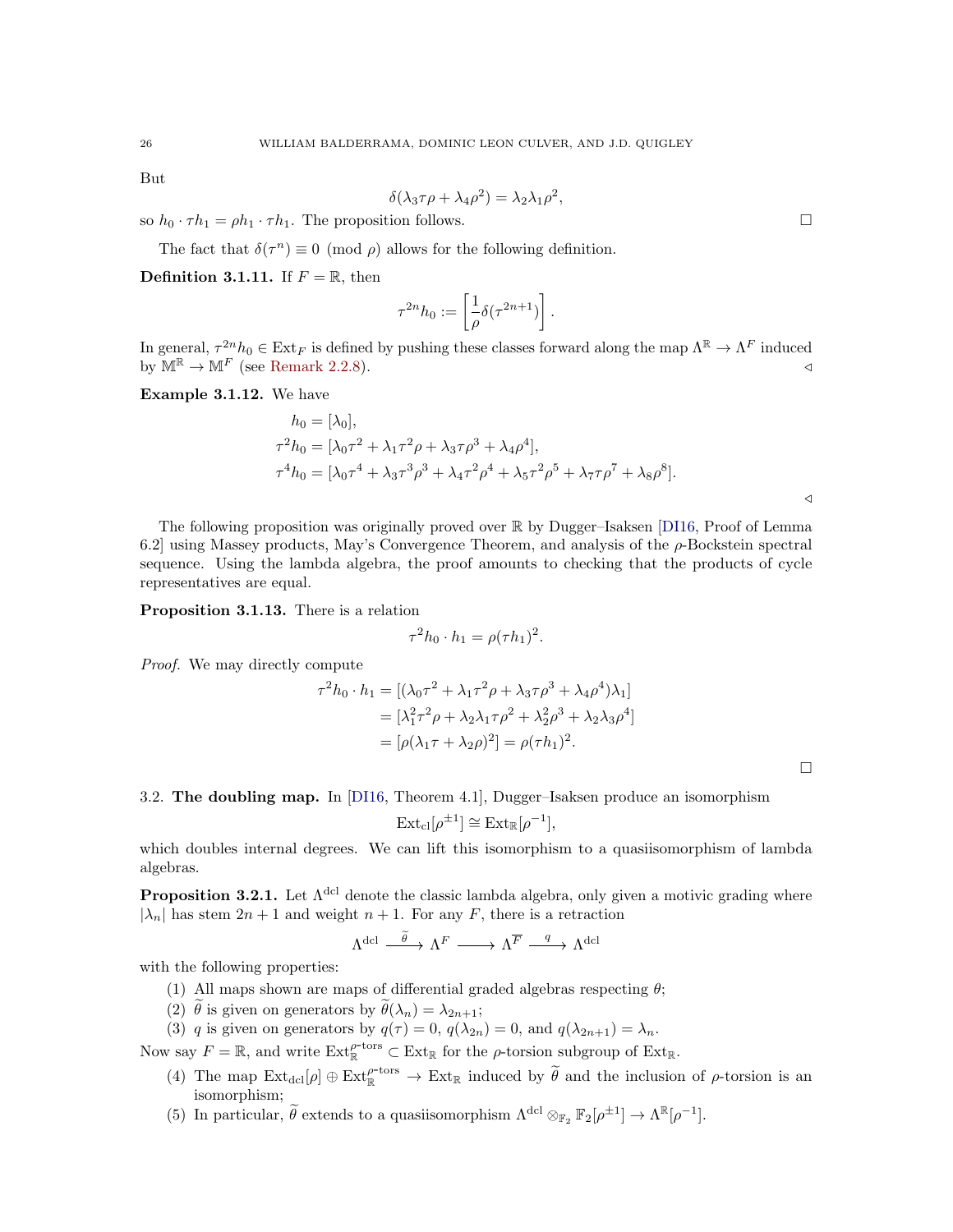Proof. The assignments given in (2) and (3) are easily seen to extend to maps of differential graded algebras, proving (1), and that the resulting sequence is a retraction is clear. Evidently (4) implies (5), so we are left with proving (4).

It is equivalent to verify that the composite  $\text{Ext}_{\text{dcl}}[\rho] \to \text{Ext}_{\mathbb{R}} \to \text{Ext}_{\mathbb{R}}/ \text{Ext}_{\mathbb{R}}^{\rho\text{-tors}}$  is an isomorphism. This is a split inclusion of free  $\mathbb{F}_2[\rho]$ -modules, so for it to be an isomorphism it is sufficient to verify that it is an isomorphism after inverting  $\rho$ , and for this it is sufficient for the injection  $\text{Ext}_{\text{dcl}}[\rho^{\pm 1}] \rightarrow$  $\text{Ext}_{\mathbb{R}}[\rho^{-1}]$  to be an isomorphism. By Dugger-Isaksen's isomorphism  $\text{Ext}_{\mathbb{R}}[\rho^{-1}] \cong \text{Ext}_{\text{dcl}}[\rho^{\pm 1}]$  [\[DI16,](#page-60-3) Theorem 4.1, we find that our map  $\text{Ext}_{\text{dcl}}[\rho^{\pm 1}] \to \text{Ext}_{\mathbb{R}}[\rho^{-1}]$  is an injection between vector spaces of equal finite rank in each degree, and is thus an isomorphism.

Remark 3.2.2. We point out the following amusing corollary of [Proposition 3.2.1:](#page-25-1) there is a multiplicative injection

$$
Q: \text{ ker}(Sq^0: \text{Ext}_{\text{cl}} \to \text{Ext}_{\text{cl}}) \to \text{Ext}_{\mathbb{C}}^{\tau\text{-tors}},
$$

acting in degrees as  $Sq^0$  would. For example, as  $\widetilde{\theta}\lambda_0^n = \lambda_1^n$ , we find that  $Q(h_0^n) = h_1^n$ . This provides another explanation of the fact that  $h_1$  is not nilpotent in Ext<sub>C</sub>. It is natural to ask whether Q accounts for all indecomposable  $\tau$ -torsion classes in Ext<sub>C</sub>, but a counterexample is given by the class  $B_6$  in stem 55 and filtration 7, as  $\text{Ext}_{\text{cl}}^{24,7} = 0.$ 

## 4. Ext<sub>R</sub> IN FILTRATIONS  $f \leq 3$

<span id="page-26-0"></span>In this section, we use the R-motivic lambda algebra to compute  $\text{Ext}^f_{\mathbb{R}}$  for  $f \leq 3$ . Throughout this section, we shall abbreviate

$$
\Lambda=\Lambda^{\mathbb{R}}.
$$

<span id="page-26-2"></span>4.1. **Preliminaries.** We begin by describing our strategy for computing  $Ext_{\mathbb{R}}$ . We rely on the following device, which uses ideas from Tangora's work on the classic lambda algebra [\[Tan85\]](#page-61-10) to produce something like a chain-level lift of the  $\rho$ -Bockstein spectral sequence [\[Hil11\]](#page-60-31). We require some preliminary definitions.

**Definition 4.1.1.** Let  $V = \mathbb{F}_2\{x_s : s \in S\}$  be a (locally) finite  $\mathbb{F}_2$ -vector space with ordered basis.

- (1) The leading term of a class  $x \in V$  is the largest term appearing when x is written as a sum of basis elements.
- (2) We write  $x < x'$  when the leading term of x is less than that of  $x'$ .
- (3) Given another vector space  $U = \mathbb{F}_2\{x_s : s \in T\}$  with ordered basis, map  $\phi: V \to U$ , and  $s \in S, t \in T$ , we write

$$
\phi(x_s + \langle) = y_t + \langle
$$

for the relation that there exist some classes  $u < x_s$  and  $v < y_t$  for which  $\phi(x_s+u) = y_t+v$ .

The main technical lemma we need is the following. The reader is invited to skip this lemma on first reading; the details are not necessary to understand our computation, and we rephrase what we need in the context of  $\Lambda$  in [Theorem 4.1.4.](#page-28-0)

<span id="page-26-1"></span>**Lemma 4.1.2.** Let  $(C, d)$  be a chain complex of locally finite and free  $\mathbb{F}_2[\rho]$ -modules, and suppose (for simplicity) that  $H_*C[\rho^{-1}]=0$ . Choose an ordered basis  $\mathbb{F}_2\{x_s : s \in T\}$  for  $C/(\rho)$ , and extend this to a basis  $\mathbb{F}_2\{\rho^n x_s : (s,n) \in T \times \mathbb{N}\}\$  for C, itself ordered by  $\rho^n x_s < \rho^m x_t$  whenever  $n > m$ , or else  $n = m$  and  $s < t$ . Let  $\{\alpha_s : s \in B\}$  be a basis for  $H_*(C/(\rho))$ , indexed by a subset  $B \subset T$  with the property that for each  $\alpha_s$  there is some  $z_s \in C$  with leading term  $x_s$  which projects to a cycle representative of  $\alpha_s$ . Let  $B_1 \subset B$  be the subset of those s for which  $x_s$  is the leading term of some cycle in C, and let  $B_0 = B \setminus B_1$ .

There is then a unique injection  $t: B_0 \to B$  such that

$$
d(x_s + \langle ) = \rho^{r(s)} x_{t(s)} + \langle
$$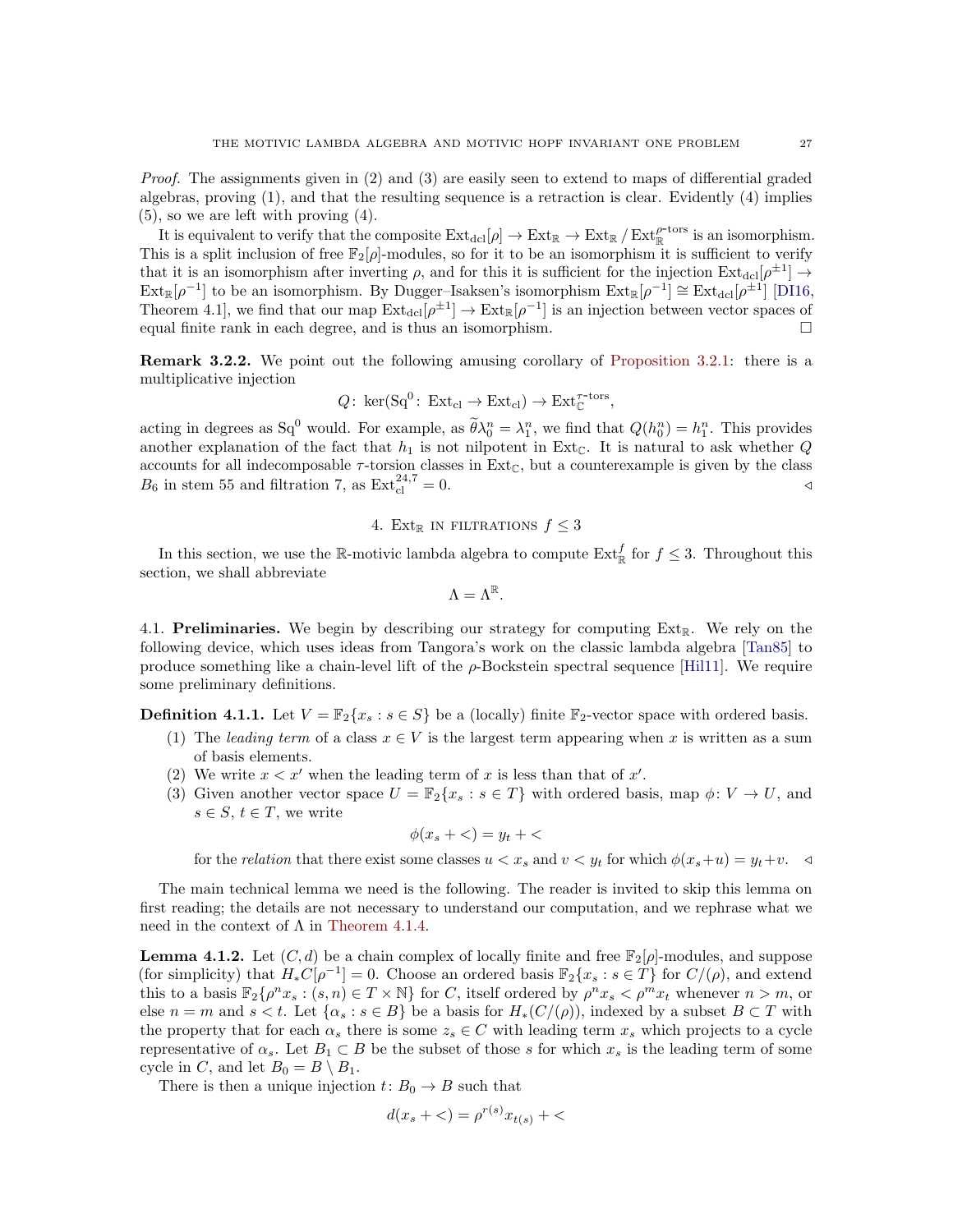for all  $s \in B_0$ . Here,  $r(s) \geq 1$  is an integer uniquely determined by comparing the degrees of  $x_s$  and  $x_{t(s)}$ . Moreover, t restricts to a bijection  $t: B_0 \cong B_1$ , and there is an isomorphism

$$
H_*C = \bigoplus_{s \in B_0} \mathbb{F}_2[\rho]/(\rho^{r(s)}),
$$

where we may take the summand indexed by s to be generated by any class of the form  $\rho^{-r(s)} \cdot d(x_s + \langle \cdot \rangle)$ with leading term  $x_{t(s)}$ .

*Proof.* We begin by defining a function  $t^{-1}$ :  $B_1 \to B$ . Fix  $b \in B_1$ ; we claim that there exists some  $s \in B$  such that  $d(x_s + \leq) = x_b + \leq$ . The function  $t^{-1}$  will then be defined by declaring  $t^{-1}(b)$  to be the minimal s for which  $d(x_s + \langle) = x_b + \langle \rangle$ .

Indeed, let  $z_b$  be a cycle with leading term  $x_b$  which projects to a cycle representative for  $\alpha_b$ . As  $H_*C[\rho^{-1}] = 0$ , necessarily  $\rho^r z_b$  is nullhomologous for some minimal  $r \geq 1$ . That is, there is some  $y \in C$  not divisible by  $\rho$  such that  $d(y) = \rho^r z_b$ . If  $y = x_s + \langle$  with  $s \in B$ , then we are done. Otherwise, as y is a cycle in  $C/(\rho)$ , necessarily y is homologous to some  $x_s + u$  with  $u < x_s$  and  $s \in B$ , in which case there exists some v with  $d(v) = x_s + u + y$ . We find that

$$
d(xs + <) = d(xs + u) = d(xs + u + d(v)) = d(y) = \rhor zb = \rhor xb + <
$$

as claimed. Thus we have produced the function  $t^{-1}$ .

Next we claim that  $t^{-1}$  restricts to a function  $t^{-1}$ :  $B_1 \to B_0$ . Indeed, suppose towards contradiction that there were some  $b \in B_1$  such that  $x_{t^{-1}(b)}$  is the leading term of some cycle. That is to say, there are some  $u, v < x_{t^{-1}(b)}$  such that

$$
d(x_{t^{-1}(b)} + u) = x_b + \langle, \qquad d(x_{t^{-1}(b)} + v) = 0.
$$

Adding these together, we find

$$
d(u + v) = x_b + \langle \cdot, \cdot \rangle
$$

As  $u + v < x_{t^{-1}(b)}$ , this contradicts minimality of  $t^{-1}(b)$ . Thus we have a function  $t^{-1} \colon B_1 \to B_0$ .

Next we claim that  $t^{-1}$  is a bijection. It is a function between locally finite sets, and the assumption that  $H_*C[\rho^{-1}] = 0$  implies that these sets have the same cardinality in each degree. So it is sufficient to verify that  $t^{-1}$  is an injection. Indeed, suppose towards contradiction that there were some  $b < c$ in  $B_1$  for which  $t^{-1}(b) = s = t^{-1}(c)$ . Thus there are  $u, v < x_s$  such that

$$
d(x_s + u) = x_b + \langle, \, u(x_s + v) = x_c + \langle. \, u(x_s + v) \rangle
$$

Adding these together, we find

$$
d(u + v) = x_c + \langle \cdot, \cdot \rangle
$$

As  $u + v < x_s$ , this contradicts minimality of  $t^{-1}(c)$ .

By taking the inverse of  $t^{-1}$ :  $B_1 \to B_0$ , we have thus proved the existence of a bijection  $t: B_0 \to B_1$ with the property that  $d(x_s + \langle)=x_{t(s)}| + \langle$  for all  $s \in B_0$ . With this t, the given description of  $H_*C$  is clear; in effect, we have described how to choose a basis for C for which d is upper triangular, where if a diagonal entry is divisible by  $\rho^r$  so too are all entries above it. Compare the notion of a tag from [\[Tan85\]](#page-61-10).

It remains to verify uniqueness. Suppose towards contradiction that we have found some other injection  $t' : B_0 \to B$  such that  $d(x_s + \langle ) = x_{t'(s)} + \langle$  for all  $s \in B_0$ . The condition that  $t' \neq t$  means that there exists some  $s \in B_0$  for which  $d(x_s + \langle)= x_{t'(s)} + \langle$ , but s is not minimal among possible  $a \in B_0$  with  $d(x_a + \leq x_{t'(s)} + \leq x_{t'(s)})$  choose such s with  $t'(s)$  maximal, and let  $a = t^{-1}(t'(s))$  be the minimal  $a \in B_0$  with  $d(x_a + \leq) = x_{t'(s)} + \leq$ . So there are  $u, v \leq x_a$  for which

$$
d(x_a + u) = x_{t'(s)} + \langle, \, u(x_a + v) = x_{t'(a)} + \langle, \, u(x_a + v) \rangle
$$

Adding these together, we find that

$$
d(u + v) = x_{t'(s)} + x_{t'(a)} + \langle
$$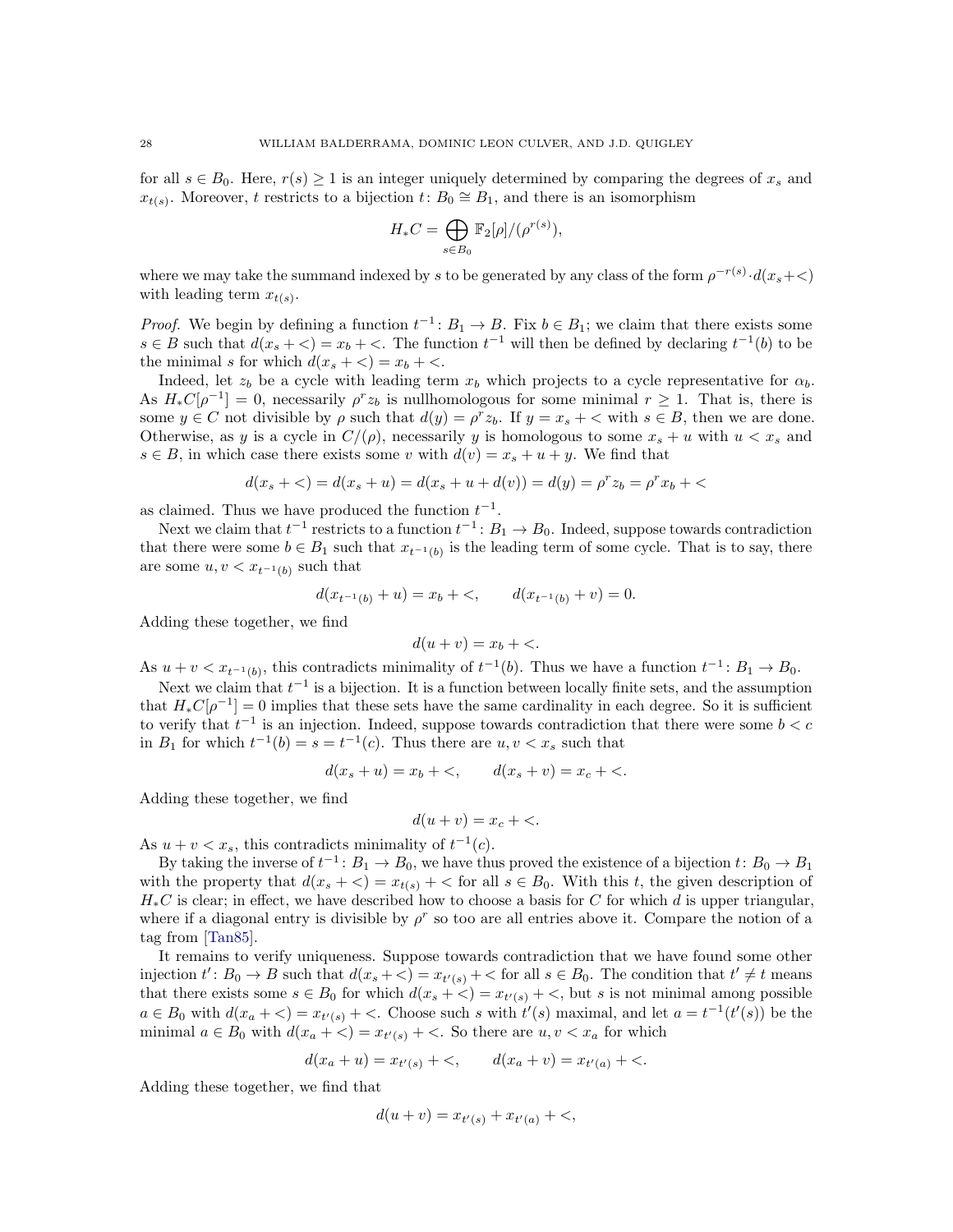where  $u + v < x_a$ . If  $t'(a) < t'(s)$ , then this reduces to

$$
d(u + v) = x_{t'(s)} + \langle
$$

contradicting minimality of a. If  $t'(s) < t'(a)$ , then this reduces to

$$
d(u+v) = x_{t'(a)} + \langle \cdot, \cdot \rangle
$$

contradicting maximality of  $t'(s)$ . So there is no such  $t'$ , proving that t is the unique injection satisfying the required property.

We now specialize to the computation of  $Ext_{\mathbb{R}}$ . Observe that by [Proposition 3.2.1,](#page-25-1) we may reduce to considering only the  $\rho$ -torsion subgroup of Ext<sub>R</sub>. In terms of  $\Lambda$ , this amounts to ignoring monomials of the form  $\lambda_I$  where I is a sequence of odd numbers. We will apply [Lemma 4.1.2](#page-26-1) to compute this  $\rho$ -torsion subgroup as follows.

We take as basis of  $\Lambda/(\rho)$  the standard basis  $\lambda_I \tau^n$  where I is coadmissible [\(Definition 2.3.9\)](#page-18-2) and  $n \geq 0$ . We also need to order this basis; in the region where we will compute, our choice of order makes no difference,<sup>[6](#page-28-1)</sup> but for concreteness let us say  $\lambda_I \tau^n < \lambda_J \tau^m$  if  $n > m$ , or else  $n = m$  and  $I < J$ lexicographically.<sup>[7](#page-28-2)</sup>

We must fix some further notation. Let  $\{\alpha_s : s \in S_0\}$  be a basis for  $\text{Ext}_{\text{cl}}$ , and write  $\alpha_s \in \text{Ext}_{\mathbb{C}}$ for the image of  $\alpha_s'$  under the map induced by  $\widetilde{\theta}$ :  $\Lambda^{\text{dcl}} \to \Lambda^{\mathbb{C}}$  (see [Proposition 3.2.1\)](#page-25-1). Extend this to a minimal generating set  $\{\alpha_s : s \in S\}$  for  $\text{Ext}_{\mathbb{C}}$  as an  $\mathbb{F}_2[\tau]$ -module. For  $s \in S$ , let  $n_s$  denote the  $\tau$ -torsion exponent of  $\alpha_s$ , so that  $\{\alpha_s\tau^n : s \in S, n < n_s\}$  is an  $\mathbb{F}_2$ -basis for Ext<sub>C</sub>. For each  $s \in S$ , choose a distinct coadmissible monomial  $\lambda_{I(s)}$  which is the leading term of a cycle representative for  $\alpha_s$  in  $\Lambda_c$ , making this choice so that if  $s \in S_0$  then  $\lambda_{I(s)}$  is in the image of  $\theta$ . See the discussion following [Proposition 4.2.1](#page-29-0) for the particular choices we will take in our computation.

Let  $\widetilde{B'} = \{ (s, n) : s \in S, n < n_s \}.$  Given  $b = (s, n) \in B'$ , write  $x_b = \lambda_{I(s)} \tau^{\hat{n}} \in \Lambda^{\mathbb{R}}$ . Let  $B \subset B'$  be the subset of pairs not of the form  $(s, 0)$  with  $s \in S_0$ . Let  $B_1 \subset B$  be the subset of those b such that  $x_b$  is the leading term of some cycle, and let  $B_0 = B \setminus B_1$ . Let  $B[f] \subset B$  be the subset of those b for which  $x_b$  is in filtration f, and extend this notation to all the indexing sets under consideration.

For our computation, we will produce for every  $b \in B_0[f]$  with  $f \leq 2$ , some  $t(b) \in B$  such that

$$
\delta(x_b + \langle ) = \rho^{r(b)} x_{t(b)} + \langle ,
$$

making this choice so that  $t: B_0 \to B$  is injective. Here,  $r(b) \geq 1$  is some integer which may be determined by comparing the stems of  $x_b$  and  $x_{t(b)}$ .

<span id="page-28-3"></span>**Definition 4.1.3.** In the above situation, we shall write  $x_b \to x_{t(b)} \rho^{r(b)}$ 

.  $\triangleleft$ 

(1)  $t$  is uniquely determined (given our choice of ordered basis);

(2) t restricts to bijections t:  $B_0[f] \cong B_1[f+1];$ 

<span id="page-28-0"></span>Theorem 4.1.4. Fix notation as above. Then

(3) The  $\rho$ -torsion subgroup of  $\text{Ext}^{f+1}_{\mathbb{R}}$  is isomorphic to

$$
\bigoplus_{b \in B_0[f]} \mathbb{F}_2[\rho]/(\rho^{r(b)}),
$$

where the summand corresponding to  $b \in B_0[f]$  is generated by any class of the form

$$
\frac{\delta(x_b + \lt)}{\rho^{r(b)}}
$$

with leading term  $x_{t(b)}$ .

*Proof.* This follows by specializing [Lemma 4.1.2](#page-26-1) to the complementary summand of  $\tilde{\theta}$ :  $\Lambda$ <sup>cl</sup> ⊂  $\Lambda$ .  $\Box$ 

<span id="page-28-1"></span><sup>&</sup>lt;sup>6</sup>All "error terms" appearing in " $+$  <" will be divisible by  $\rho$ .

<span id="page-28-2"></span> ${}^{7}$ That is, if  $I = (i_1, \ldots, i_f)$  and  $J = (j_1, \ldots, j_f)$ , then  $i_1 < j_1$ , or else  $i_1 = j_1$  and  $i_2 < j_2$ , and so forth.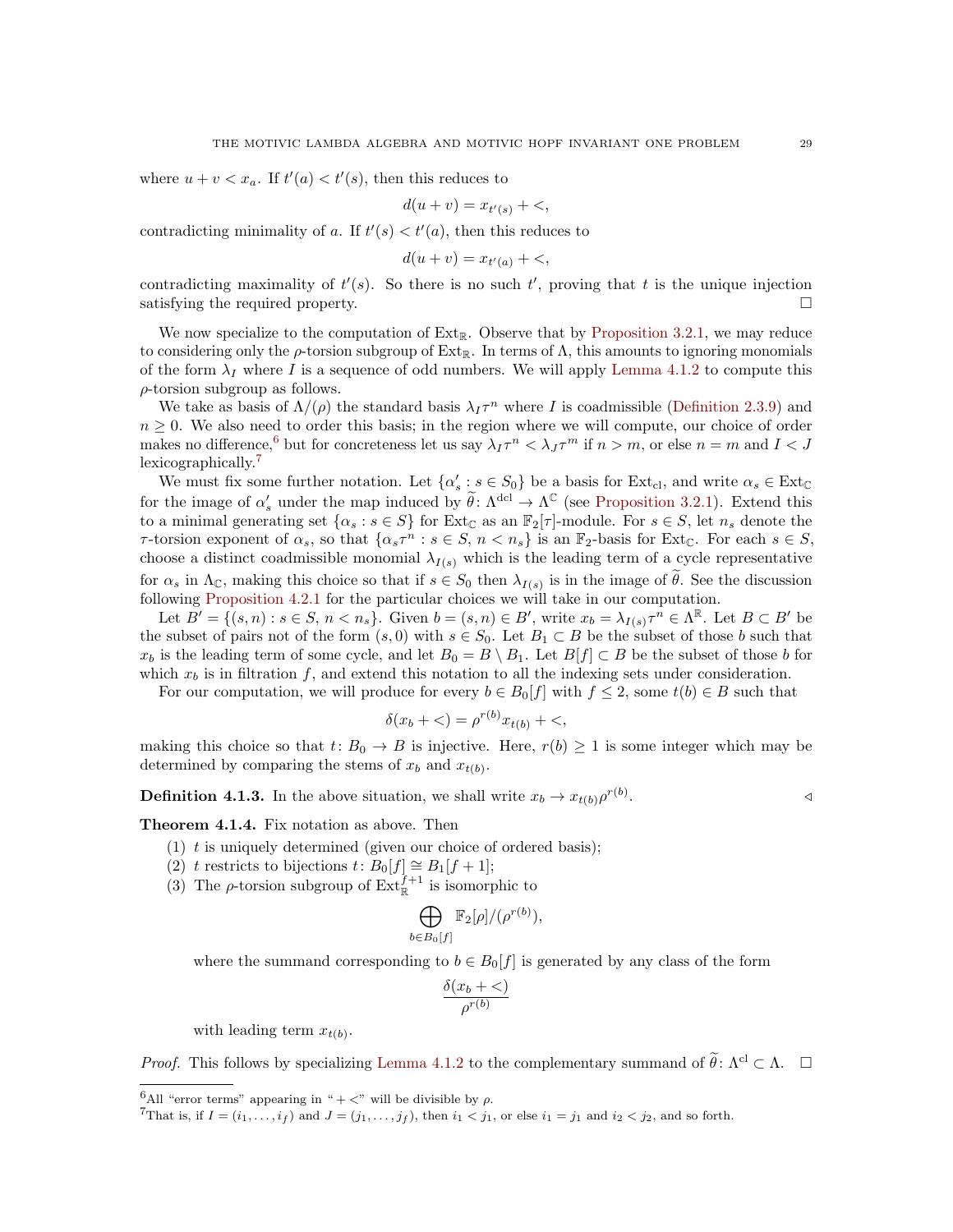Most notably, the  $\rho$ -torsion in  $\text{Ext}^{f+1}_{\mathbb{R}}$  is obtained by understanding differentials out of  $\Lambda[f]$ ; this is significantly easier than finding cycles in  $\Lambda[f+1]$  directly.

We end with two remarks, which could have been made in the more general context of [Lemma 4.1.2.](#page-26-1)

<span id="page-29-2"></span>**Remark 4.1.5.** More, generally,  $H^*(\mathcal{A}^{\mathbb{R}}/(\rho^m)) = H_*(\Lambda/(\rho^m))$  (denoted  $\text{Ext}_{(m)}$  in [Section 7\)](#page-45-0) may be read off our computation as follows. For each  $b \in B_0$ , choose  $u_b \in \Lambda$  such that  $u_b < x_b$  and  $\delta(x_b + u_b) = \rho^{r(b)} x_{t(b)} + \langle$ , and let  $z_b = \rho^{-r(b)} \cdot \delta(x_b + u_b)$ . Then  $H_*(\Lambda/(\rho^m))$  is given as follows.

- (1) For each  $s \in S_0$ , there is a summand of the form  $\mathbb{F}_2[\rho]/(\rho^m)$ , generated by the image of  $\alpha_s$ .
- (2) For each  $x_b \to \rho^{r(b)} x_{t(b)}$ , there is a summand of the form  $\mathbb{F}_2[\rho]/(\rho^{\min(m,r(b))})$ , generated by the class with cycle representative  $z_s$ .
- (3) For each  $x_b \to \rho^{r(b)} x_{t(b)}$ , there is a summand of the form  $\mathbb{F}_2[\rho]/(\rho^{m-\max(0,m-r(b))})$ , generated by the class with cycle representative  $\rho^{\max(0,m-r(b))}(x_b + u_b)$ .

<span id="page-29-1"></span>**Remark 4.1.6.** Our approach to computing  $Ext_R$  via  $\Lambda$  is closely related to the computation of Ext<sub>R</sub> via the  $\rho$ -Bockstein spectral sequence Ext<sub>C</sub> $[\rho] \Rightarrow$  Ext<sub>R</sub> [\[Hil11\]](#page-60-31). The precise relation is as follows. For  $b = (s, n) \in B$ , let  $\alpha_b = \alpha_s \tau^n$ , so that  $\{\alpha_b : b \in B\}$  is a basis of Ext<sub>C</sub>. Our ordering on  $\Lambda$ and choice of classes  $x_b$  gives B an order, thus making this into an ordered basis of Ext<sub>C</sub>. Now,  $x_b \to \rho^{r(b)} x_{t(b)}$  if and only if  $d_{r(b)}(\alpha_b + \langle ) = \rho^{r(b)} \alpha_{t(b)} + \langle$  in the  $\rho$ -Bockstein spectral sequence.  $\triangleleft$ 

The above discussion describes how we will compute  $\text{Ext}_{\mathbb{R}}^{\leq 3}$  as an  $\mathbb{F}_2[\rho]$ -module. The computation gives more, as it produces explicit cocycle representatives for our generators of  $\text{Ext}_{\mathbb{R}}^{\leq 3}$ . We will use this in [Section 4.3](#page-36-0) to compute products in  $\text{Ext}_{\mathbb{R}}^{\leq 3}$ .

4.2. Ext<sup>f</sup><sub>R</sub> for  $f \leq 3$ . We now proceed to the computation. We begin by understanding  $\Lambda^{\mathbb{R}}/(\rho) \cong \Lambda^{\mathbb{C}}$ .

<span id="page-29-0"></span>**Proposition 4.2.1.** Ext $\zeta^3$  is generated as a commutative  $\mathbb{F}_2[\tau]$ -algebra by classes  $h_a$  for  $a \geq 0$ , represented in  $\Lambda^{\mathbb{C}}$  by  $\lambda_{2^a-1}$ , and  $c_a$  for  $a \geq 0$ , represented in  $\Lambda^{\mathbb{C}}$  by  $\lambda_{2^a-3}$ ,  $\lambda_{2^a+2}^2$ . A full set of relations is given by

 $h_{a+1}h_a = 0,$   $h_{a+2}^2h_a = 0,$   $h_2h_0^2 = \tau h_1^3,$   $h_{a+3}h_{a+1}^2 = h_{a+2}^3,$ 

for all  $a \geq 0$ . This is free over  $\mathbb{F}_2[\tau]$ , with basis given by the classes in the following table.

| Class           | Constraints                                                                               |
|-----------------|-------------------------------------------------------------------------------------------|
|                 |                                                                                           |
| $h_a$           | $a \geq 0$                                                                                |
| $h_a \cdot h_b$ | $a \ge b \ge 0$ and $a \ne b+1$                                                           |
|                 | $h_a \cdot h_b \cdot h_c \quad a \ge b \ge c \ge 0$ , where $a \ne b+1$ and $b \ne c+1$ , |
|                 | and where if $b = c$ or $a = b$ then $a \neq c + 2$                                       |
| $c_a$           | $a \geq 0$ .                                                                              |

The only such classes not in the image of  $\hat{\theta}$ : Ext<sub>dcl</sub>  $\rightarrow$  Ext<sub>C</sub> are those in which either  $h_0$  or  $c_0$ appears.

Proof. This is essentially well-known, owing to work of Isaksen on the cohomology of the C-motivic Steenrod algebra [\[Isa19\]](#page-61-4). Alternately, one may compute  $H_{\leq 3}(\Lambda^{\mathbb{C}}/(\tau))$  following Wang's approach [\[Wan67\]](#page-62-5), and run the  $\tau$ -Bockstein spectral sequence to recover  $\text{Ext}_{\mathbb{C}}^{\leq 3}$ . One finds that  $H_{\leq 3}(\Lambda^{\mathbb{C}}/(\tau))$ agrees with  $\text{Ext}_{\text{cl}}^{\leq 3}$ , with two exceptions:

- (1) Instead of  $h_0^2 \cdot h_2 = h_1^3$ , one has  $h_0^2 \cdot h_2 = 0$ ;
- (2) There is a new cycle  $\alpha$  represented by  $\lambda_2^2 \lambda_1$ .

There is a  $\tau$ -Bockstein differential  $d_1(\alpha) = \tau h_1^4$ , after which we recover the claimed  $\mathbb{F}_2[\tau]$ -module basis of  $\text{Ext}_{\mathbb{C}}^{\leq 3}$ . The hidden extension  $h_0^2 \cdot h_2 = \tau h_1^3$  was shown in [Proposition 3.1.4;](#page-23-2) alternately, it is the only relation compatible with  $Sq^{0}(h_{0}^{2} \cdot h_{2}) = \tau^{2}h_{1}^{2}h_{3} = \tau^{2}h_{2}^{3} = Sq^{0}(\tau h_{1}^{3})$ .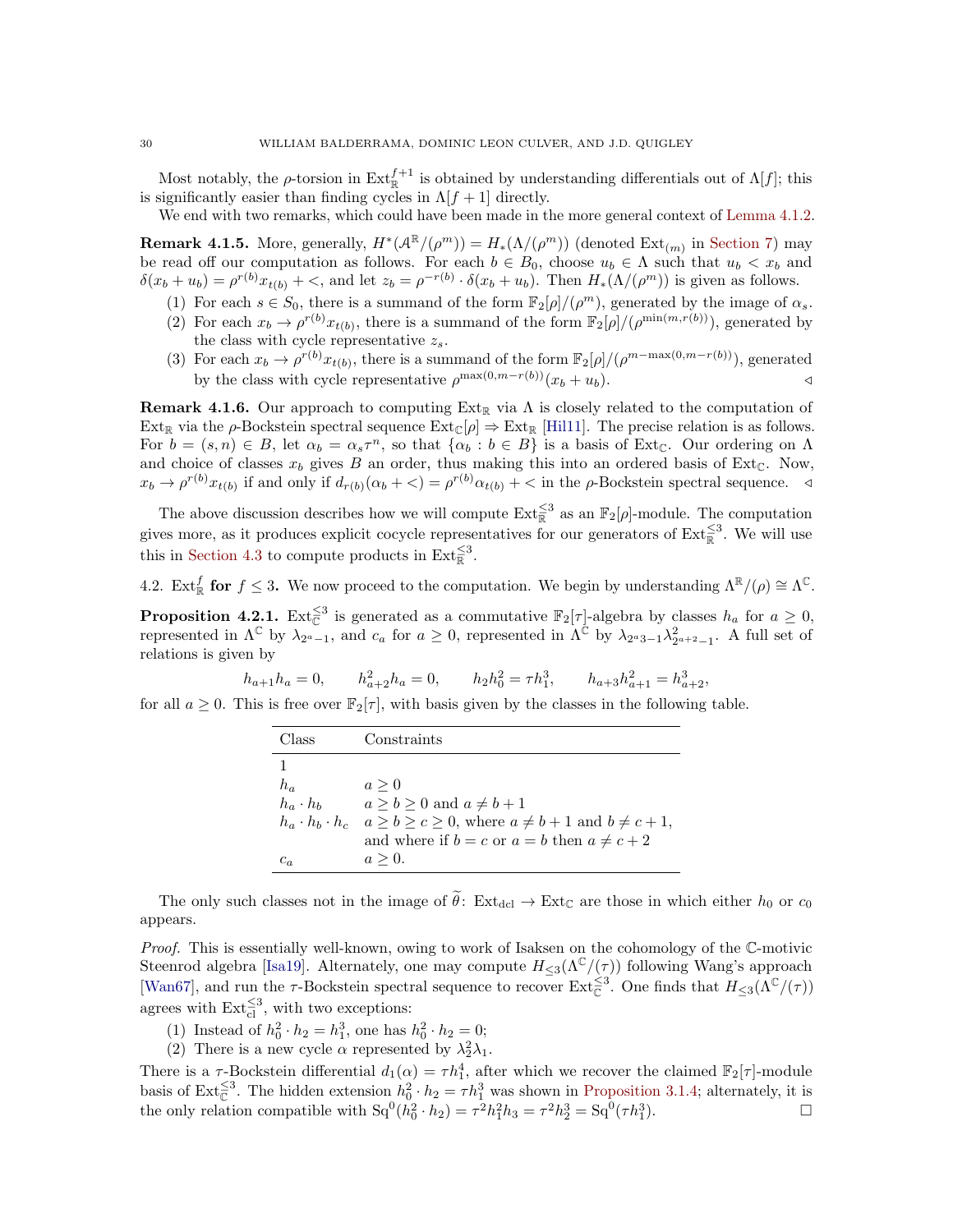[Proposition 4.2.1](#page-29-0) describes a basis for  $\text{Ext}_{\mathbb{C}}^{\leq 3}$ , thus giving our set  $S[\leq 3]$ . We must also choose lambda algebra representatives of these classes. We shall choose  $c_n$  to be represented by  $\lambda_{2^n3-1}\lambda_{2^{n+2}-1}^2$ and a product  $h_{n_1}\cdots h_{n_k}$  with  $n_1\geq\cdots\geq n_k$  to be represented by  $\lambda_{2^{n_1}-1}\cdots\lambda_{2^{n_k}-1}$ . We warn that these representatives are not minimal; for example, we have chosen  $\lambda_3\lambda_0$  as our representative for  $h_2h_0$ , rather than the minimal representative which is  $\lambda_2\lambda_1$ . However, they are easily defined, and convenient enough for our computation.

To better consolidate various cases in our computation, we will take the following convention.

**Definition 4.2.2.** Given integers  $a, n \geq 0$ , we define

$$
2^{a-1}(2n+1)
$$

to be the integer so represented for  $a \ge 1$ , and to be n for  $a = 0$ .

The purpose of this definition is the following, immediately seen from the description of  $\theta$  given in [Theorem 2.3.16.](#page-21-0)

<span id="page-30-0"></span>Lemma 4.2.3. We have

$$
\theta^a(\lambda_0 \tau^n) = \lambda_{2^a - 1} \tau^{2^{a-1}(2n+1)} + O(\rho^{2^{a-1}}).
$$
  
for all  $n \ge 0$ .

We now produce the relation " $\rightarrow$ " described in [Definition 4.1.3,](#page-28-3) proceeding filtration by filtration. To start, observe that  $B_0[0] = {\tau^n : n \ge 1}.$ 

Proposition 4.2.4. We have

$$
\delta(\tau^{2^a(2m+1)}) = \lambda_{2^a-1} \tau^{2^{a-1}(4m+1)} \rho^{2^a} + O(\rho^{2^a+2^{a-1}})
$$

for all  $a, m \geq 0$ . In particular,

$$
\tau^{2^a(2m+1)} \to \lambda_{2^a-1} \tau^{2^{a-1}(4m+1)} \rho^{2^a}.
$$

*Proof.* By [Lemma 4.2.3,](#page-30-0) we may reduce to the case where  $a = 0$ . Here, as  $\tau^2$  is a cycle mod  $\rho^2$ , we may compute

$$
\delta(\tau^{2m+1}) = \delta(\tau)\tau^{2m} + O(\rho^2) = \lambda_0\tau^{2m}\rho + O(\rho^2),
$$
 as claimed.

**Corollary 4.2.5.**  $B_0[1]$  consists of those  $\lambda_{2^a-1}\tau^n$  such that *n* is not of the form  $2^{a-1}(4m+1)$  for any  $m$ .

We have located the following indecomposable classes.

<span id="page-30-2"></span>**Definition 4.2.6.** For  $a, n \geq 0$ , we declare

$$
\tau^{2^{a-1}(4n+1)}h_a
$$

to be the class represented by

$$
\rho^{-2^a} \cdot \delta(\tau^{2^a(2n+1)}).
$$

We now compute out of  $B_0[1]$ .

<span id="page-30-1"></span>**Proposition 4.2.7.**  $\lambda_{2^b-1} \tau^{2^a(2m+1)} \to$  the following monomial.

(1) If  $a < b - 1$  or  $a = b$ , then

$$
\lambda_{2^b-1}\lambda_{2^a-1}\tau^{2^{a-1}(4m+1)}\rho^{2^a}.
$$

(2) If  $a > b + 1$  and  $b \neq 0$ , then

$$
\lambda_{2^a-1}\lambda_{2^b-1}\tau^{2^{a-1}(4m+1)}\rho^{2^a}.
$$

 $\triangleleft$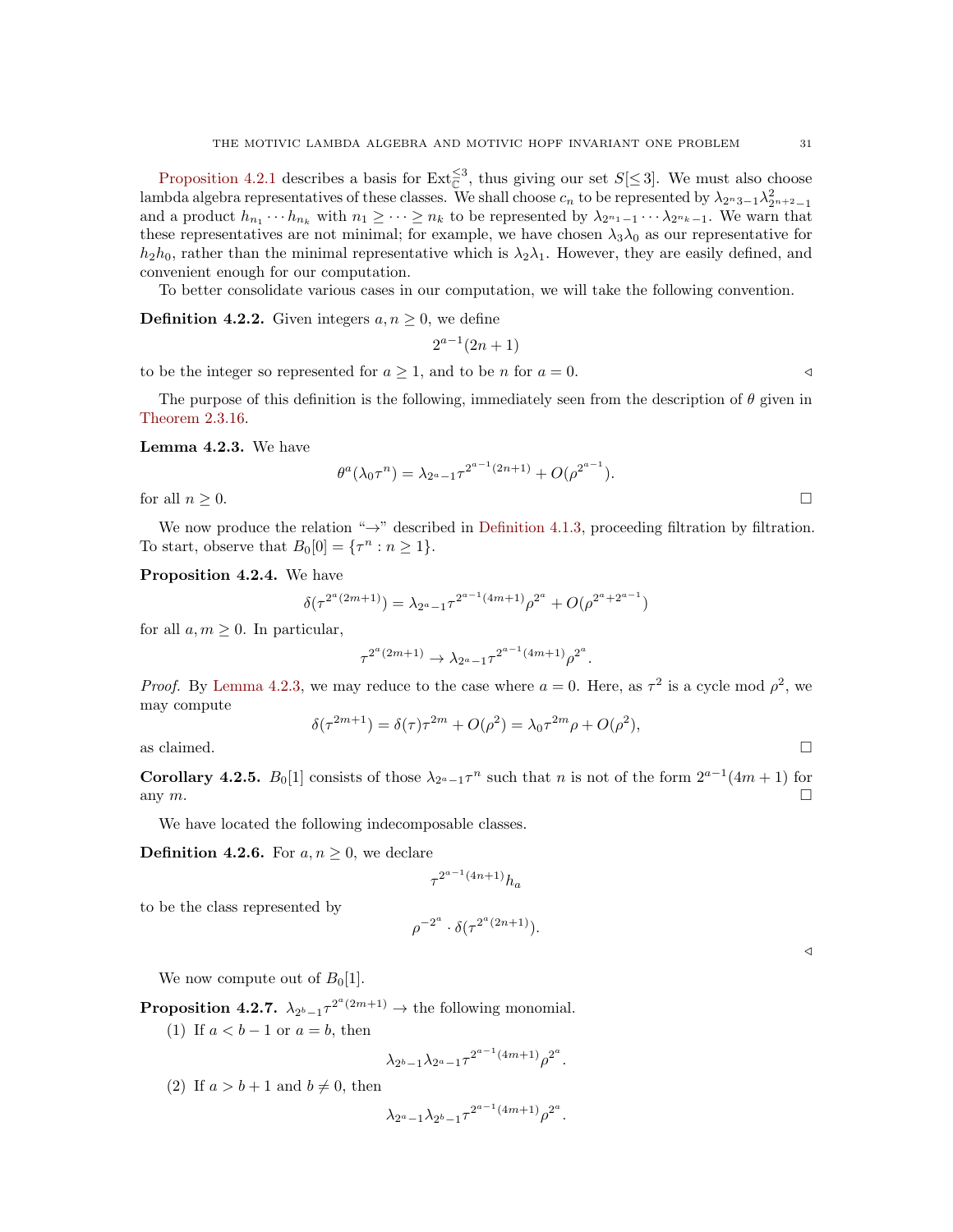(3) If  $a = b - 1$  and  $m = 2n + 1$  is odd, then

$$
\lambda_{2^b-1}^2 \tau^{2^b(4n+1)} {\rho^2}^b.
$$

(4) If  $a = b + 1$  and  $b \neq 0$ , then

$$
\lambda_{2^{b+1}-1}^2 \tau^{2^{b-1}(8m+1)} \rho^{2^b 3}.
$$

Moreover, these cases are mutually exclusive, and altogether exhaust  $B_0[1]$ .

*Proof.* That these cases are mutually exclusive and altogether exhaust  $B_0[1]$  is seen by direct inspection. As the monomials arising as targets are  $\rho$ -multiples of distinct elements of  $B[2]$ , it suffices to only verify that for each claim of  $x \to y$  we have  $\delta(x + \langle) = y + \langle \cdot \rangle$ .

(1) We have

$$
\delta(\lambda_{2^{b}-1}\tau^{2^{a}(2m+1)}) = \lambda_{2^{b}-1}\lambda_{2^{a}-1}\tau^{2^{a-1}(4m+1)}\rho^{2^{a}} + O(\rho^{2^{a}+2^{a-1}}).
$$

(2) Note that

$$
\tau^{2^a(2m+1)}\lambda_{2^b-1}=\lambda_{2^b-1}\tau^{2^a(2m+1)}+<,
$$

as  $\tau$  is central mod  $\rho$ . Now we have

$$
\delta(\tau^{2^a(2m+1)}\lambda_{2^b-1}) = (\lambda_{2^a-1}\tau^{2^{a-1}(4m+1)}\rho^{2^a} + O(\rho^{2^a+2^{a-1}}))\lambda_{2^b-1}
$$
  
=  $\lambda_{2^a-1}\lambda_{2^b-1}\tau^{2^{a-1}(4m+1)}\rho^{2^a} + O(\rho^{2^a+1}).$ 

(3) Note that

$$
\theta^b(\lambda_0 \tau^{2n+1}) = \lambda_{2^b-1} \tau^{2^{b-1}(4n+3)} + O(\rho).
$$

Now we have

$$
\delta(\theta^b(\lambda_0\tau^{2n+1})) = \theta^b(\delta(\lambda_0\tau^{2n+1})) = \theta^b(\lambda_0^2\tau^{2n}\rho + O(\rho^2)) = \lambda_{2^b-1}^2\tau^{2^b(4n+1)}\rho^{2^b} + O(\rho^{2^b+1}).
$$

(4) We have

$$
\delta(\lambda_{2^{b}-1}\tau^{2^{b+1}(2m+1)}) = \delta(\theta^{b-1}(\lambda_1\tau^{8m+4})) = \theta^{b-1}(\lambda_1\delta(\tau^4)\tau^{8m} + O(\rho^8))
$$
  
= 
$$
\theta^{b-1}(\lambda_3^2\tau^{8m+1}\rho^6 + O(\rho^7)) = \lambda_{2^{b+1}-1}^2\tau^{2^{b-1}(8m+1)}\rho^{2^b} + O(\rho^{2^b}3 + 2^{b-1}).
$$

Here, the third equality uses the Adem relations  $\lambda_1\lambda_3 = 0$  and  $\lambda_1\lambda_5 = \lambda_3\lambda_3$  to determine the leading term of  $\lambda_1 \delta(\tau^4)$ ).

**Corollary 4.2.8.**  $B_0[2]$  consists of those  $\lambda_{2^b-1}\lambda_{2^c-1}\tau^n$  where  $b = c$  or  $b \ge c+2$ , and where moreover

- (1)  $n \neq 2^{b-1}(4m+1)$  and  $n \neq 2^{c-1}(4m+1)$  for any m;
- (2) If  $b = c = 0$ , then *n* is odd;
- (3) If  $b = c \geq 1$ , then  $n \neq 2^b(4m + 1)$  for any m;
- (4) If  $b = c \geq 2$ , then  $n \neq 2^{b-2}(8m+1)$  for any m.

We have located the following indecomposable classes.

<span id="page-31-0"></span>**Definition 4.2.9.** For  $a, n \geq 0$ , we declare

$$
\tau^{2^a(8n+1)} h_{a+2}^2
$$

to be the class represented by

$$
\rho^{-2^{a+1}3} \cdot \delta(\lambda_{2^{a+1}-1} \tau^{2^{a+2}(2n+1)})
$$

 $\triangleleft$ 

We now compute out of  $B_0[2]$ .

<span id="page-31-1"></span>**Proposition 4.2.10.** For  $b = c$  or  $b \ge c + 2$ , we have  $\lambda_{2^b-1}\lambda_{2^c-1}\tau^{2^a(2m+1)} \to$  the following.

(1) If  $b = c = 0$ ,  $a = -1$ ,  $m = 2n + 1$ , then

$$
\lambda_0^3 \tau^{2n} \rho.
$$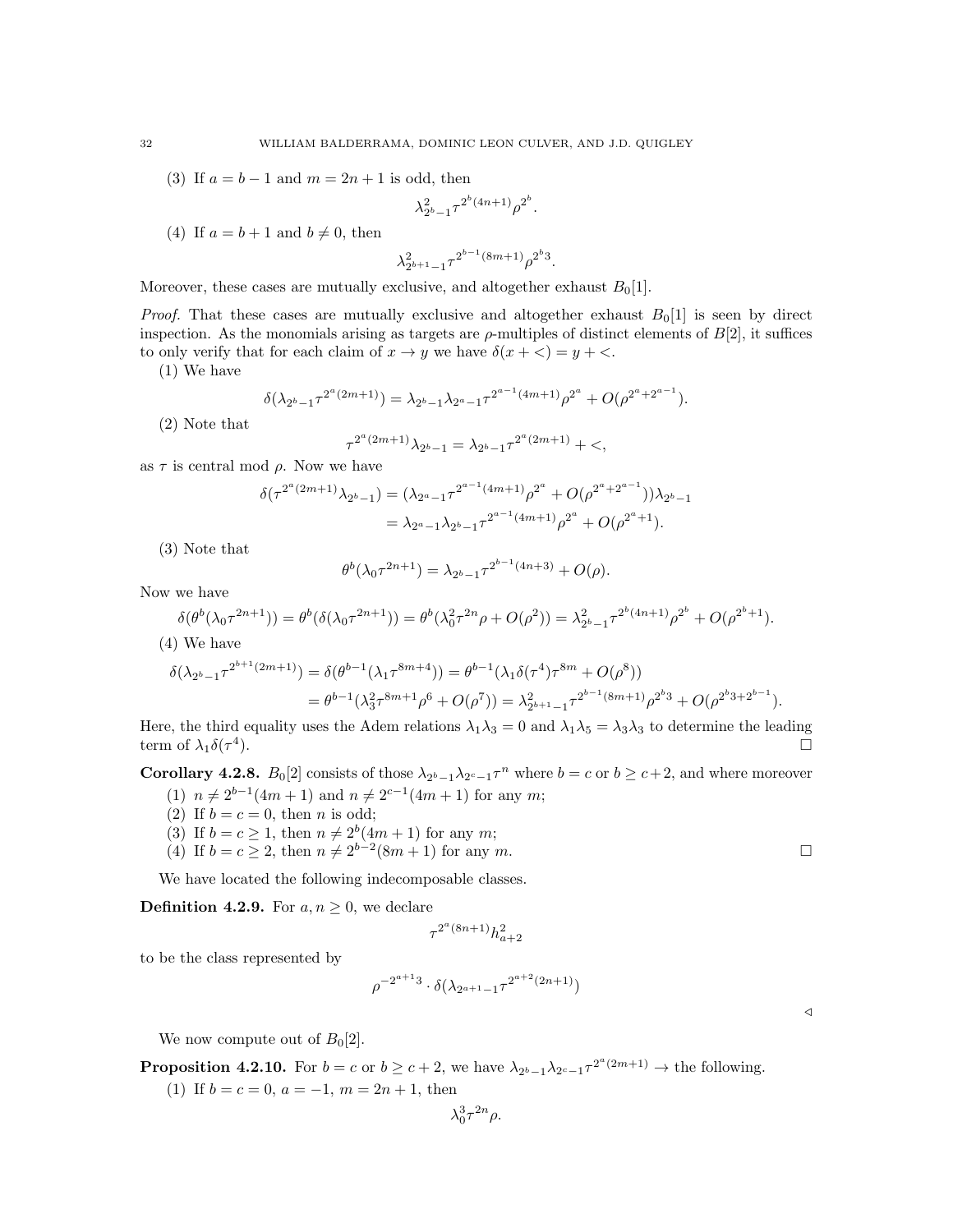(2) If 
$$
b = c \ge 1
$$
,  $a = b - 1$ ,  $m = 2n + 1$ , then  
\n $\lambda_{2^{b-1}}^{3}T^{2^{b}(2n+1)}\rho^{2^{b}}$ .  
\n(3) If  $b = c \ge 0$ ,  $a = c$ ,  $m = 2n + 1$ , then  
\n $\lambda_{2^{b-1}}^{3}T^{2^{b-1}(4(2n+1)+1)}$ .  
\n(4) If  $b = c \ge 1$ ,  $a = b + 1$ , then  
\n $\lambda_{2^{b-1}3}^{2_{b+1}-1}T^{2^{b-2}(16m+1)}\rho^{2^{b-1}7}$ .  
\n(5) If  $b = c \ge 1$ ,  $a = b + 2$ , then  
\n $\lambda_{2^{b+2}-1}^{2_{b+2}-1}T^{2^{b-2}(2(16m+1)+1)}\rho^{2^{b-1}13}$ .  
\n(6) If  $b = c \ge 1$ ,  $a \ge b + 3$ , then  
\n $\lambda_{2^{a-1}}\lambda_{2^{b-1}}^{2^{a-1}}T^{2^{a-1}(4m+1)}\rho^{2^{a}}$ .  
\n(7) If  $b = c \ge 2$ ,  $a = b - 2$ ,  $m = 4n + 2$ , then  
\n $\lambda_{2^{b-1}}^{3}T^{2^{b-2}(2(4n+1)+1)}\rho^{2^{b}}$ .  
\n(8) If  $b = c \ge 3$ ,  $a \le b - 3$ , then  
\n $\lambda_{2^{b-2}3}^{3}T^{2^{b-2}(2(4n+1)+1)}\rho^{2^{b-2}3}$ .  
\n(9) If  $b = c \ge 3$ ,  $a \le b - 3$ , then  
\n $\lambda_{2^{b-1}}^{2^{b}-1}\lambda_{2^{b-1}}^{2^{a-1}}T^{2^{a-1}(4m+1)}\rho^{2^{a}}$ .  
\n(10) If  $b - 2 \ge c = 0$ ,  $a = 0$ ,  $m = 2n + 1$ , then  
\n $\lambda_{2^{b-1}}\lambda_{2^{b-1}}^{2^{a-1}}T^{2^{a-1}(4m+1)}$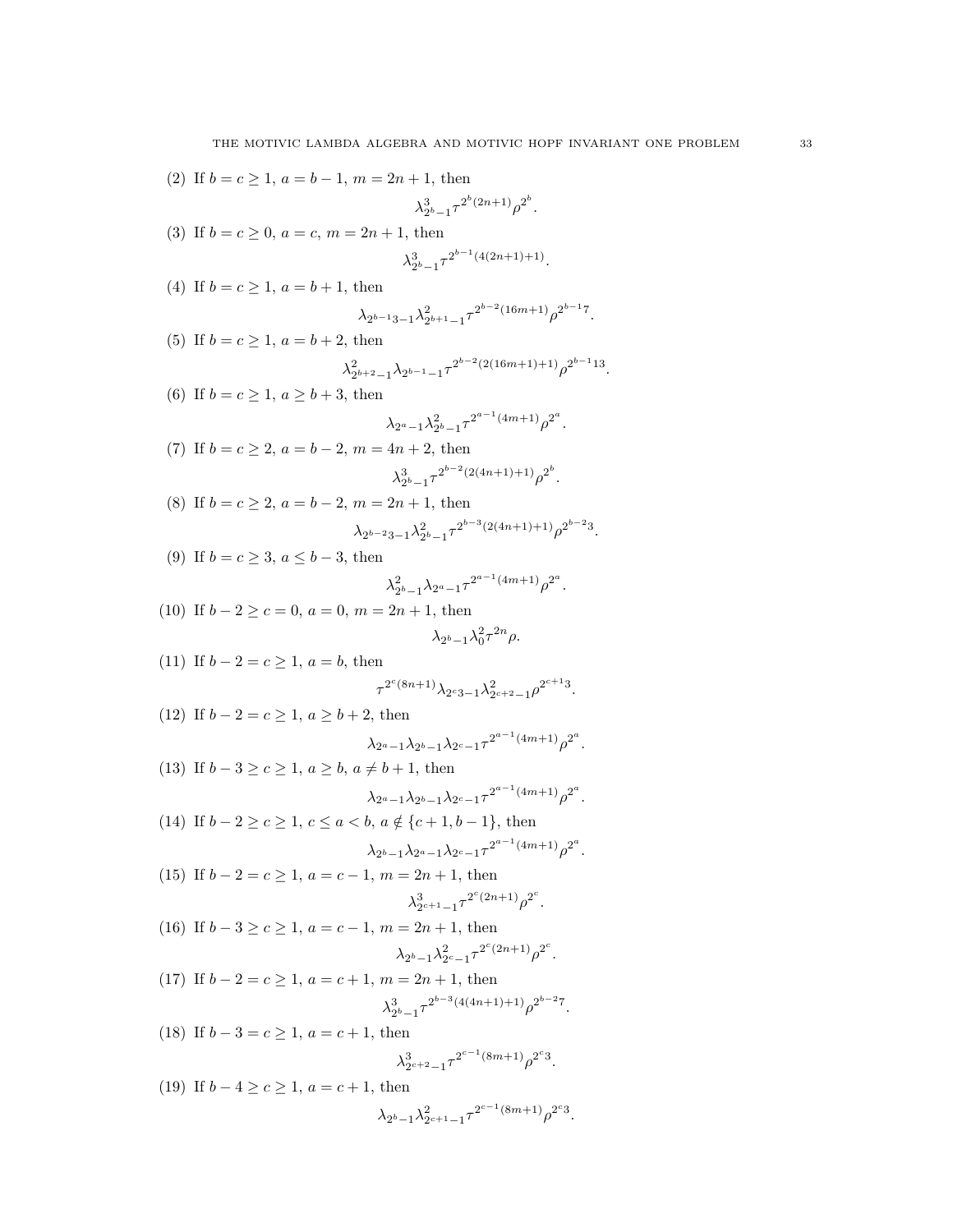(20) If  $b-3 \ge c \ge 1$ ,  $a = b-1$ ,  $m = 2n + 1$ , then

$$
\lambda_{2^b-1}^2 \lambda_{2^c-1} \tau^{2^b(2n+1)} \rho^{2^b}.
$$

(21) If  $b - 2 \ge c \ge 1$ ,  $a = b + 1$ , then

$$
\lambda_{2^{b+1}-1}^2 \lambda_{2^c-1} \tau^{2^{b-1}(8m+1)} \rho^{2^b 3}.
$$

(22) If  $b - 2 > c > 2$ ,  $a < c - 2$ , then

$$
\lambda_{2^b-1}\lambda_{2^c-1}\lambda_{2^a-1}\tau^{2^{a-1}(4m+1)}\rho^{2^a}.
$$

Moreover, these cases are mutually exclusive, and altogether exhaust  $B_0[2]$ .

*Proof.* That these cases are mutually exclusive and altogether exhaust  $B_0[2]$  is seen by direct inspection. As the monomials arising as targets are  $\rho$ -multiples of distinct elements of  $B[3]$ , it suffices to only verify that for each claim of  $x \to y$  we have  $\delta(x + \langle) = y + \langle \cdot \rangle$ .

Each case represents a collection of families of monomials whose leading terms are connected by  $\theta$ . Thus we may always reduce to the smallest possible c, with the exception of  $(9)$  and  $(22)$ , where doing so would place extra constraints on a. In addition, by working modulo the smallest power of  $\rho$ in which the proposed target does not vanish, we may always reduce to the smallest possible  $m$ .

We may further divide the list of cases provided into three types: those which require no calculations beyond those carried out in [Proposition 4.2.7,](#page-30-1) cases (15) and (18), and the more interesting cases which do require additional calculation, producing new indecomposable classes in  $Ext^3_{\mathbb{R}}$ . Here, cases (15) and (18) are not really exceptional; they could be consolidated into cases (16) and (19), only this would require slightly modifying the setup of [Section 4.1,](#page-26-2) and it is easier to just separate them out. The more interesting cases are  $(4)$ ,  $(5)$ ,  $(8)$ ,  $(11)$ , and  $(17)$ . The remaining less interesting cases may all be handled exactly the same way as the first two cases of [Proposition 4.2.7](#page-30-1) were handled. Thus we shall not handle them individually, and instead only illustrate this point with a verification of (21). With these reductions in place, the proposition is proved by the following calculations.

(4) Here, we are claiming  $\delta(\lambda_1^2 \tau^4 + \langle \rangle) = \lambda_2 \lambda_3^2 \rho^7 + \langle \rangle$ . In fact  $\delta(\lambda_1^2 \tau^4) = \lambda_2 \lambda_3^2 \rho^7$  on the nose.

(5) Here, we are claiming  $\delta(\lambda_1^2 \tau^8 + \langle) = \lambda_7^2 \lambda_0 \tau \rho^{13} + \langle$ . Observe that  $\delta(\lambda_1^2 \tau^8) = \lambda_3^3 \tau^4 \rho^8 + O(\rho^{12}),$ but  $\lambda_3 \tau^4 \rho^4$  is already seen as a target in case (1). Thus some additional correction term must be added to  $\lambda_1^2 \tau^8$  to get down to  $\lambda_7^2 \lambda_0 \tau \rho^{13}$ . Such a correction term is given by

$$
u = \lambda_3^2 \tau^6 \rho^4 + \lambda_3 \lambda_5 \tau^5 \rho^6 + \lambda_3 \lambda_6 \tau^4 \rho^7 + \lambda_5 \lambda_7 \tau^3 \rho^{10}
$$
  
+ 
$$
(\lambda_5 \lambda_8 + \lambda_6 \lambda_7) \tau^2 \rho^{11} + (\lambda_{11} \lambda_3 + \lambda_5 \lambda_9) \tau^2 \rho^{12} + (\lambda_8 \lambda_7 + \lambda_7 \lambda_8 + \lambda_6 \lambda_9) \tau \rho^{13};
$$

with this choice of u, we have  $\delta(\lambda_1^2 \tau^8 + u) = \lambda_7^2 \lambda_0 \tau \rho^{13} + O(\rho^{14}).$ 

(8) Here, we are claiming 
$$
\delta(\lambda_3^2 \tau^3 + \langle \cdot \rangle = \lambda_2 \lambda_3^2 \tau \rho^3 + \langle \cdot \rangle
$$
. Indeed, let

$$
u = (\lambda_3 \lambda_4 + \lambda_4 \lambda_3) \tau^2 \rho + \lambda_3 \lambda_5 \tau^2 \rho^2 + \lambda_4 \lambda_5 \tau \rho^3;
$$

then we have  $\delta(\lambda_3^2 \tau^3 + u) = \lambda_2 \lambda_3^2 \tau \rho^3 + O(\rho^4)$ .

(11) Here, we are claiming  $\delta(\lambda_7 \lambda_1 \tau^8 + \langle ) = \lambda_5 \lambda_7^2 \tau^2 \rho^{12}$ . Indeed, let

$$
u = \lambda_9 \lambda_7 \tau^4 \rho^8 + \lambda_9 \lambda_{11} \tau^2 \rho^{12};
$$

then we have  $\delta(\lambda_7 \lambda_1 \tau^8 + u) = \lambda_5 \lambda_7^2 \tau^2 \rho^{12} + O(\rho^{14}).$ 

(15) Here, we are claiming  $\delta(\lambda_7 \lambda_1 \tau^3 + \langle ) = \lambda_3^3 \tau^2 \rho^2 + \langle . \rangle$  Indeed, let

$$
u = \lambda_7 \lambda_2 \tau^2 \rho + (\lambda_9 \lambda_1 + \lambda_5 \lambda_5) \tau^2 \rho^2;
$$

then we have  $\delta(\lambda_7 \lambda_1 \tau^3 + \langle ) = \lambda_3^3 \tau^2 \rho^2 + O(\rho^3)$ .

(17) Here, we are claiming  $\delta(\lambda_7 \lambda_1 \tau^{12} + \langle ) = \lambda_7^3 \tau^5 \rho^{14} + \langle . \rangle$  Indeed, let

$$
u = \lambda_{11}\lambda_3\tau^9\rho^6 + (\lambda_{11}\lambda_4 + \lambda_{12}\lambda_3 + \lambda_7\lambda_8 + \lambda_8\lambda_7)\tau^8\rho^7 + \lambda_7^2\tau^9\rho^6 + \lambda_9\lambda_7\tau^8\rho^8;
$$

then we have  $\delta(\lambda_7 \lambda_1 \tau^{12} + u) = \lambda_7^3 \tau^5 \rho^{14} + O(\rho^{15}).$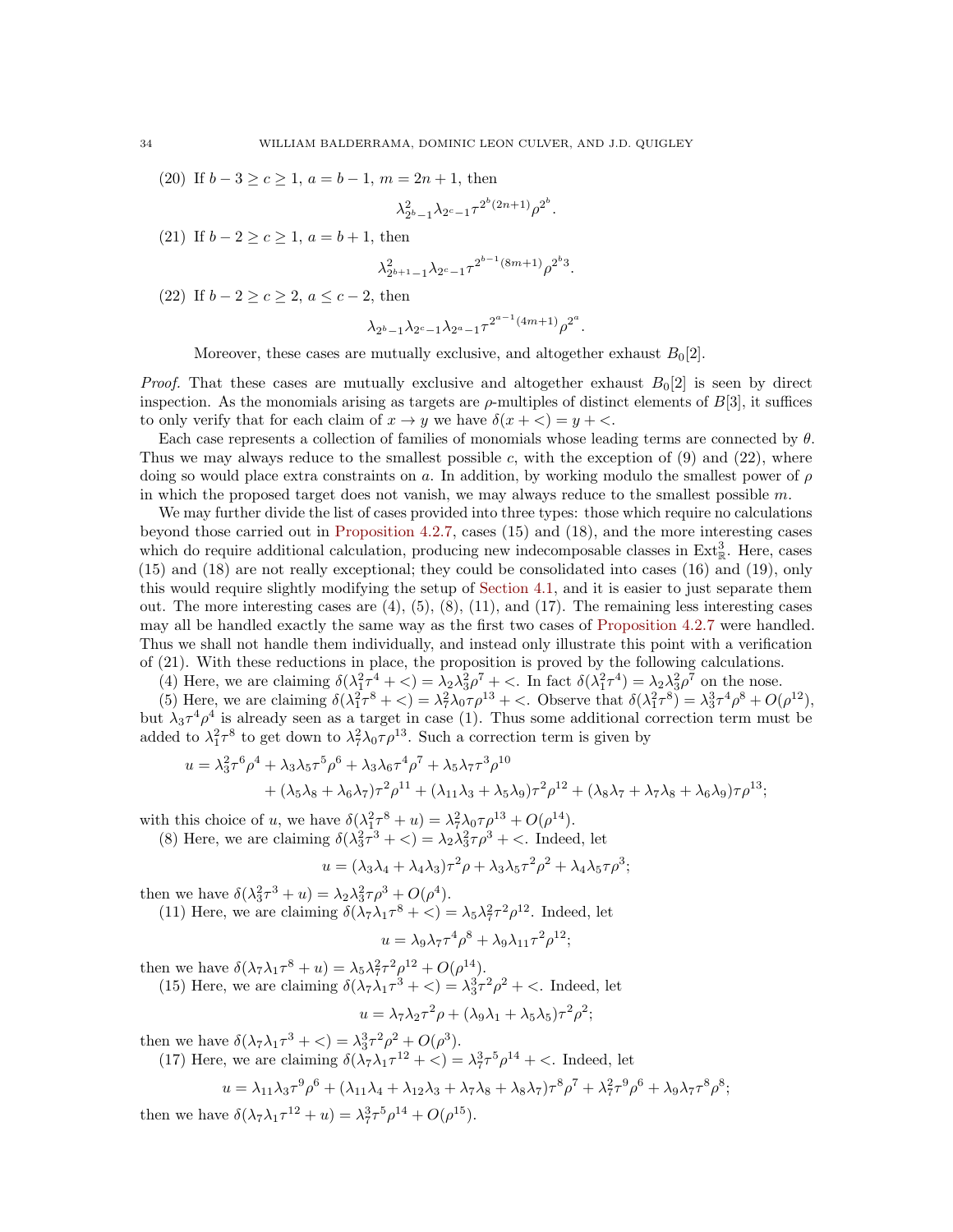(18) Here, we are claiming  $\delta(\lambda_{15}\lambda_1\tau^4 + \langle\ \rangle = \lambda_7^3\tau\rho^6 + \langle\ \rangle$ . Indeed, let

$$
u = (\lambda_{19}\lambda_3 + \lambda_{11}\lambda_{11})\tau\rho^6;
$$

then we have  $\delta(\lambda_{15}\lambda_1\tau^4 + u) = \lambda_7^3\tau\rho^6 + O(\rho^7)$ .

(21) Here, we are claiming  $\delta(\lambda_{2^b-1}\lambda_{2^c-1}\tau^{2^{b+1}(2m+1)} + <) = \lambda_{2^{b+1}-1}^2\lambda_{2^c-1}\tau^{2^{b-1}(8m+1)}\rho^{2^b} + <,$  at least provided  $b - 2 \geq c \geq 1$ . This case is intended to illustrate all the remaining cases, and is identical in form to case (2) of [Proposition 4.2.7.](#page-30-1) Recall from [Proposition 4.2.7](#page-30-1) that

$$
\delta(\lambda_{2^{b}-1}\tau^{2^{b+1}(2m+1)} + O(\rho)) = \lambda_{2^{b+1}-1}^2 \tau^{2^{b-1}(8m+1)}\rho^{2^b} + O(\rho^{2^b}3+1).
$$

As

$$
\lambda_{2^{b}-1}\lambda_{2^{c}-1}\tau^{2^{b+1}(2m+1)} \equiv \lambda_{2^{b}-1}\tau^{2^{b+1}(2m+1)}\lambda_{2^{c}-1} \pmod{p},
$$

it follows that

$$
\delta(\lambda_{2^{b}-1}\lambda_{2^{c}-1}\tau^{2^{b+1}(2m+1)} + O(\rho)) = \delta(\lambda_{2^{b}-1}\tau^{2^{b+1}(2m+1)}\lambda_{2^{c}-1} + O(\rho))
$$
  

$$
= (\lambda_{2^{b+1}-1}^{2}\tau^{2^{b-1}(8m+1)}\rho^{2^{b}3} + O(\rho^{2^{b}3+1}))\lambda_{2^{c}-1}
$$
  

$$
= \lambda_{2^{b+1}-1}^{2}\lambda_{2^{c}-1}\tau^{2^{b-1}(8m+1)}\rho^{2^{b}3} + O(\rho^{2^{b}3+1}),
$$

which gives the desired relation. The remaining cases are either identical in form to this, or simpler in that they do not require one to first move  $\tau$  around to reduce to a case already considered in [Proposition 4.2.7.](#page-30-1)

This produces the indecomposable classes

$$
\tau^{2^{a-1}(2(16n+1)+1)}h_{a+3}^2h_a, \qquad \tau^{2^a(4(4n+1)+1)}h_{a+3}^3,
$$
  

$$
\tau^{2^{a-1}(16n+1)}c_a, \qquad \tau^{2^{a+1}(8n+1)}c_{a+1}, \qquad \tau^{2^{a-1}(2(4n+1)+1)}c_a,
$$

for  $a, n \geq 0$ , following the same recipe as employed in [Definition 4.2.6](#page-30-2) and [Definition 4.2.9,](#page-31-0) only where one must employ  $\theta$ -iterates of  $\tau$ -multiples of the correction terms u given in [Proposition 4.2.10.](#page-31-1)

[Proposition 4.2.10](#page-31-1) concludes the work necessary for our computation of the  $\mathbb{F}_2[\rho]$ -module structure of  $\text{Ext}_{\mathbb{R}}^{\leq 3}$ . Let us now summarize in one theorem what we have learned. We wish to give a minimal generating set of  $\text{Ext}_{\mathbb{R}}^{\leq 3}$  whose elements are products of the indecomposable classes we have found. Before doing so, let us treat the following subtlety.

By way of example, let  $x = \frac{1}{\rho^{2^b}} \delta(\lambda_{2^b-1} \tau^{2^{b-1}(4m+3)})$ , and let  $\alpha \in \text{Ext}_{\mathbb{R}}$  be the class represented by x. Our computation in [Proposition 4.2.7](#page-30-1) combined with the recipe of [Theorem 4.1.4](#page-28-0) would yield  $\alpha$ as an element of a minimal generating set for Ext<sub>R</sub>. Observe that x has leading term  $\lambda_{2^b-1}^2 \tau^{2^b(4m+1)}$ . It follows quickly from this that x has the same leading term as the cocycle representative of  $(\tau^{2^{b-1}(4m+1)}h_b)^2$  given by the product of those cocycle representatives for  $\tau^{2^{b-1}(4m+1)}h_b$  given in [Definition 4.2.6.](#page-30-2) However, this does not prove that  $\alpha = (\tau^{2^{b-1}(4m+1)}h_b)^2$ : we have not ruled out the possibility that  $\alpha + \beta = (\tau^{2^{b-1}(4m+1)}h_b)^2$  for some nonzero  $\beta$  represented by a cycle  $y < \lambda_{2^b-1}^2 \tau^{2^b(4m+1)}$ . This is still sufficient to deduce that we may, if necessary, replace  $\alpha$  with  $\alpha + \beta$  in our minimal generating set in order to obtain a minimal generating set built as products of indecomposables. It turns out that no such correction is necessary.

<span id="page-34-1"></span>**Lemma 4.2.11.** Write  $\phi: Ext_{\mathbb{R}} \to Ext_{\mathbb{C}}$  for the quotient. Fix classes  $\alpha, \beta$  in  $Ext_{\mathbb{R}}^1$  or  $Ext_{\mathbb{R}}^2$ , at least one of which is  $\rho$ -torsion, and not both in Ext<sub>R</sub>. Let r be minimal for which  $\rho^r \alpha = 0$  or  $\rho^r \beta = 0$ . Fix  $\gamma \in \text{Ext}_{\mathbb{R}}^{\leq 3}$  not divisible by  $\rho$  and such that  $\rho^r \gamma = 0$ , and suppose  $\phi(\alpha) \cdot \phi(\beta) = \phi(\gamma)$ . Then  $\alpha \cdot \beta = \gamma$ .

*Proof.* Under the given conditions, there is in fact a unique class in the degree of  $\alpha \cdot \beta$  which is not divisible by  $\rho$  and is killed by  $\rho^r$ . This may be seen by direct inspection of the propositions preceding this.  $\Box$ 

<span id="page-34-0"></span>We may now state the main theorem of this section.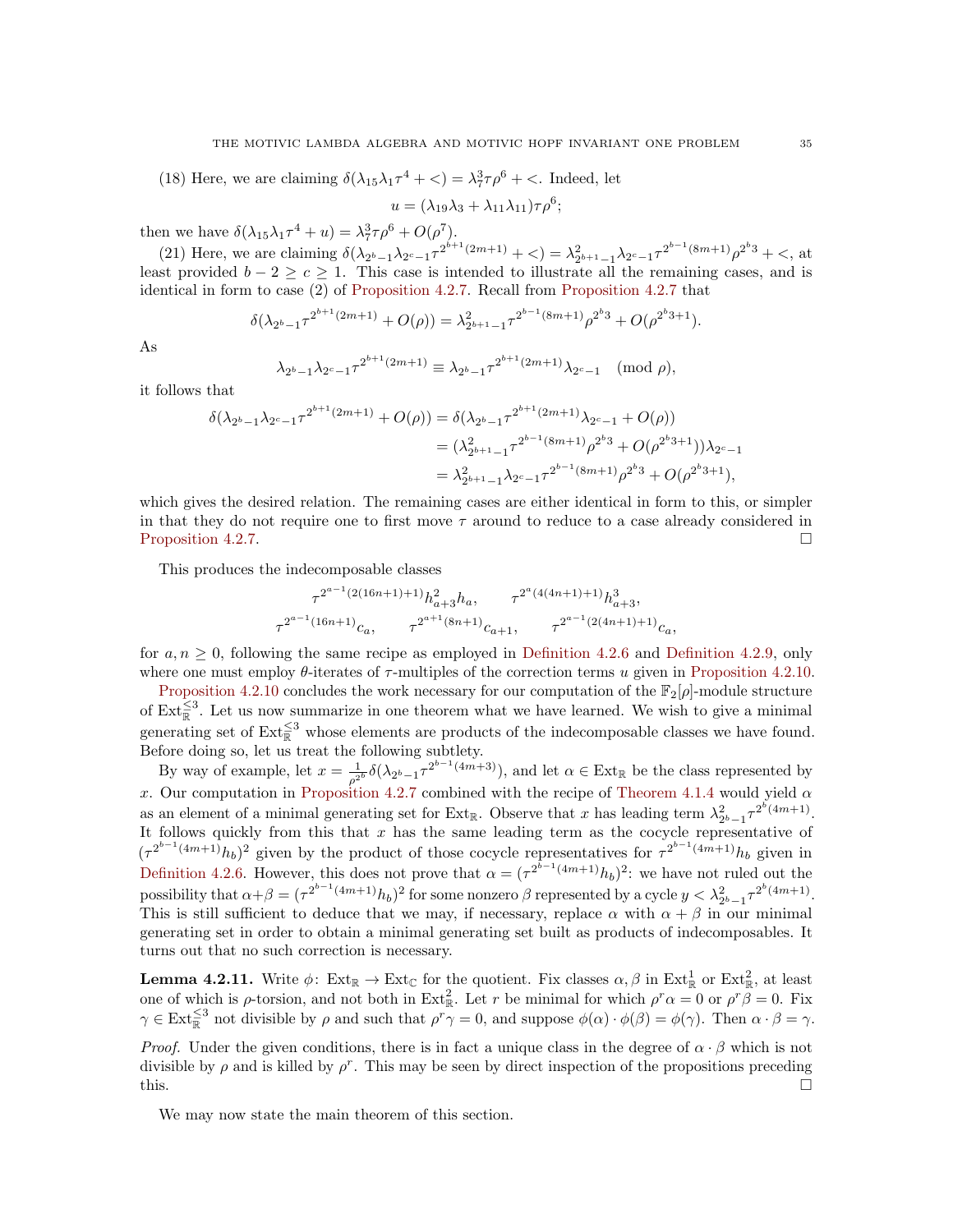**Theorem 4.2.12.** (1) A minimal multiplicative generating set for  $\text{Ext}_{\mathbb{R}}^{\leq 3}$  as an  $\mathbb{F}_2[\rho]$ -algebra is given by the given by the classes in the following table:

| Multiplicative generator                 | $\rho$ -torsion exponent |
|------------------------------------------|--------------------------|
| $h_{a+1}$                                | $\infty$                 |
| $c_{a+1}$                                | $\infty$                 |
| $\tau^{2^{a-1}(4n+1)}h_a$                | $2^a$                    |
| $\tau^{2^a(8n+1)}h_{a+2}^2$              | $2^{a+1} \cdot 3$        |
| $\tau^{2^{a-1}(2(16n+1)+1)}h_{a+3}^2h_a$ | $2^a \cdot 13$           |
| $\tau^{2^a(4(4n+1)+1)}h_{a+3}^3$         | $2^a \cdot 7$            |
| $\tau^{2^{a-1}(16n+1)}c_a$               | $2^a \cdot 7$            |
| $\tau^{2^{a-1}(2(4n+1)+1)}c_a$           | $2^a \cdot 3$ .          |

Here,  $a, n \ge 0$ , we write  $2^{a-1}(4n+1) = 2n$  for  $a = 0$ , and the  $\rho$ -torsion exponent of a class  $\alpha$  is the minimal r for which  $\rho^r \alpha = 0$ ; the classes  $h_{a+1}$  and  $c_{a+1}$  are  $\rho$ -torsion-free.

(2) The operation  $Sq^0$  acts on these classes by incrementing a in each row.

(3) The image of these classes under  $Ext_{\mathbb{R}} \to Ext_{\mathbb{C}}$  is as their name suggests.

(4) A minimal  $\mathbb{F}_2[\rho]$ -module generating set for  $\text{Ext}_{\mathbb{R}}^{\leq 3}$  is given in the following table. In all cases, the  $\rho$ -torsion exponent of a given class is the minimal  $\rho$ -torsion exponent of the multiplicative generators it is written as a product of.

| $\mathbb{F}_2[\rho]$ -module generator                        | Constraints                                                                                                                                                                    |
|---------------------------------------------------------------|--------------------------------------------------------------------------------------------------------------------------------------------------------------------------------|
| 1                                                             |                                                                                                                                                                                |
| $h_a$                                                         | a > 1                                                                                                                                                                          |
| $\tau^{2^{a-1}(4n+1)}h_a$                                     | $a, n \geq 0$                                                                                                                                                                  |
| $h_a \cdot h_b$                                               | $a \ge b \ge 1$ and $a \ne b+1$                                                                                                                                                |
| $h_a \cdot \tau^{2^{b-1}(4n+1)} h_b$                          | $a \geq 1$ and $b, n \geq 0$ , and $a \neq b \pm 1$                                                                                                                            |
| $\tau^{2^{a-1}} h_a \cdot \tau^{2^{a-1}(4n+1)} h_a$           | $a, n \geq 0$                                                                                                                                                                  |
| $\tau^{2^a(8n+1)}h_{a+2}^2$                                   | $a, n \geq 0$                                                                                                                                                                  |
| $h_a \cdot h_b \cdot h_c$                                     | $a > b > c > 1$ , where $a \neq b+1$ and $b \neq c+1$ .<br>and where if $b = c$ or $a = b$ then $a \neq c + 2$                                                                 |
| $h_a \cdot h_b \cdot \tau^{2^{c-1}(4n+1)} h_c$                | $a \ge b \ge 1$ and $c, n \ge 0$ , with $a \ne b+1$ and $c \notin \{a \pm 1, b \pm 1\}$ , and<br>if $a = b$ then $c \notin \{a-2, a, a+2\}$ , and if $a = b+2$ then $c \neq a$ |
| $h_a \cdot \tau^{2^{b-1}} h_b \cdot \tau^{2^{b-1}(2n+1)} h_b$ | $a \ge 1$ and $b, n \ge 0$ , and $a \notin \{b-2, b-1, b+1\}$                                                                                                                  |
| $h_0 \cdot h_0 \cdot \tau^{2n} h_0$                           | $n\geq 0$                                                                                                                                                                      |
| $h_a \cdot \tau^{2^b(8n+1)} h_{b+2}^2$                        | $a \ge 1$ and $b, n \ge 0$ , and either $a \le b - 1$ or $a \ge b + 4$                                                                                                         |
| $\tau^{2^{a-1}(2(16n+1)+1)} h_{a+3}^2 h_a$                    | $a, n \geq 0$                                                                                                                                                                  |
| $\tau^{2^a(4(4n+1)+1)}h_{a+3}^3$                              | $a, n \geq 0$                                                                                                                                                                  |
| $c_a$                                                         | a > 1                                                                                                                                                                          |
| $\tau^{2^{a-1}(16n+1)}c_a$                                    | $a, n \geq 0$                                                                                                                                                                  |
| $\tau^{2^{a+1}(8n+1)}c_{a+1}$                                 | $a, n \geq 0$                                                                                                                                                                  |
| $\tau^{2^{a-1}(2(4n+1)+1)}c_a$                                | $a, n \geq 0.$                                                                                                                                                                 |

Proof. All of this may be read off the preceding computations, using [Lemma 4.2.11](#page-34-1) with [Proposi](#page-29-0)[tion 4.2.1](#page-29-0) if necessary to write a given class as a product of classes in the given generating set.  $\square$ 

We point out the following corollary.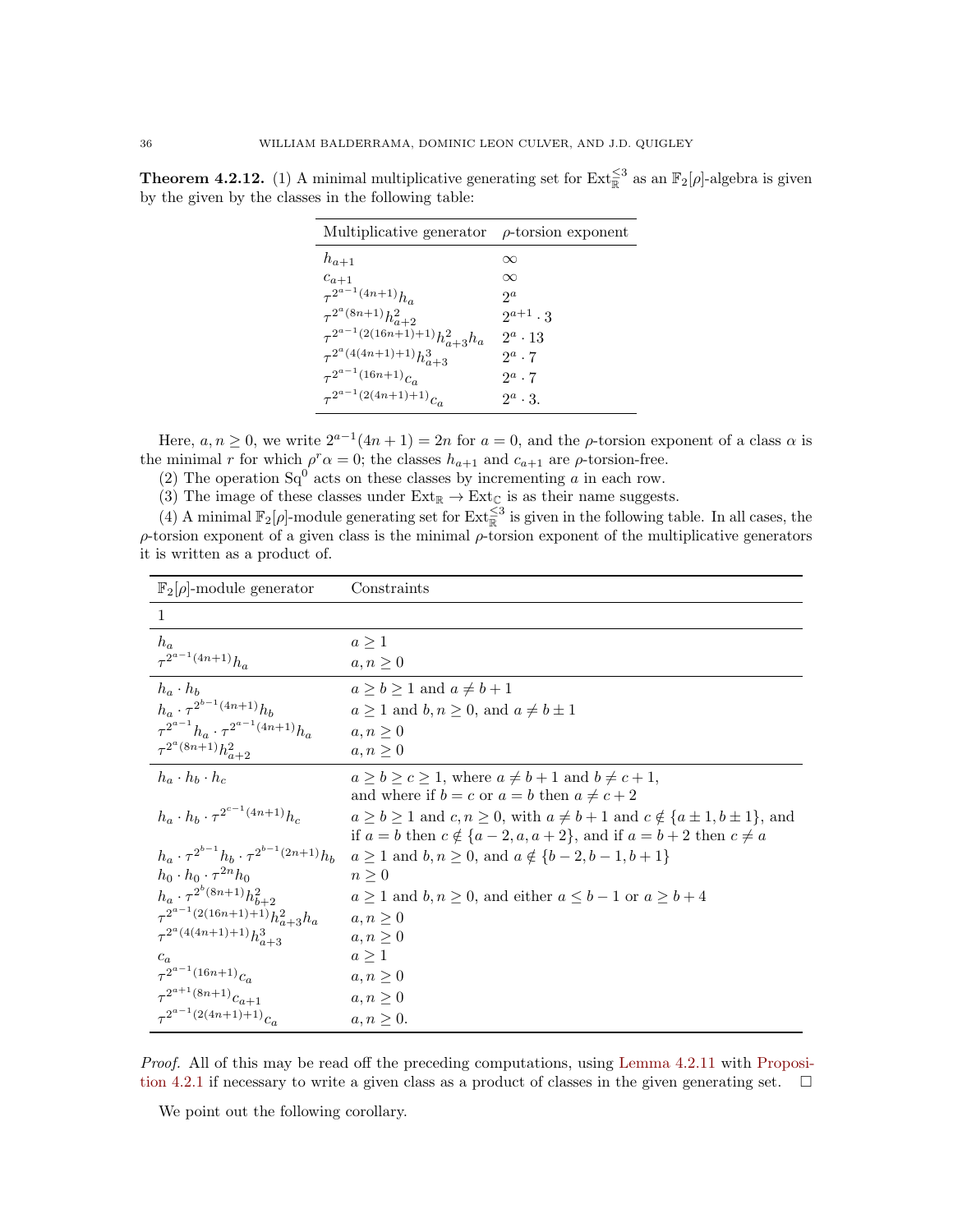**Corollary 4.2.13.** The operation  $\rho \cdot Sq^0$  is injective on  $Ext_{\mathbb{R}}^{\leq 3}$ .

Remark 4.2.14. As indicated in [Remark 4.1.6,](#page-29-1) one may also read off our computation a description of all differentials in the  $\rho$ -Bockstein spectral sequence  $\text{Ext}_{\mathbb{C}}[\rho] \Rightarrow \text{Ext}_{\mathbb{R}}$  emanating out of filtration at most 2. We leave this to the interested reader.

<span id="page-36-0"></span>4.3. Multiplicative structure. We now compute the multiplicative structure of  $\text{Ext}_{\mathbb{R}}^{\leq 3}$ . This material is mostly not needed for our study of the 1-line of the motivic Adams spectral sequence in [Section 7;](#page-45-0) the exception is that we will use the relation [Proposition 4.3.4\(](#page-37-0)4) in the proof of [Theorem 7.4.9.](#page-53-0)

Already [Lemma 4.2.11](#page-34-1) produces a large number of relations. For example, it implies that we may always shift powers of  $\tau$  around in products that do not vanish in  $Ext_{\mathbb{C}}$ , provided it makes sense to do so, yielding relations such as

$$
\tau^{2^{a-1}(4n+1)}h_a \cdot \tau^{2^{b-1}(4m+1)}h_b = h_a \cdot \tau^{2^{b-1}(4(m+2^{a-b-2}(4n+1))+1)}h_b
$$

for  $a \geq b + 2$ . These were implicitly used in the proof of [Theorem 4.2.12.](#page-34-0) The condition that the product does not vanish in  $Ext_{\mathbb{C}}$  is necessary; see [Example 4.3.3](#page-37-1) below.

We are left only with relations that would be realized as hidden extensions in the  $\rho$ -Bockstein spectral sequence. These arise from the possible failure of the relations  $h_{a+1}h_a = 0$  and  $h_{a+2}^2h_a = 0$ to lift through  $Ext_{\mathbb{R}} \to Ext_{\mathbb{C}}$ .

Remark 4.3.1. The following computations will involve some explicit calculations with cocycle representatives. For ease of reference, we list some important cocycle representatives here.

- (1)  $h_0$ ,  $h_1$ ,  $h_2$ ,  $h_3$  are represented by  $\lambda_0$ ,  $\lambda_1$ ,  $\lambda_3$ ,  $\lambda_7$ ;
- (2)  $c_0$  and  $c_1$  are represented by  $\lambda_2 \lambda_3^2$  and  $\lambda_5 \lambda_7^2$

(3) 
$$
\tau^{2^{a-1}} h_a
$$
 is represented by  $\rho^{-2^a} \cdot \delta(\tau^{2^a}) = \theta^a(\lambda_0) = \tau^{2^{a-1}} \lambda_{2^a-1} = \lambda_{2^a-1} \tau^{2^{a-1}} + O(\rho^{2^{a-1}});$ 

(4)  $\tau^2 h_0$  is represented by  $\lambda_0 \tau^2 + \lambda_1 \tau^2 \rho + \lambda_3 \tau \rho^3 + \lambda_4 \rho^4$ ;

- (5)  $\tau^4 h_0$  is represented by  $\lambda_0 \tau^4 + \lambda_3 \tau^3 \rho^3 + \lambda_5 \tau^2 \rho^5 + \lambda_7 \tau \rho^7 + \lambda_8 \rho^8$ ;
- (6)  $\tau h_2^2$  is represented by  $\lambda_3^2 \tau + (\lambda_3 \lambda_4 + \lambda_4 \lambda_3) \rho = \tau \lambda_3^2$ ;
- (7)  $\tau^9 h_2^2$  is represented by  $\lambda_3^2 \tau^9 + (\lambda_3 \lambda_4 + \lambda_4 \lambda_3) \tau^8 \rho + \lambda_5 \lambda_3 \tau^8 \rho^2 + O(\rho^{10}).$

We will use these without further comment.  $\triangleleft$ 

We begin with some products in  $\text{Ext}_{\mathbb{R}}^{\leq 3}$  which lift the relation  $h_{a+1}h_a = 0$ .

<span id="page-36-1"></span>Proposition 4.3.2. The following hold.

(1)  $h_{a+1} \cdot \tau^{2^{a-1}(4(2n+1)+1)} h_a = \rho^{2^a} \cdot \tau^{2^a} h_{a+1} \cdot \tau^{2^{a-1}(4n+1)} h_{a+1};$ (2)  $h_{a+1} \cdot \tau^{2^{a-1}(8n+1)} h_a = 0;$ (3)  $\tau^{2^{a+1}(4n+1)}h_{a+2} \cdot h_{a+1} = \rho^{2^{a+1}} \cdot \tau^{2^{a}(8n+1)}h_{a+2}^2;$ (4)  $\tau^{2^a(8n+1)}h_{a+2}^2 \cdot h_{a+1} = \rho^{2^a} \cdot \tau^{2^{a-1}(16n+1)}c_a;$ (5)  $\tau^{2^a(8n+1)}h_{a+2}^2 \cdot \tau^{2^a(4m+1)}h_{a+1} = \rho^{2^a} \cdot \tau^{2^{a-1}(2(4(m+2n))+1)}c_a;$ (6)  $h_{a+3} \cdot \tau^{2^a(16n+1)} h_{a+2}^2 = 0;$ (7)  $h_{a+3} \cdot \tau^{2^a (8(2n+1)+1)} h_{a+2}^2 = \rho^{2^{a+3}} \cdot \tau^{2^a (4(4n+1)+1)} h_{a+3}^2.$ 

*Proof.* In each of these, we may use  $Sq^0$  to reduce to the case  $a = 0$ . In all cases where the product does not vanish, the claimed value of the product is the unique nonzero class in its degree which is both  $\rho$ -torsion and divisible by  $\rho$ , so it suffices to verify the product working modulo the smallest power of  $\rho$  in which the claimed value does not vanish. In doing so, we may in each case reduce to  $n = m = 0$ . With these reductions in place, the proposition is proved by the following computations.

(1) Here, we are claiming  $h_1 \cdot \tau^2 h_0 = \rho \cdot \tau h_1 \cdot \tau h_1$ . Indeed, we may compute

$$
(\lambda_0 \tau^2 + \lambda_1 \tau^2 \rho + \lambda_3 \tau \rho^3 + \lambda_4 \rho^4) \cdot \lambda_1 = \lambda_1^2 \tau^2 \rho + \lambda_2 \lambda_1 \tau \rho^2 + \lambda_2 \lambda_2 \rho^3 + \lambda_2 \lambda_3 \rho^4
$$
  
=  $\rho (\lambda_1 \tau + \lambda_2 \rho)^2 = \rho \theta (\lambda_0)^2$ ,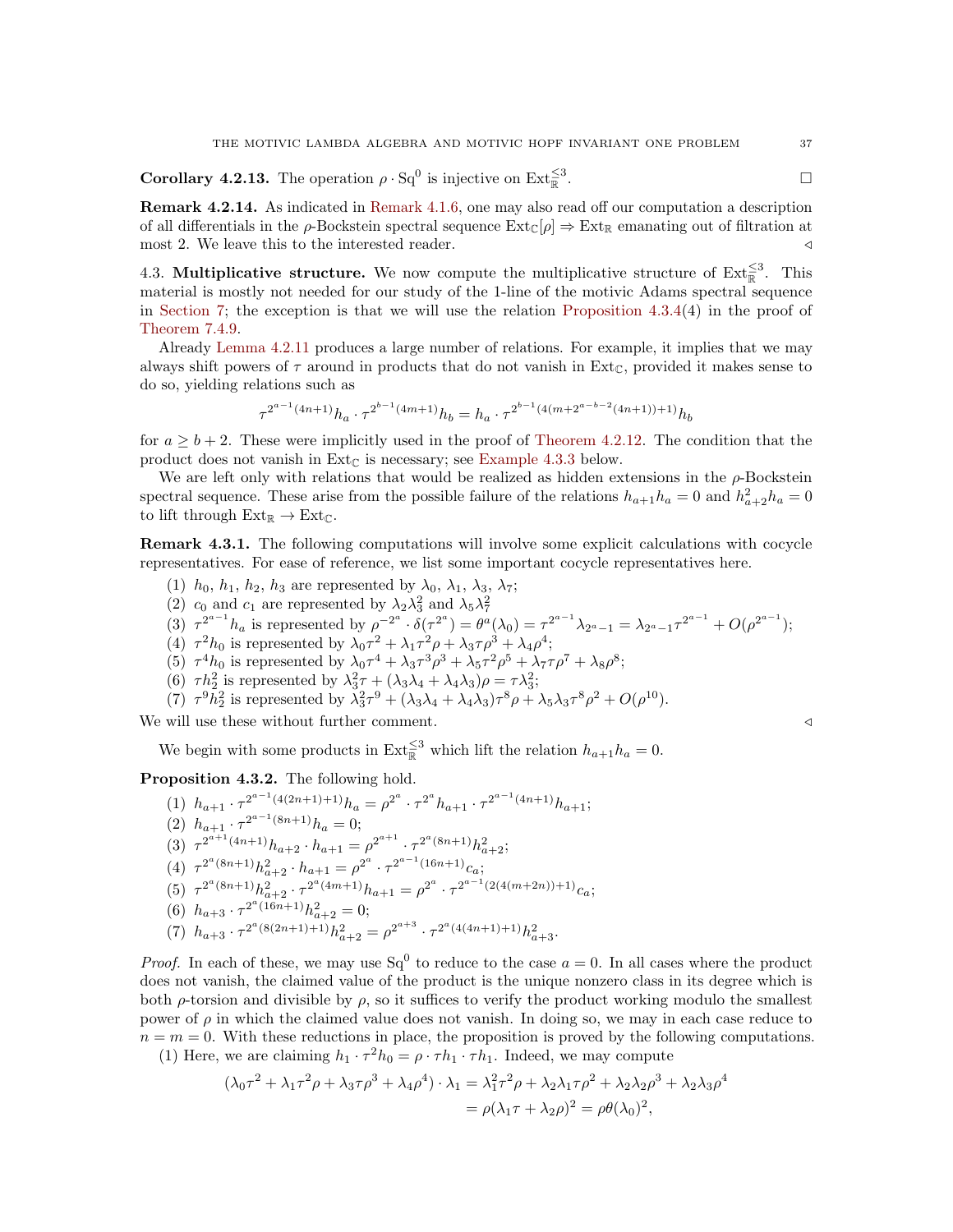which represents  $\rho \cdot \tau h_1 \cdot \tau h_1$ .

(2) There are no nonzero  $\rho$ -torsion classes in this degree, so the product must vanish.

(3) Here, we are claiming  $h_1 \cdot \tau^2 h_2 = \rho^2 \cdot \tau h_2^2$ . Indeed, we may compute

$$
\lambda_1 \cdot \tau^2 \lambda_3 = \rho^2 \cdot \tau \lambda_3^2
$$

on the nose.

(4) Here, we are claiming  $h_1 \cdot \tau h_2^2 = \rho \cdot c_0$ . Indeed, we may compute

$$
\lambda_1 \cdot \tau \lambda_3^2 = \lambda_2 \lambda_3^2 \rho
$$

on the nose.

(5) Here, we are claiming  $\tau h_1 \cdot \tau h_2^2 = \rho \cdot \tau c_0$ . For this, it suffices to work mod  $\rho^2$ . Here we may compute

$$
\tau \lambda_1 \cdot \tau \lambda_2^2 = \rho \cdot \lambda_2 \lambda_3^2 \tau + O(\rho^2),
$$

and the claim follows.

(6) Here, we have reduced to  $a = 0$  but not yet to  $n = 0$ . The only nonzero  $\rho$ -torsion class in this degree is  $\rho^6 \tau^{16n+1} c_1$ , so it suffices to work mod  $\rho^7$ . In doing so, we may now reduce to  $n = 0$ . Indeed, we have

$$
\tau \lambda_3^2 \cdot \lambda_7 = 0,
$$

and the claim follows.

(7) Here, we are claiming  $h_3 \cdot \tau^9 h_2^2 = \rho^8 \cdot \tau^5 h_3^3$ . For this, it suffices to work mod  $\rho^9$ . Here, we may compute

$$
(\lambda_3^2 \tau^9 + (\lambda_4 \lambda_3 + \lambda_3 \lambda_4) \tau^8 \rho + \lambda_5 \lambda_3 \tau^8 \rho^2) \cdot \lambda_7 = \lambda_7^3 \tau^5 \rho^8 + O(\rho^9),
$$

yielding the claim.  $\Box$ 

<span id="page-37-1"></span>Example 4.3.3. We have

$$
\tau^2 h_2 \cdot h_1^2 = \rho^3 c_0, \qquad h_2 \cdot (\tau h_1)^2 = 0.
$$

This serves as a warning that one cannot in general freely shift around powers of  $\tau$  in products.  $\triangleleft$ 

We now give some products that lift the relation  $h_{a+2}^2 h_a = 0$ .

<span id="page-37-0"></span>Proposition 4.3.4. The following hold.

(1) 
$$
h_{a+2}^2 \cdot \tau^{2^{a-1}(16n+1)} h_a = 0;
$$
  
\n(2)  $h_{a+2}^2 \cdot \tau^{2^{a-1}(4(2n+1)+1)} h_a = \rho^{2^{a+1}} \cdot \tau^{2^{a-1}(2(4n+1)+1)} c_a;$   
\n(3)  $h_{a+2}^2 \cdot \tau^{2^{a-1}(8(2n+1)+1)} h_a = \rho^{2^a 3} \cdot \tau^{2^{a+1}} h_{a+2} \cdot \tau^{2^a(8n+1)} h_{a+2}^2;$   
\n(4)  $\tau^{2^{a+2}} h_{a+3} \cdot \tau^{2^{a+2}(4n+1)} h_{a+3} \cdot h_{a+1} = \rho^{2^{a+1} 3} \cdot \tau^{2^a(4(4n+1)+1)} h_{a+3}^3;$   
\n(5)  $h_{a+1} \cdot h_{a+3} \cdot \tau^{2^{a+2}(4n+1)} h_{a+3} = \rho^{2^{a+2}} \cdot \tau^{2^{a+1}(8n+1)} c_{a+1};$   
\n(6)  $\tau^{2^{a+1}(82+1)} h_{a+3}^2 \cdot h_{a+1} = 0.$ 

*Proof.* As in the proof of [Proposition 4.3.2,](#page-36-1) we may use Sq<sup>0</sup> to reduce to the case  $a = 0$ , and in all cases where the product does not vanish may reduce to  $n = 0$ . With these reductions in place, the proposition is proved by the following computations.

(1) There are no nonzero  $\rho$ -torsion classes in this degree, so the product must vanish.

(2) Here, we are claiming  $h_2^2 \cdot \tau^2 h_0 = \rho^2 \cdot \tau c_0$ . For this, it suffices to work mod  $\rho^3$ . Recall that  $\tau^2 h_0$  is represented by  $\lambda_0 \tau^2 + \lambda_1 \tau^2 \rho + O(\rho^3)$ . We may compute

$$
(\lambda_0 \tau^2 + \lambda_1 \tau^2 \rho) \cdot \lambda_3^2 = \rho^2 \cdot \lambda_2 \lambda_3^2 \tau + O(\rho^3),
$$

and the claim follows.

(3) Here, we are claiming  $h_2^2 \cdot \tau^4 h_0 = \rho^3 \cdot \tau^2 h_2 \cdot \tau h_2^2$ . For this, it suffices to work mod  $\rho^4$ . Observe that

$$
h_2 \cdot h_2 \cdot \tau^4 h_0 = h_2 \cdot \tau^2 h_2 \cdot \tau^2 h_0 = \tau^2 h_2 \cdot h_2 \cdot \tau^2 h_0 = \tau^2 h_2 \cdot \tau^2 h_2 \cdot h_0
$$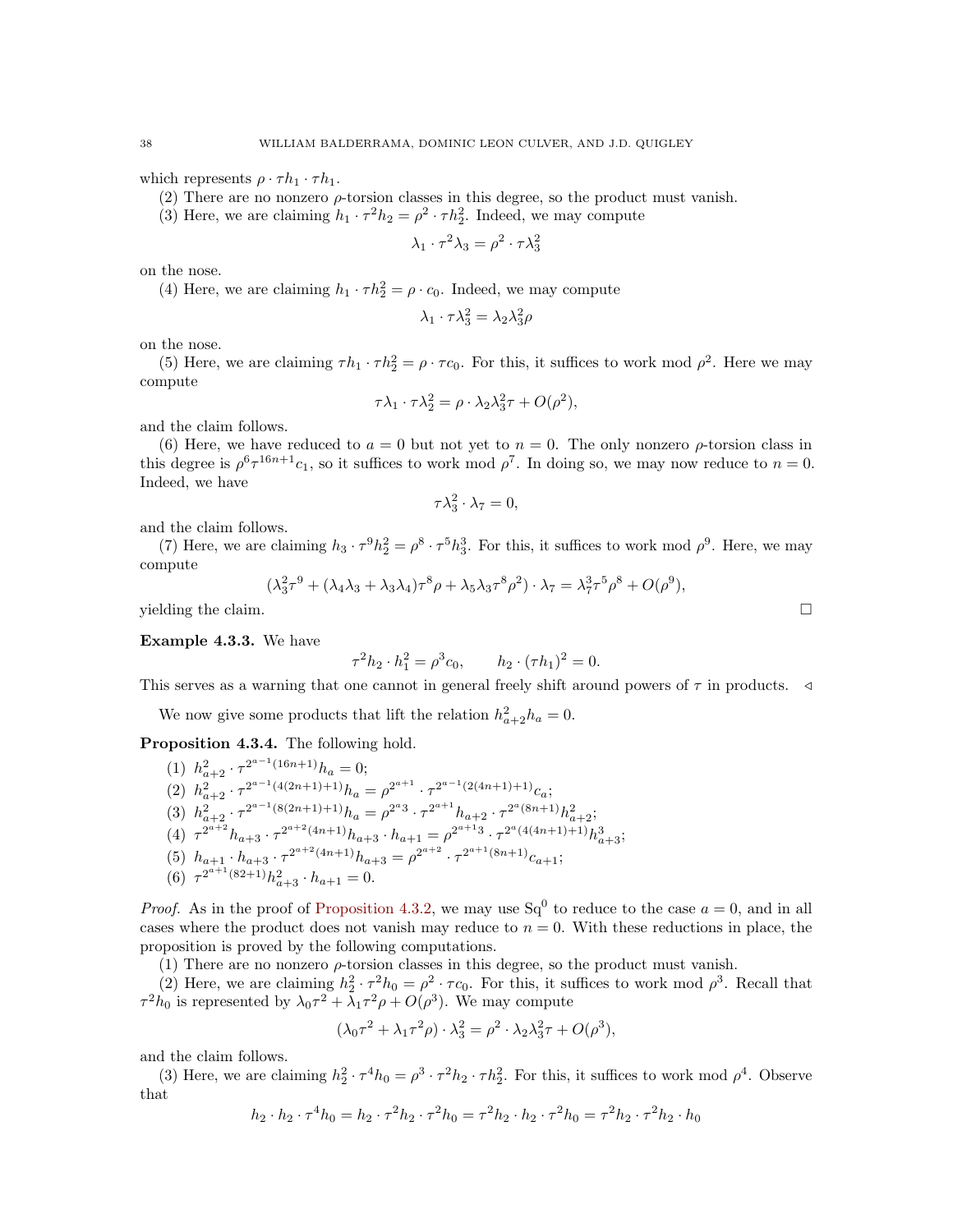by [Lemma 4.2.11.](#page-34-1) We may now compute

$$
\lambda_0 \cdot \tau^2 \lambda_3 \cdot \tau^2 \lambda_3 = \rho^3 \cdot \lambda_3^3 \tau^3 + O(\rho^4),
$$

yielding the claim.

(4) Here, we are claiming  $\tau^4 h_3 \cdot \tau^4 h_3 \cdot h_1 = \rho^6 \cdot \tau^5 h_3^3$ . For this, it suffices to work mod  $\rho^7$ . Here, we may compute

$$
\lambda_1 \cdot \tau^4 \lambda_7 \cdot \tau^4 \lambda_7 = \rho^6 \cdot \lambda_7^3 \tau^5 + O(\rho^7),
$$

yielding the claim.

(5) Here, we are claiming  $h_1 \cdot h_3 \cdot \tau^4 h_3 = \rho^4 \cdot \tau^2 c_1$ . For this, it suffices to work mod  $\rho^5$ . Here, we may compute

$$
\lambda_1 \cdot \tau^4 \lambda_7 \cdot \lambda_7 = \rho^4 \cdot \lambda_5 \lambda_7^2 \tau^2 + O(\rho^6),
$$

yielding the claim.

(6) There are no nonzero  $\rho$ -torsion classes in this degree, so the product must vanish.

The preceding propositions leave open three families of products. We have managed to only partially pin these down; a full computation would be resolved by a positive solution to the following conjecture.

<span id="page-38-0"></span>Conjecture 4.3.5. There are relations

$$
\tau^{4m+1}h_1 \cdot \tau^{2l}h_0 = \tau h_1 \cdot \tau^{2(2m+l)}h_0
$$
  

$$
\tau^{4(4m+1)}h_3 \cdot \tau^{8l+1}h_2^2 = \tau^4 h_3 \cdot \tau^{8(2m+l)+1}h_2^2
$$
  

$$
\tau^{8m+1}h_2^2 \cdot \tau^{2l}h_0 = \tau h_2^2 \cdot \tau^{2(2m+l)}h_0.
$$

From here, we have the following.

<span id="page-38-1"></span>**Proposition 4.3.6.** Write 
$$
2m + l + 1 = 2^k(2n + 1)
$$
. Assuming Conjecture 4.3.5, the following hold.

- (1)  $\tau^{2^a(4m+1)}h_{a+1} \cdot \tau^{2^{a-1}(4l+1)}h_a = \rho^{2^a(2^{k+1}-1)} \cdot h_{a+1} \cdot \tau^{2^{a+k}(4n+1)}h_{a+k+1};$ (2)  $\tau^{2^{a+2}(4m+1)}h_{a+3} \cdot \tau^{2^{a}(8l+1)}h_{a+2}^{2} = \rho^{2^{a+1}(2^{k+2}-3)} \cdot h_{a+1} \cdot h_{a+3} \cdot \tau^{2^{a+k+2}(4n+1)}h_{a+k+3};$
- (3)  $\tau^{2^a(8m+1)}h_{a+2}^2 \cdot \tau^{2^{a-1}(4l+1)}h_a = \rho^{2^a(2^{k+1}-1)} \cdot h_{a+2}^2 \cdot \tau^{2^{a+k}(4n+1)}h_{a+k+1}.$

These hold unconditionally when  $m = 0$  or when l is even.

*Proof.* In each of these, we may use  $Sq^0$  to reduce to the case  $a = 0$ . By working modulo the smallest power of  $\rho$  in which the claimed product does not vanish, we may reduce to the case  $n = 0$ . If l is even, then this also allows us to reduce to the case  $m = 0$ ; otherwise, [Conjecture 4.3.5](#page-38-0) allows us to reduce to the case  $m = 0$ . The proposition is now proved by the following computations.

(1) Here, we are claiming  $\tau h_1 \cdot \tau^{2(2^k-1)} h_0 = \rho^{2^{k+1}-1} \cdot h_1 \cdot \tau^{2^k} h_{k+1}$ . Recall that  $\tau^{2(2^k-1)} h_0$  is represented by  $\rho^{-1}\delta(\tau^{2(2^k-1)+1})$ . Now, the Leibniz rule implies

$$
\rho^{-1}\delta(\tau^{2(2^k-1)+1}) \cdot \tau \lambda_1 = \rho^{-1}\delta(\tau^{2^{k+1}}) \cdot \lambda_1 + \rho^{-1}\tau^{2(2^k-1)+1} \cdot \delta(\tau) \cdot \lambda_1.
$$

The second summand vanishes, as  $\delta(\tau) \cdot \lambda_1 = \rho \lambda_0 \cdot \lambda_1 = 0$ . The first summand represents  $\rho^{2^{k+1}-1}$ .  $\tau^{2^k} h_{k+1} \cdot h_1$ , yielding the claimed relation.

(2) Here, we are claiming  $\tau^4 h_3 \cdot \tau^{8(2^k-1)+1} h_2^2 = \rho^{2(2^{k+2}-3)} \cdot h_1 \cdot h_3 \cdot \tau^{2^{k+2}} h_{k+3}$ . Recall that  $\tau^{8(2^k-1)+1}h_2^2$  is represented by  $\rho^{-6}\delta(\lambda_1\tau^{8(2^k-1)+4})$ . Now, the Leibniz rule implies

$$
\rho^{-6}\delta(\lambda_1\tau^{8(2^k-1)+4}) \cdot \tau^4 \lambda_7 = \rho^{-6}\lambda_1 \cdot \delta(\tau^{2^{k+3}}) \cdot \lambda_7 + \rho^{-6}\lambda_1 \cdot \tau^{8(2^k-1)+4} \cdot \delta(\tau^4) \cdot \lambda_7.
$$

The second term vanishes, as  $\delta(\tau^4) \cdot \lambda_3 = \tau^2 \lambda_3 \cdot \lambda_7 = 0$ . The first term represents  $\rho^{2(2^{k+2}-3)} \cdot h_1 \cdot h_3$ .  $\tau^{2^{k+2}} h_{k+3}$ , yielding the claimed relation.

 $\triangleleft$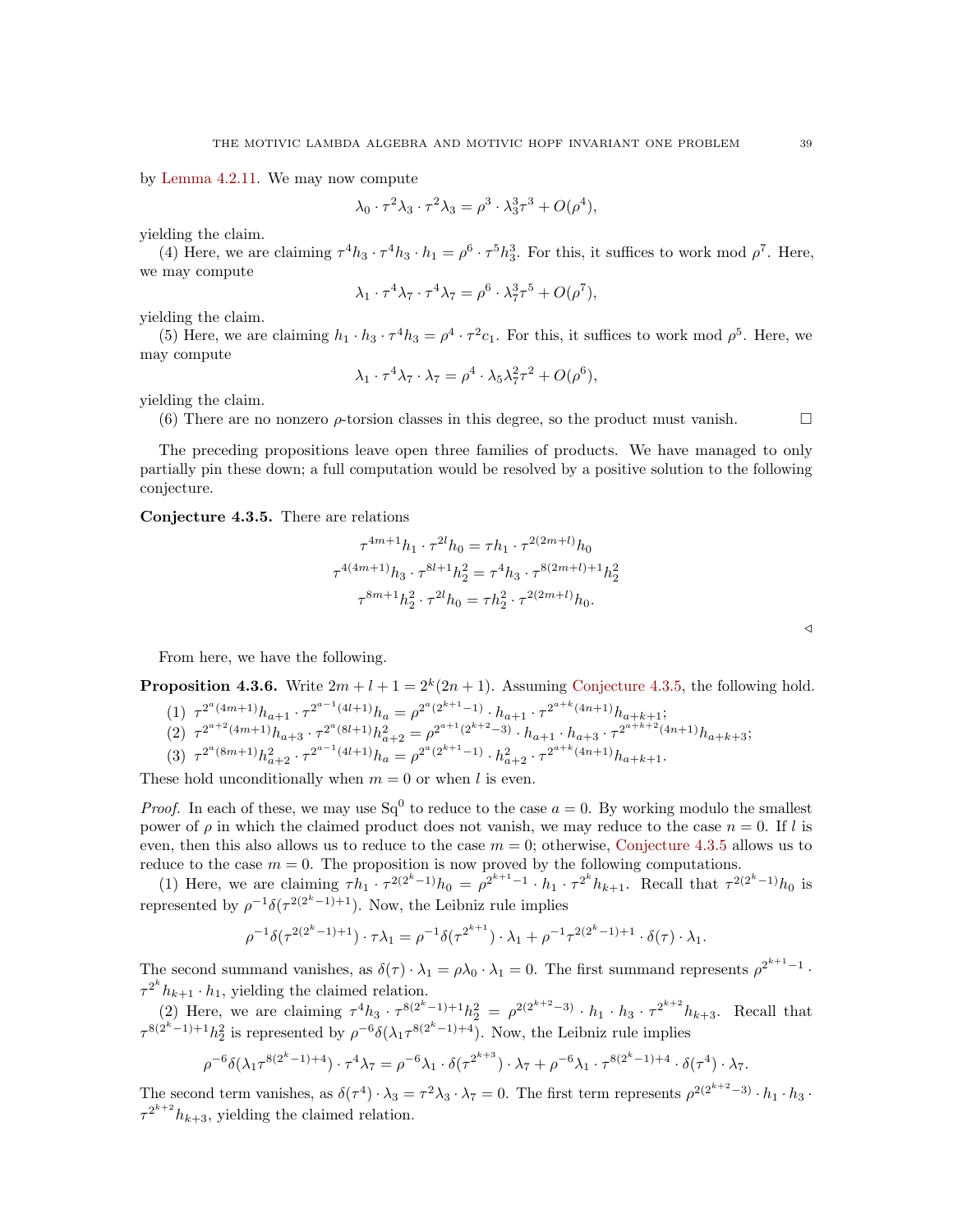(3) Here, we are claiming  $\tau h_2^2 \cdot \tau^{2(2^k-1)} h_0 = \rho^{2^{k+1}-1} \cdot h_2^2 \cdot \tau^{2^k} h_{k+1}$ . Recall that  $\tau^{2(2^k-1)} h_0$  is represented by  $\rho^{-1}\delta(\tau^{2(2^k-1)+1})$ . Now, the Leibniz rule implies

$$
\rho^{-1}\delta(\tau^{2(2^k-1)+1}) \cdot \tau \lambda_3^2 = \rho^{-1}\delta(\tau^{2^{k+1}}) \cdot \lambda_3^2 + \rho^{-1}\tau^{2(2^k-1)+1} \cdot \delta(\tau) \cdot \lambda_3^2.
$$

The second term vanishes, as  $\delta(\tau) \cdot \lambda_3^2 = \rho \lambda_0 \cdot \lambda_3^2 = 0$ . The first summand represents  $\rho^{2^{k+1}-1} h_{k+1} \cdot h_2^2$ , yielding the claimed relation.

The relations above suffice to write any product in  $\text{Ext}_{\mathbb{R}}^{\leq 3}$  in terms of the basis given in [Theo](#page-34-0)rem  $4.2.12$ .<sup>[8](#page-39-3)</sup> Thus we have the following.

<span id="page-39-1"></span>**Theorem 4.3.7.** Modulo [Conjecture 4.3.5,](#page-38-0) a full set of relations for  $\text{Ext}_{\mathbb{R}}^{\leq 3}$  is given by those visible relations which may be deduced from [Lemma 4.2.11,](#page-34-1) together with the products listed in [Proposition 4.3.2,](#page-36-1) [Proposition 4.3.4,](#page-37-0) and [Proposition 4.3.6.](#page-38-1)

#### 5. Some homotopical preliminaries

<span id="page-39-0"></span>With the algebraic computation of [Section 4](#page-26-0) out of the way, we now proceed to more homotopical considerations. This brief section collects a couple constructions that will be used in the following sections. Explicitly, [Section 5.1](#page-39-4) will be used in our computation of  $d_2(h_5)$  in [Section 7,](#page-45-0) and [Section 5.3](#page-40-2) will be used in our discussion of the unstable Hopf invariant one problem in [Section 6.](#page-42-0)

<span id="page-39-4"></span>5.1. The Hurewicz map. The constant functor  $c: Sp^{cl} \to Sp^{F}$  has a lax symmetric monoidal right adjoint  $c^*$ , described by

$$
c^*(X) = \mathcal{S}p^F(S^{0,0}, X).
$$

In particular, the unit of  $c^*(S^{0,0})$  gives a ring map

$$
S^0 \to c^*(S^{0,0}),
$$

and on homotopy groups this yields a Hurewicz map

$$
c\colon \pi^{\mathrm{cl}}_* \to \pi^F_{*,0}.
$$

<span id="page-39-2"></span>**Proposition 5.1.1.** For any  $F$ , there is map

$$
c\colon \operatorname{Ext}_{\operatorname{cl}}^{s,f}\to \operatorname{Ext}_F^{s,f,0}
$$

of multiplicative spectral sequences, converging to the Hurewicz map

$$
c\colon \pi^{\mathrm{cl}}_* \to \pi^F_{*,0}.
$$

Moreover, c commutes with  $Sq^0$  and satisfies  $c(h_0) = h_0 + \rho h_1$ .

*Proof.* Write  $H\mathbb{F}_2$  for the ordinary mod 2 Eilenberg-MacLane spectrum and  $H\mathbb{F}_2^F$  for the motivic spectrum representing mod 2 motivic cohomology. Then  $c^*(H\mathbb{F}_2^F) = H\mathbb{F}_2$ , thereby giving maps

$$
H\mathbb{F}_2^{\otimes n} \simeq c^*(H\mathbb{F}_2^F)^{\otimes n} \to c^*((H\mathbb{F}_2^F)^{\otimes n}).
$$

Thus there is a map from the canonical Adams resolution of the sphere to the restriction along  $c^*$ of the canonical Adams resolution of the  $F$ -motivic sphere. On homotopy groups, this gives a map from the cobar complex of  $A^{cl}$  to the weight 0 portion of the cobar complex of  $A^F$ , and passing to homology we obtain a map

$$
\mathrm{Ext}^{s,f}_{\mathrm{cl}} \to \mathrm{Ext}^{s,f,0}_F
$$

which is multiplicative and commutes with  $Sq^0$ , and by construction this is a map of spectral sequences converging to the Hurewicz map. That  $c(h_0) = h_0 + \rho h_1$  follows as these are the classes detecting 2 (see for instance [\[IØ19,](#page-61-6) Remark 6.3]).

<span id="page-39-3"></span><sup>&</sup>lt;sup>8</sup>Not directly; for example, case (2) of [Proposition 4.3.6](#page-38-1) with  $k = 0$  must be combined with case (5) of [Proposition 4.3.4.](#page-37-0)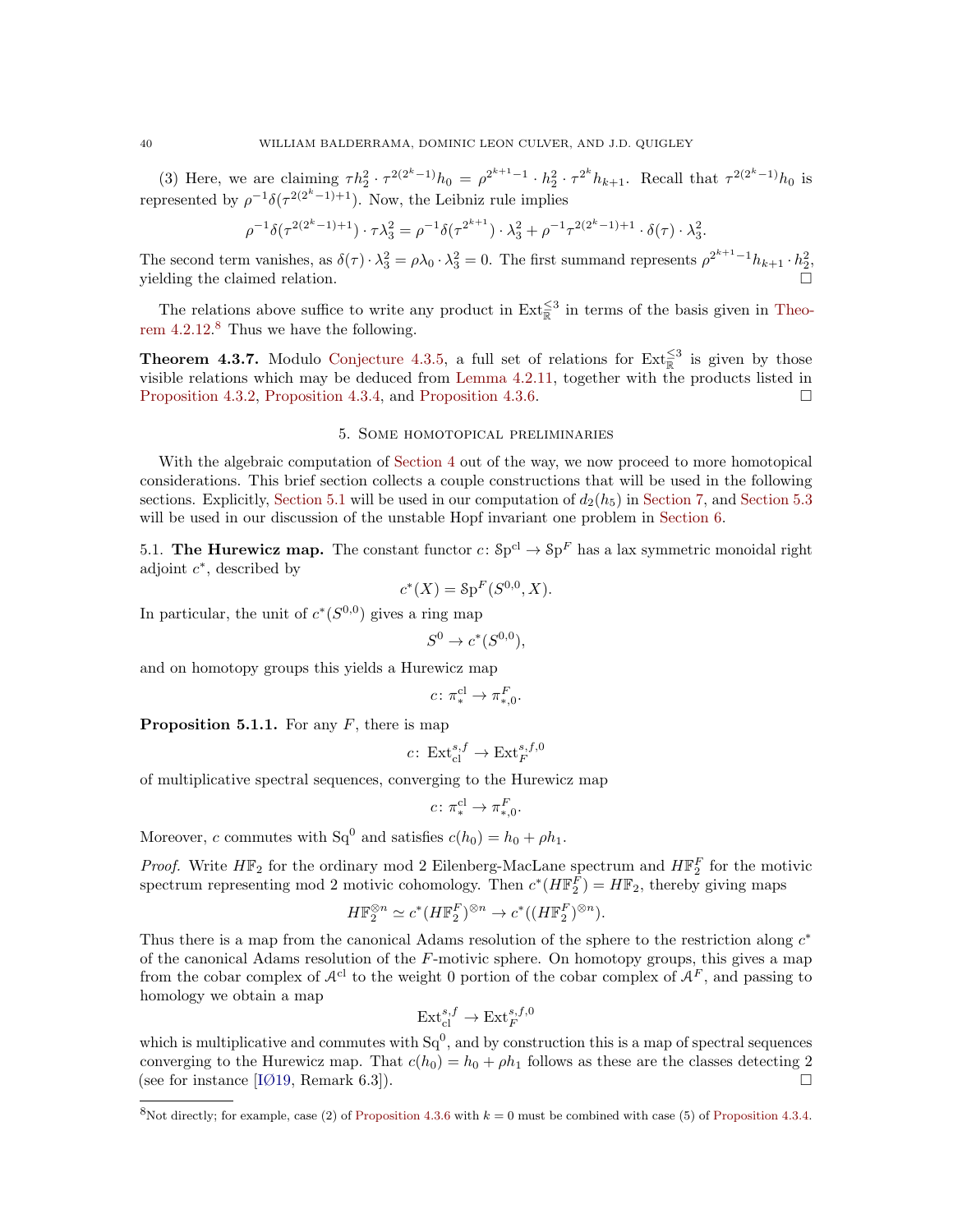<span id="page-40-1"></span>5.2. The Lefschetz principle. The Lefschetz principle asserts, informally, that "everything" which is true over  $\mathbb C$  is true over any algebraically closed field. In this subsection, we note how one may read off a certain motivic Lefschetz principle from work of Wilson–Østvær [\[WØ17\]](#page-62-3).

In this paper, we have primarily been concerned with  $F$ -motivic homotopy theory for  $F$  a field of characteristic not equal to 2. For this subsection, we extend our notation to apply also when  $F$  is some ring in which 2 is invertible. We shall write  $S^{0,0}$  for the  $H\mathbb{F}_2^F$ -nilpotent completion of the F-motivic sphere spectrum. When F is a field, this is the  $(2, \eta)$ -completion of the F-motivic sphere spectrum, and when  $F$  is an algebraically closed field, this reduces to a 2-completion [\[HKO11a,](#page-61-28) [KW19\]](#page-61-29). Let  $\delta p_2^F$  denote the category of modules over this completed F-motivic sphere spectrum. In addition, let  $\delta p_2^{F,cell} \subset \delta p_2^F$  denote the cellular subcategory, i.e. the category generated by the spheres  $S^{a,b}$  under colimits.

<span id="page-40-0"></span>**Proposition 5.2.1.** Let  $F$  be an algebraically closed field. Then there is an equivalence

$$
\mathcal{S}\mathrm{p}^{F,\mathrm{cell}}_2\simeq \mathcal{S}\mathrm{p}^{\mathbb{C},\mathrm{cell}}_2.
$$

Moreover, this is compatible on Adams spectral sequences with the isomorphism  $Ext_F \cong Ext_{\mathbb{C}}$ .

*Proof.* First suppose that F is of odd characteristic p. We follow the methods of [\[WØ17,](#page-62-3) Section 6]. Let  $W(F)$  be the ring of Witt vectors on F, and choose an algebraically closed field L of characteristic 0 together with embeddings

$$
\mathbb{C} \to L \leftarrow W(F) \to F.
$$

This gives rise to base change functors

<span id="page-40-3"></span>
$$
\mathrm{Sp}^{\mathbb{C}} \to \mathrm{Sp}^L \leftarrow \mathrm{Sp}^{W(F)} \to \mathrm{Sp}^F,
$$

and in particular maps

(5) 
$$
\pi_{*,*}^{\mathbb{C}} \to \pi_{*,*}^{L} \leftarrow \pi_{*,*}^{W(F)} \to \pi_{*,*}^{F}.
$$

Although  $W(F)$  is not a field, Wilson–Østvær show that its Steenrod algebra and Adams spectral sequence are still well-behaved, and  $[WØ17, Corollary 6.3]$  $[WØ17, Corollary 6.3]$  shows that the above maps are modeled on motivic Adams spectral sequences by a zigzag of isomorphisms

$$
Ext_{\mathbb{C}} \to Ext_{L} \leftarrow Ext_{W(F)} \to Ext_{F}.
$$

It follows that Eq.  $(5)$  is a zigzag of isomorphisms.<sup>[9](#page-40-4)</sup> In particular, consider the zigzag

$$
\mathrm{Sp}_2^{\mathbb{C},\mathrm{cell}} \rightarrow \mathrm{Sp}_2^{L,\mathrm{cell}} \leftarrow \mathrm{Sp}_2^{W(F),\mathrm{cell}} \rightarrow \mathrm{Sp}_2^{F,\mathrm{cell}}.
$$

This is a zigzag of colimit-preserving functors of compactly generated stable categories which are equivalences on subcategories of compact generators, and is thus a zigzag of equivalences. This yields the canonical equivalence  $\mathcal{S}p_2^{\mathbb{C},\text{cell}} \simeq \mathcal{S}p_2^{F,\text{cell}}.$ 

If  $F$  is of characteristic zero, then we may apply the same argument instead to a zigzag of the form

$$
\mathbb{C} \to L \leftarrow F
$$

with L algebraically closed.  $\square$ 

<span id="page-40-2"></span>5.3. Betti realization. If X is a smooth scheme over  $\mathbb{C}$ , then the space of complex points of X is a complex manifold. This refines to give *Betti realization* functors [\[MV99\]](#page-61-0) from C-motivic spaces to ordinary spaces, and from C-motivic spectra to ordinary spectra, with a number of nice properties. We may use the Lefschetz principle of [Proposition 5.2.1](#page-40-0) to obtain an analogue for an arbitrary algebraically closed field F.

Let  $S^0$  denote the 2-completed sphere spectrum, and  $\delta p_2^{\text{cl}}$  the category of modules thereover.

<span id="page-40-5"></span><span id="page-40-4"></span><sup>&</sup>lt;sup>9</sup>The restriction on degrees in [\[WØ17,](#page-62-3) Theorem 6.6] concerns when  $\pi_{*,*}^F$  agrees with the algebraic 2-completion of the homotopy groups of the non-completed F-motivic sphere, and is not relevant here.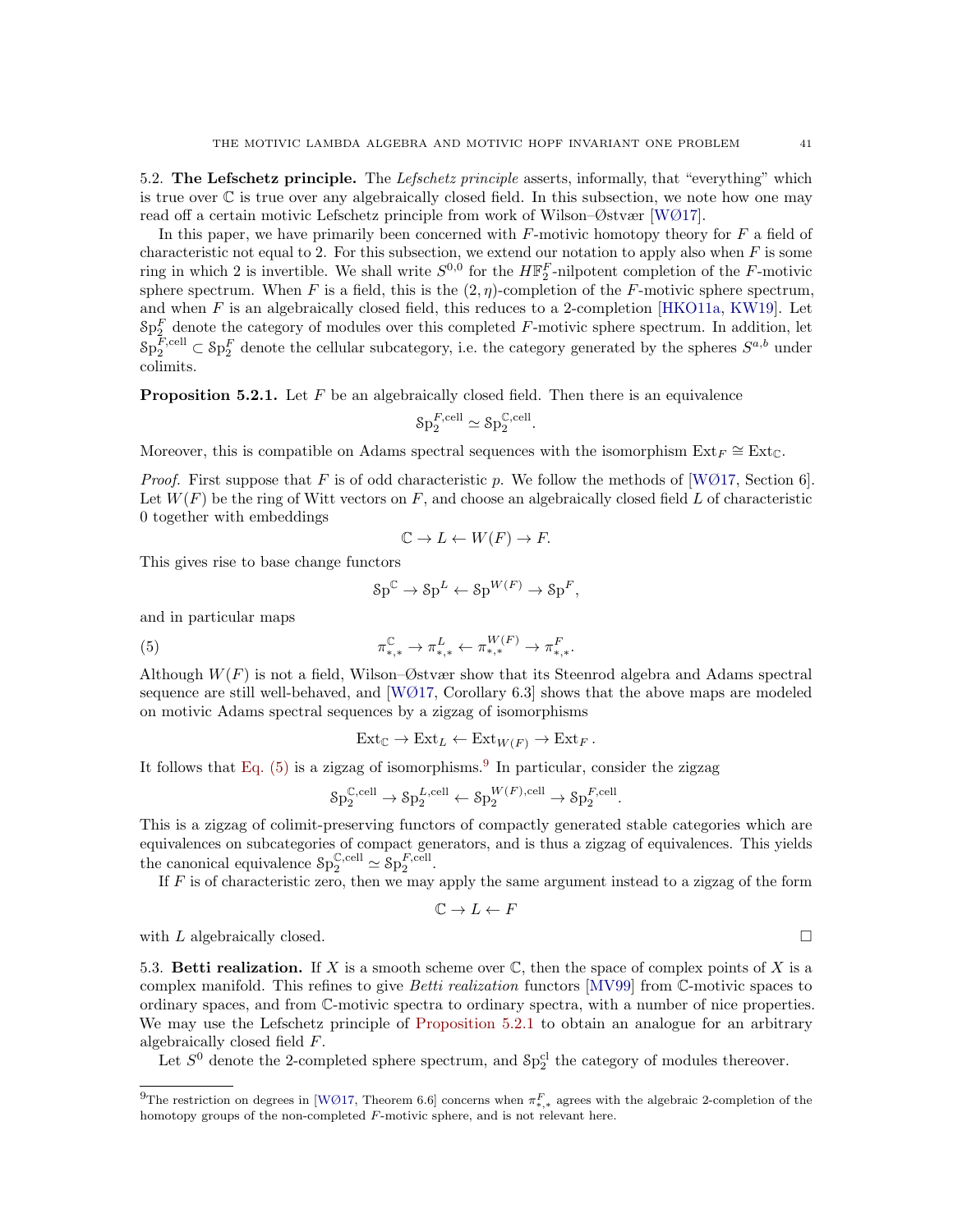**Proposition 5.3.1.** Let  $F$  be an algebraically closed field. Then there is a symmetric monoidal "Betti realization" functor

$$
\mathrm{Be}\colon \mathrm{Sp}_2^{F,\mathrm{cell}}\to \mathrm{Sp}_2^{\mathrm{cl}},
$$

factoring through an equivalence from the category of modules over  $S^{0,0}[\tau^{-1}]$  in  $\mathcal{S}p_2^{\Gamma,\text{cell}}$  to  $\mathcal{S}p_2^{\text{cl}}$ , with the following properties.

- (1) Be( $\tau$ ) = 1. In particular, Be( $S^{a,b}$ ) =  $S^a$ , so that Be induces a map  $\pi_{s,w}^F \to \pi_s^{\text{cl}}$ , and these patch together to an isomorphism  $\pi_{*,*}^F[\tau^{-1}] \cong \pi_*^{\text{cl}}[\tau^{\pm 1}].$
- (2) The above isomorphism is modeled on Adams spectral sequences by the map

$$
Ext_F \to Ext_F[\tau^{-1}] \cong Ext_{\text{cl}}[\tau^{\pm 1}].
$$

(3) The composite  $Be \circ c$ :  $\delta p_2^{cl} \rightarrow \delta p_2^{F,cell} \rightarrow \delta p_2^{cl}$  is an equivalence. In particular, the map c:  $\text{Ext}_{\text{cl}} \to \text{Ext}_{F}$  of [Proposition 5.1.1](#page-39-2) extends to an equivalence  $\text{Ext}_{\text{cl}}[\tau^{\pm 1}] \to \text{Ext}_{F}[\tau^{-1}]$ .

*Proof.* These facts are known of the Betti realization functor for  $F = \mathbb{C}$  [\[DI10,](#page-60-8) Section 2], and the general case immediately follows from [Proposition 5.2.1.](#page-40-0)

Using Mandell's p-adic homotopy theory [\[Man01\]](#page-61-17), we may also produce an unstable analogue. Let F be an algebraically closed field. Note from [\[HKO11b,](#page-61-30) Proposition 15] that the spectrum  $H\mathbb{F}_2^F$  is cellular; moreover, Be( $H\mathbb{F}_{2}^{F}$ ) =  $H\mathbb{F}_{2}$ , as can be seen by inspection of homotopy groups. Let  $\mathcal{G}\text{pd}_{\infty}^{F}$ <br>be the category of F-motivic spaces and  $\mathcal{G}\text{pd}_{\infty}^{2}$  be the category of 2-complete spac

<span id="page-41-0"></span>**Proposition 5.3.2.** Let  $F$  be an algebraically closed field, and define

Be: 
$$
\mathcal{G} \text{pd}_{\infty}^F \to \mathcal{G} \text{pd}_{\infty}^2
$$
,  $\text{Be}(X) = \text{CAlg}_{H\mathbb{F}_2}(\text{Be}((H\mathbb{F}_2^F)^{X_+}), \overline{\mathbb{F}}_2)$ .

Then  $\text{Be}(S^{a,b}) = (S^a)_2^{\wedge}$ , and, at least when restricted to the full subcategory of  $\text{Spd}_{\infty}^F$  consisting of simply connected finite motivic cell complexes, the functor Be preserves finite colimits and satisfies

$$
H\mathbb{F}_2^{\mathrm{Be}(X)_+} \simeq \mathrm{Be}((H\mathbb{F}_2^F)^{X_+}).
$$

Proof. We begin by recalling two facts from Mandell's work on p-adic homotopy theory [\[Man01\]](#page-61-17). First, if Y is a connected nilpotent space with locally finite mod 2 cohomology, then the unit map

$$
Y \to \mathcal{C}\mathrm{Alg}_{H\mathbb{F}_2}(H\mathbb{F}_2^{Y_+}, H\overline{\mathbb{F}}_2)
$$

realizes the target as the 2-completion of Y . Second, the functor

$$
\mathop{\mathrm{CAlg}}\nolimits_{H\mathbb{F}_2}^{\mathop{\mathrm{op}}\nolimits} \to \mathop{\mathrm{Gpd}}\nolimits_\infty, \qquad R \mapsto \mathop{\mathrm{CAlg}}\nolimits_{H\mathbb{F}_2} (R, H\overline{\mathbb{F}}_2)
$$

lands in  $\text{Gpd}_{\infty}^2$  and preserves finite colimits when restricted to the full subcategory of  $\mathbb{E}_{\infty}$  algebras R over  $\mathbb{F}_2$  such that  $R_*$  is locally finite-dimensional,  $R_0 = \mathbb{F}_2$ ,  $R_1 = 0$ , and the Dyer–Lashof operation  $Q^0$  acts by the identity on  $R_*$ .

We now apply this to our situation. The stable Betti realization functor is symmetric monoidal, and thus  $\text{Be}((H\mathbb{F}_2^F)^{X_+})$  is indeed an  $\mathbb{E}_{\infty}$  ring over  $\mathbb{F}_2$ . Moreover, as  $\text{Sq}^0$  acts by the identity on  $H^{*,*}(X)$ , the Dyer-Lashof operation  $Q^0$  acts by the identity on  $\pi_* \text{Be}((H\mathbb{F}_2^F)^{X_+})$ . In particular,  $\text{Be}((H\mathbb{F}_2^F)^{S^{a,b}_+}) \simeq H\mathbb{F}_2^{S^a_+}$ , and so the proposition follows by applying Mandell's theory.

**Remark 5.3.3.** We have focused in this section on 2-primary motivic homotopy theory over a field  $F$  of characteristic not 2. However, we note that our discussion applies in general to p-primary motivic homotopy theory over a field  $F$  of characteristic not p.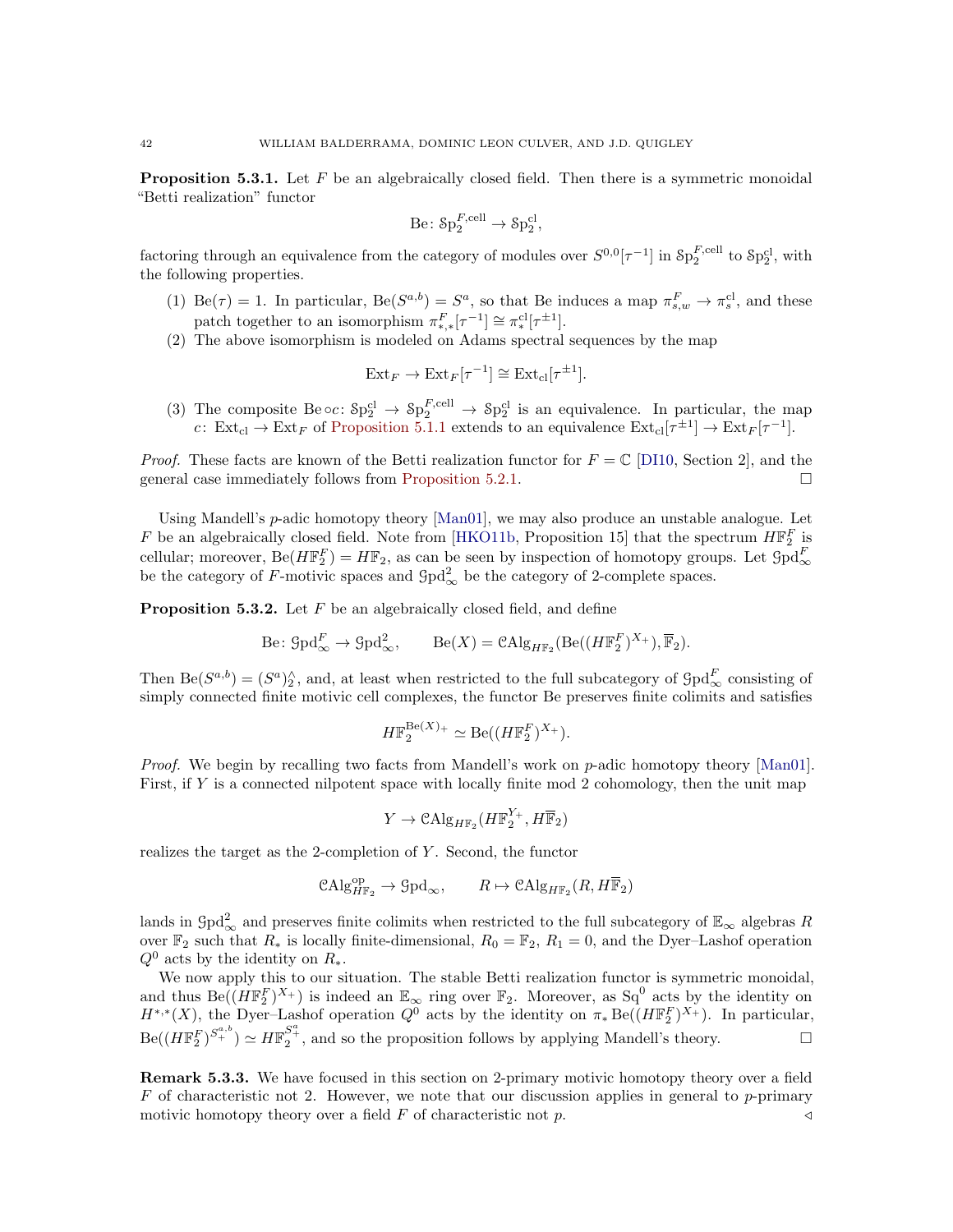#### 6. The motivic Hopf invariant one problem

<span id="page-42-0"></span>In this section, we formulate and discuss motivic analogues of the Hopf invariant one problem. The material in this section is not needed for [Section 7.](#page-45-0)

Recall the following conventions from [Section 1.4.](#page-9-1) First,  $H^*$  and  $H^{*,*}$  always refer to reduced ordinary and motivic mod 2 cohomology. Second, we write e.g.  $H^*(X_+)$  for the unreduced cohomology of a space X. Third, we use homological grading even for cohomology classes, in the sense that if  $x \in H^a(X)$  then we say  $|x| = -a$ .

6.1. The unstable Hopf invariant one problem. Classically, Adams' determination of the permanent cycles in  $\text{Ext}_{\text{cl}}^1$  resolved the Hopf invariant one problem. The Hopf invariant one problem may be formulated motivically using the following.

**Definition 6.1.1.** Let  $f: S^{2a-1,2b} \to S^{a,b}$  be an unstable map between motivic spheres; in particular,  $a \ge b \ge 0$  and  $a \ge 1$ . Write  $C(f)$  for the cofiber of f. The map f vanishes in mod 2 motivic cohomology for degree reasons, and thus

$$
H^{*,*}(C(f)_+) \cong \mathbb{M}^F\{1, x, y\}
$$

as M<sup>F</sup>-modules, where  $|x| = (-a, -b)$  and  $|y| = (-2a, -2b)$ . Say that f has Hopf invariant one if  $x^2 = y$ ,

i.e. if  $H^{*,*}(C(f)_+) \cong \mathbb{M}^F[x]/(x^3)$ ; otherwise  $x^2 = 0$  and f has Hopf invariant zero. △

The unstable motivic Hopf invariant one problem is then the following question.

<span id="page-42-4"></span>Question 6.1.2. For which  $(a, b)$  does there exist a map  $f: S^{2a-1,2b} \to S^{a,b}$  of Hopf invariant 1?  $\triangleleft$ 

This turns out to mostly reduce to the classical case, by way of the following.

<span id="page-42-2"></span>**Lemma 6.1.3.** Let  $f: S^{2a-1,2b} \to S^{a,b}$  be an unstable F-motivic map. Then f has Hopf invariant one if and only if its base change to an algebraic closure of  $F$  is of Hopf invariant one.

*Proof.* This is immediate from the definitions.  $\square$ 

<span id="page-42-3"></span>**Proposition 6.1.4.** Suppose that  $F$  is algebraically closed, and fix an unstable  $F$ -motivic map  $f: S^{2a-1,2b} \to S^{a,b}$  of Hopf invariant one. Then the Betti realization (see [Proposition 5.3.2\)](#page-41-0) of f is an odd multiple of  $\eta$ ,  $\nu$ , or  $\sigma$ . In particular,  $a \in \{2, 4, 8\}$ .

*Proof.* By [Lemma 6.1.3,](#page-42-2) we may as well suppose that F is algebraically closed. Let  $C(f)$  denote the cofiber of f and  $C(\text{Be}(f))$  the cofiber of  $\text{Be}(f)$ . Then  $\text{Be}(C(f)) = C(\text{Be}(f))$  by [Proposition 5.3.2,](#page-41-0) and thus  $H^*(C(\text{Be}(f))_+) = H^*(\text{Be}(C(f))_+) = \mathbb{F}_2[x]/(x^3)$  with  $|x| = -a$ . In other words, the map between 2-completed spheres  $\text{Be}(f): S^{2a-1} \to S^a$  has Hopf invariant one. The proposition now follows from Adams' resolution of the Hopf invariant one problem [\[Ada60\]](#page-59-2).

[Proposition 6.1.4](#page-42-3) is not a complete answer to [Question 6.1.2,](#page-42-4) as we have not given any bounds on b, nor have we discussed the existence of maps of Hopf invariant one. Although we will not end up with a complete answer in general, there is more we can say. Before this, we recall what information is encoded in the 1-line of the F-motivic Adams spectral sequence.

<span id="page-42-1"></span>6.2. The stable Hopf invariant one problem. [Question 6.1.2](#page-42-4) can be rephrased as asking when there exists an unstable 2-cell complex, with cells in dimension  $(a, b)$  and  $(2a, 2b)$ , such that in cohomology the bottom cell squares to the top cell. In the stable category, one no longer has cup-squares; instead, one has Steenrod operations. Thus we may consider the stable motivic Hopf invariant one problem to be the following question.

<span id="page-42-5"></span>Question 6.2.1. What  $A^F$ -modules arise as the cohomology of 2-cell complexes? In particular, for which  $(a, b)$  does there exist a 2-cell complex, with cells in dimensions  $(0, 0)$  and  $(a, b)$  and attaching map vanishing in mod 2 motivic cohomology, such that  $H^{*,*}X = \mathbb{M}^F\{x,y\}$  is not split as an  $\mathcal{A}^F$ -module?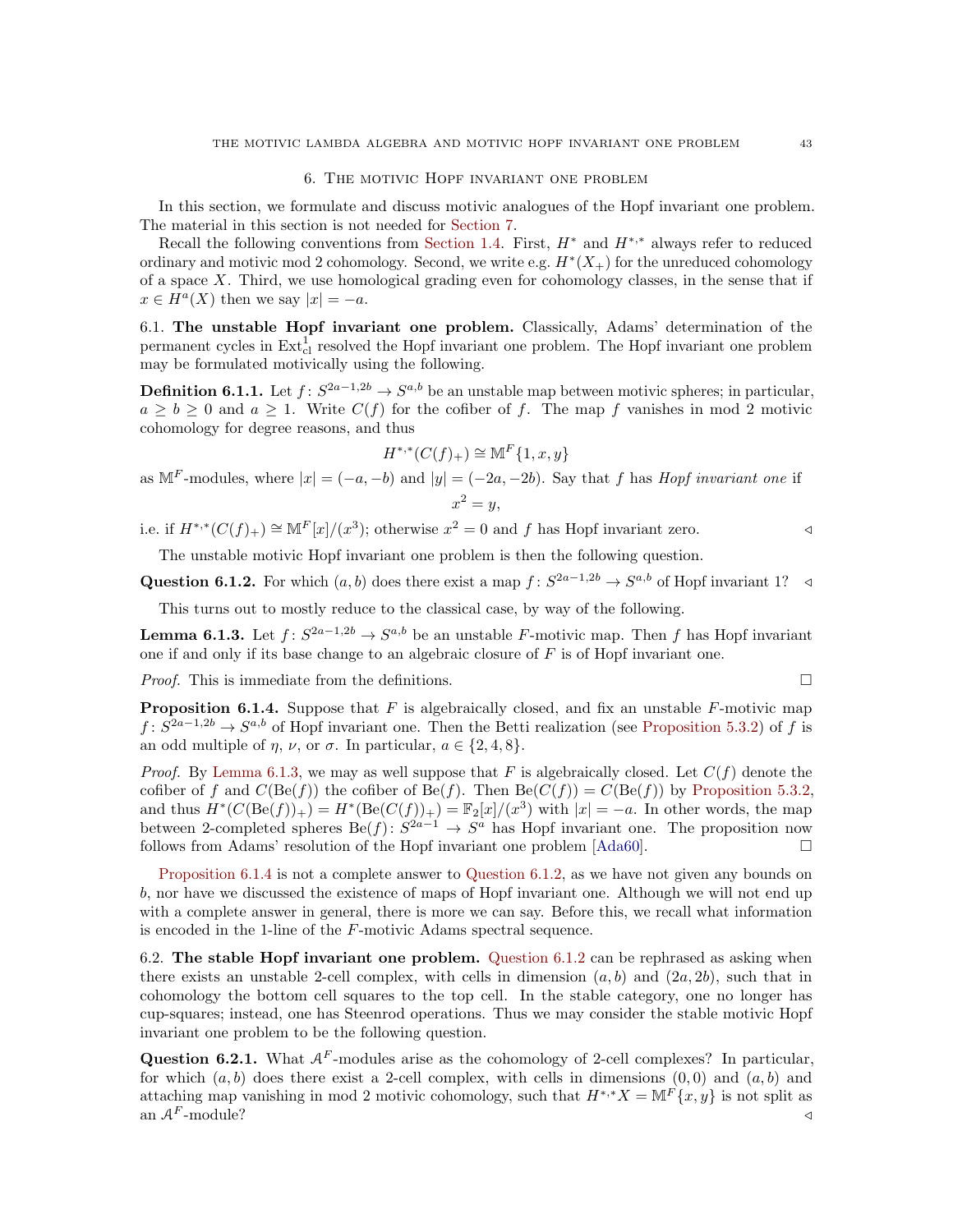This is a particular case of the *realization problem* for  $A<sup>F</sup>$ -modules, and is exactly what the 1-line of the F-motivic Adams spectral sequence encodes. By definition,  $Ext_F$  classifies  $A^F$ -module extensions of  $\mathbb{M}^F$  by  $\mathbb{M}^F$ . In particular, a class  $\epsilon \in \text{Ext}_F^{a-1,1,b}$  classifies an extension of the form

$$
0 \to \mathbb{M}^F\{y\} \to E \to \mathbb{M}^F\{x\} \to 0
$$

with  $|x| = (0,0)$  and  $|y| = (-a,-b)$ . Such an extension always splits as an MF-module, i.e.  $E \cong \mathbb{M}^F\{x, y\}$  as  $\mathbb{M}^F$ -modules. It splits as an  $\mathcal{A}^F$ -module if and only if  $\epsilon = 0$ . The relation between [Question 6.2.1](#page-42-5) and the 1-line of the F-motivic Adams spectral sequence may now be summarized in the following standard proposition.

**Proposition 6.2.2.** Fix a class  $\epsilon \in \text{Ext}_{F}^{a-1,1,b}$ , corresponding to an extension E as above. Then the following are equivalent:

- (1) There is stable 2-cell complex C with cells in dimensions  $(0,0)$  and  $(a, b)$  such that  $H^{*,*}C \cong E$ .
- (2) The class  $\epsilon$  is a permanent cycle in the F-motivic Adams spectral sequence, and thus detects a stable class  $\alpha \in \pi_{a-1,b}^F$ .

Explicitly, if  $\epsilon \in \text{Ext}_{F}^{a-1,1,b}$  detects  $\alpha \in \pi_{a-1,b}^{F}$ , then the cofiber  $C(\alpha)$  satisfies  $H^{*,*}C(\alpha) \cong E$ ; and if C is a stable 2-cell complex with  $H^{*,*}C = E$ , then the fiber of the inclusion  $S^{0,0} \to C$  is a map  $\alpha \colon S^{a-1,b} \to S^{0,0}$  detected by  $\epsilon \in \text{Ext}_{F}^{a-1,1,b}$ .

As we will see in [Section 7,](#page-45-0) the 1-line of the F-motivic Adams spectral sequence is already quite rich, and strongly depends on the base field  $F$ . Thus in considering the stable Hopf invariant one problem, one may not reduce to the case where  $F$  is algebraically closed, unlike in the unstable case.

## 6.3. Relation between the unstable and stable motivic Hopf invariant one problems. We may now relate the unstable and stable questions, [Question 6.1.2](#page-42-4) and [Question 6.2.1.](#page-42-5)

<span id="page-43-1"></span>**Proposition 6.3.1.** Let  $f: S^{2a-1,2b} \to S^{a,b}$  be a map of Hopf invariant one. Then the associated stable class  $\alpha \in \pi_{a-1,b}^F$  is detected by a permanent cycle in  $\text{Ext}_F^{a-1,1,b}$  which, after base change to the algebraic closure of  $F$ , is one of the following:

h<sub>1</sub>,  $\tau h_1$ ,  $h_2$ ,  $\tau h_2$ ,  $\tau^2 h_2$ ,  $h_3$ ,  $\tau h_3$ ,  $\tau^2 h_3$ ,  $\tau^3 h_3$ ,  $\tau^4 h_3$ .

In particular, if  $\text{Ext}_{F}^{a-1,1,b}$  does not contain any such permanent cycle, then there is no map  $f: S^{2a-1,2b} \to S^{a,b}$  of Hopf invariant one.

*Proof.* By [Lemma 6.1.3,](#page-42-2) we may suppose that  $F$  itself is algebraically closed. By stabilizing [Proposition 6.1.4,](#page-42-3) we find that  $Be(\alpha)$  is detected by  $h_1, h_2$ , or  $h_3$  in  $Ext^1_{cl}$ . Recall from [Proposition 5.3.1](#page-40-5) that Betti realization is modeled on Adams spectral sequences by the map

$$
Ext_F \to Ext_F[\tau^{-1}] \cong Ext_{\text{cl}}[\tau^{\pm 1}].
$$

In particular, the structure of  $Ext_F$  (see [Proposition 4.2.1\)](#page-29-0) implies that  $\alpha$  must be detected by a permanent cycle in  $\text{Ext}_F$  of the form  $\tau^n h_1$ ,  $\tau^n h_2$ , or  $\tau^n h_3$  for some  $n \geq 0$ . As f is an unstable map, this class must have nonnegative weight, reducing to the listed classes.  $\Box$ 

<span id="page-43-0"></span>Remark 6.3.2. Our method of relating the unstable motivic Hopf invariant one problem to the stable motivic Hopf invariant one problem, going through the "Betti realization" functors of [Section 5.3,](#page-40-2) may seem somewhat roundabout. This route was taken for the following reason. Recall the classical story. If  $f: S^{2a-1} \to S^a$  is a map of Hopf invariant 1, then  $H^*(C(f)_+) = \mathbb{F}_2[x]/(x^3)$  with  $|x| = -a$ . T hat  $H^*(C(f))$  is nonsplit as a  $\mathcal{A}^{cl}$ -module, and thus the associated stable class  $\alpha \in \pi_{a-1}^{cl}$  is detected in Ext<sub>cl</sub>, follows from the instability condition  $Sq^{a}(x) = x^{2}$ .

Motivically, the analogous instability condition asserts that if X is a motivic space and  $x \in$  $H^{2a,a}(X_+)$ , then  $Sq^a(x) = x^2$  [\[Rio12,](#page-61-24) Proposition 4.4.3]. Now suppose that  $f: S^{2a-1,2b} \to S^{a,b}$  is an unstable map of Hopf invariant one, and write  $H^{*,*}(C(f)_+) = \mathbb{M}^F[x]/(x^3)$  with  $|x| = (-a, -b)$ . If a is even and  $b \le a/2$ , then one may set  $c = a/2 - b$  and deduce  $Sq^a(\tau^c x) = \tau^{2c} x^2$ , so that  $H^{*,*}(C(f))$ is not split as a  $A<sup>F</sup>$ -module. If a is odd, then one may argue by appealing to an integral motivic Hopf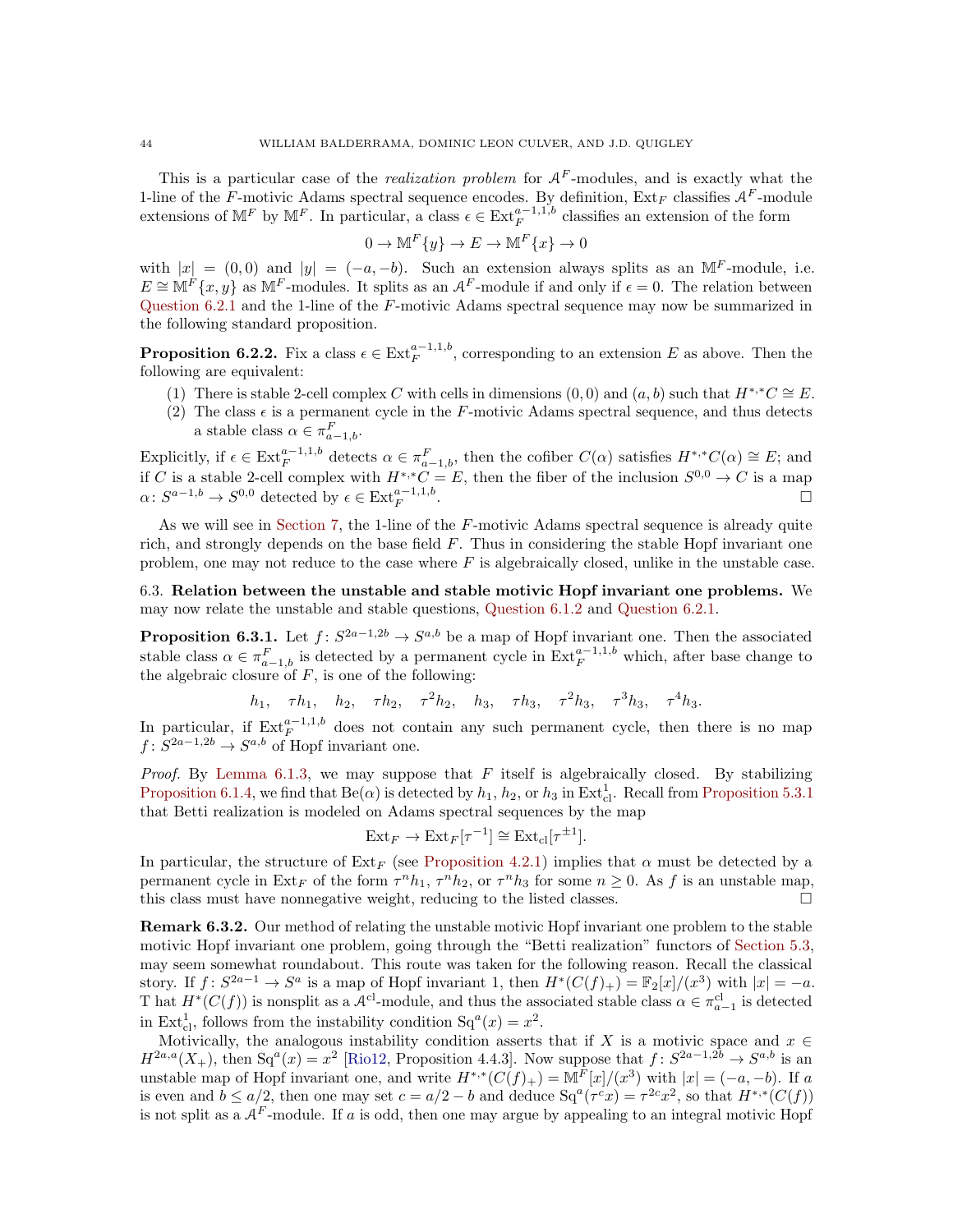invariant and graded commutativity, as in the classical case. Thus it is to rule out the possibility of a map  $f: S^{2a-1,2b} \to S^{a,b}$  of Hopf invariant one with  $b > a/2$  that we have taken our approach.  $\triangleleft$ 

Our computations in [Section 7](#page-45-0) show, for a variety of base fields  $F$ , when  $\text{Ext}_{F}^{1}$  contains a permanent cycle whose image over the algebraic closure is one of the classes listed in [Proposition 6.3.1,](#page-43-1) yielding various nonexistence results. To obtain existence results, we must recall how maps of Hopf invariant one arise.

<span id="page-44-2"></span>6.4. Geometric applications. Adams' resolution of the classical Hopf invariant one problem had geometric consequences; notably, it implied that the only spheres which admit H-space structures are the spheres  $S^0$ ,  $S^1$ ,  $S^3$ , and  $S^7$ . It makes sense to ask for the motivic analogue of this, i.e. to ask which spheres  $S^{a,b}$  admit H-space structures.

This question is in some sense geometric, but we can also ask for something even more concrete. The spheres  $S^{a,b}$  are certain sheaves on the Nisnevich site of smooth F-schemes, and so it is reasonable to ask when  $S^{a,b}$  is in fact represented by a smooth F-scheme. This question was raised and studied by Asok–Doran–Fasel in [\[ADF17\]](#page-60-22); in particular, they produce explicit smooth affine schemes representing  $S^{a,\lceil a/2 \rceil}$ , as well as prove that  $S^{a,b}$  is not represented by a smooth scheme for  $a > 2b$ . Motivated by this, we are led to ask the following question.

**Question 6.4.1.** For what pairs  $(a, b)$  is  $S^{a,b}$  a motivic H-space? Of these, when is it represented by a smooth  $F$ -scheme which admits a unital product?  $\triangleleft$ 

Classically, the connection between the  $H$ -space structures and the Hopf invariant one problem is via the Hopf construction. This construction may also be carried out in the motivic category, and has been studied in this context by Dugger–Isaksen [\[DI13\]](#page-60-14). We recall the key points.

**Definition 6.4.2.** [\[DI13,](#page-60-14) Definition C.1] Let X, Y, and Z be pointed spaces, and let  $h: X \times Y \rightarrow Z$ be a pointed map. The *Hopf construction of h* is the map  $H(h) : X \star Y \to \Sigma Z$  obtained by taking homotopy colimits of the rows of the diagram



Here,  $\star$  is the join. Note that  $S^{a,b} \star S^{c,d} \simeq S^{a+c+1,b+d}$ ; thus the Hopf construction may be used to construct maps between motivic spheres. Using the theory of Cayley–Dickson algebras, Dugger–Isaksen [\[DI13,](#page-60-14) Section 4] used this to define motivic Hopf maps  $\eta \in \pi_{1,1}^F$ ,  $\nu \in \pi_{3,2}^F$ , and  $\sigma \in \pi_{7,4}^F$ . As noted in [\[DI13,](#page-60-14) Remark 4.14], these motivic Hopf maps have Hopf invariant one. This is a general property of the Hopf construction, which we may summarize in the following.

<span id="page-44-0"></span>**Lemma 6.4.3.** If  $\mu: S^{a-1,b} \times S^{a-1,b} \to S^{a-1,b}$  is an *H*-space product, then its Hopf construction  $H(\mu): S^{2a-1,2b} \to S^{a,b}$  has Hopf invariant one.

Proof. The proof of the analogous fact for topological spaces [\[Ste62,](#page-61-31) Section I.5] extends to motivic spaces. We summarize the key points.

A pointed map  $f: S^{a-1,b} \times S^{a-1,b} \to S^{a-1,b}$  of motivic spaces is said to have *degree*  $(\alpha, \beta)$  if  $f|_{S^{a-1,b}\times\{p_2\}}$  has degree  $\alpha$  and  $f|_{\{p_1\}\times S^{a-1,b}}$  has degree  $\beta$ .<sup>[10](#page-44-1)</sup> Since  $\mu$  is an H-space product, its restrictions to  $S^{a-1,b} \times \{p_2\}$  and  $\{p_1\} \times S^{a-1,b}$  are homotopic to the identity, so  $\mu$  has degree  $(1,1)$ . The lemma follows by showing that, more generally, the integral Hopf invariant, defined in the evident way, of the Hopf construction of a map of degree  $(\alpha, \beta)$  is  $\alpha \cdot \beta$ .

Steenrod–Epstein's proof of [\[Ste62,](#page-61-31) Lemma 5.3] carries over to the motivic setting to complete the proof. The main point is that Steenrod–Epstein work with particular models of the cone, join,

 $\triangleleft$ 

<span id="page-44-1"></span><sup>&</sup>lt;sup>10</sup>Here, we define the degree of a map  $f: S^{a-1,b} \to S^{a-1,b}$  to be the induced map in integral motivic cohomology.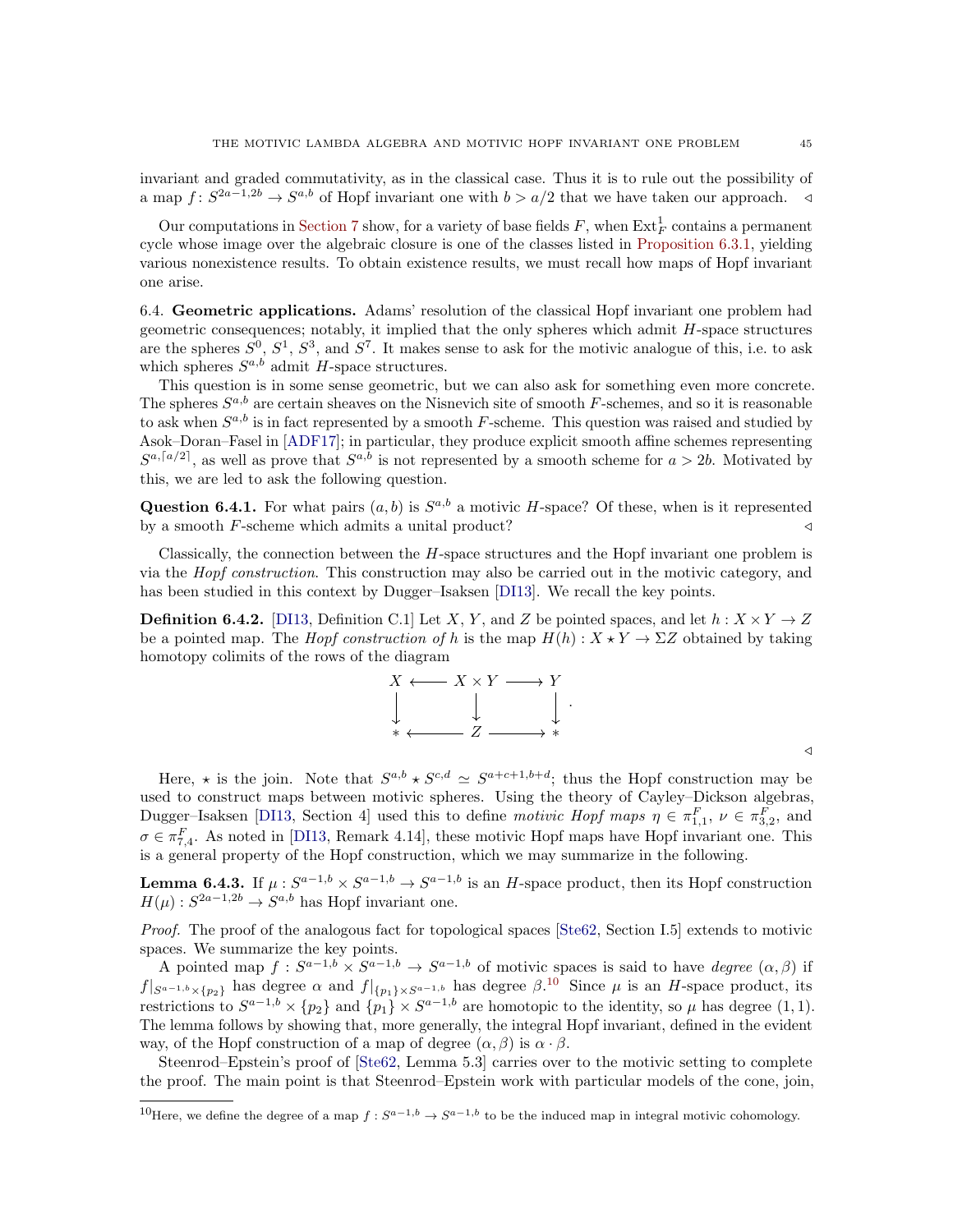homotopy cofiber, and suspension in their proof, but any model would work, as all of their statements only depend on the homotopy types of the relevant spaces and homotopy classes of the relevant maps.

More precisely, with notation as in their proof, one may replace  $E_1, E_2, E_+$ , and  $E_$  by the cones on  $S_1$ ,  $S_2$ ,  $S$ , and  $S$ , respectively, to avoid any potential point-set issues. In particular, one regards  $E_1, E_2, E_+$ , and  $E_-\$ as suspension data in the sense of [\[DI13,](#page-60-14) Remark 2.9] for the various suspensions appearing in the Hopf construction. In this language, the identifications of various pushouts in the proof of [\[Ste62,](#page-61-31) Lemma 5.3] are examples of induced orientations [\[DI13,](#page-60-14) Remark 2.10]. The proof carries through unchanged with these new choices of  $E_1, E_2, E_+$ , and  $E_-$ .

We can now summarize what is known in the following.

S

<span id="page-45-1"></span>**Theorem 6.4.4.** A motivic sphere is represented by a smooth  $F$ -scheme admitting a unital product if and only if it is one of the following:

$$
S^{1,1}, \qquad S^{3,2}, \qquad S^{7,4}.
$$

In addition to the motivic spheres listed above, the following motivic spheres admit  $H$ -space structures:

$$
S^{1,0}, \qquad S^{3,0}, \qquad S^{7,0}.
$$

The only other motivic spheres that could posibly admit H-space structures are the following:

$$
S^{3,1}
$$
,  $S^{7,3}$ ,  $S^{7,2}$ ,  $S^{7,1}$ ;

moreover, an H-space structure on such a sphere produces a permanent cycle in  $Ext_F$  whose image over the algebraic closure is  $\tau h_2$ ,  $\tau h_3$ ,  $\tau^2 h_3$ , or  $\tau^3 h_3$  respectively.

*Proof.* That the spheres  $S^{0,0}, S^{1,1}, S^{3,2}$ , and  $S^{7,4}$  are represented by smooth F-schemes admitting a unital product is given by work of Dugger–Isaksen [\[DI13\]](#page-60-14). The spheres  $S^{1,0}$ ,  $S^{3,0}$ , and  $S^{7,0}$  are the images of  $S^1$ ,  $S^3$ , and  $S^7$ , respectively, under the unstable constant functor from spaces to motivic spaces, and so inherit H-space structures from their classical structures. That all the spheres listed are the only spheres which may admit H-space structures follows from [Lemma 6.4.3](#page-44-0) and [Proposition 6.3.1,](#page-43-1) as does the final claim concerning the F-motivic Adams spectral sequence. Finally, Asok–Doran–Fasel prove in [\[ADF17,](#page-60-22) Proposition 2.3.1] that if  $S^{a-1,b}$  is represented by a smooth F-scheme, then necessarily  $2b \ge a - 1$ , and the only possible H-spaces satisfying this are  $S^{0,0}$ ,  $S^{1,1}$ ,  $S^{3,2}$ , and  $S^{7,4}$  as listed.

We note the following special case.

**Corollary 6.4.5.** Suppose there is an R-motivic map  $f: S^{2a-1,2b} \to S^{a,b}$  of Hopf invariant one. Then  $(a, b)$  is one of

 $(1, 0),$   $(2, 1),$   $(4, 2),$   $(8, 4),$   $(2, 0),$   $(4, 0),$   $(8, 0).$ 

Moreover, all of these are realized, and in fact

$$
S^{0,0}
$$
,  $S^{1,1}$ ,  $S^{3,2}$ ,  $S^{7,4}$ ,  $S^{1,0}$ ,  $S^{3,0}$ ,  $S^{7,0}$ 

are all the R-motivic spheres admitting H-space structures.

*Proof.* This is immediate from [Theorem 6.4.4,](#page-45-1) either appealing to the fact that  $Ext_{\mathbb{R}}$  vanishes in the degrees detecting the remaining possibilities, or else noting that the real points of  $S^{a,b}$  are  $S^{a-b}$ , so that if  $S^{a,b}$  is an H-space then  $a - b \in \{0, 1, 3, 7\}$ .

#### 7. The 1-line of the motivic Adams spectral sequence

<span id="page-45-0"></span>We now analyze the 1-line of the F-motivic Adams spectral sequence. We begin in [Section 7.1](#page-46-0) by explaining how to read off the structure of  $Ext_F$  for various fields F from our computation of  $Ext_{\mathbb{R}}$ . After some additional preliminaries in [Section 7.2,](#page-47-1) we give a direct motivic analogue of the classical differentials in [Section 7.3,](#page-47-2) proving  $d_2(h_{a+1}) = (h_0 + \rho h_1)h_a^2$  for  $a \ge 3$  over arbitrary base fields. We then proceed to give more detailed information about the 1-line for the particular fields  $F$  of the form  $\mathbb{R}, \mathbb{F}_q$  with q an odd prime-power,  $\mathbb{Q}_p$  with p any prime, and  $\mathbb{Q}$ .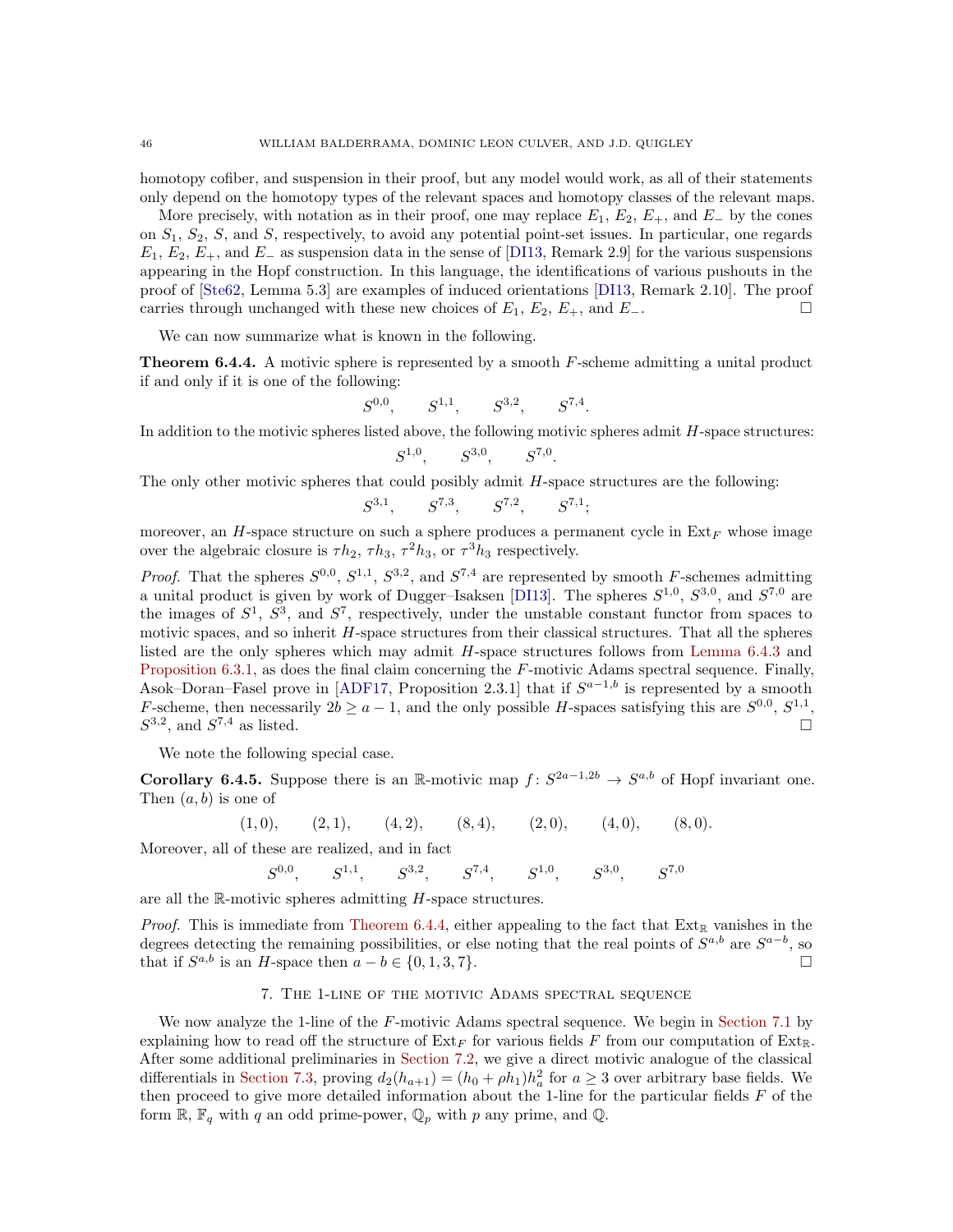<span id="page-46-0"></span>7.1. Computing Ext<sub>F</sub>. As a general rule, Ext<sub>F</sub> is largely understood once  $\mathbb{M}^F$  and Ext<sub>R</sub> are both understood. Rather than formulate a precise statement, let us just describe  $Ext_F$  for the various particular fields F we shall encounter, namely those described in [Example 2.2.1](#page-14-2) as well as  $F = \mathbb{Q}$ .

Recall from [Remark 2.3.2](#page-17-3) that for any field F, we may view  $\mathbb{M}^F$  as an  $\mathcal{A}^{\mathbb{R}}$ -module, and there is an isomorphism

$$
\mathrm{Ext}_F\cong \mathrm{Ext}_{\mathcal{A}^{\mathbb{R}}}(\mathbb{M}^{\mathbb{R}},\mathbb{M}^F).
$$

Thus, the main point is to understand  $\mathbb{M}^F$  as a  $\mathcal{A}^{\mathbb{R}}$ -module, and this is in fact determined by  $\mathbb{M}_0^F$  as an  $\mathbb{F}_2[\rho]$ -module. For the examples of interest, we have the following. Abbreviate

$$
\mathbb{M} = \mathbb{F}_2[\tau, \rho], \qquad \mathbb{M}_{(r)} = \mathbb{M}/(\rho^r).
$$

<span id="page-46-2"></span>**Lemma 7.1.1.** As  $A^{\mathbb{R}}$ -modules, we have the following.

- (1) If  $F = \mathbb{R}$ , then  $\mathbb{M}^F = \mathbb{M}$ .
- (2) If  $F = \overline{F}$  is algebraically closed, then  $\mathbb{M}^F = \mathbb{M}_{(1)}$ .
- (3) If  $F = \mathbb{F}_q$  with  $q \equiv 1 \pmod{4}$ , then  $\mathbb{M}^F = \mathbb{M}_{(1)}\{1, u\}.$
- (4) If  $F = \mathbb{F}_q$  with  $q \equiv 3 \pmod{4}$ , then  $\mathbb{M}^F = \mathbb{M}_{(2)}$ .
- (5) If  $F = \mathbb{Q}_p$  with  $p \equiv 1 \pmod{4}$ , then  $\mathbb{M}^F = \mathbb{M}_{(1)}\{1, \pi, u, \pi u\}.$
- (6) If  $F = \mathbb{Q}_p$  with  $p \equiv 3 \pmod{4}$ , then  $\mathbb{M}^F = \mathbb{M}_{(2)}(1, \pi)$ .
- (7) If  $F = \mathbb{Q}_2$ , then  $\mathbb{M}^F = \mathbb{M}_{(3)}\{1\} \oplus \mathbb{M}_{(1)}\{u, \pi\}.$
- (8) If  $F = \mathbb{Q}$ , then  $\mathbb{M}^{\mathbb{Q}} = \mathbb{M}{1} \oplus \mathbb{M}_{(1)}{2} \oplus \mathbb{M}_{(1)}{p|, a_p : p \equiv 1 \ (4)} \oplus \mathbb{M}_{(2)}{u_p : p \equiv 3 \ (4)}.$

*Proof.* All but the case  $F = \mathbb{O}$  may be read off the examples listed in [Example 2.2.1.](#page-14-2) When  $F = \mathbb{O}$ , the ring  $\mathbb{M}^{\mathbb{Q}}$  is described by Ormsby–Østvær in [\[OØ13,](#page-61-18) Propositions 5.3 and 5.4], following work of Milnor [\[Mil70\]](#page-61-32). Our description may be read off this upon setting  $u_p = [p] + \rho$  for  $p \equiv 3 \pmod{4}$ .

For  $r \geq 0$ , define

$$
\operatorname{Ext}_{(r)} = \operatorname{Ext}_{\mathcal{A}^{\mathbb{R}}}(\mathbb{M}, \mathbb{M}_{(r)}) = H_*(\Lambda^{\mathbb{R}}/(\rho^r)).
$$

The  $\mathbb{F}_2[\rho]$ -module structure of  $\text{Ext}_{(r)}$  may be easily computed from  $\text{Ext}_{\mathbb{R}}$  via the long exact sequence associated to the cofiber of  $\rho^r$ . Even less work is necessary when Ext<sub>R</sub> has been computed by some method compatible with the  $\rho$ -Bockstein spectral sequence such as ours; see in particular [Remark 4.1.5.](#page-29-2) Thus [Theorem 4.2.12](#page-34-0) allows us to read off  $\text{Ext}_{(r)}^f$  for  $f \leq 2$ , as well as the image of  $\text{Ext}_{\mathbb{R}}^3 \to \text{Ext}_{(r)}^3$ . This does not give the entirety of  $\text{Ext}_{(r)}^3$ ; however, we at least know that whatever remains is generated by classes which appear in the  $\rho$ -Bockstein spectral sequence as  $\rho^k \alpha$  with  $\alpha \in \text{Ext}_{(1)}^3$  and  $k < r$ , and this is enough information for our purposes.

[Lemma 7.1.1](#page-46-2) describes for various  $F$  how  $Ext_F$  may be written as a direct sum of copies of various  $\text{Ext}_{(r)}$ . For example,  $\text{Ext}_{\mathbb{Q}_2} = \text{Ext}_{(3)}\{1\} \oplus \text{Ext}_{(1)}\{u,\pi\}$ . We may use this to prove a Hasse principle for  $Ext_{\mathbb{O}}$ .

#### <span id="page-46-3"></span>Lemma 7.1.2. The map

 $\mathbb{M}^{\mathbb{Q}} \to \mathbb{M}^{\mathbb{Q}_p}$ 

satisfies

$$
[p] \mapsto \pi, \qquad a_p \mapsto u\pi, \qquad u_p \mapsto \pi + \rho.
$$

Here, the first is relevant for  $p = 2$  or  $p \equiv 1 \pmod{4}$ , the second for  $p \equiv 1 \pmod{4}$ , and the third for  $p \equiv 3 \pmod{4}$ .

Proof. The behavior of these maps is described by Ormsby–Østvær in [\[OØ13,](#page-61-18) Proposition 5.3], following work of Milnor [\[Mil70\]](#page-61-32). Our description follows immediately; note we have defined  $u_p = [p] + \rho$  for  $p \equiv 3 \pmod{4}$ .

<span id="page-46-1"></span>Proposition 7.1.3. The Hasse map

$$
\operatorname{Ext}_{\mathbb{Q}} \to \operatorname{Ext}_{\mathbb{R}} \times \prod_{p} \operatorname{Ext}_{\mathbb{Q}_p}
$$

is injective.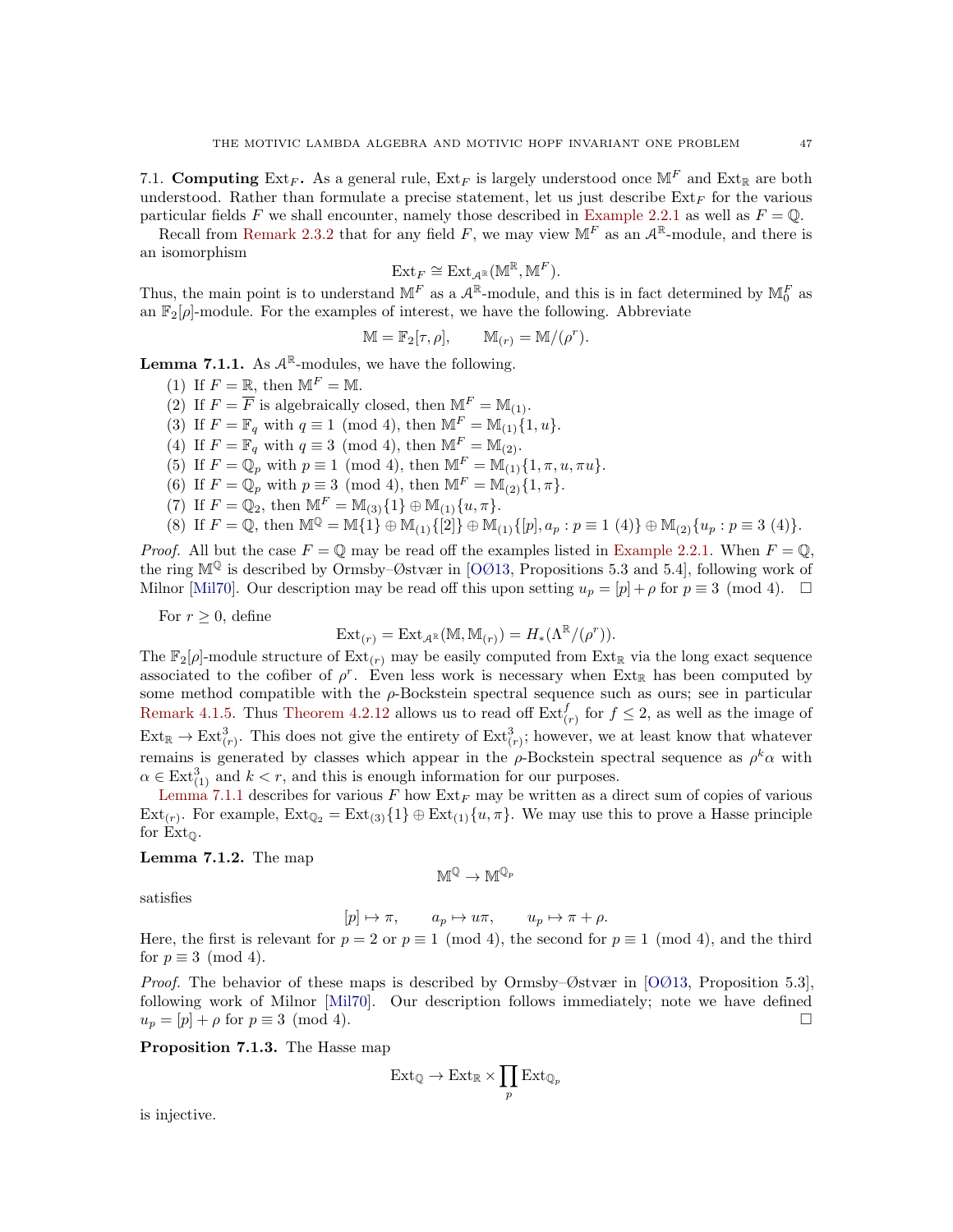Proof. By [Lemma 7.1.1,](#page-46-2) we have

$$
Ext_{\mathbb{Q}} = Ext_{\mathbb{R}} \oplus Ext_{(1)}\{[2]\} \oplus Ext_{(1)}\{[p], a_p : p \equiv 1 \pmod{4}\} \oplus Ext_{(2)}\{u_p : p \equiv 3 \pmod{4}\}.
$$

The summand  $Ext_{\mathbb{R}}$  maps isomorphically to  $Ext_{\mathbb{R}}$ , and the maps  $Ext_{\mathbb{Q}} \to Ext_{\mathbb{Q}_p}$  are determined by [Lemma 7.1.2.](#page-46-3) In particular, it is easily seen that the maps

$$
\operatorname{Ext}_{(1)}\{[2]\} \to \operatorname{Ext}_{\mathbb{Q}_2},
$$
  
\n
$$
\operatorname{Ext}_{(1)}\{[p], a_p\} \to \operatorname{Ext}_{\mathbb{Q}_p},
$$
  
\n
$$
\operatorname{Ext}_{(2)}\{u_p\} \to \operatorname{Ext}_{\mathbb{Q}_p}
$$

are all split injections, and the proposition follows.

The preceding discussion, together with our computation of  $Ext_{\mathbb{R}}$ , describes what we will need of  $Ext_F$  in low filtrations and arbitrary stem. So that we may rule out various higher differentials in low stems for degree reasons, we record the following.

**Lemma 7.1.4.** Ext<sub>(1)</sub> is given in stems  $s \leq 6$  by the following module:

$$
\mathbb{F}_2[\tau] \otimes (\mathbb{F}_2\{h_0^n : n \geq 0\} \oplus \mathbb{F}_2\{h_1, h_1^2, h_1^3, h_2, h_0h_1, h_2^2\}) \oplus \mathbb{F}_2[\tau]/(\tau)\{h_1^4, h_1^5, h_1^6\}.
$$

*Proof.* These groups have been computed by Dugger–Isaksen [\[DI10\]](#page-60-8).  $\Box$ 

<span id="page-47-1"></span>7.2. Existence of Hopf elements. Our computation of the F-motivic Adams differentials  $d_2(h_{a+1})$ will follow a similar patterns to Wang's computation of the corresponding classical Adams differentials [\[Wan67\]](#page-62-5) (differentials which were first computed by Adams [\[Ada60\]](#page-59-2)). This is an inductive argument, beginning with information about the Hopf elements which are known to exist. We record some of this information in this subsection.

Write  $\epsilon \in \pi_{0,0}^F$  for the class represented by the twist map  $S^{1,1} \otimes S^{1,1} \to S^{1,1} \otimes S^{1,1}$ .

<span id="page-47-3"></span>**Lemma 7.2.1.** Fix  $\alpha \in \pi_{a,b}^F$  and  $\beta \in \pi_{c,d}^F$ . Then there is an identity

$$
\alpha \cdot \beta = (-1)^{(a-b)(c-d)} \epsilon^{bd} \cdot \beta \cdot \alpha.
$$

Moreover,  $1 - \epsilon$  is detected in Ext<sub>F</sub> by  $h_0$  and 2 by  $h_0 + \rho h_1$ .

*Proof.* The claimed graded commutativity is given in [\[Mor04,](#page-61-1) Corollary 6.1.2]; see also [\[IØ19,](#page-61-6) Section 6.1] for a discussion. That  $1 - \epsilon$  is detected by  $h_0$  and 2 by  $h_0 + \rho h_1$  is noted in [\[IØ19,](#page-61-6) Remark  $6.3$ ].

<span id="page-47-4"></span>**Lemma 7.2.2.** For any field F, the class  $h_a$  is a permanent cycle for  $a \in \{0, 1, 2, 3\}$ .

*Proof.* The class  $h_0$  is a permanent cycle by [Lemma 7.2.1.](#page-47-3) In [\[DI13\]](#page-60-14), Dugger–Isaksen construct the motivic Hopf elements  $\eta$ ,  $\nu$ , and  $\sigma$ , and in [\[DI13,](#page-60-14) Remark 4.14] they indicate that these are detected by  $h_1$ ,  $h_2$ , and  $h_3$ , respectively; see also our discussion in [Section 6.4.](#page-44-2) Thus these classes must be permanent cycles.

<span id="page-47-2"></span><span id="page-47-0"></span>7.3. Nonexistence of Hopf elements. The purpose of this subsection is to prove the following.

**Theorem 7.3.1.** For an arbitrary base field  $F$  of characteristic not equal to 2, there are differentials of the form

$$
d_2(h_{a+1}) = (h_0 + \rho h_1)h_a^2
$$

in the F-motivic Adams spectral sequence, which are nonzero for  $a \geq 3$ .

<span id="page-47-5"></span>By naturality, it suffices to produce these differentials in the case where  $F$  is a prime field, i.e.  $F = \mathbb{F}_q$  or  $F = \mathbb{Q}$ , and when F is algebraically closed. Moreover, by the Hasse principal given in [Proposition 7.1.3,](#page-46-1) the case  $F = \mathbb{Q}$  may be deduced from the cases  $F = \mathbb{Q}_p$  and  $F = \mathbb{R}$  combined. All of these build on the case where  $F$  is algebraically closed, which may be treated as follows.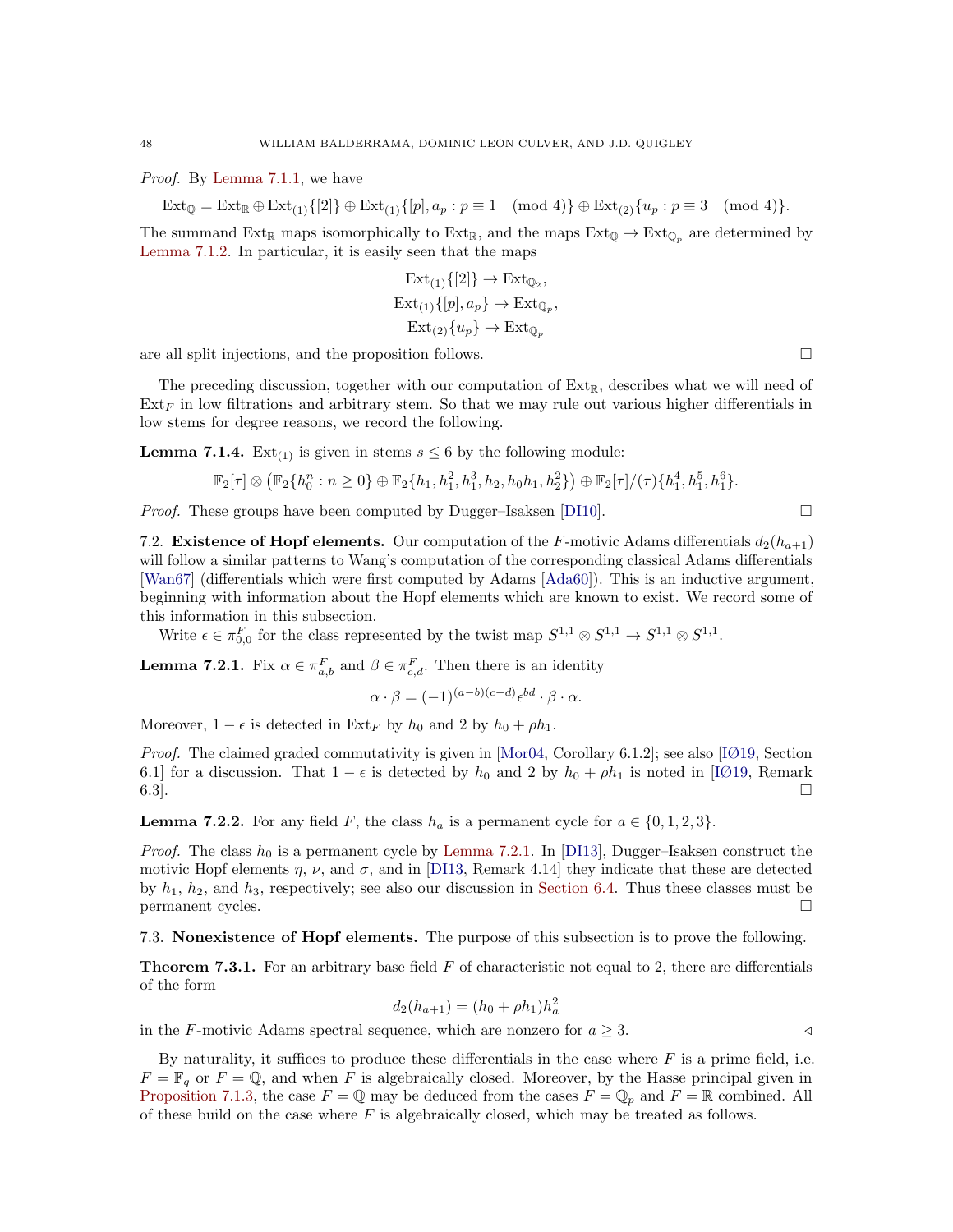**Proposition 7.3.2.** If  $F = \overline{F}$  is algebraically closed, then

$$
d_2(h_{a+1}) = h_0 h_a^2.
$$

This is nonzero for  $a \geq 3$ .

Proof. The corresponding classical differentials are known due to work of Adams [\[Ada60\]](#page-59-2). The proposition could be reduced to this by appealing to [Proposition 5.3.1;](#page-40-5) however, we shall instead proceed as follows.

In [\[Wan67,](#page-62-5) Section 3], Wang gives another proof of the classical differentials, combining only a minimal amount of homotopical input with a good understanding of  $Ext_{cl}$ . His argument may be applied essentially verbatim to produce the claimed  $\overline{F}$ -motivic differentials. It is this argument that may be adapted to work for other base fields, so to motivate our later computations let us recall this argument in full.

The proof proceeds by induction on a, where only the base case requires any homotopical input. Consider the base case  $a = 3$ . The class  $h_3$  is a permanent cycle, detecting the Hopf element  $\sigma$ ; see [Lemma 7.2.2.](#page-47-4) By [Lemma 7.2.1,](#page-47-3) we find that  $2\sigma^2 = 0$ . As 2 is detected by  $h_0$  over algebraically closed fields, it follows that  $h_0 h_3^2$  cannot survive the Adams spectral sequence. The structure of  $\text{Ext}_{\overline{F}}$ implies that  $d_2(h_4) = h_0 h_3^2$  is the only way for  $h_0 h_3^2$  to die.

Now, suppose we have produced the differential  $d_2(h_a) = h_0 h_{a-1}^2$  for some  $n \geq 4$ . The relation  $h_{a+1}h_a = 0$  together with the Leibniz rule implies

$$
0 = d_2(h_{a+1}h_a) = d_2(h_{a+1}) \cdot h_a + h_{a+1} \cdot d_2(h_a).
$$

Applying our inductive hypothesis and the relation  $h_{a+1} \cdot h_{a-1}^2 = h_a^3$ , this reduces to

$$
(d_2(h_{a+1}) + h_0 h_a^2) \cdot h_a = 0.
$$

The algebraic structure of  $\text{Ext}_{F}^{3}$  implies that  $d_2(h_{a+1}) \in \mathbb{F}_{2}\{h_0 h_a^2\}$ , so it suffices to verify that  $h_0 h_a^3 \neq 0$  for  $a \geq 4$ . This follows from Wang's computation [\[Wan67,](#page-62-5) Proposition 3.4] by comparison along the map  $\text{Ext}_F \to \text{Ext}_F[\tau^{-1}] \simeq \text{Ext}_{\text{cl}}[\tau^{\pm 1}]$ , and this concludes the proof.

The base step for the inductive argument given in [Proposition 7.3.2](#page-47-5) works for arbitrary base fields, but the inductive step falls apart. This inductive step relies on the algebraic fact that, when working over an algebraically close field, multiplication by  $h_a$  is injective on the degree of  $d_2(h_{a+1})$  for  $a \geq 4$ . Over other base fields, this fails for  $a = 4$ : this degree may contain elements of the form  $\omega h_1 h_4^2$  where  $\omega \in \text{Ext}_{F}^{-1,0,-1}$  is a sum of elements such as  $\rho, \pi$ , and  $u$ , and

$$
\omega h_1 h_4^2 \cdot h_4 = \omega h_1 \cdot h_4^3 = \omega h_1 \cdot h_3^2 \cdot h_5 = 0.
$$

Luckily, the inductive step fails only for  $a = 4$ ; once we have resolved  $d_2(h_5)$ , the remaining differentials will follow via the same argument. To resolve this differential, we proceed as follows.

<span id="page-48-0"></span>**Proposition 7.3.3.** Let F be a field of the form  $\mathbb{F}_q$  for q odd,  $\mathbb{Q}_p$  for any p, or R. Then there is a differential

$$
d_2(h_5) = (h_0 + \rho h_1)h_4^2
$$

in the F-motivic Adams spectral sequence.

*Proof.* When  $F = \mathbb{R}$ , we first make the following reduction. Observe that  $Ext_{\mathbb{R}}$  in the degree of  $d_2(h_5)$  is given by  $\mathbb{F}_2\{h_0h_4^2, \rho h_1h_4^2\}$ , and that neither of these classes are divisible by  $\rho^2$ . Thus it is sufficient to verify this differential in the Adams spectral sequence for the cofiber of  $\rho^2$ . By [\[BS20,](#page-60-23) Lemma 7.8], this cofiber is a ring spectrum, and so its Adams spectral sequence is multiplicative. Having made this reduction, the remainder of the argument is uniform in the given choices of  $F$ . For brevity of notation, in the following we shall write  $Ext_F$  for the object so named when  $F = \mathbb{F}_q$  or  $F = \mathbb{Q}_p$ , and write the same for  $Ext_{(2)}$  when  $F = \mathbb{R}$ .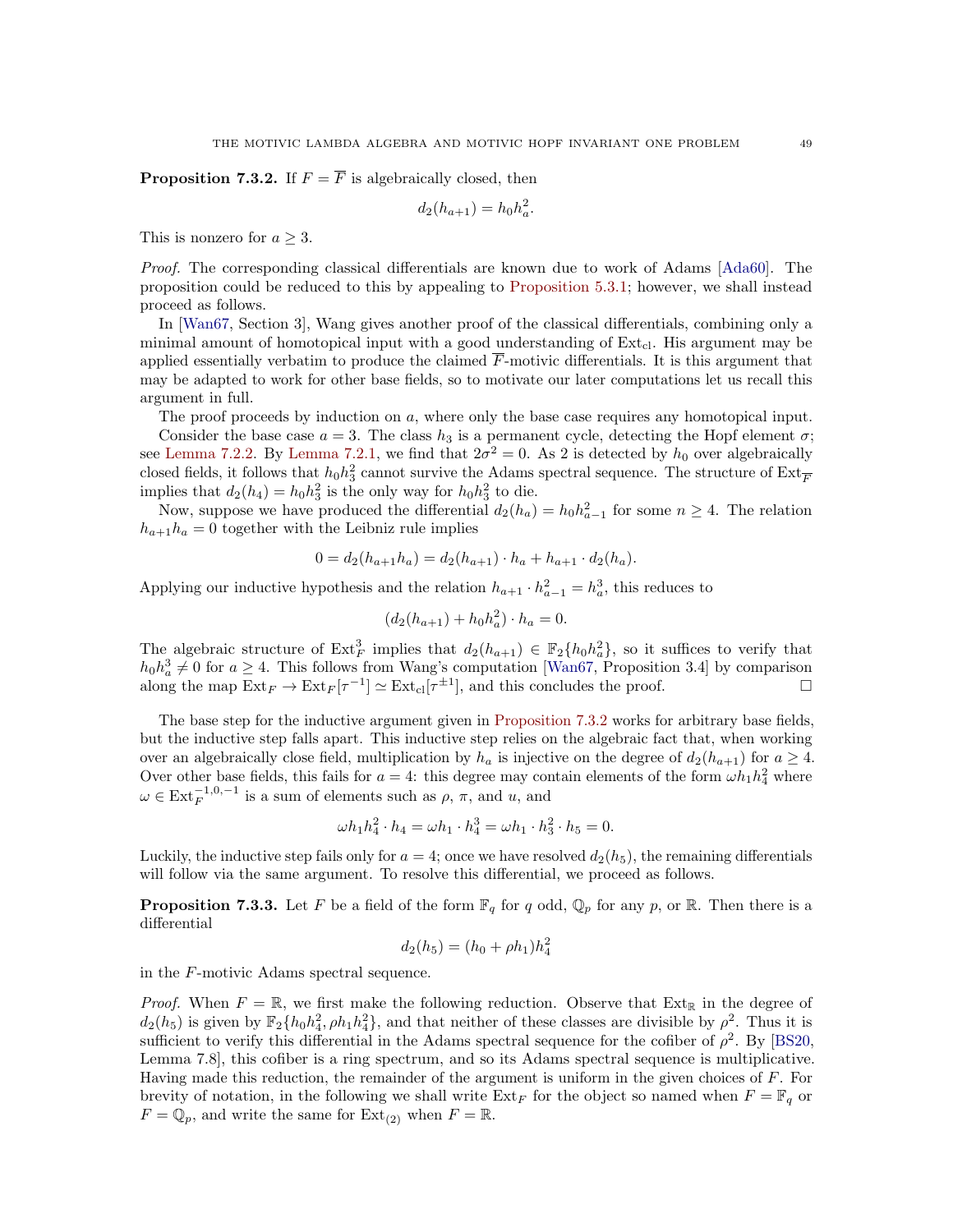First, observe that as  $\tau^4 \in \text{Ext}_{F}^0$ , the class  $\tau^{16}$  is a square and thus a  $d_2$ -cycle. As  $\tau^{16}$  acts injectively on  $\mathrm{Ext}^f_F$  for  $f \leq 3$ , it suffices to show

$$
d_2(\tau^{16}h_5) = (h_0 + \rho h_1)\tau^{16}h_4^2.
$$

Consider the Hurewicz map  $c: \pi_* \to \pi_{*,0}^F$ . Let  $\theta_4 \in \pi_{30}S^0$  be the Kervaire class, detected by  $h_4^2$  and satisfying  $2\theta_4 = 0$ . By [Proposition 5.1.1,](#page-39-2) we find that  $c(\theta_4)$  is detected by  $\tau^{16}h_4^2$ .<sup>[11](#page-49-0)</sup> As  $2 \cdot c(\theta_4) = 0$ , the class  $(h_0 + \rho h_1) \tau^{16} h_4^2$  cannot survive. The only possibility is that  $d_2(\tau^{16} h_4) = (h_0 + \rho h_1) \tau^{16} h_4^2$ , yielding the desired differential.

**Remark 7.3.4.** When  $F = \mathbb{R}$ , the differential  $d_2(h_5)$ , and in fact all the differentials  $d_2(h_{a+1})$ , may also be produced as follows. By comparison with  $\mathbb{C}$ , one finds  $d_2(h_5) \in h_0 h_4^2 + \mathbb{F}_2\{\rho h_1 h_4^2\}$ . Thus it suffices to verify that  $d_2(h_5)$  is not  $\rho$ -torsion. This is a consequence of the fact that the isomorphism  $\text{Ext}_{\mathbb{R}}[\rho^{-1}] \simeq \text{Ext}_{\text{dcl}}[\rho^{\pm 1}]$  [\[DI17,](#page-60-4) Theorem 4.1] commutes with Adams differentials.

We need just one more algebraic fact for the proof of [Theorem 7.3.1.](#page-47-0)

<span id="page-49-2"></span>**Lemma 7.3.5.** Let  $\omega \in \text{Ext}_{F}^{0}$  be nonzero. Then  $\omega h_1 h_a^3 \neq 0$  for all  $a \geq 5$ .

*Proof.* The class  $h_0 h_{a-1}^3$  is nonzero in Ext<sub>cl</sub> for  $a \geq 5$  by [\[Wan67,](#page-62-5) Proposition 3.4]. [Proposition 3.2.1](#page-25-1) gives an injection  $\text{Ext}_{\text{cl}} \to \text{Ext}_F$ , which extends by linearity to an injection  $\text{Ext}_F^0 \otimes_{\mathbb{F}_2} \text{Ext}_{\text{cl}} \to \text{Ext}_F$ . The class  $\omega h_1 h_a^3$  is the image of  $\omega \otimes h_0 h_{a-1}^3$  under this map, yielding the claim.

We may now give the following.

*Proof of [Theorem 7.3.1.](#page-47-0)* As discussed, it suffices to consider only the cases where  $F$  is of the form  $\mathbb{F}_q$  for some q odd,  $\mathbb{Q}_q$  for some q, or  $\mathbb{R}$ . So let F be one of these. We now induct on a, with base cases  $a = 3$  and  $a = 4$ .

First, consider the case  $a = 3$ . By [Lemma 7.2.2,](#page-47-4) the class  $h_3$  is a permanent cycle detecting the class  $\sigma$ . By [Lemma 7.2.1,](#page-47-3)  $2\sigma^2 = 0$ , and so  $(h_0 + \rho h_1)h_3^2$  must be the target of a differential.<sup>[12](#page-49-1)</sup> The only possibility is that  $d_2(h_4) = (h_0 + \rho h_1)h_3^2$ .

The case  $a = 4$  was handled in [Proposition 7.3.3.](#page-48-0)

Now, suppose inductively that we have produced the differential  $d_2(h_a) = (h_0 + \rho h_1)h_{a-1}^2$  for some  $a \geq 5$ . Combining the Leibniz rule with the relation  $h_{a+1}h_a = 0$ , we find

$$
0 = d_2(h_{a+1}h_a) = d_2(h_{a+1})h_a + h_{a+1}d_2(h_a).
$$

Applying our inductive hypothesis and the relation  $h_{a+1}h_{a-1}^2 = h_a^2$ , we find

$$
(d_2(h_{a+1}) + (h_0 + \rho h_1)h_a^2)h_a = 0.
$$

It follows that  $d_2(h_{a+1}) = (h_0 + \rho h_1)h_a^2 + x$  where x is some class killed by  $h_a$ . The only classes in this degree are  $h_0h_a^2$  and those of the form  $\omega h_1h_a^2$  where  $\omega \in \text{Ext}_F^0$ . By comparison with  $\overline{F}$ , we find that x must be zero or a nonzero class of the form  $\omega h_1 h_a^2$  with  $\omega \in \text{Ext}_F^{-1,0,-1}$ . As  $a \ge 5$ , [Lemma 7.3.5](#page-49-2) implies that none of the latter are killed by  $h_a$ . Thus  $x = 0$ , yielding the desired differential.

This concludes our uniform analysis of differentials out of  $Ext_F^1$ . The rest of this section is dedicated to studying the 1-line in more detail for particular fields F.

<span id="page-49-0"></span><sup>&</sup>lt;sup>11</sup>When  $F = \mathbb{R}$ , instead  $c(\theta_4)$  is detected by  $(\tau^8 h_4)^2 + \rho^{32} h_5^2$ .

<span id="page-49-1"></span><sup>&</sup>lt;sup>12</sup>To be explicit, we note that  $(h_0 + \rho h_1)h_3^2 = h_0 h_3^2$ , although this is not relevant to the argument.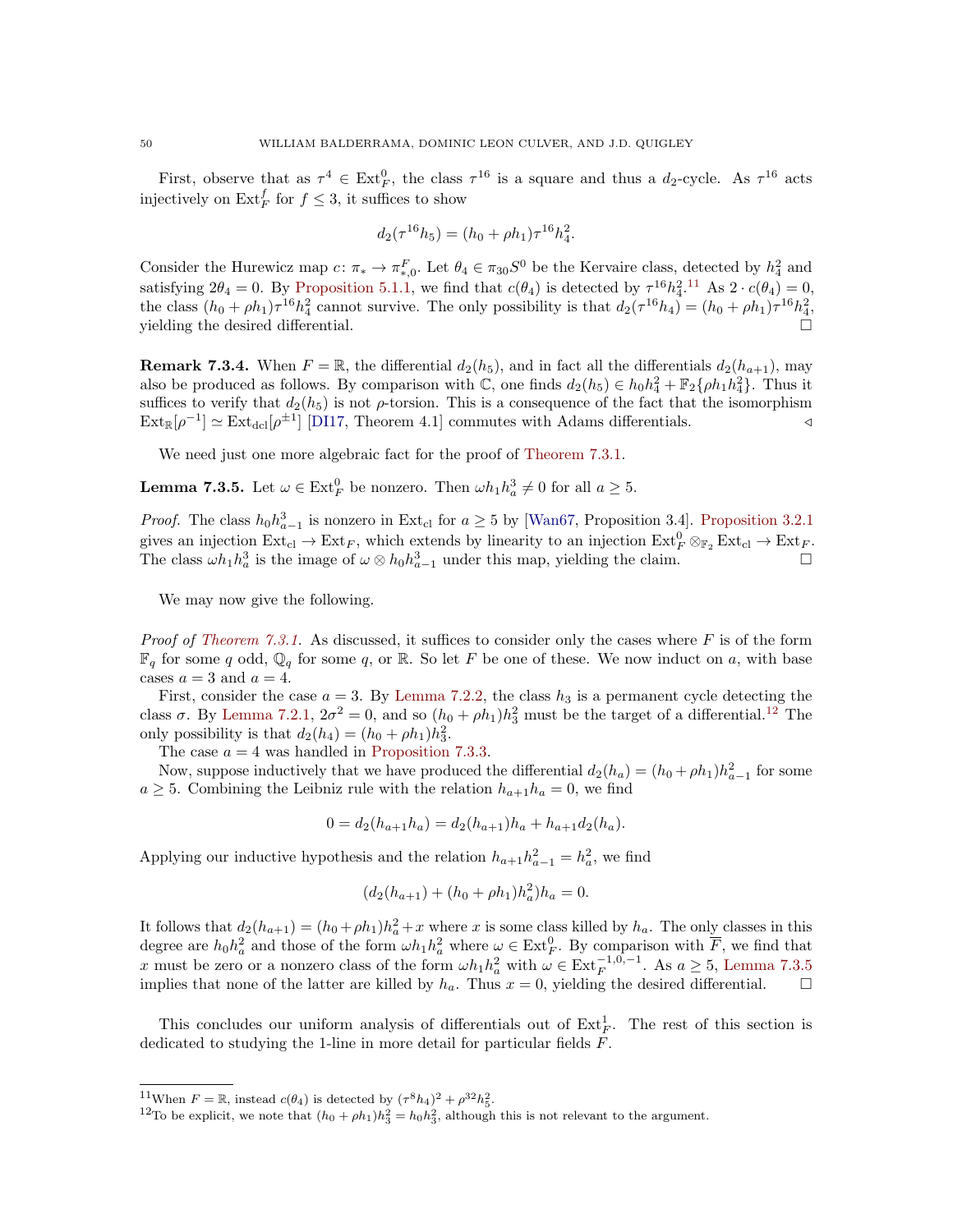7.4. The real numbers. We now study the case  $F = \mathbb{R}$  in more detail. Recall from [Theorem 4.2.12](#page-34-0) that

$$
\operatorname{Ext}^1_{\mathbb{R}} = \mathbb{F}_2[\rho] \{ h_a : a \ge 1 \} \oplus \bigoplus_{a \ge 0} \mathbb{F}_2[\rho] / (\rho^{2^a}) \{ \tau^{2^{a-1}(4n+1)} h_a : n \ge 0 \}.
$$

Here, recall that  $2^{a-1}(4n+1) = 2n$  for  $a = 0$ . [Theorem 7.3.1](#page-47-0) allows one to understand the fate of the classes in the  $\rho$ -torsion-free summand, so we turn our attention to the  $\rho$ -torsion subgroup. We shall first pin down which of these  $\rho$ -torsion classes are permanent cycles, and then by separate methods compute all  $d_2$ -differentials on these  $\rho$ -torsion classes. A comparison reveals that there must be numerous higher differentials, but determining these is outside the scope of our computation. The first point of order is the following.

**Definition 7.4.1.** For  $a \ge 0$ , write  $a = c + 4d$  with  $0 \le c \le 3$ , and define  $\psi(a) = 2^c + 8d$ .<sup>[13](#page-50-2)</sup>

<span id="page-50-3"></span>**Proposition 7.4.2.** The class  $\rho^r \tau^{2^{a-1}(4n+1)} h_a$  is a permanent cycle if and only if  $r \geq 2^a - \psi(a)$ .

The proof of [Proposition 7.4.2](#page-50-3) requires some preliminaries. We proceed by comparison with Borel  $C_2$ -equivariant stable homotopy theory. Let  $Ext_{BC_2}$  denote the  $E_2$ -page of the Borel  $C_2$ -equivariant Adams spectral sequence. Explicitly,

$$
\operatorname{Ext}_{BC_2}^{s,f,w} = \operatorname{Ext}_{\mathcal{A}^{\text{cl}}}^{s-w,f}(\mathbb{F}_2, H^* P_w^{\infty});
$$

this is just a combination of the ordinary Adams spectral sequences for the stable cohomotopy groups of infinite stunted projective space. By Lin's positive resolution of the Segal conjecture [\[Lin80\]](#page-61-33), this spectral sequence converges to  $\pi^{C_2}_{*,*}$ , the homotopy groups of the 2-completion of the  $C_2$ -equivariant sphere spectrum.

Betti realization follows by Borel completion yields a functor from the stable R-motivic category to the Borel  $C_2$ -equivariant stable category Fun( $BC_2$ , Sp), and Behrens–Shah [\[BS20,](#page-60-23) Section 8] show that this may be understood as completing at  $\rho$  and inverting  $\tau$ . Applying this to an Adams resolution, we find that

$$
Ext_{BC_2} = \lim_{n \to \infty} Ext_{(2^n)}[\tau^{-2^n}].
$$

The simple form of  $\text{Ext}_{\mathbb{R}}^{\leq 3}$  allows us to immediately read off  $\text{Ext}_{BC_2}^{\leq 3}$ .

<span id="page-50-0"></span>**Lemma 7.4.3.** Ext $\frac{\leq 3}{BC_2}$  is exactly as Ext $\frac{\leq 3}{BC}$  is described in [Theorem 4.2.12,](#page-34-0) only where *n* is allowed to be negative, and in place of the map  $\text{Ext}_{\mathbb{R}} \to \text{Ext}_{\mathbb{C}}$  is a map  $\text{Ext}_{BC_2} \to \text{Ext}_{\mathbb{C}}[\tau^{-1}] \cong \text{Ext}_{\text{cl}}[\tau^{\pm 1}]$ .  $\square$ 

In particular,

$$
\text{Ext}_{BC_2}^1 = \mathbb{F}_2[\rho]\{h_a : a \ge 1\} \oplus \bigoplus_{a \ge 0} \mathbb{F}_2[\rho]/(\rho^{2^a})\{\tau^{2^{a-1}(4n+1)}h_a : n \in \mathbb{Z}\}.
$$

We have introduced  $Ext_{BC_2}$  in order to make the following reduction.

<span id="page-50-1"></span>**Lemma 7.4.4.** Write  $h: Ext_{\mathbb{R}} \to Ext_{BC_2}$  for the canonical map of spectral sequences. Fix a  $\rho$ -torsion class  $x \in \text{Ext}^1_{\mathbb{R}}$ . Then x is a permanent cycle if and only if  $h(x)$  is a permanent cycle.<sup>[14](#page-50-4)</sup>

*Proof.* Clearly, if x is a permanent cycle, then the same must be true of  $h(x)$ . Conversely, suppose that  $h(x)$  is a nontrivial permanent cycle; we claim that x is a permanent cycle.

Write  $\text{Ext}_{C_2}$  for the  $E_2$ -page of the  $C_2$ -equivariant Adams spectral sequence [\[HK01,](#page-61-26) Section 6], converging to the same target as  $Ext_{BC_2}$ . This splits additively as  $Ext_{C_2} = Ext_{\mathbb{R}} \oplus Ext_{NC}$  for a certain summand  $\text{Ext}_{NC}$  (see [\[GHIR19,](#page-60-28) Section 2]), and h factors as  $h = g \circ f: \text{Ext}_{R} \to \text{Ext}_{C_2} \to \text{Ext}_{BC_2}$ , the first map being the obvious inclusion and the second map killing the summand  $Ext_{NC}$ .

As  $h(x)$  is a nontrivial permanent cycle, it detects a class  $\alpha$  in Borel Adams filtration 1. The class  $\alpha$  must then be detected in Ext $_{C_2}^{\leq 1}$ . By [\[BGI21\]](#page-60-6), the map Ext<sub>R</sub>  $\rightarrow$  Ext<sub>C<sub>2</sub></sub> is an isomorphism in the degrees under consideration, so the same must be true for  $Ext_{C_2} \to Ext_{BC_2}$ . As there is at

<span id="page-50-2"></span><sup>13</sup>OEIS sequence A003485.

<span id="page-50-4"></span><sup>&</sup>lt;sup>14</sup>The  $\rho$ -torsion assumption may be removed by combining this with our understanding of the remaining classes.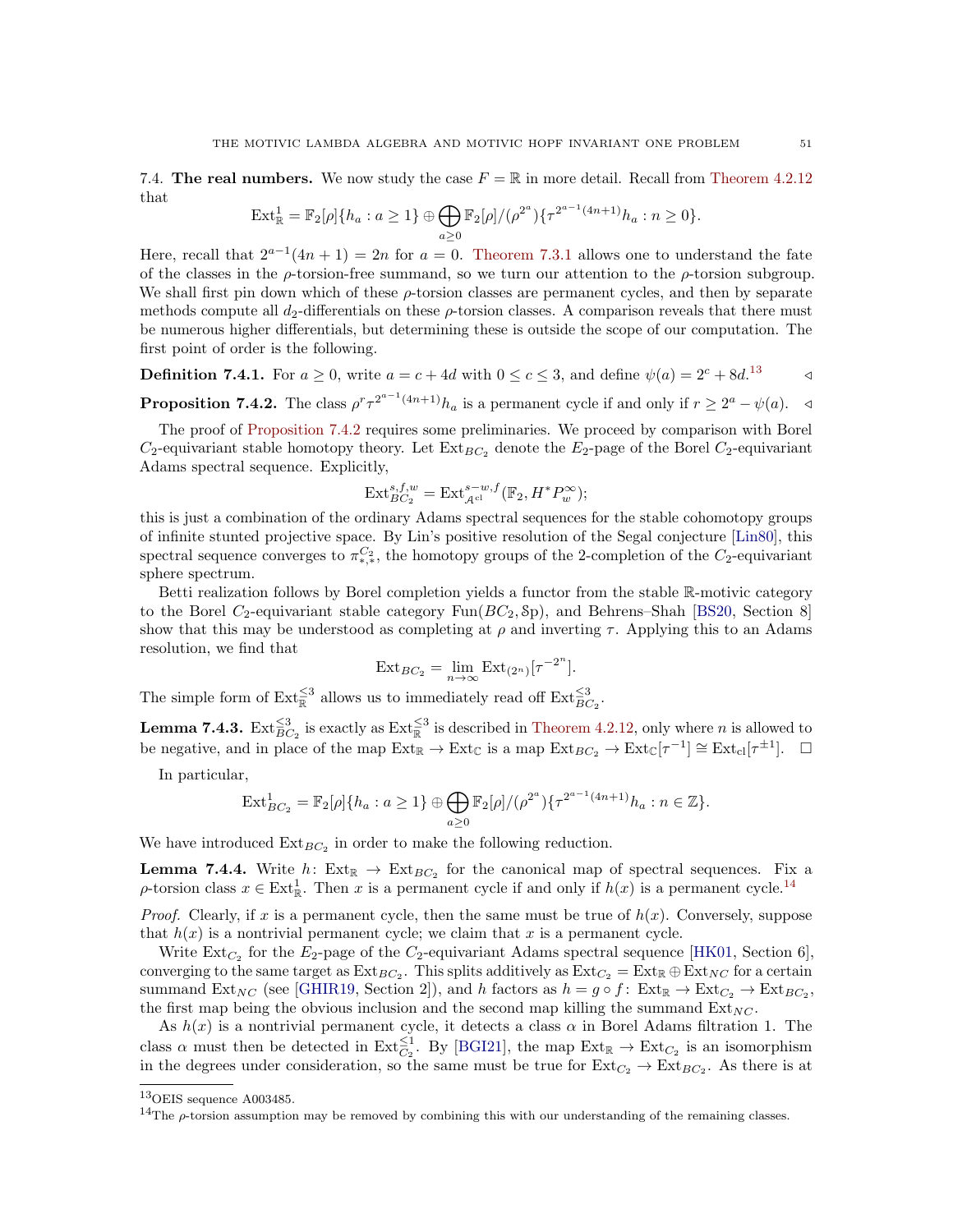most one nonzero  $\rho$ -torsion class in these degrees, the only possibility is that  $\alpha$  is detected by  $f(x)$  in  $\text{Ext}_{C_2}^1$ , implying that  $f(x)$  is a permanent cycle. As  $\text{Ext}_{\mathbb{R}} \to \text{Ext}_{C_2}$  is the inclusion of a summand, this implies that  $x$  is a permanent cycle, as claimed.

Thus it suffices to understand permanent cycles in  $\text{Ext}_{BC_2}^1$ . The main point is the following.

<span id="page-51-0"></span>**Lemma 7.4.5.** There exists a nonzero  $\rho$ -torsion class  $\alpha \in \pi_{s,w}^{C_2}$  detected in Borel Adams filtration 1 if and only if the inclusion of the bottom cell of  $P_{w-s-1}^{w-1}$  is split.

*Proof.* First, suppose given such a map  $\alpha$ . The structure of  $Ext_{BC_2}^1$  implies that  $\alpha$  must have  $ρ$ -torsion exponent  $s + 1$ , and so there is a lift  $\overline{\alpha}$  in the diagram



As  $\alpha$  and  $\partial$  have Adams filtration 1, necessarily  $\overline{\alpha}$  has Adams filtration 0. It follows that precomposing  $\overline{\alpha}$  with the inclusion of the bottom cell  $S^0 \to \Sigma^{s-w+1} P_{w-s-1}^{w-1}$  gives a map  $S^0 \to S^0$  which is nonzero in mod 2 cohomology, and must therefore be an equivalence. In other words,  $\bar{\alpha}$  splits off the bottom cell of  $P_{w-s-1}^{w-1}$ .

Conversely, if the inclusion of the bottom cell of  $P_{w-s-1}^{w-1}$  is split, then its splitting gives a nonzero map  $\overline{\alpha}$  as above in Adams filtration 0. Let  $\alpha = \overline{\alpha} \circ \partial$ ; we claim that  $\alpha$  is a nonzero class detected in Adams filtration 1. Indeed, the cofibering  $P_{w-s-1}^{w-1} \to P_{w-s-1}^{\infty} \to P_w^{\infty}$  gives an exact sequence

$$
\operatorname{Ext}^0(\mathbb{F}_2, H^*P_w^{\infty}) \longrightarrow \operatorname{Ext}^0(\mathbb{F}_2, H^*P_{w-s-1}^{\infty}) \longrightarrow \operatorname{Ext}^0(\mathbb{F}_2, H^*P_{w-s-1}^{w-1}) \xrightarrow{\partial'} \operatorname{Ext}^1(\mathbb{F}_2, H^*P_w^{\infty}) ,
$$

where  $\partial'$  models restriction along  $\partial$  in the previous diagram. The first map is exactly

$$
\rho^{s+1} \colon \operatorname{Ext}^{*,0,w}_{BC_2} \to \operatorname{Ext}^{*,0,w-s-1}_{BC_2}.
$$

As  $Ext_{BC_2}^0 = \mathbb{F}_2[\rho]$ , we find that the kernel of  $\partial'$  consists of only that class represented by the inclusion  $\mathbb{F}_2 \to H^0 P_{w-s-1}^{w-1}$ . So  $\partial'$  is injective in the relevant degrees, implying that  $\alpha$  is nonzero and of Adams filtration 1 as claimed.

We may now give the following.

Proof of [Proposition 7.4.2.](#page-50-3) By [Lemma 7.4.4,](#page-50-1) it suffices to show that a class  $\rho^r \tau^{2^{a-1}(4n+1)} h_a \in \text{Ext}_{BC_2}^1$ is a permanent cycle if and only if  $r \geq 2^a - \psi(a)$ . By sparseness of  $\text{Ext}_{BC_2}^1$ , the class  $\rho^r \tau^{2^{a-1}(4n+1)} h_a$ is a permanent cycle if and only if there is some  $\rho$ -torsion class  $\alpha \in \pi_{2^a-r-1,-2^{a+1}n-r}^{C_2}$  detected in Borel Adams filtration 1. By [Lemma 7.4.5,](#page-51-0) this holds if and only if inclusion of the bottom cell of  $P_{-2^{a+1}n-r-1}^{-2^{a+1}n-r-1}$  is split. By James periodicity [\[Jam58,](#page-61-34) [Jam59\]](#page-61-35), this holds if and only if the inclusion of the bottom cell of  $P_{2^N-2^{a+1}n-r-1}^{2^N-2^{a+1}n-r-1}$  is split for some sufficiently large  $N \gg 0$ ; that is, we may assume ourselves to be working with suspension spectra of honest real projective spaces. When this happens was resolved by Adams' solution of the vector fields on spheres problem [\[Ada62,](#page-59-3) Theorem 1.2, yielding the condition claimed.

<span id="page-51-1"></span>**Corollary 7.4.6.** The classes 
$$
\tau^{2^{a-1}(4n+1)}h_a
$$
 are permanent cycles for  $a \le 3$ .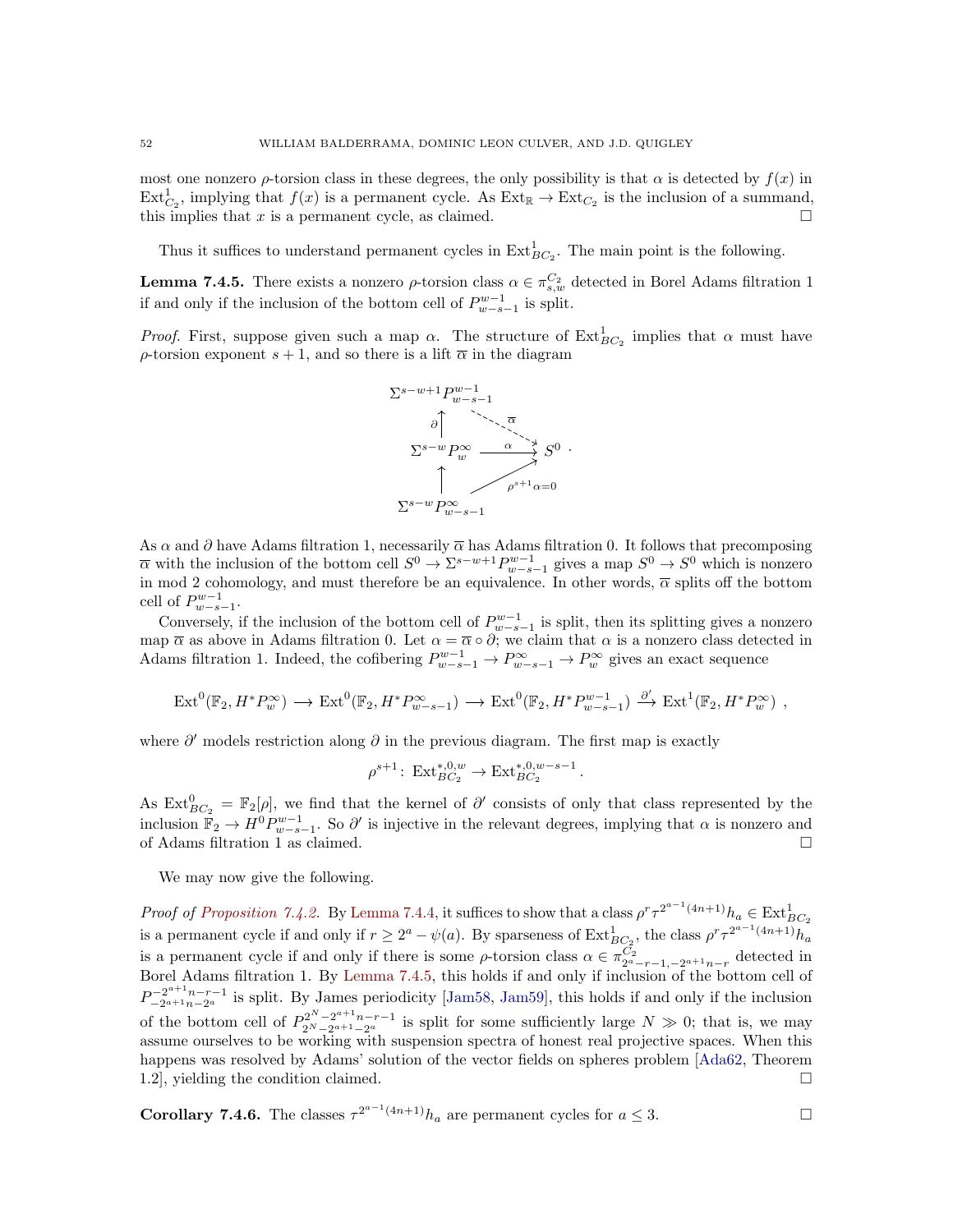[Corollary 7.4.6](#page-51-1) could also be proved more directly, applying the technique used in the proof of [Theorem 7.3.1](#page-47-0) or [Proposition 7.4.8](#page-52-0) below to reduce to the region considered by Belmont–Isaksen.

It is worth summarizing what we have learned from the proof of [Proposition 7.4.2](#page-50-3) about the stable cohomotopy groups of projective spaces.

<span id="page-52-1"></span>**Theorem 7.4.7.** The subgroup of permanent cycles in  $\text{Ext}_{BC_2}^1$  is given by

$$
\mathbb{F}_2[\rho]\{h_1, h_2, h_3, \rho h_4\} \oplus \bigoplus_{a \geq 0} \mathbb{F}_2[\rho]/(\rho^{\psi(a)})\{\rho^{2^a - \psi(a)}\tau^{2^{a-1}(4n+1)}h_a : n \in \mathbb{Z}\}.
$$

A choice of maps  $\Sigma^c P_w^{\infty} \to S^0$  detected by these permanent cycles is given by the following.

(1) For all  $r > 0$ , there are maps

$$
P_{1-r}^{\infty} \longrightarrow P_1^{\infty} \xrightarrow{\eta} S^0
$$
  
\n
$$
\Sigma P_{2-r}^{\infty} \longrightarrow \Sigma P_2^{\infty} \xrightarrow{\nu} S^0
$$
  
\n
$$
\Sigma^3 P_{4-r}^{\infty} \longrightarrow \Sigma^3 P_3^{\infty} \xrightarrow{\sigma} S^0
$$

Here,  $\eta$ ,  $\nu$ , and  $\sigma$  are equivariant refinements of the Hopf maps with the same names. The above composites are detected by by  $\rho^r h_1$ ,  $\rho^r h_2$ , and  $\rho^r h_3$ , respectively.

(2) For all  $r \geq 0$ , there is a map

$$
\Sigma^7 P_{7-r}^{\infty} \longrightarrow \Sigma^7 P_7^{\infty} \xrightarrow{\mathrm{Sq}(\sigma)} S^0
$$

,

where  $Sq(\sigma)$  is the symmetric square of  $\sigma: S^7 \to S^0$ . The above composite is detected by  $\rho^{1+r}h_4.$ 

(3) For all  $a \geq 0$ ,  $n \in \mathbb{Z}$ , and  $1 \leq r \leq \psi(a)$ , there are maps

$$
\Sigma^{2^a(2n+1)-1}P_{-2^a(2n+1)+r}^{\infty} \xrightarrow{\partial} \Sigma^{2^a(2n+1)}P_{-2^a(2n+1)}^{-2^a(2n+1)+r-1} \xrightarrow{s} S^0.
$$

Here,  $\partial$  is the cofiber of  $\Sigma^{2^a(2n+1)-1}P_{-2^a(2n+1)}^{\infty} \to \Sigma^{2^a(2n+1)-1}P_{-2^a(2n+1)+r}^{\infty}$ , and s is any map splitting off the bottom cell of  $P^{-2^a(2n+1)+r-1}_{-2^a(2n+1)}$  $a^{-2}$   $(2n+1)+r-1$ . The above composite is detected by  $\rho^{2^a-r} \tau^{2^{a-1}(4n+1)} h_a.$ 

Proof. Recall that

$$
\text{Ext}_{BC_2}^1 = \mathbb{F}_2[\rho]\{h_a : a \ge 1\} \oplus \bigoplus_{a \ge 0} \mathbb{F}_2[\rho]/(\rho^{2^a})\{\tau^{2^{a-1}(4n+1)} : n \in \mathbb{Z}\}.
$$

We have just analyzed which classes in the  $\rho$ -torsion summand are permanent cycles, leading to exactly the claimed  $\rho$ -torsion permanent cycles with representatives as described in (3). [Lemma 7.2.2](#page-47-4) implies that  $h_1$ ,  $h_2$ , and  $h_3$  are permanent cycles, and these detect the maps described in (1). [Theorem 7.3.1](#page-47-0) shows that  $\rho^n h_a$  supports a  $d_2$ -differential for  $a \geq 5$  and  $n \geq 0$ , and that  $h_4$  supports a  $d_2$ -differential but  $\rho h_4$  does not. We are left with verifying that  $\rho h_4$  is a permanent cycle detecting the map Sq( $\sigma$ ). Indeed, taking geometric fixed points yields an isomorphism  $\pi_{*,*}^{C_2}[\rho^{-1}] \cong \pi_*^{cl}[\rho^{\pm 1}]$ which sends Sq( $\alpha$ ) to  $\alpha$  for any  $\alpha \in \pi_*^{\text{cl}}$ . This isomorphism is modeled on Adams spectral sequences by  $\text{Ext}_{C_2}[\rho^{-1}] \cong \text{Ext}_{\text{R}}[\rho^{-1}] \cong \text{Ext}_{\text{cl}}[\rho^{\pm 1}]$ . As  $\rho h_4$  is the only class in its degree lifting  $h_3 \in \text{Ext}_{\text{cl}}^1$ , it must be that  $\rho h_4$  detects Sq( $\sigma$ ).

[Proposition 7.4.2](#page-50-3) implies that the classes  $\tau^{2^{a-1}(4n+1)}h_a$  must support Adams differentials for  $a \ge 4$ . Although we do not compute all these differentials, we do give the following.

<span id="page-52-0"></span>**Proposition 7.4.8.** For all  $n \geq 0$  and  $a \geq 3$ , there is a differential

$$
d_2(\tau^{2^a(4n+1)}h_{a+1}) = (h_0 + \rho h_1)(\tau^{2^{a-1}(4n+1)}h_a)^2.
$$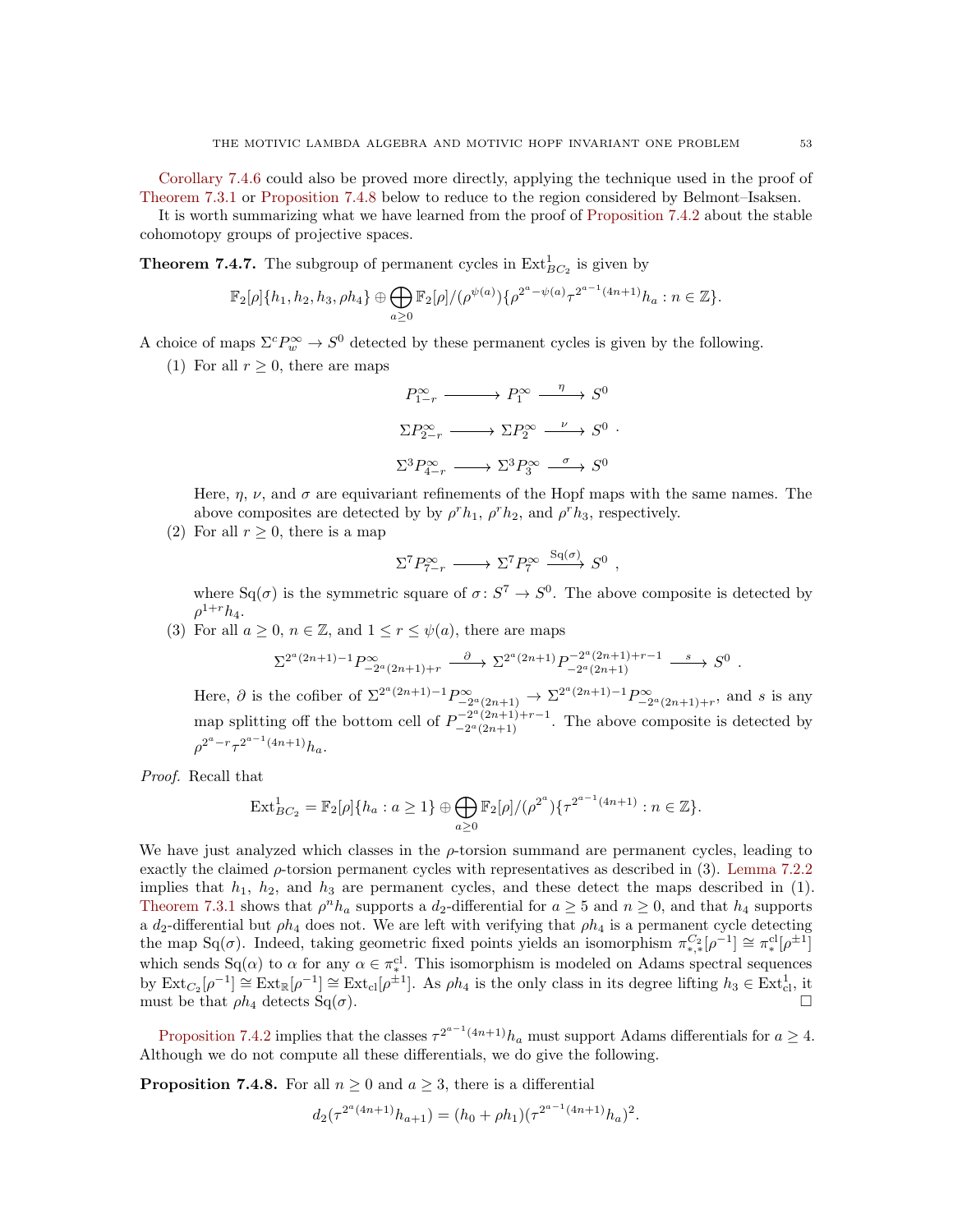*Proof.* We give separate arguments for the case  $a = 3$  and  $a > 3$ . First consider the case  $a = 3$ . The class  $\tau^{4(4n+1)}h_3$  is a permanent cycle by [Corollary 7.4.6,](#page-51-1) detecting a class which we might call  $\tau^{4(4n+1)}\sigma$ . By [Lemma 7.2.1,](#page-47-3)  $2 \cdot (\tau^{4(4n+1)}\sigma)^2 = 0$ , and so  $(h_0 + \rho h_1) \cdot (\tau^{4(4n+1)}h_3)^2$  must die. This class is not divisible by  $\rho$ , and the only non- $\rho$ -divisible classes that may hit it are  $\tau^8 h_4$  and  $\tau^8 h_4 + \rho^{16} h_5$ . By [Theorem 7.3.1,](#page-47-0) if  $d_2(\tau^8 h_4 + \rho^{16} h_5) = (h_0 + \rho h_1) \cdot (\tau^{4(4n+1)} h_3)^2$ , then  $d_2(\tau^8 h_4) = (h_0 + \rho h_1) \cdot (\tau^{4(4n+1)} h_3 + h_4)^2$ . This is not possible, as  $\tau^8 h_4$  is  $\rho$ -torsion and this target is not. Thus in fact  $d_2(\tau^8 h_4) = (h_0 + \rho h_1) \cdot (\tau^{4(4n+1)} h_3)^2$  as claimed.

Next consider the case  $a > 3$ . The *ρ*-torsion subgroup of Ext<sub>R</sub> in the degree of  $d_2(\tau^{2^a(4n+1)}h_{a+1})$  is given by  $\mathbb{F}_2\{h_0, \rho h_1\} \otimes \mathbb{F}_2\{(\tau^{2^{a-1}(4n+1)}h_a)^2\}$ . These classes are not divisible by  $\rho^2$ , and so it suffices to verify the differential in the Adams spectral sequence for the cofiber of  $\rho^2$ . By [\[BS20,](#page-60-23) Lemma 7.8], this cofiber is a ring spectrum, so its Adams spectral sequence is multiplicative. As  $\tau^2$  is a cycle,  $\tau^4$  is a d<sub>2</sub>-cycle, so we reduce to showing  $d_2(h_{a+1}) = (h_0 + \rho h_1)h_a^2$ . This was shown in [Theorem 7.3.1.](#page-47-0)  $\Box$ 

We may summarize what we have learned as follows.

<span id="page-53-0"></span>**Theorem 7.4.9.** The nontrivial  $d_2$ -differentials out of the 1-line of the R-motivic Adams spectral sequence are exactly those given in the following table.

| Source       | Target                                                                                                                                                | Constraints  |
|--------------|-------------------------------------------------------------------------------------------------------------------------------------------------------|--------------|
| $h_4$        | $h_0 h_3^2$                                                                                                                                           |              |
| $\rho^r h_a$ | $\rho^{r}(h_0 + \rho h_1)h_{a-1}^2$                                                                                                                   | a > 5, r > 0 |
|              | $\rho^r \tau^{2^{a-1}(4n+1)} h_a \quad \rho^r (h_0 + \rho h_1) (\tau^{2^{a-2}(4n+1)} h_{a-1})^2 \quad n \ge 0, \ a \ge 4, \ 0 \le r \le 2^{a-1} - 1.$ |              |

The 1-line of the  $E_3$ -page of the R-motivic Adams spectral sequence has a basis given by the elements in the following table.

| $\mathbb{F}_2[\rho]$ -module generator Constraints                                                                      |                                       | $\rho$ -torsion exponent |
|-------------------------------------------------------------------------------------------------------------------------|---------------------------------------|--------------------------|
| $h_a$                                                                                                                   | $a \in \{0, 1, 2, 3\}$                | $\infty$                 |
|                                                                                                                         |                                       | $\infty$                 |
| $\begin{aligned} & \rho h_4 \\ & \tau^{2^{a-1}(4n+1)} h_a \\ & \rho^{2^{a-1}-1} \tau^{2^{a-1}(4n+1)} h_a \end{aligned}$ | $n \geq 0$ and $a \in \{0, 1, 2, 3\}$ | $2^a$                    |
|                                                                                                                         | $n \geq 0$ and $a \geq 4$             | $2^{a-1}+1$ .            |

Those classes in  $Ext^1_{\mathbb{R}}$  which are permanent cycles are given in the following table.

| $\mathbb{F}_2[\rho]$ -module generator Constraints                                                                          |                                       | $\rho$ -torsion exponent Stem |              |
|-----------------------------------------------------------------------------------------------------------------------------|---------------------------------------|-------------------------------|--------------|
| $h_a$                                                                                                                       | $a \in \{0, 1, 2, 3\}$                | $\infty$                      | $2^a - 1$    |
|                                                                                                                             |                                       | $\infty$                      | 14           |
| $\begin{aligned} & \rho h_4 \\ & \tau^{2^{a-1}(4n+1)} h_a \\ & \rho^{2^{a}-\psi(a)} \tau^{2^{a-1}(4n+1)} h_a \end{aligned}$ | $n \geq 0$ and $a \in \{0, 1, 2, 3\}$ | $2^a$                         | $2^a - 1$    |
|                                                                                                                             | $n \geq 0, a \geq 4$                  | $\psi(a)$                     | $\psi(a)-1.$ |

Proof. All of this is immediate from [Theorem 7.3.1,](#page-47-0) [Proposition 7.4.2,](#page-50-3) [Proposition 7.4.8,](#page-52-0) [The](#page-52-1)[orem 7.4.7,](#page-52-1) and the  $\rho$ -torsion exponent of generators of  $Ext^3_{\mathbb{R}}$  given in [Theorem 4.2.12,](#page-34-0) with the following exception: [Proposition 7.4.8](#page-52-0) produces differentials  $d_2(\tau^{8(4n+1)}h_4) = (h_0 + \rho h_1)(\tau^{4(4n+1)}h_3)^2$ , and one must use [Proposition 4.3.4\(](#page-37-0)4) to check that this target has  $\rho$ -torsion exponent 7.

7.5. Finite fields. We now study the case where  $F$  is a finite field. For the most part, this case follows by combining [Theorem 7.3.1](#page-47-0) with differentials out of  $\text{Ext}_{F}^{0}$  that may be deduced from work of Kylling  $[Ky115]$ . By naturality, our discussion in this subsection gives information for  $F$  an arbitrary field of odd characteristic.

<span id="page-53-1"></span>We will need the following definition.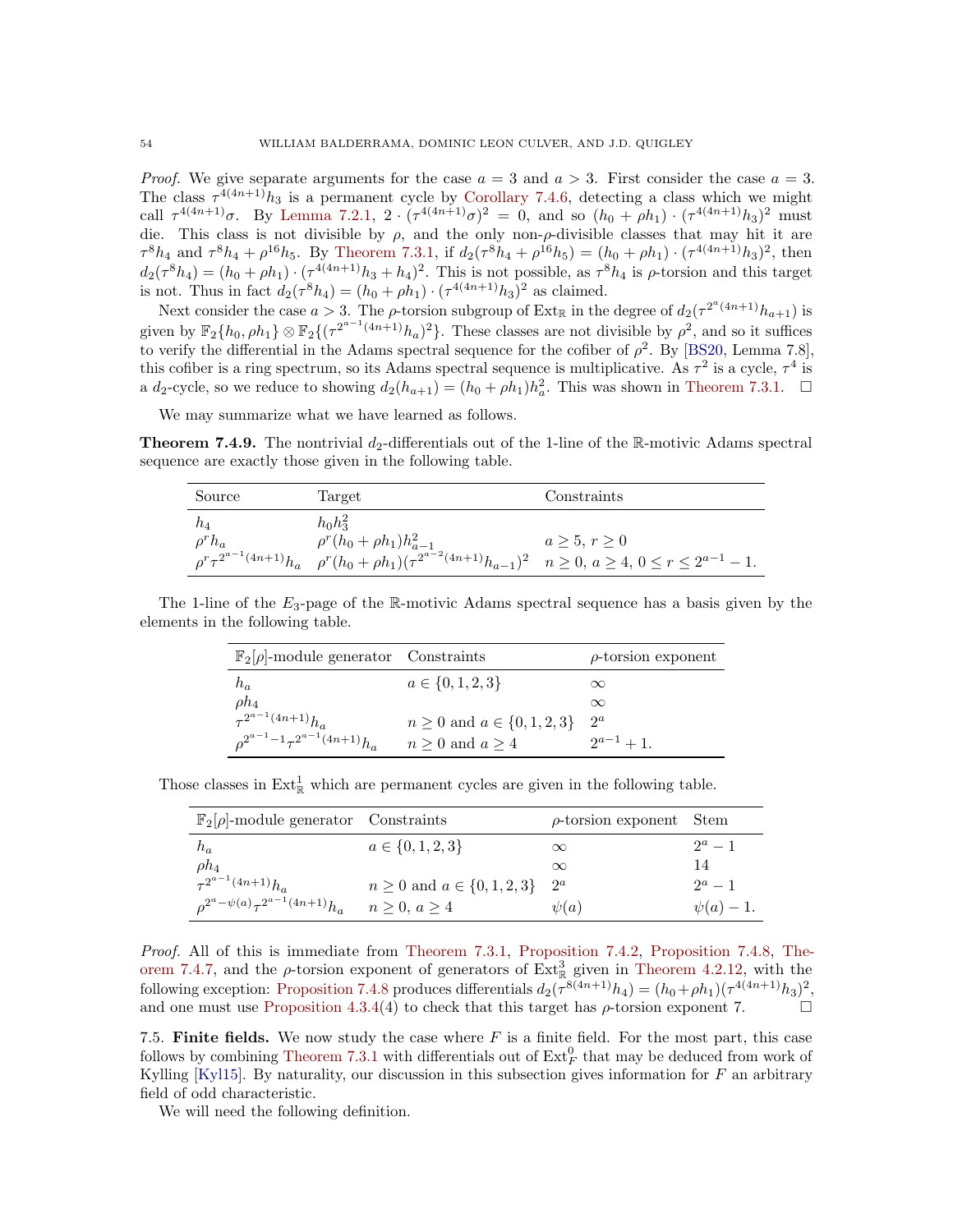**Definition 7.5.1.** For an integer q, let  $\nu_2(q)$  denote the 2-adic valuation of q, i.e.

$$
q = 2^{\nu_2(q)}(2n+1)
$$

for some integer  $n$ , and let

$$
\varepsilon(q) = \nu_2(q-1), \qquad \lambda(q) = \nu_2(q^2-1).
$$

We now split into cases based on congruence of the order of the field mod 4.

7.5.1.  $q \equiv 1 \pmod{4}$ . Fix a prime-power q such that  $q \equiv 1 \pmod{4}$ . We work over  $F = \mathbb{F}_q$ . Recall that  $\text{Ext}_{\mathbb{F}_q} = \text{Ext}_{(1)}\{1, u\}.$  In particular,

$$
\operatorname{Ext}^1_{\mathbb{F}_q} = \mathbb{F}_2[\tau]\{1, u\} \otimes \mathbb{F}_2\{h_a : a \geq 0\}.
$$

The class  $u$  is a permanent cycle for degree reasons, and we have already computed the differential on all the classes  $h_a$ . However the story does not stop there; instead, we have the following.

<span id="page-54-1"></span>Lemma 7.5.2. There are differentials

$$
d_{\varepsilon(q)+s}(\tau^{2^s}) = u\tau^{2^s-1}h_0^{\varepsilon(q)+s}
$$

for all  $s \geq 0$ .

*Proof.* In [\[Kyl15,](#page-61-19) Lemma 4.2.1], Kylling produces identical differentials in the  $\mathbb{F}_q$ -motivic Adams spectral sequence for  $H\mathbb{Z}$ . The claimed differentials follow by naturality.

This may be combined with [Theorem 7.3.1](#page-47-0) to easily compute all differentials out of the 1-line.

<span id="page-54-0"></span>**Theorem 7.5.3.** For  $q \equiv 1 \pmod{4}$ , the 1-line of the  $\mathbb{F}_q$ -motivic Adams spectral sequence supports only the nontrivial differentials given in the following table.

| Source            | $d_r$                         | Target                                       | Constraints                        |
|-------------------|-------------------------------|----------------------------------------------|------------------------------------|
| $\tau^{n}h_{0}$   | $d_{\varepsilon(q)+\nu_2(n)}$ | $\tau^{n-1} h_0^{\varepsilon(q)+\nu_2(n)+1}$ | $n \geq 1$                         |
| $\tau^{2n+1}h_2$  | $d_2$                         | $u\tau^{2n}h_2h_0^2$                         | $n \geq 0, \, \varepsilon(q) = 2$  |
| $\tau^{2n+1} h_3$ | $d_2$                         | $u\tau^{2n}h_3h_0^2$                         | $n \geq 0, \, \varepsilon(q) = 2$  |
| $\tau^{2n+1} h_3$ | $d_3$                         | $u\tau^{4n+1}h_3h_0^3$                       | $n \geq 0, \, \varepsilon(q) = 3.$ |
| $\tau^{4n+2}h_3$  | $d_3$                         | $u\tau^{4n+1}h_3h_0^3$                       | $n \geq 0, \, \varepsilon(q) = 2$  |
| $\tau^{n}h_{b}$   | $d_2$                         | $\tau^{n}h_0h_{b-1}^2 + d_2(\tau^{n})h_b$    | $n \geq 0, b \geq 4$               |
| $u\tau^nh_b$      | $d_2$                         | $u\tau^nh_0h_{b-1}^2$                        | $n \geq 0, b \geq 4.$              |

After these have been run, the 1-line of the  $E_{\infty}$ -page of the  $\mathbb{F}_q$ -motivic Adams spectral sequence has a basis given by the elements in the following table.

| Class        | Constraints                                                             |
|--------------|-------------------------------------------------------------------------|
| $h_0$        |                                                                         |
| $\tau^n h_1$ | $n \geq 0$                                                              |
| $\tau^n h_2$ | $n \geq 0$ , where if $\varepsilon(q) = 2$ then $n \equiv 0 \pmod{2}$   |
| $\tau^n h_3$ | $n \geq 0$ , where if $\varepsilon(q) = 2$ then $n \equiv 0 \pmod{4}$ , |
|              | and if $\varepsilon(q) = 3$ then $n \equiv 0 \pmod{2}$                  |
|              | $u\tau^{n}h_{b}$ $n \geq 0, b \in \{0, 1, 2, 3\}.$                      |

Proof. The first four families of differentials follow immediately from [Lemma 7.5.2](#page-54-1) and [Lemma 7.2.2,](#page-47-4) and the remaining two by combining [Lemma 7.5.2](#page-54-1) with [Theorem 7.3.1.](#page-47-0) Note in particular that  $d_2(\tau^n) \equiv 0 \pmod{u}$ , and thus  $d_2(\tau^n h_b) \neq 0$  for  $b \geq 4$ . The second table may be easily read off the first, provided we verify that we have not missed any differentials, i.e. that the classes listed

 $\triangleleft$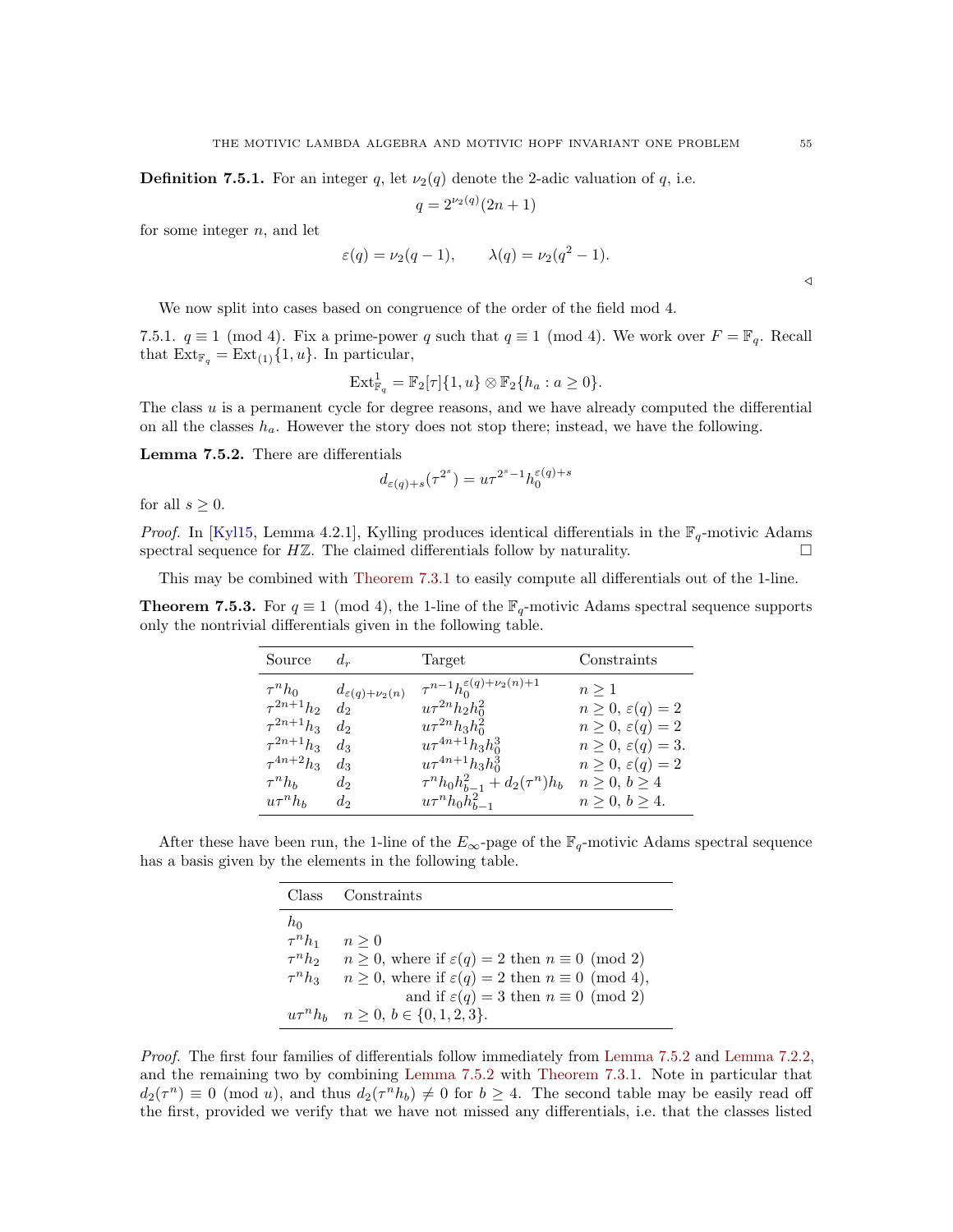in the second table are indeed permanent cycles. For degree reasons, the only possible nontrivial differentials on the classes  $\tau^{n}h_{b}$  with  $b \in \{1, 2, 3\}$  would be of the form

(1)  $d_r(\tau^n h_1) \stackrel{?}{=} \tau^{n-1} h_0^{r-1};$ (2)  $d_2(\tau^n h_2) \stackrel{?}{=} u\tau^{n-1}h_0^2h_2;$ (3)  $d_2(\tau^n h_3) \stackrel{?}{=} u\tau^{n-1}h_0^2h_3;$ (4)  $d_3(\tau^n h_3) \stackrel{?}{=} u\tau^{n-1}h_0^3h_3;$ 

with  $n \geq 1$ . The first is impossible for  $n = 1$  as  $h_0$  detects 2 and thus no power of  $h_0$  may be killed, and is impossible for  $n \geq 2$  as the class  $\tau^{n-1} h_0^{r-1}$  must support the differential given the first row of the first table. The remaining three differentials may occur, and when they occur is accounted for in the given tables.  $\Box$ 

7.5.2.  $q \equiv 3 \pmod{4}$ . Now fix a prime-power q such that  $q \equiv 3 \pmod{4}$ . We work over  $F = \mathbb{F}_q$ . Recall that  $\text{Ext}_{\mathbb{F}_q} = \text{Ext}_{(2)}$ .

<span id="page-55-2"></span>Lemma 7.5.4. We may identify

$$
Ext_{\mathbb{F}_q}^0 = \mathbb{F}_2[\tau^2, \rho, \tau \rho]/(\rho^2 = \rho \cdot (\tau \rho) = (\tau \rho)^2 = 0),
$$

and  $\mathrm{Ext}^1_{\mathbb{F}_q}$  is the tensor product of  $\mathbb{F}_2[\tau^2]$  with the following:

$$
\mathbb{F}_2\{h_0,\rho\tau\cdot h_0\}\oplus\mathbb{F}_2\{h_1,\rho\cdot h_1,\rho\tau\cdot h_1,\tau h_1\}\oplus\mathbb{F}_2\{h_b,\rho\cdot h_b,\rho\tau\cdot h_b:b\geq 2\}.
$$

*Proof.* This follows quickly from our computation of  $Ext_{\mathbb{R}}$ , following the recipe of [Remark 4.1.5.](#page-29-2) Alternately, one may compute the  $\rho$ -Bockstein spectral sequence

$$
Ext_{(1)}[\rho]/(\rho^2) \Rightarrow Ext_{(2)}
$$

directly (cf. [\[WØ17\]](#page-62-3)); the only relevant differential is  $d_1(\tau) = \rho h_0$ .

As in the previous case, powers of  $\tau$  support arbitrarily long differentials.

<span id="page-55-1"></span>Lemma 7.5.5. There are differentials

$$
d_{\lambda(q)+s}(\tau^{2^{s+1}}) = \rho \tau^{2^{s+1}-1} h_0^{\lambda(q)+s}
$$

for all  $s \geq 0$ . On the other hand,  $\rho \tau$  is a permanent cycle.

*Proof.* The class  $\rho\tau$  is a permanent cycle for degree reasons. In [\[Kyl15,](#page-61-19) Lemma 4.2.2], Kylling produces identical differentials in the  $\mathbb{F}_q$ -motivic Adams spectral sequence for  $\mathbb{F}_q$ -motivic HZ. The claimed differentials follow by naturality.  $\Box$ 

<span id="page-55-0"></span>**Theorem 7.5.6.** For  $q \equiv 3 \pmod{4}$ , the 1-line of the  $\mathbb{F}_q$ -motivic Adams spectral sequence supports the differentials given in the following table.

| Source                                               | $d_r$                                       | Target                                                                                                                 | Constraints                                                      |
|------------------------------------------------------|---------------------------------------------|------------------------------------------------------------------------------------------------------------------------|------------------------------------------------------------------|
| $\tau^{2n}h_0$<br>$\tau^{4n+2}h_3$<br>$\tau^{2n}h_b$ | $d_{\lambda(q)+\nu_2(n)}$<br>$d_3$<br>$d_2$ | $\rho \tau^{2n-1} h_0^{\lambda(q)+\nu_2(n)+1}$<br>$\rho \tau^{4n+1} h_0^3 h_3$<br>$\tau^{2n}(h_0 + \rho h_1)h_{b-1}^2$ | $n \geq 1$<br>$n \geq 0, \lambda(q) = 3$<br>$n \geq 1, b \geq 4$ |
| $\varrho\tau^{2n+1}h_b$                              | $d_2$                                       | $\rho \tau^{2n+1} h_0 h_{b-1}^2$                                                                                       | $n\geq 0, b\geq 4.$                                              |

After the d<sub>2</sub>-differentials have been run, the 1-line of the  $E_3$ -page of the  $\mathbb{F}_q$ -motivic Adams spectral sequence has a basis given by the classes in the following table.

| Class                                 | Constraints                                       |
|---------------------------------------|---------------------------------------------------|
| ħο                                    |                                                   |
| $\rho^{\epsilon} \cdot \tau^{2n} h_b$ | $n \geq 0, \epsilon \in \{0,1\}, b \in \{1,2,3\}$ |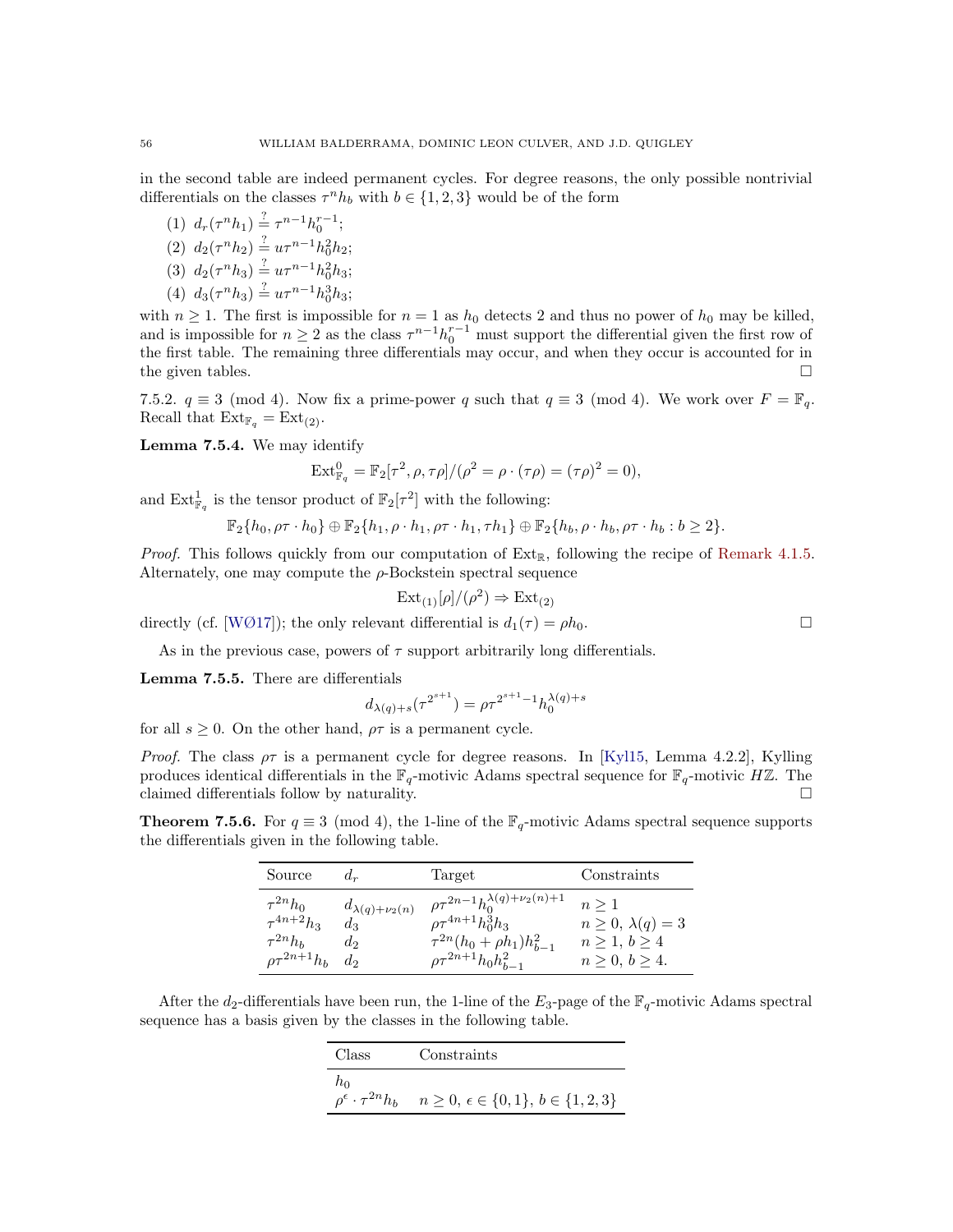| Class                                                   | Constraints                      |
|---------------------------------------------------------|----------------------------------|
| $\rho\tau^{2n+1}h_b$                                    | $n \geq 0, b \in \{0, 1, 2, 3\}$ |
| $\overline{\rho^{\epsilon}} \tau^{4n+1} \overline{h}_1$ | $n\geq 0, \epsilon \in \{0,1\}$  |
| $\overline{\tau^{2n}}h_0$                               | $n \geq 1$                       |
|                                                         | $n\geq 0, b\geq 4.$              |

Of these, all the classes in the first region are permanent cycles, with the exception that  $\tau^{4n+2}h_3$ supports a  $d_3$ -differential if  $\lambda(q) = 3$ . The classes  $\tau^{2n} h_0$  for  $n \geq 1$  are not permanent cycles, and we leave open the fate of the classes  $\rho \tau^{2n} h_b$  for  $n \geq 1$  and  $b \geq 4$ .

Proof. The given differentials follow quickly by combining [Theorem 7.3.1](#page-47-0) with [Lemma 7.5.5,](#page-55-1) and this accounts for all d<sub>2</sub>-differentials. Note in particular that  $\tau^2$  is a d<sub>2</sub>-cycle as  $\lambda(q) \geq 3$  whenever  $q \equiv 3 \pmod{4}$ . Thus the given  $E_3$ -page may be produced by linearly propagating the differentials of [Theorem 7.3.1.](#page-47-0) Note also that  $d_2(\rho \tau^{2n} h_b) = \rho \tau^{2n}(h_0 + \rho h_1)h_{b-1}^2 = 0$  for all  $n \ge 0$  and  $b \ge 4$ , yielding the clases in final row of the second table.

It remains only to verify that the permanent cycles provided are indeed permanent cycles. As  $\rho$ and  $\rho\tau$  are permanent cycles for degree reasons, we may reduce to considering only the classes  $\tau^{2n}h_b$ ,  $\rho\tau^{2n+1}h_0$ , and  $\tau^{4n+1}h_1$  for  $b \in \{1,2,3\}$  and  $n \geq 0$ . For degree reasons, the only possible nontrivial differentials supported by these classes would be of the form

(1) 
$$
d_2(\tau^{2n}h_b) \stackrel{?}{=} \rho \tau^{2n-1}h_0^2 h_b
$$
 for  $b \in \{2, 3\};$   
(2)  $d_3(\tau^{2n}h_3) \stackrel{?}{=} \rho \tau^{2n-1}h_0^3 h_3;$ 

with  $n \geq 1$ . The first does not hold, as  $\tau^2$  and  $h_b$  are  $d_2$ -cycles. The second holds only when  $\lambda(q) = 3$ , and this is accounted for in the theorem statement.  $\Box$ 

7.6. The p-adic rationals. We now work over  $F = \mathbb{Q}_p$ , the p-adic rationals. This is very similar to the case where  $F = \mathbb{F}_q$ , only where the additional input necessary to understand differentials out of  $\text{Ext}_{\mathbb{Q}_p}^0$  comes from work of Ormsby [\[Orm11\]](#page-61-20) for p odd and Ormsby–Østvær [\[OØ13\]](#page-61-18) for  $p=2$ . The case where  $p$  is odd turns out to entirely reduce to what we have already done.

<span id="page-56-1"></span>**Lemma 7.6.1.** There are the following differentials in the  $\mathbb{Q}_p$ -motivic Adams spectral sequence.

- (1) If  $p \equiv 1 \pmod{4}$ , then  $d_{a(q)+s}(\tau^{2^s}) = u\tau^{2^s-1}h_0^{a(q)+s}$ ;
- (2) If  $p \equiv 3 \pmod{4}$ , then  $d_{\lambda(q)+s}(\tau^{2^{s+1}}) = \rho \tau^{2^{s+1}-1} h_0^{\lambda(q)+s}$ .

*Proof.* In [\[Orm11,](#page-61-20) Theorem 5.2], Ormsby produces identical differentials in the  $\mathbb{Q}_p$ -motivic Adams spectral sequence for  $BP\langle 0 \rangle$ . The claimed differentials follow by naturality.

We may summarize the situation as follows.

<span id="page-56-0"></span>**Theorem 7.6.2.** Fix an odd prime p, and consider the facts outlined about the  $\mathbb{F}_p$ -motivic Adams spectral sequence in [Theorem 7.5.3](#page-54-0) and [Theorem 7.5.6.](#page-55-0) The same facts hold for the  $\mathbb{Q}_p$ -motivic Adams spectral sequence upon tensoring with  $\mathbb{F}_p\{1,\pi\}.$ 

*Proof.* The class  $\pi$  is a permanent cycle for degree reasons, and the differentials given in [Lemma 7.6.1](#page-56-1) agree with those given in [Lemma 7.5.2](#page-54-1) and [Lemma 7.5.5.](#page-55-1) All of the work carried out over  $\mathbb{F}_p$  then goes through verbatim, only where everything in sight has a twin copy indexed by  $\pi$ .

**Remark 7.6.3.** The somewhat awkward phrasing of [Theorem 7.6.2](#page-56-0) is necessary as we did not wish to repeat two verbatim copies of both [Theorem 7.5.3](#page-54-0) and [Theorem 7.5.6,](#page-55-0) but we have not shown that the 1-line of the  $\mathbb{Q}_p$ -motivic Adams spectral sequence is a direct sum of two copies of the 1-line of the  $\mathbb{F}_p$ -motivic Adams spectral sequence. The possible failure of this arises from the fact that when  $p \equiv 3$ (mod 4), the classes  $\rho \tau^{2n} h_b$  for  $b \ge 4$  could support different higher differentials over  $\mathbb{F}_p$  and  $\mathbb{Q}_p$ .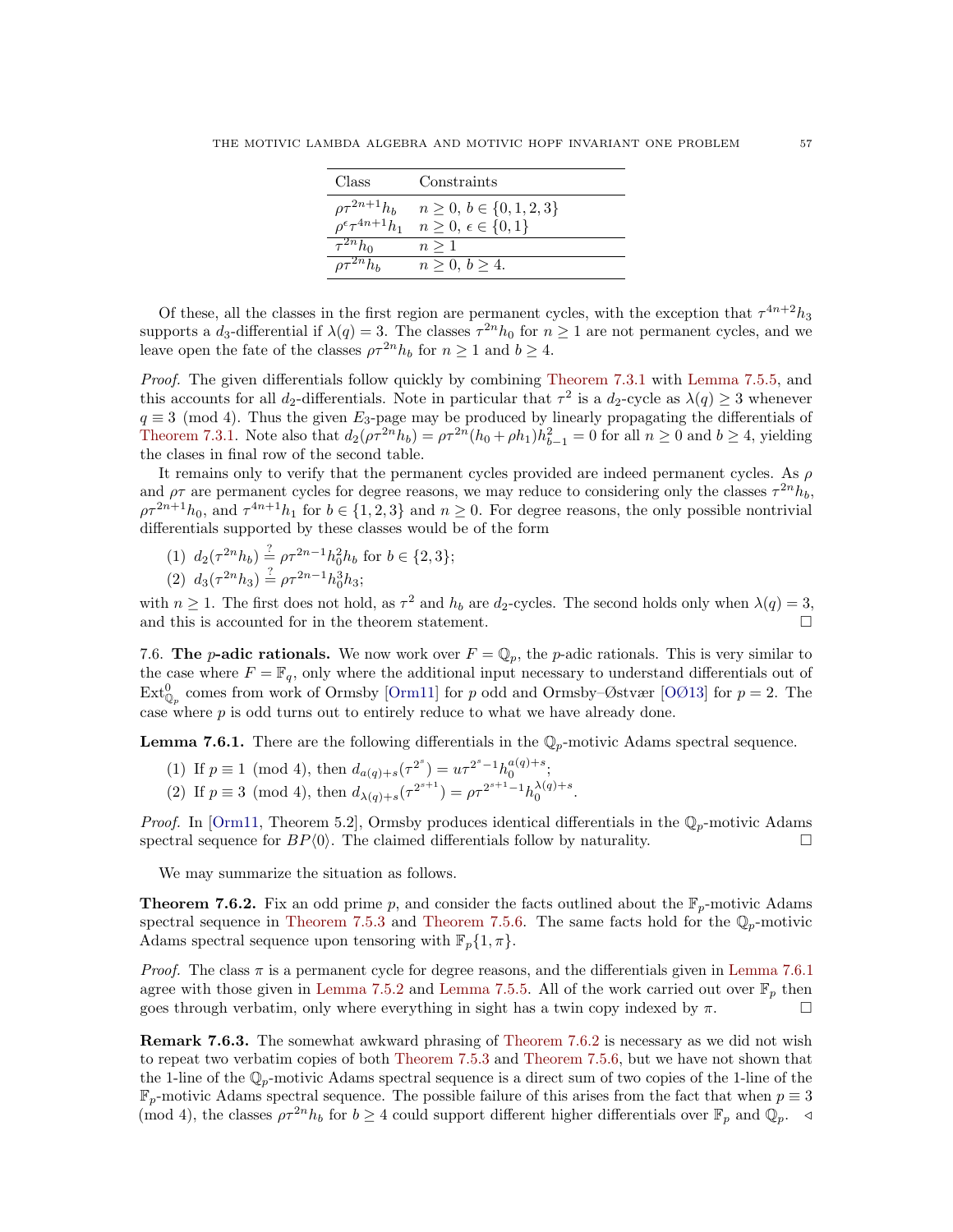The case where  $p = 2$  requires a separate analysis. Recall that

$$
Ext_{\mathbb{Q}_2} = Ext_{(3)}\{1\} \oplus Ext_{(1)}\{u,\pi\}.
$$

Lemma 7.6.4. We may identify

$$
Ext_{(3)}^0 = \mathbb{F}_2(\tau^4, \rho \tau^2, \rho^2 \tau, \rho^2 \tau^3, \rho) \subset \mathbb{F}_2[\tau, \rho]/(\rho^3),
$$

and  $\text{Ext}^1_{(3)}$  is the tensor product of  $\mathbb{F}_2[\tau^4]$  with the direct sum of the following modules:

$$
\mathbb{F}_{2}\lbrace h_{0}, \tau^{2}h_{0}, \rho^{2}\tau h_{0}, \rho^{2}\tau^{3}h_{0} \rbrace
$$
  

$$
\mathbb{F}_{2}\lbrace 1, \rho \rbrace \otimes \mathbb{F}_{2}\lbrace \tau h_{1} \rbrace \oplus \mathbb{F}_{2}\lbrace \rho\tau^{3}h_{1} \rbrace \oplus \mathbb{F}_{2}\lbrace 1, \rho, \rho^{2}, \rho\tau^{2}, \rho^{2}\tau^{2}, \rho^{2}\tau^{3} \rbrace \otimes \mathbb{F}_{2}\lbrace h_{1} \rbrace
$$
  

$$
\mathbb{F}_{2}\lbrace 1, \rho, \rho^{2}, \rho^{2}\tau, \rho^{2}\tau^{3}, \rho\tau^{2}, \rho^{2}\tau^{2} \rbrace \otimes \mathbb{F}_{2}\lbrace h_{b} : b \geq 2 \rbrace.
$$

*Proof.* As with [Lemma 7.5.4,](#page-55-2) this follows from our computation of  $Ext_{\mathbb{R}}$  via the recipe in [Remark 4.1.5,](#page-29-2) or via the  $\rho$ -Bockstein spectral sequence; here, the relevant  $\rho$ -Bockstein differentials are  $d_1(\tau) = \rho h_0$ and  $d_2(\tau^2) = \rho^2$  $\tau h_1$ .

<span id="page-57-2"></span>Lemma 7.6.5. The classes

$$
\tau^{4n+1}\rho^2, \qquad \tau^{2n}\rho, \qquad \tau^{4n+3}\rho^2, \qquad \pi\tau^n, \qquad u, \qquad u\tau^{2n+1}
$$

are permanent cycles. There are differentials

$$
d_{4+r}(\tau^{2^{r+2}}) = \pi \tau^{2^{r+2}-1} h_0^{4+r}, \quad d_{3+r}(u\tau^{2^{r+1}}) = \rho^2 \tau^{2^{r+1}-1} h_0^{3+r}, \quad d_{3+r}(\tau^{2^{r+1}} h_0) = \pi \tau^{2^{r+1}-1} h_0^{4+r}
$$
 for all  $r \ge 0$ .

Proof. In [\[OØ13,](#page-61-18) Lemma 5.7], Ormsby–Østvær compute differentials in the  $\mathbb{Q}_2$ -motivic Adams spectral sequence for  $BP\langle 0 \rangle$ .<sup>[15](#page-57-1)</sup> The claimed facts follow by comparison.

<span id="page-57-0"></span>**Theorem 7.6.6.** The 1-line of the  $\mathbb{Q}_2$ -motivic Adams spectral sequence supports the following nontrivial differentials.

| $d_r$            | Target                             | Constraints                                                                                       |
|------------------|------------------------------------|---------------------------------------------------------------------------------------------------|
| $d_{3+\nu_2(n)}$ | $\pi \tau^{2n-1} h_0^{4+\nu_2(n)}$ | $n \geq 1$                                                                                        |
| $d_2$            | $\rho^2 \tau^{2n} h_1 h_{h-1}^2$   | $n \geq 0, b \geq 4$<br>$n\geq 0, b\geq 5$                                                        |
| $d_2$            | $u\tau^nh_0h_{h-1}^2$              | $n \geq 0, b \geq 4$                                                                              |
| $d_2$            |                                    | $n \geq 0, b \geq 4$<br>$n \geq 0$ .                                                              |
|                  | $d_2$<br>$d_3$                     | $\tau^{4n}(h_0 + \rho h_1)h_{b-1}^2$<br>$\pi\tau^nh_0h_{b-1}^2$<br>$\rho^2 \tau^{4n+1} h_0^3 h_3$ |

After all the  $d_2$ -differentials have been run, the 1-line of the  $E_3$ -page of the  $\mathbb{Q}_2$ -motivic Adams spectral sequence has a basis given by the classes in the following table.

| Class                                                                                                                                                                               | Constraints                                                                                                                                                                  |
|-------------------------------------------------------------------------------------------------------------------------------------------------------------------------------------|------------------------------------------------------------------------------------------------------------------------------------------------------------------------------|
| $h_0$<br>$\rho^{\delta} \tau^{4n} h_b$<br>$\rho^2 \tau^{2n+1} h_0$<br>$\rho^{\epsilon} \tau^{4n+1} h_1$<br>$\rho^{1+\epsilon}\tau^{4n+3}h_1$<br>$\rho^{1+\epsilon} \tau^{4n+2} h_1$ | $n \geq 0, \delta \in \{0, 1, 2\}, b \in \{1, 2, 3\}$<br>$n \geq 0$<br>$n\geq 0, \,\epsilon\in\{0,1\}$<br>$n\geq 0, \epsilon \in \{0,1\}$<br>$n\geq 0, \epsilon \in \{0,1\}$ |
| $uh_0$<br>$u\tau^{2n+1}h_0$<br>$u\tau^nh_b$                                                                                                                                         | $n \geq 0$<br>$n \geq 0, b \in \{1, 2\}$                                                                                                                                     |

<span id="page-57-1"></span><sup>15</sup>Note that  $\tau^2$  lives on the  $E_2$ -page in their computation.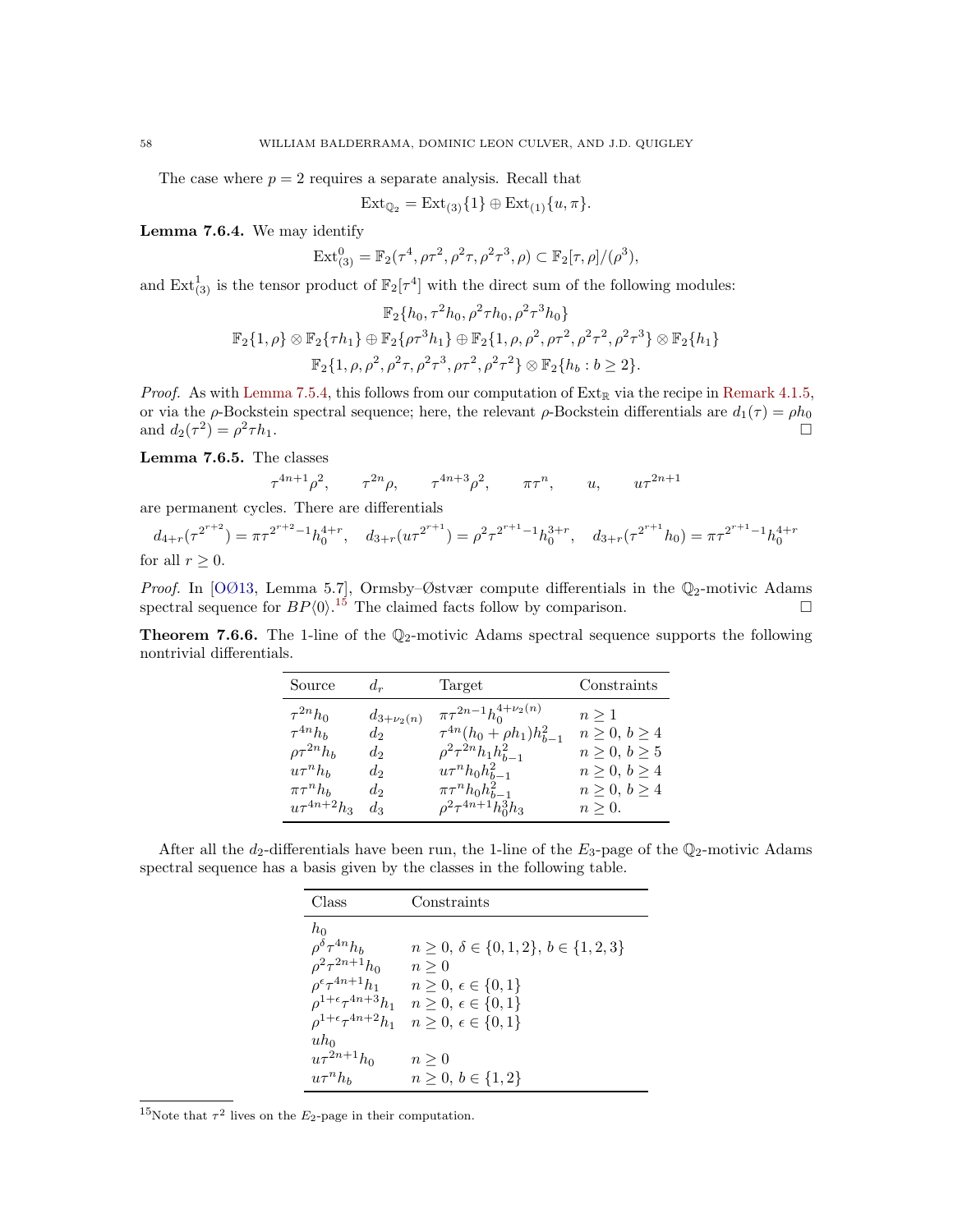| Class                           | Constraints                      |
|---------------------------------|----------------------------------|
| $u\tau^{2n+1}h_3$               | $n \geq 0$                       |
| $u\tau^{4n}h_3$                 | $n \geq 0$                       |
| $\pi\tau^{n}h_{h}$              | $n \geq 0, b \in \{0, 1, 2, 3\}$ |
| $u^{\epsilon} \tau^{2n} h_0$    | $n\geq 1, \epsilon \in \{0,1\}$  |
| $u\tau^{4n+2}h_3$               | $n \geq 0$                       |
| $\rho^{1+\epsilon}\tau^{4n}h_4$ | $n\geq 0, \,\epsilon\in\{0,1\}$  |
| $a^2 \tau^{4n} h_b$             | $n\geq 0, b\geq 5.$              |

Of these, the classes in the first region are permanent cycles, the classes  $u^{\epsilon} \tau^{2n} h_0$  with  $n \geq 1$  and  $\epsilon \in \{0, 1\}$ , as well as  $u\tau^{4n+2}h_3$  with  $n \geq 0$ , support higher differentials, and we leave open the fate of the classes  $\rho^{1+\epsilon} \tau^{4n} h_4$  and  $\rho^2 \tau^{4n} h_b$  for  $n \ge 0$ ,  $\epsilon \in \{0, 1\}$ , and  $b \ge 5$ .

Proof. The given differentials follow by combining [Theorem 7.3.1](#page-47-0) with [Lemma 7.6.5.](#page-57-2) For example,

$$
d_2(\rho \tau^{2n} h_b) = \rho \tau^{2n} \cdot d_2(h_b) = \rho \tau^{2n} \cdot (h_0 + \rho h_1) h_{b-1}^2 = \rho^2 \tau^{2n} h_1 h_{b-1}^2
$$

for  $b \geq 4$ , which is nonzero precisely when  $b \geq 5$ ; as another example,

$$
d_3(u\tau^{4n+2}h_3) = d_3(u\tau^2)\cdot \tau^{4n}h_3 = \rho^2\tau\cdot \tau^{4n}h_3 = \rho^2\tau^{4n+1}h_3.
$$

We must verify that all  $d_2$ -differentials are accounted for in this table; the claimed description of the  $E_3$ -page follows quickly. We must also verify that the classes we give as permanent cycles are indeed permanent cycles. It suffices to verify the latter.

We may cut down the number of classes to consider by taking into account the classes which are products of the permanent cycles given in [Lemma 7.6.5](#page-57-2) with some other class. After this reduction, degree considerations rule out all differentials except for possibly

(1)  $d_r(\tau^{4n+1}h_1) \stackrel{?}{=} \tau^{4n}h_0^{r+1};$ 

$$
(2) d_r(\rho \tau^{4n+3} h_1) \in \mathbb{F}_2\{u,\pi\} \otimes \mathbb{F}_2\{\tau^{4n+2} h_0^{r+1}\};
$$

$$
(3) d_r(\rho \tau^{4n+2} h_1) \stackrel{?}{=} \rho^2 \tau^{4n+1} h_0^{r+1};
$$

(4)  $d_r(u\tau^{2n}h_1) \stackrel{?}{=} \rho^2\tau^{2n-1}h_0^{r+1};$ 

with  $n \geq 0$ , and in the fourth case  $n \geq 1$ . In all cases, the possible nonzero targets are present and not boundaries in Ormsby–Østvær's computation of the Adams spectral sequence for  $\mathbb{Q}_2$ -motivic  $BP\langle 0 \rangle$  [\[OØ13\]](#page-61-18), so by naturality they cannot be boundaries in the Adams spectral sequence for the sphere. Thus these possible nonzero differentials are in fact not possible, yielding the theorem.  $\Box$ 

7.7. The rational numbers. We end by considering the case  $F = \mathbb{Q}$ . By naturality, this gives information over arbitrary fields of characteristic zero. Recall the functions  $\varepsilon$  and  $\lambda$  defined in [Definition 7.5.1.](#page-53-1)

<span id="page-58-0"></span>**Theorem 7.7.1.** The 1-line of the  $E_3$ -page of the Q-motivic Adams spectral sequence is given by a direct sum of that for the R-motivic Adams spectral sequence with the classes in the following table, where p ranges through all primes.

| Class                | Constraints                                      |
|----------------------|--------------------------------------------------|
| $\tau^{n}h_{b}[2]$   | $n \geq 0, b \in \{0, 1, 2, 3\}$                 |
| $h_0[p]$             | $p \equiv 1(4)$                                  |
| $\tau^{n}h_1[p]$     | $p \equiv 1(4), n \ge 0$                         |
| $\tau^{2n}h_2[p]$    | $p \equiv 1(4), n \ge 0$                         |
| $\tau^{2n+1} h_2[p]$ | $p \equiv 1(4), n \geq 0, \varepsilon(p) \geq 3$ |
| $\tau^{4n}h_3[p]$    | $p \equiv 1(4), n \ge 0$                         |
| $\tau^{4n+2} h_3[p]$ | $p \equiv 1(4), n \geq 0, \varepsilon(p) \geq 3$ |
| $\tau^{2n+1} h_3[p]$ | $p \equiv 1(4), n \ge 0, \varepsilon(p) \ge 4$   |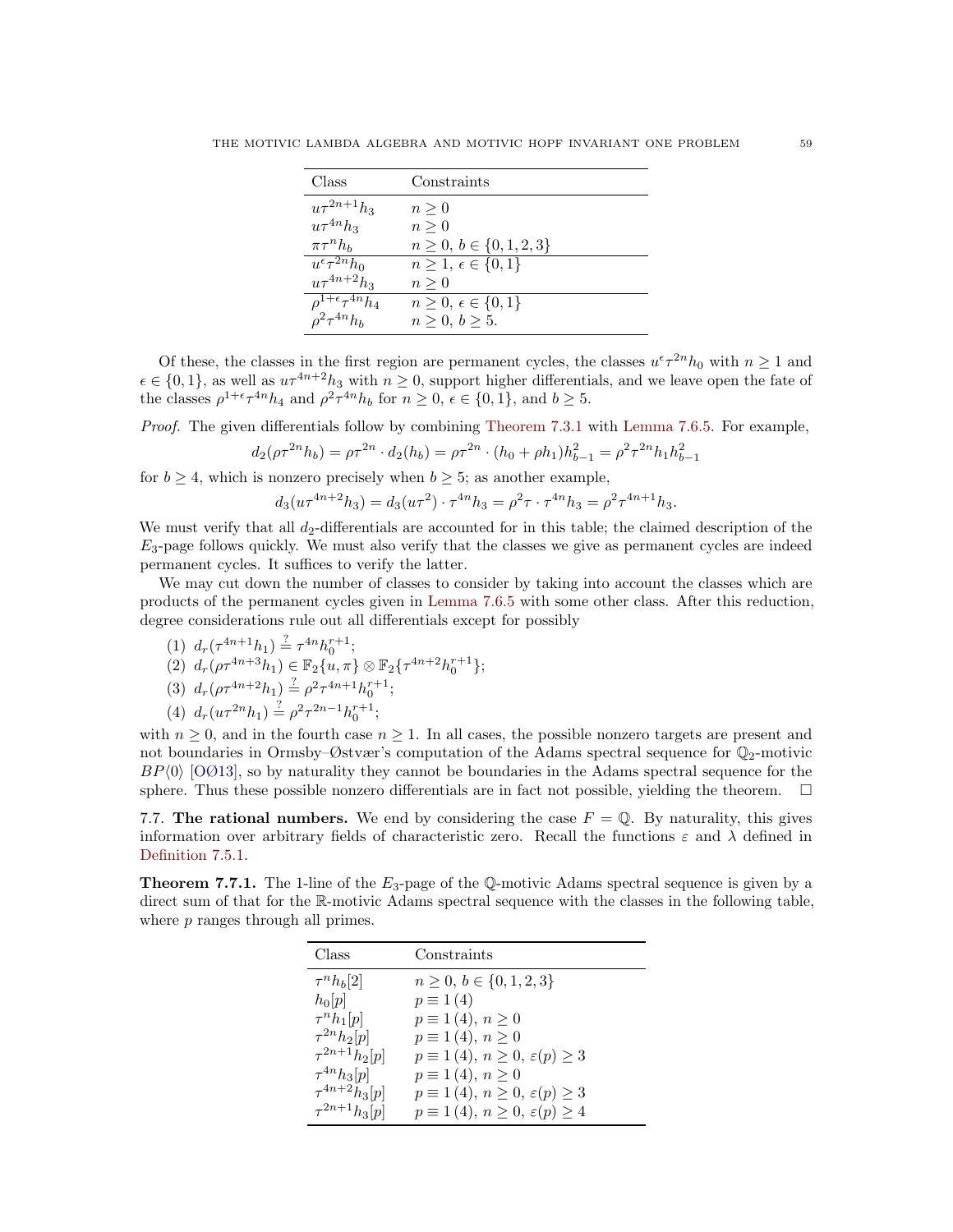| Class                                 | Constraints                                       |
|---------------------------------------|---------------------------------------------------|
| $\tau^n h_b a_p$                      | $p \equiv 1(4), n \ge 0, b \in \{0, 1, 2, 3\}$    |
| $h_0u_p$                              | $p \equiv 3(4)$                                   |
| $\tau^{2n}h_bu_p$                     | $p \equiv 3(4), n \ge 0, b \in \{1,2\}$           |
| $\tau^{4n}h_3u_p$                     | $p \equiv 3(4), n \ge 0$                          |
| $\tau^{4n+2}h_3u_p$                   | $p \equiv 3(4), n \geq 0, \lambda(p) \geq 4$      |
| $\rho \tau^{2n} h_b u_p$              | $p \equiv 3(4), n \ge 0, b \in \{1,2,3\}$         |
| $\rho\tau^{2n+1}h_bu_p$               | $p \equiv 3(4), n \ge 0, b \in \{0, 1, 2, 3, 4\}$ |
| $\rho^{\epsilon} \tau^{4n+1} h_1 u_p$ | $p \equiv 3(4), n \ge 0, \epsilon \in \{0,1\}$    |
| $\overline{\tau^{2n}h_0}[p]$          | $p \equiv 1(4), n \ge 1$                          |
| $\tau^{2n+1} h_0[p]$                  | $p \equiv 1(4), n \geq 1, \varepsilon(p) \geq 3$  |
| $\tau^{4n+2} h_3[p]$                  | $p \equiv 1(4), n \geq 0, \varepsilon(p) = 2$     |
| $\tau^{2n+1} h_3[p]$                  | $p \equiv 1(4), n \geq 0, \varepsilon(p) = 3$     |
| $\tau^{4n+2}h_3u_p$                   | $p \equiv 3(4), n \ge 0, \lambda(p) = 3$          |
| $\tau^{2n} h_0 u_p$                   | $p \equiv 3(4), n \ge 1$                          |
| $\overline{\rho\tau^{2n}}h_bu_p$      | $p \equiv 3(4), n \ge 0, b \ge 4$                 |

Moreover, we have the following information about higher differentials. The classes in the first region of this table are permanent cycles, as are the classes  $h_a$  and  $\tau^{2^{a-1}(4n+1)}h_a$  for  $a \leq 3$ . The classes in the second region of this table support higher differentials, as do the classes in  $\text{Ext}^1_{\mathbb{R}}$  which must support higher differentials by [Theorem 7.4.9.](#page-53-0) We leave open the fate of the classes in the third region of this table, as well as the possibility of exotic higher differentials on the classes  $\rho h_4$  and  $\rho^{2^{\bar{a}} - \psi(a)} \tau^{2^{a-1}(4n+1)} h_a$  for  $a \geq 4$ .

Proof. Recall the splitting

$$
\operatorname{Ext}_{\mathbb{Q}} = \operatorname{Ext}_{\mathbb{R}} \oplus \operatorname{Ext}_{(1)}\{[2]\} \oplus \operatorname{Ext}_{(1)}\{[p], a_p : p \equiv 1 \pmod{4}\} \oplus \operatorname{Ext}_{(2)}\{u_p : p \equiv 3 \pmod{4}\}
$$

implied by [Lemma 7.1.1.](#page-46-2) As in the proof of [Proposition 7.1.3,](#page-46-1) each of these summands is itself either  $Ext_{\mathbb{R}}$  or an identifiable summand of some corresponding  $Ext_{\mathbb{Q}_p}$ ; for p odd, this summand looks like  $\text{Ext}_{\mathbb{F}_p}$ . We may thus read the given table off the information given in [Theorem 7.4.9,](#page-53-0) [Theorem 7.6.2](#page-56-0) (with [Theorem 7.5.3](#page-54-0) and [Theorem 7.5.6\)](#page-55-0), and [Theorem 7.6.6,](#page-57-0) provided we verify the following claim: if  $\alpha[p] \in \text{Ext}_{\mathbb{Q}}^{1}$  is a class in stem  $s \leq 6$ , then  $\alpha[p]$  or  $\alpha u_{p}$  is a  $d_{r}$ -cycle if and only if it projects to a  $d_r$ -cycle in the  $\mathbb{Q}_p$ -motivic Adams spectral sequence; and likewise if  $\alpha \in \text{Ext}^1_{\mathbb{R}}$  is a class in stem  $s \leq 7$ , then  $\alpha$  is a  $d_r$ -cycle in the Q-motivic Adams spectral sequence if and only if it projects to a  $d_r$ -cycle in the R-motivic Adams spectral sequence.

As in the proofs of [Theorem 7.5.3,](#page-54-0) [Theorem 7.5.6,](#page-55-0) and [Theorem 7.6.6,](#page-57-0) differentials on the classes  $\alpha[p]$  and  $\alpha u_p$  in stems  $s \leq 6$  are completely determined by the structure of differentials on the classes  $[p] \tau^{2^i}$  and  $u_p \tau^{2^i}$  in the Q-motivic Adams spectral sequence for  $BP\langle 0 \rangle$ , together with the fact that  $h_0, h_1, h_2$ , and  $h_3$  are permanent cycles. The Q-motivic Adams spectral sequence for  $BP\langle 0 \rangle$  was computed by Ormsby–Østvær in [\[OØ13,](#page-61-18) Theorem 5.8]. We find that differentials on the classes  $[p] \tau^{2^i}$  and  $u_p \tau^{2^i}$  in the Q-motivic Adams spectral sequence for  $BP\langle 0 \rangle$  are entirely detected over  $\mathbb{Q}_p$ , and our first claim follows. That the classes  $h_a \in Ext^1_{\mathbb{R}}$  for  $a \leq 3$  are permanent cycles was seen in [Lemma 7.2.2,](#page-47-4) and the classes  $\tau^{2^{a-1}(4n+1)} h_a \in \text{Ext}^1_{\mathbb{R}}$  must be permanent cycles for  $a \leq 3$  as there is no room for exotic higher differentials.

#### <span id="page-59-0"></span>**REFERENCES**

- <span id="page-59-1"></span>[Ada58] J. F. Adams. On the structure and applications of the Steenrod algebra. Comment. Math. Helv., 32:180-214, 1958.
- <span id="page-59-2"></span>[Ada60] J. F. Adams. On the non-existence of elements of Hopf invariant one. Ann. of Math. (2), 72:20-104, 1960.
- <span id="page-59-3"></span>[Ada62] J. F. Adams. Vector fields on spheres. Ann. of Math. (2), 75:603–632, 1962.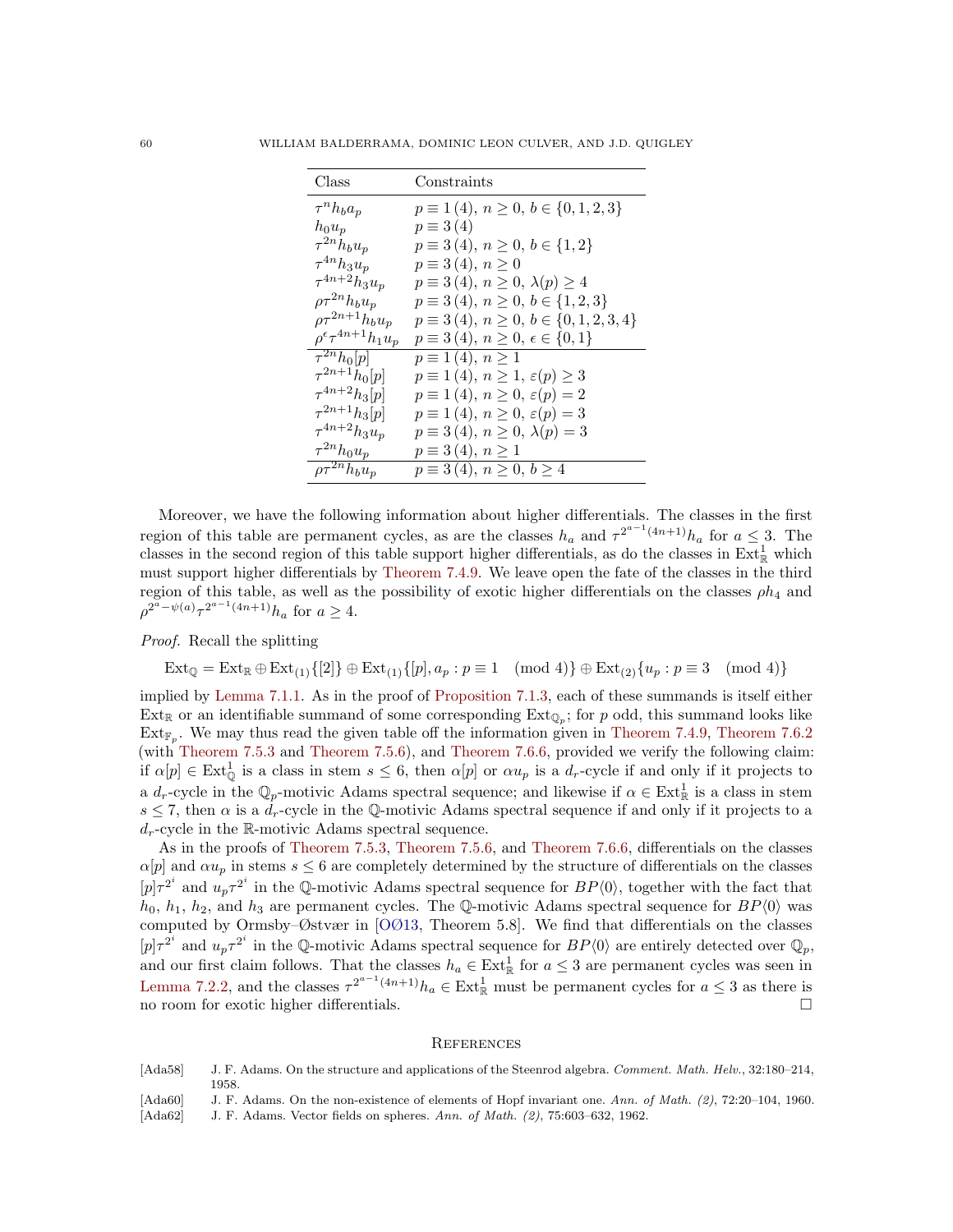- <span id="page-60-22"></span>[ADF17] Aravind Asok, Brent Doran, and Jean Fasel. Smooth models of motivic spheres and the clutching construction. Int. Math. Res. Not. IMRN, (6):1890–1925, 2017.
- <span id="page-60-11"></span>[AM17] Michael Andrews and Haynes Miller. Inverting the Hopf map. Journal of Topology, 10(4):1145–1168, 2017.
- <span id="page-60-9"></span>[Bac20] Tom Bachmann. *η*-periodic motivic stable homotopy theory over Dedekind domains. *arXiv preprint* [arXiv:2006.02086](http://arxiv.org/abs/2006.02086), 2020.
- <span id="page-60-27"></span>[Bal21] William Balderrama. Algebraic theories of power operations. arXiv preprint arXiv:2108:06802, 2021.
- <span id="page-60-15"></span>[6A66] A. K. Bousfield, E. B. Curtis, D. M. Kan, D. G. Quillen, D. L. Rector, and J. W. Schlesinger. The mod − p lower central series and the Adams spectral sequence. Topology, 5:331–342, 1966.
- <span id="page-60-6"></span>[BGI21] Eva Belmont, Bertrand J. Guillou, and Daniel C. Isaksen. C<sub>2</sub>-equivariant and R-motivic stable stems II. Proc. Amer. Math. Soc., 149(1):53–61, 2021.
- <span id="page-60-10"></span>[BH20] Tom Bachmann and Michael J Hopkins. *η*-periodic motivic stable homotopy theory over fields. arXiv preprint [arXiv:2005.06778](http://arxiv.org/abs/2005.06778), 2020.
- <span id="page-60-1"></span>[BHS20] Robert Burklund, Jeremy Hahn, and Andrew Senger. Galois reconstruction of Artin-Tate R-motivic spectra. arXiv preprint [arXiv:2010.10325](http://arxiv.org/abs/2010.10325), 2020.
- <span id="page-60-2"></span>[BI20] Eva Belmont and Daniel C Isaksen. R-motivic stable stems. arXiv preprint [arXiv:2001.03606](http://arxiv.org/abs/2001.03606), 2020.
- <span id="page-60-17"></span>[BJG73] Edgar H Brown Jr and Samuel Gitler. A spectrum whose cohomology is a certain cyclic module over the Steenrod algebra. Topology, 12(3):283–295, 1973.
- <span id="page-60-7"></span>[BKWX22] Tom Bachmann, Hana Jia Kong, Guozhen Wang, and Zhouli Xu. The Chow t-structure on the ∞-category of motivic spectra. Ann. of Math. (2), 195(2):707–773, 2022.
- <span id="page-60-30"></span>[BMMS86] R. R. Bruner, J. P. May, J. E. McClure, and M. Steinberger.  $H_{\infty}$  ring spectra and their applications, volume 1176 of Lecture Notes in Mathematics. Springer-Verlag, Berlin, 1986.
- <span id="page-60-29"></span>[Bru88] Robert Bruner. An example in the cohomology of augmented algebras. J. Pure Appl. Algebra, 55(1-2):81–84, 1988.
- <span id="page-60-23"></span>[BS20] Mark Behrens and Jay Shah. C<sub>2</sub>-equivariant stable homotopy from real motivic stable homotopy. Ann. K-Theory, 5(3):411–464, 2020.
- <span id="page-60-16"></span>[CGMM87] Edward B. Curtis, Paul Goerss, Mark Mahowald, and R. James Milgram. Calculations of unstable Adams  $E_2$  terms for spheres. In Algebraic topology (Seattle, Wash., 1985), volume 1286 of Lecture Notes in Math., pages 208–266. Springer, Berlin, 1987.
- <span id="page-60-21"></span>[Che11] Tai-Wei Chen. Determination of  $\text{Ext}_{\mathcal{A}}^{5,*}(\mathbb{Z}/2,\mathbb{Z}/2)$ . Topology Appl., 158(5):660–689, 2011.
- <span id="page-60-18"></span>[Coh85] Ralph L Cohen. The immersion conjecture for differentiable manifolds. Annals of Mathematics, 122(2):237– 328, 1985.
- <span id="page-60-25"></span>[CQ21] Dominic Leon Culver and J.D. Quigley. kq-resolutions I. Trans. Amer. Math. Soc., 374(7):4655–4710, 2021.
- <span id="page-60-26"></span>[Cur71] Edward B. Curtis. Simplicial homotopy theory. Advances in Math., 6:107–209 (1971), 1971.
- <span id="page-60-8"></span>[DI10] Daniel Dugger and Daniel C Isaksen. The motivic Adams spectral sequence. Geometry & Topology, 14(2):967–1014, 2010.
- <span id="page-60-14"></span>[DI13] Daniel Dugger and Daniel C Isaksen. Motivic Hopf elements and relations. New York J. Math, 19(823- 871):50, 2013.
- <span id="page-60-3"></span>[DI16] Daniel Dugger and Daniel Isaksen. Low-dimensional Milnor-Witt stems over R. Annals of K-Theory, 2(2):175–210, 2016.
- <span id="page-60-4"></span>[DI17] Daniel Dugger and Daniel C. Isaksen. Z/2-equivariant and R-motivic stable stems. Proc. Amer. Math. Soc., 145(8):3617–3627, 2017.
- <span id="page-60-28"></span>[GHIR19] Bertrand J Guillou, Michael A Hill, Daniel C Isaksen, and Douglas Conner Ravenel. The cohomology of  $C_2$ -equivariant  $A(1)$  and the homotopy of  $koc_2$ . Tunisian Journal of Mathematics, 2(3):567–632, 2019.
- <span id="page-60-12"></span>[GI15] Bertrand J Guillou and Daniel C Isaksen. The  $\eta$ -local motivic sphere. Journal of Pure and Applied Algebra, 219(10):4728–4756, 2015.
- <span id="page-60-13"></span>[GI16] Bertrand Guillou and Daniel Isaksen. The *η*-inverted R-motivic sphere. Algebraic & Geometric Topology, 16(5):3005–3027, 2016.
- <span id="page-60-5"></span>[GI20] Bertrand J. Guillou and Daniel C. Isaksen. The Bredon-Landweber region in C<sub>2</sub>-equivariant stable homotopy groups. Doc. Math., 25:1865–1880, 2020.
- <span id="page-60-24"></span>[GJM86] Paul G. Goerss, John D. S. Jones, and Mark E. Mahowald. Some generalized Brown-Gitler spectra. Trans. Amer. Math. Soc., 294(1):113–132, 1986.
- <span id="page-60-19"></span>[Goe99] Paul G. Goerss. Hopf rings, Dieudonné modules, and  $E_*\Omega^2 S^3$ . In Homotopy invariant algebraic structures (Baltimore, MD, 1998), volume 239 of Contemp. Math., pages 115–174. Amer. Math. Soc., Providence, RI, 1999.
- <span id="page-60-0"></span>[GWX21] Bogdan Gheorghe, Guozhen Wang, and Zhouli Xu. The special fiber of the motivic deformation of the stable homotopy category is algebraic. Acta Math., 226(2):319–407, 2021.
- <span id="page-60-31"></span>[Hil11] Michael A Hill. Ext and the motivic Steenrod algebra over R. Journal of Pure and Applied Algebra, 215(5):715–727, 2011.
- <span id="page-60-20"></span>[HK99] David J. Hunter and Nicholas J. Kuhn. Mahowaldean families of elements in stable homotopy groups revisited. Math. Proc. Cambridge Philos. Soc., 127(2):237–251, 1999.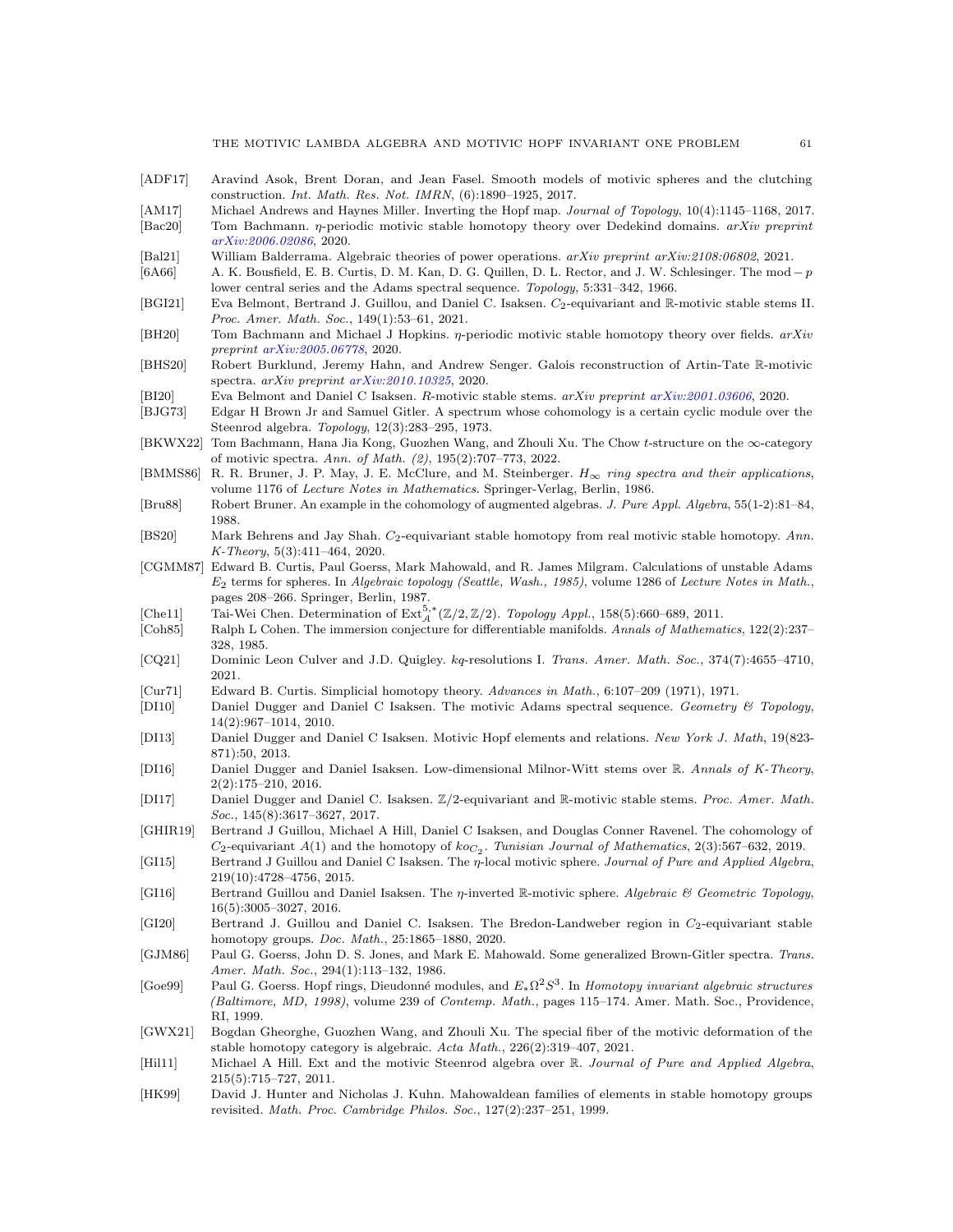<span id="page-61-26"></span>[HK01] Po Hu and Igor Kriz. Real-oriented homotopy theory and an analogue of the Adams–Novikov spectral sequence. Topology, 40(2):317–399, 2001.

<span id="page-61-28"></span>[HKO11a] Po Hu, Igor Kriz, and Kyle Ormsby. Convergence of the motivic Adams spectral sequence. Journal of K-theory, 7(3):573–596, 2011.

- <span id="page-61-30"></span>[HKO11b] Po Hu, Igor Kriz, and Kyle Ormsby. Remarks on motivic homotopy theory over algebraically closed fields. Journal of K-Theory, 7(1):55–89, 2011.
- <span id="page-61-9"></span>[HKØ17] Marc Hoyois, Shane Kelly, and Paul Arne Østvær. The motivic Steenrod algebra in positive characteristic. Journal of the European Mathematical Society, 19(12):3813–3849, 2017.
- <span id="page-61-6"></span>[IØ19] Daniel C Isaksen and Paul Arne Østvær. Motivic stable homotopy groups. In Handbook of Homotopy Theory, CRC Press/Chapman and Hall Handbooks in Mathematics Series, pages 757–791. CRC Press, 2019.
- <span id="page-61-4"></span>[Isa19] Daniel C. Isaksen. Stable stems. Mem. Amer. Math. Soc., 262(1269):viii+159, 2019.
- <span id="page-61-5"></span>[IWX20] Daniel C Isaksen, Guozhen Wang, and Zhouli Xu. More stable stems. arXiv preprint [arXiv:2001.04511](http://arxiv.org/abs/2001.04511), 2020.
- <span id="page-61-21"></span>[Jam57] I. M. James. On the suspension sequence. Ann. of Math. (2), 65:74-107, 1957.
- <span id="page-61-34"></span>[Jam58] I. M. James. Cross-sections of Stiefel manifolds. Proc. London Math. Soc. (3), 8:536–547, 1958.
- <span id="page-61-35"></span><span id="page-61-29"></span>[Jam59] I. M. James. Spaces associated with Stiefel manifolds. Proc. London Math. Soc. (3), 9:115–140, 1959. [KW19] Jonas Irgens Kylling and Glen Matthew Wilson. Strong convergence in the motivic Adams spectral sequence. arXiv preprint [arXiv:1901.03399](http://arxiv.org/abs/1901.03399), 2019.
- <span id="page-61-19"></span>[Kyl15] Jonas Irgens Kylling. Hermitian K-theory of finite fields via the motivic Adams spectral sequence. Master's thesis, University of Oslo, Norway, 2015.
- <span id="page-61-33"></span>[Lin80] Wen Hsiung Lin. On conjectures of Mahowald, Segal and Sullivan. Math. Proc. Cambridge Philos. Soc., 87(3):449–458, 1980.
- <span id="page-61-15"></span>[Lin08] Wen-Hsiung Lin.  $\text{Ext}_{A}^{4,*}(\mathbb{Z}/2,\mathbb{Z}/2)$  and  $\text{Ext}_{A}^{5,*}(\mathbb{Z}/2,\mathbb{Z}/2)$ . Topology Appl., 155(5):459–496, 2008.
- <span id="page-61-14"></span>[Mah77] Mark Mahowald. A new infinite family in  $2\pi*^s$ . Topology, 16(3):249–256, 1977.
- <span id="page-61-12"></span>[Mah81] Mark Mahowald. bo-Resolutions. Pacific Journal of Mathematics, 92(2):365-383, 1981.
- <span id="page-61-17"></span>[Man01] Michael A. Mandell.  $E_{\infty}$  algebras and p-adic homotopy theory. Topology, 40(1):43–94, 2001.
- <span id="page-61-32"></span>[Mil70] John Milnor. Algebraic K-theory and quadratic forms. Invent. Math., 9:318–344, 1970.
- <span id="page-61-7"></span>[Mor99] Fabien Morel. Suite spectrale d'Adams et invariants cohomologiques des formes quadratiques. Comptes Rendus de l'Académie des Sciences-Series I-Mathematics, 328(11):963-968, 1999.
- <span id="page-61-1"></span>[Mor04] Fabien Morel. An introduction to A<sup>1</sup>-homotopy theory. In Contemporary developments in algebraic K-theory, ICTP Lect. Notes, XV, pages 357–441. Abdus Salam Int. Cent. Theoret. Phys., Trieste, 2004.
- <span id="page-61-25"></span>[MP65] W. S. Massey and F. P. Peterson. The cohomology structure of certain fibre spaces. I. Topology, 4:47–65, 1965.
- <span id="page-61-0"></span>[MV99] Fabien Morel and Vladimir Voevodsky.  $A<sup>1</sup>$ -homotopy theory of schemes. Publications Mathématiques de  $I'IH\acute{E}S$ , 90:45–143, 1999.
- <span id="page-61-18"></span>[OØ13] Kyle M Ormsby and Paul Østvær. Motivic Brown-Peterson invariants of the rationals. Geometry & Topology, 17(3):1671–1706, 2013.
- <span id="page-61-8"></span>[OR20] Kyle Ormsby and Oliver Röndigs. The homotopy groups of the  $\eta$ -periodic motivic sphere spectrum. Pacific J. Math., 306(2):679–697, 2020.
- <span id="page-61-20"></span>[Orm11] Kyle M. Ormsby. Motivic invariants of p-adic fields. J. K-Theory, 7(3):597–618, 2011.
- <span id="page-61-27"></span>[Pal07] J. H. Palmieri. The lambda algebra and Sq<sup>0</sup>. In Proceedings of the School and Conference in Algebraic Topology, volume 11 of Geom. Topol. Monogr., pages 201–216. Geom. Topol. Publ., Coventry, 2007.
- <span id="page-61-22"></span>[PP05] Alexander Polishchuk and Leonid Positselski. Quadratic algebras, volume 37 of University Lecture Series. American Mathematical Society, Providence, RI, 2005.
- <span id="page-61-16"></span>[Pri70] Stewart B. Priddy. Koszul resolutions. Trans. Amer. Math. Soc., 152:39–60, 1970.
- <span id="page-61-23"></span>[Rez12] Charles Rezk. Rings of power operations for Morava E-theories are Koszul. arXiv preprint [arXiv:1204.4831](http://arxiv.org/abs/1204.4831), 2012.
- <span id="page-61-24"></span>[Rio12] Joël Riou. Opérations de Steenrod motiviques. arXiv preprint [arXiv:1207.3121](http://arxiv.org/abs/1207.3121), 2012.
- <span id="page-61-2"></span>[RSØ19] Oliver Röndigs, Markus Spitzweck, and Paul Arne Østvær. The first stable homotopy groups of motivic spheres. Annals of Mathematics, 189(1):1–74, 2019.
- <span id="page-61-3"></span>[RSØ21] Oliver Röndigs, Markus Spitzweck, and Paul Arne Østvær. The second stable homotopy groups of motivic spheres. arXiv preprint [arXiv:2103.17116](http://arxiv.org/abs/2103.17116), 2021.
- <span id="page-61-13"></span>[Shi84] Don H. Shimamoto. An integral version of the Brown-Gitler spectrum. Trans. Amer. Math. Soc., 283(2):383-421, 1984.
- <span id="page-61-31"></span>[Ste62] N. E. Steenrod. Cohomology operations. Annals of Mathematics Studies, No. 50. Princeton University Press, Princeton, N.J., 1962. Lectures by N. E. Steenrod written and revised by D. B. A. Epstein.
- <span id="page-61-10"></span>[Tan85] Martin C. Tangora. Computing the homology of the lambda algebra. Mem. Amer. Math. Soc., 58(337):v+163, 1985.
- <span id="page-61-11"></span>[Tan93] Martin C. Tangora. Some remarks on products in Ext. In Algebraic topology (Oaxtepec, 1991), volume 146 of Contemp. Math., pages 419–429. Amer. Math. Soc., Providence, RI, 1993.